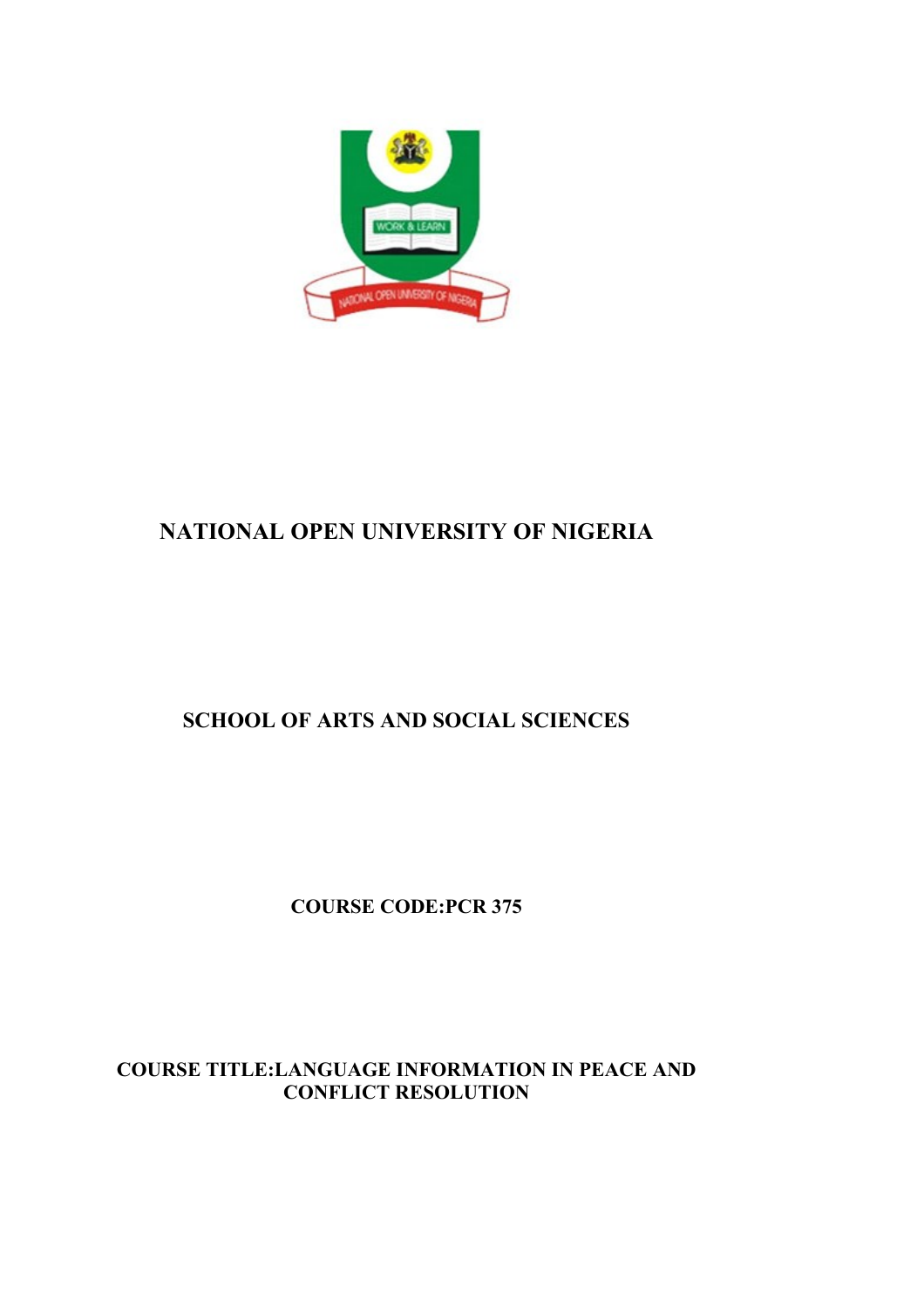

# **PCR 375**

# **LANGUAGE AND INFORMATION MANAGEMENT IN PEACE AND CONFLICT RESOLUTION**

| Course Developer/Writer   | Aderibigbe Nurudeen Adeniyi<br>Olabisi Onabanjo University<br>The University Library<br>Ago- woye          |
|---------------------------|------------------------------------------------------------------------------------------------------------|
| Course Editor             | Professor Francis Egbokhare<br>Department of Linguistics<br><b>Faculty of Arts</b><br>University of Ibadan |
| <b>Course Coordinator</b> | Oyedolapo B. Durojaye<br>National Open University of Nigeria                                               |

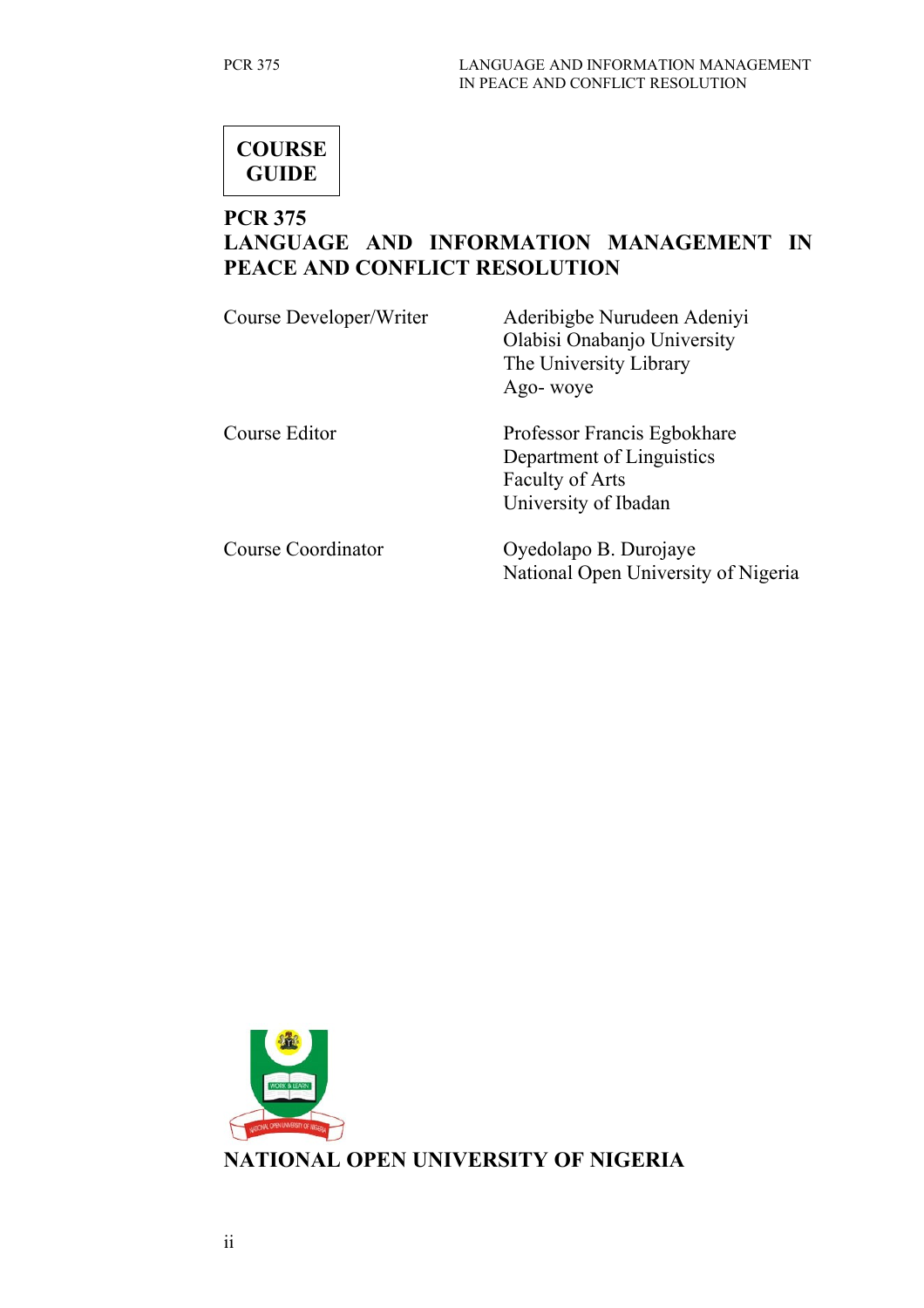National Open University of Nigeria Headquarters 14/16 Ahmadu Bello Way Victoria Island Lagos

Abuja Office No. 5 Dar es Salaam Street Off Aminu Kano Crescent Wuse II, Abuja Nigeria

e-mail: [centralinfo@nou.edu.ng](mailto:centralinfo@nou.edu.ng) URL: [www.nou.edu.ng](http://www.nou.edu.ng/)

Published by National Open University of Nigeria

Printed 2009

ISBN: 978-058-511-7

All Rights Reserved

### **CONTENTS PAGE**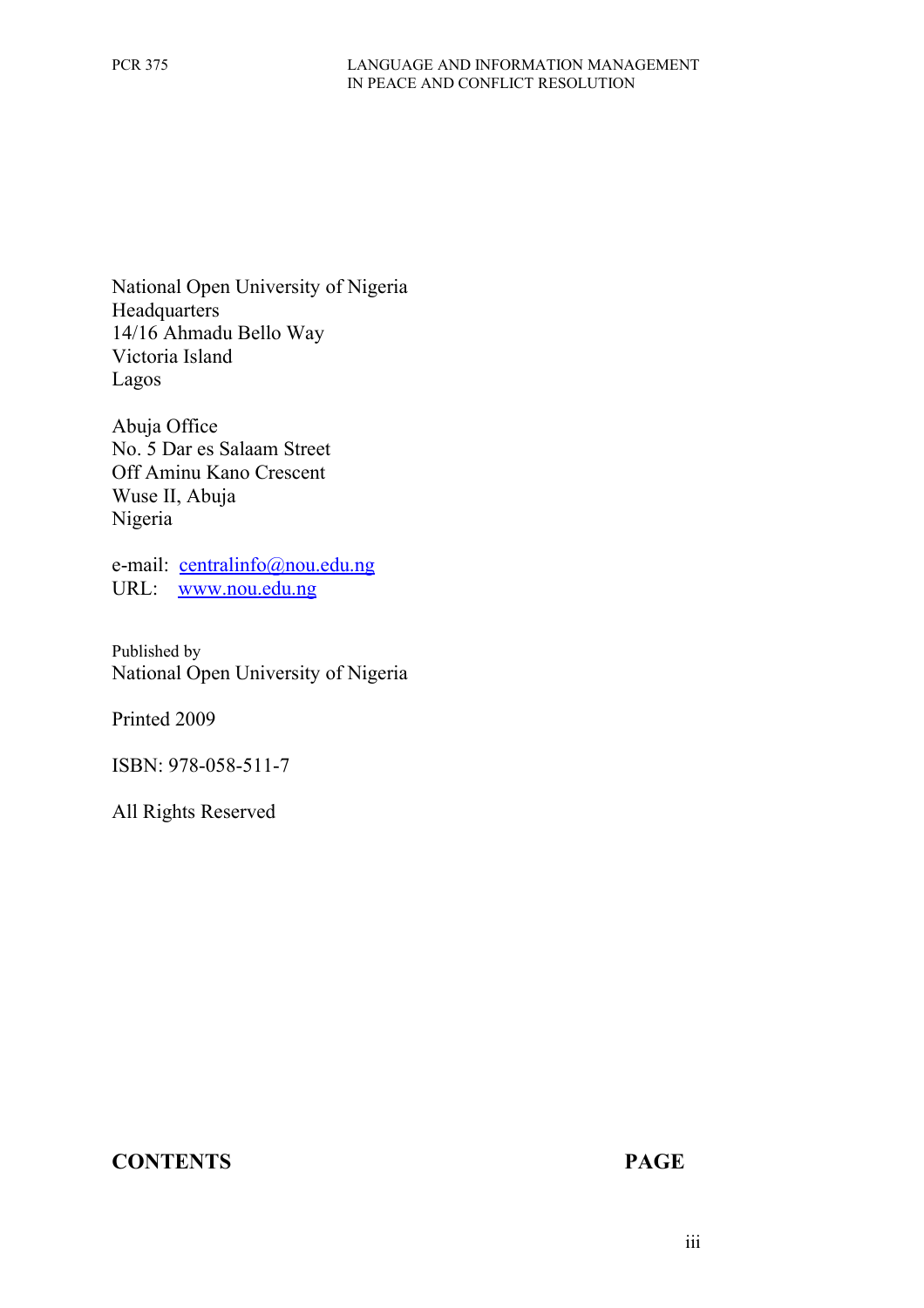| 2 |
|---|
| 3 |
| 3 |
|   |
|   |
| 5 |
| 5 |
| 6 |
| 6 |
| 6 |
|   |
| 9 |
|   |

#### **Introduction**

PCR375 Language and Information Management in Peace and Conflict Resolution is a-one semester 3 credit unit course. It is a prerequisite towards a B.Sc degree in Peace and Conflict Resolution studies of the Open University. The course is divided into 4 modules and has been developed with local and global perspectives in mind.

This Course Guide will enlighten you about what the course is all about, what materials will best serve your interest in this field and how to use them. It will also be a guide on how much time to use in order to successfully complete the course. It dwells on the necessity for you to complete the tutor marked assignments embedded therein and your responsibilities during the facilitation session with the course facilitator.

### **What You Will Learn in this Course**

It is very important to note that the study of this course is theoretical as well as practical. The theoretical consists of insights, observations research findings and formal propositions that were produced by vibrant peace work researchers on the field, especially those that deal with the influence of language and communications in peace and conflict. It will give you a wider view of issues relevant to conflict and peace studies through language and communication with a view to providing right tools and necessary skills to effect a change from conflict situation to an enviable peace.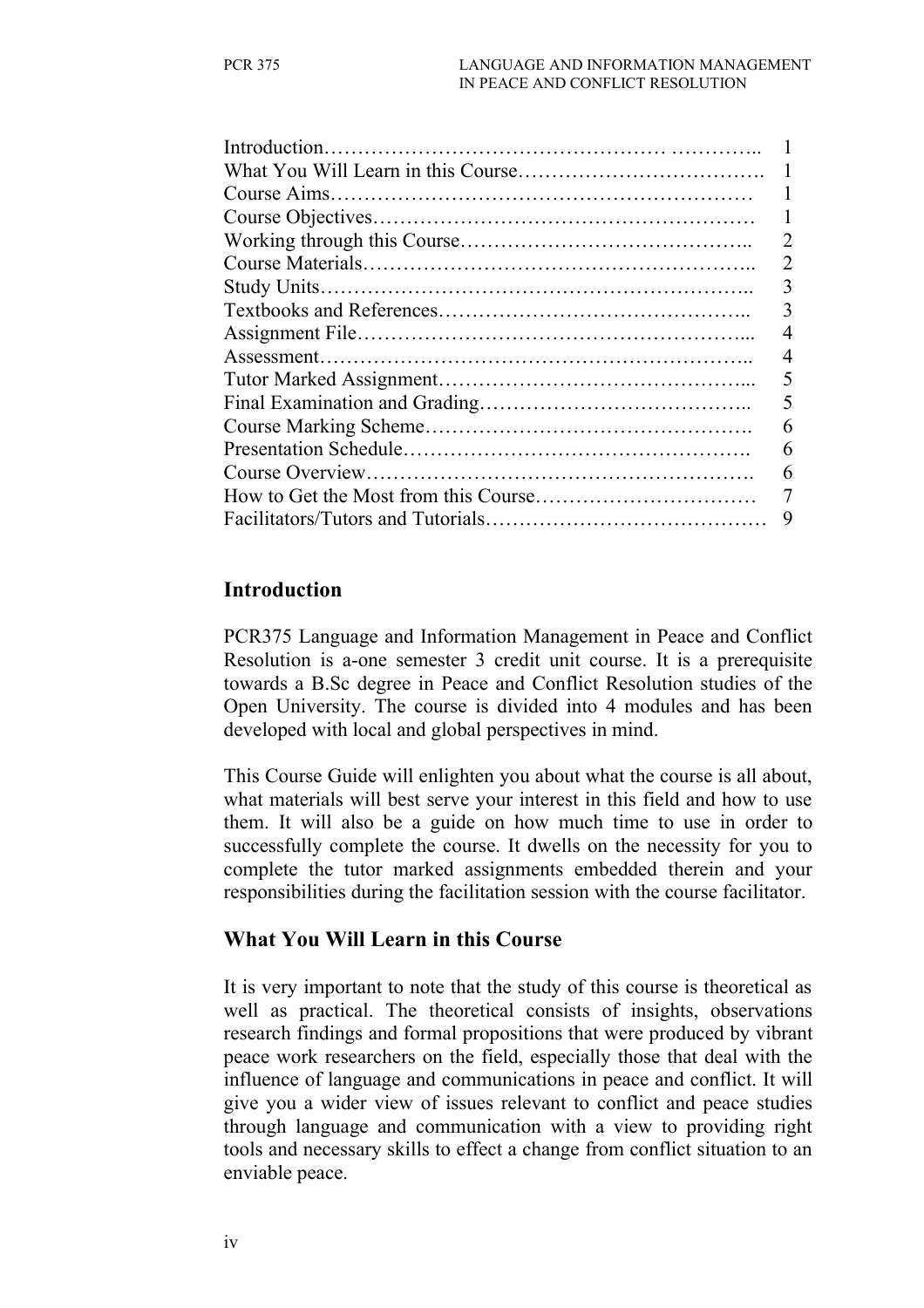# **Course Aim**

This course is to get you acquainted with other relevant issues in language and communication and their overall influence in peace and conflict situations. The student is expected to apply knowledge gained to everyday living and to the practical challenges of life. It also includes using effective communication to cultivate friendly relationships in a harmonious environment whenever the need arises.

### **Course Objectives**

The overall objectives and expectation of this course are many. In addition to this each unit has its objectives which you will find at the beginning of each unit. You are expected to read them before working through the unit. It is also necessary to check once in a while with the objectives to be able to determine the progress you are making at each point. You should also endeavour to look at each unit objectives after completing that unit. As you follow the simple instruction above, you are assured of a proper guidance that will help you benefit the most from your time with the course.

On successful completion of the course, you should be able to:

- Explain what language is and define it.
- Discuss elements of language
- Explain importance of language
- Explain language barrier in conflict and resolution
- Define information and communication
- Describe the relationship between communication and information
- Explain types of communication
- Discuss relationship in communication
- Explain the significance of interpersonal communication
- Generally explain how to deal with conflict communicatively
- Discuss control communication and conflict resolution
- Discuss perception influence in relationship
- Explain listening and its uses in conflict resolution
- Discuss media roles in peace and conflict resolution.

### **Working through this Course**

To complete this course, you are required to read the study units, read recommended books and other materials provided by the National Open University of Nigeria (NOUN). Most of the units contain selfassessment exercises. At the end of this course, is a final examination.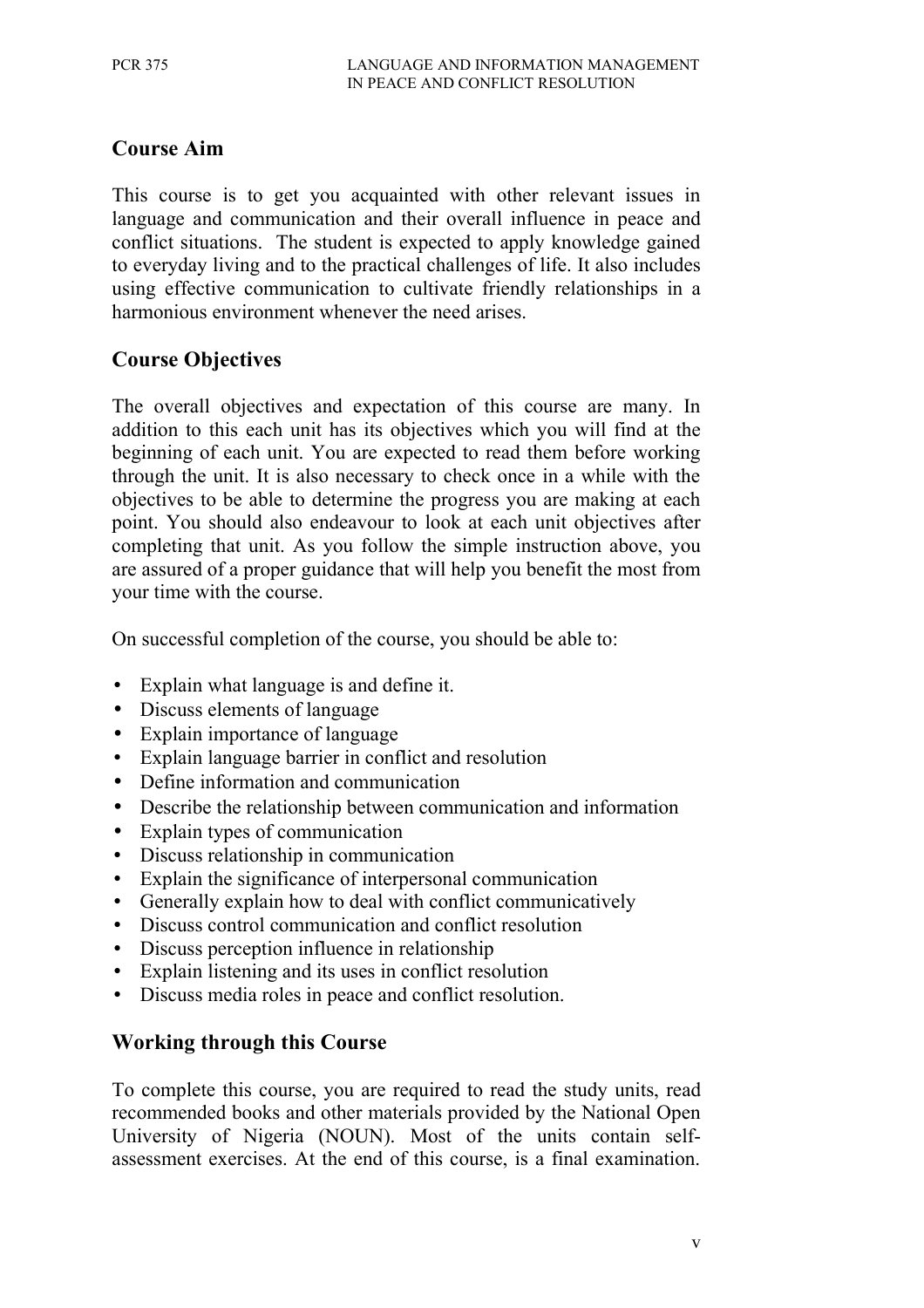Stated below are the components of the course and what you are expected to do.

# **Course Materials**

- Course Guide
- Study Units
- References and Further Readings
- Assignment File
- Presentation

In addition, you must obtain the text materials, which are provided by the NOUN. You may also want to purchase the other recommended materials. Please ensure you log on to the internet for other materials that you can get through various search engines like, YAHOO.GOGGLE, MAMA etc. You can contact your facilitator if you have problems in obtaining the text materials or other internet sites that you may need to visit.

# **Study Units**

There are 20 Units in this course:

#### **Module 1**

- Unit 1 Meaning/Definition of Language
- Unit 2 Elements of Language
- Unit 3 Importance of Language
- Unit 4 Language Barrier in Conflict and Resolution
- Unit 5 Language and Conflict Resolution

### **Module 2**

| Unit 1 | Language, Communication and Reinforcement of        |
|--------|-----------------------------------------------------|
|        | Ideology                                            |
| Unit 2 | Meaning/Definition of Information and Communication |

- Unit 3 Relationship between Communication and Information
- Unit 4 Importance of Communication
- Unit 5 Types of Communication

### **Module 3**

- Unit 1 Relationship in Communication
- Unit 2 Interpersonal Communication
- Unit 3 Dealing with Conflict in Communication
- Unit 4 Control Communication and Conflict Resolution
- Unit 5 Perception Influence in Relationship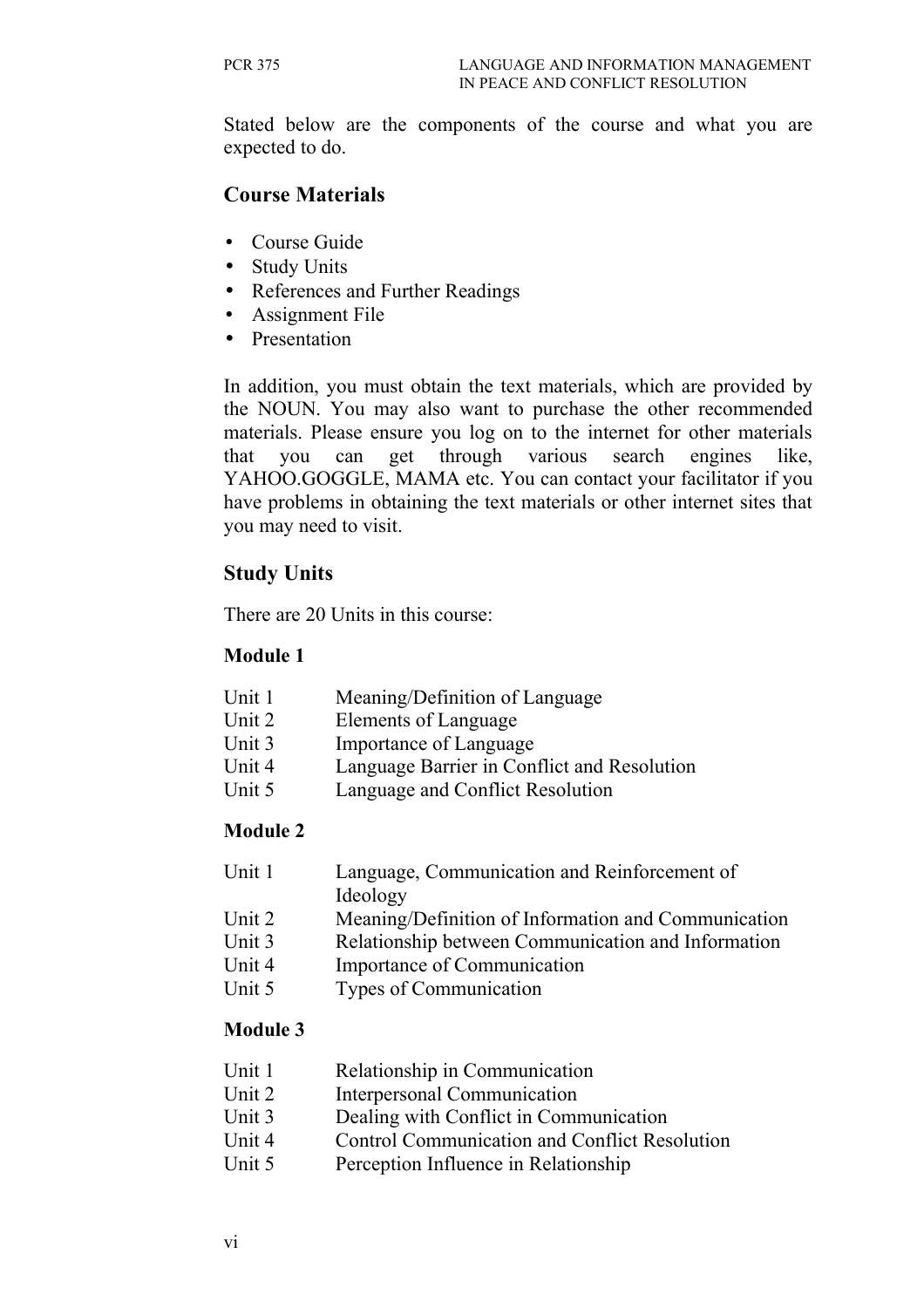#### **Module 4**

| Unit 1 | <b>Effective Communication</b>       |
|--------|--------------------------------------|
| Unit 2 | Theories of Communication            |
| Unit 3 | Listening                            |
| Unit 4 | Resolving Conflict through Listening |
| Unit 5 | Media Role in Peace and Conflict     |

#### **Textbooks and References**

The following books are suggested for further reading:

- Gamble T.K & Gamble M. (2002). *Communication Works*. New York: McGraw-Hill Companies Inc.
- Hybels S, Weaver II R.L. *Communicating Effectively*. New York: McGraw-Hill Companies Inc.
- Oyedokun A.A. (2007). *Third World Information Service*: Ibadan: Information Service Ltd.
- Paul R.T (1998). *Managerial Communication Finger on the Pulse*. New Jersey: Prentice Hall.
- Roy M.B. et al (2004). *Communicating: A Social and Carrer Focus*. Boston: Houghton Mifthin Comp.
- Urmila Rai. Rai & M. (2002). *Effective Communication*. Mumbai, India: Himalaya Pub. House.
- Jim Lyttle (2002). *Organizational Behaviour Textbook and Cases for Undergraduate and Graduate Courses*. Booktyntom Ross Publisher.
- Paula S. Rothenberg (2005). *Race, Class, and Gender in United States: An Integral Study.* New York: Harrey Milk Publishers.
- Gundersen, D.F, Hopper Robert (1984). *Communication and Law Enforcement*. Boston: Hamper and Row, Publishers, Inc.
- Brookover, A. (2000). *Interpersonal Conflict*. New York: Dosey Press.
- Thomas Kilman (1972). *Resolving Conflict*. New Orleans: Ralple Publication Inc.
- Hocker, J.H, Wilmot W.W. (1985). *Interpersonal Conflict*. Dubuque, Lowa: W.C. Brown Publishers.

### **Assignment File**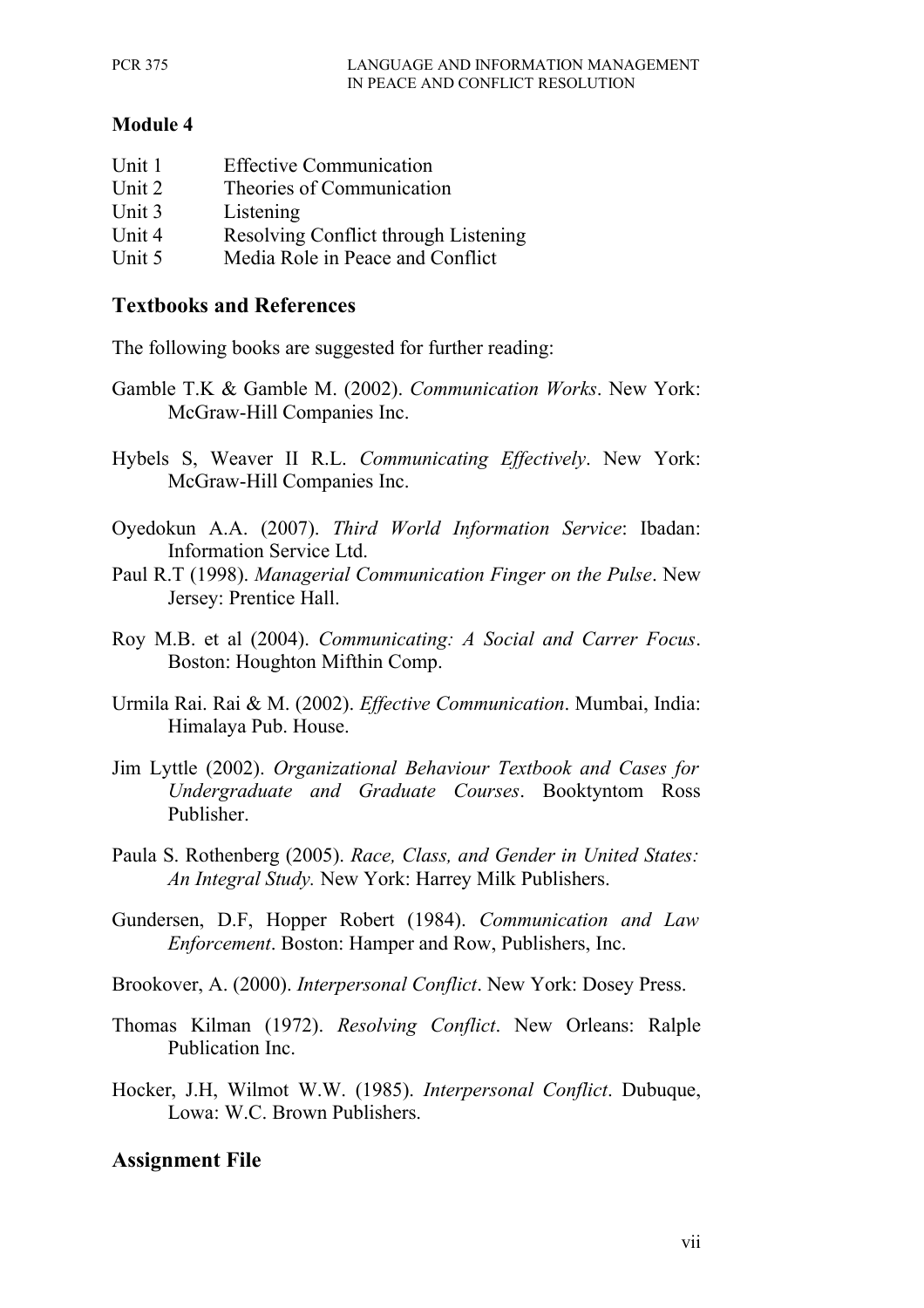There are two aspects to the assessment of this course like any other PCR courses in NOUN. In this file, you will find all the details of the work you must submit to your facilitator for marking. The marks you obtain for these assignments will count towards the final mark you obtain for this course.

You will discover that there are many assignments for this course, in every unit. These assignments are a guide to you to understand the course.

#### **Assessment**

An assessment file and marking scheme will be made available to you. In the assessment file you will find details of the work you must submit to your facilitator for marking. There are two aspects of the assessment of this course; the tutor marked and the written examination. The marks you obtain in these two areas will make up your final marks.

The assignment must be submitted to your facilitator for formal assessment in accordance with the deadline stated in the presentation schedule and the Assignment file. The work you submit to your facilitator for assessment will count for 30% of your total score.

#### **Tutor-Marked Assignment**

There are over 20 Tutor-Marked Assignments in this course. You do not need to submit all the assignments. The best three of what you have submitted will be recorded. Each assignment counts for 10 marks but total of the best three assignment totaling 30% forwards your total course mark. You will be able to complete your assignment from the information and materials contained in your reference books, reading and study units. However, it is always desirable at this level that you browse through the net to research more and read widely, and demonstrate that you have very broad and in-dept knowledge of the subject matter.

When you complete your TMA (Tutor Marked Assignment) submit with the form to your facilitator. Ensure that each assignment reaches your facilitator on or before the deadline given in the Assignment file. If, for a good reason you cannot complete your work on time, contact your facilitator before the assignment is due to discuss the possibility of an extension.

Extension may not be granted after the due date unless there are exceptional circumstances warranting such.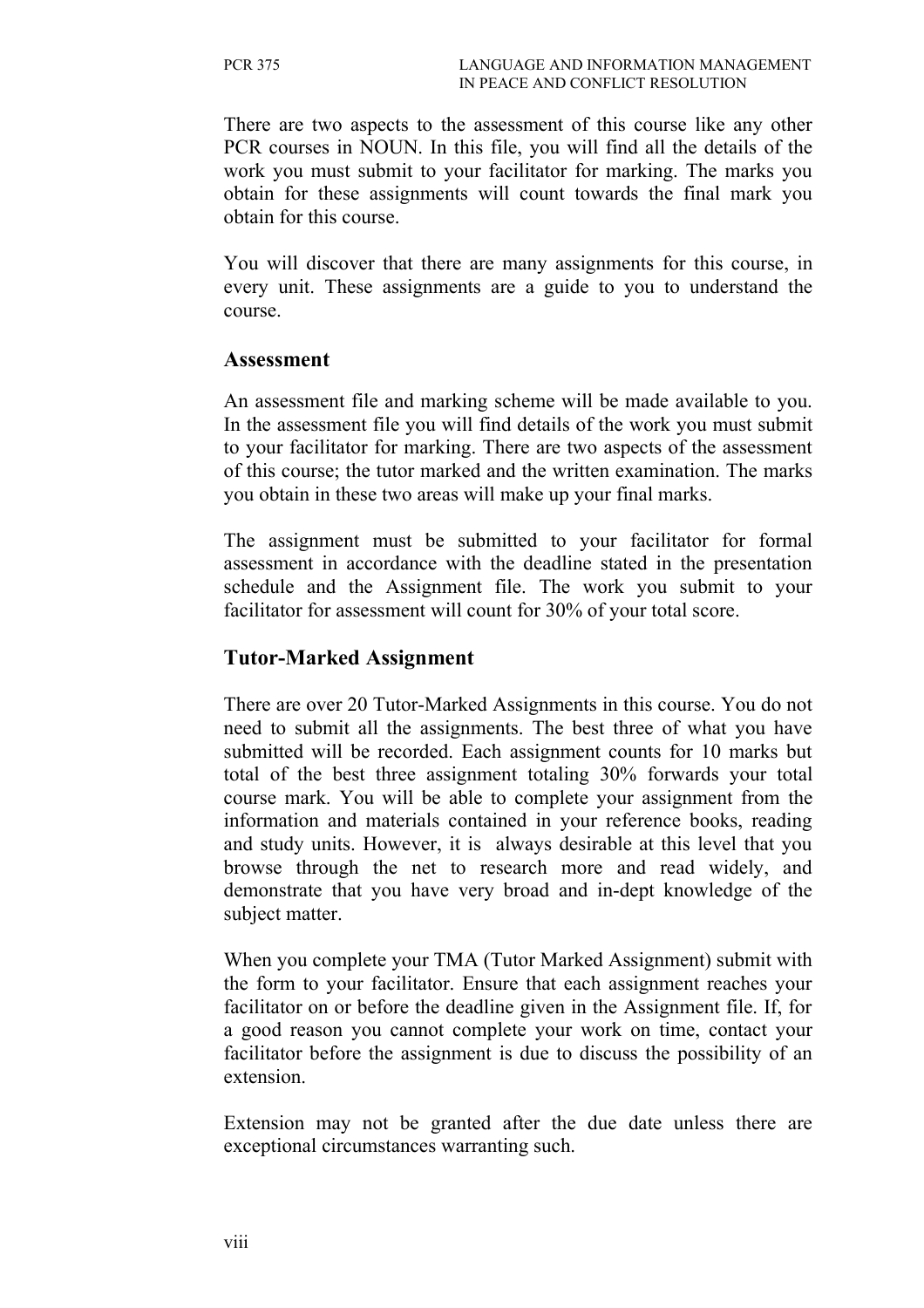# **Final Examination and Grading**

The final examination for **PCR375: Language and Information Management in Peace and Conflict Resolution** will be three hours duration and have a value of 70% of the total grade. The examination will consists of questions which reflect the practice exercises and Tutor Marked Assignments you have previously encountered. All areas of the course will be assessed. Use the time between the completion of the last unit and sitting for the examination, to revise the entire course. You may find it useful to review your Tutor Marked Assignments and comment on them before the examination, the final examination covers information from all aspects of the course.

#### **Course Marking Scheme**

The following table lays out how the actual course mark allocation is broken down:

| <b>Assessment</b>                                | <b>Marks</b>                                                |  |  |
|--------------------------------------------------|-------------------------------------------------------------|--|--|
|                                                  | Assignment 1-4 (the best four of Four submitted. Best three |  |  |
| all the assignments submitted                    | assignments, marked out of 10%                              |  |  |
|                                                  | totaling $30\%$                                             |  |  |
| 70% of overall course score<br>Final Examination |                                                             |  |  |
| Total                                            | 100% of course score                                        |  |  |

#### **Table 1: Course Marking Scheme**

#### **Presentation Schedule**

The dates for submission of all assignments will be communicated to you. You will also be told the date of completing the study units and dates for examinations.

#### **Course Overview**

| Unit           | <b>Title of Work</b>                      | Week<br><b>Activity</b> | <b>Assessment</b><br>(End of Unit) |
|----------------|-------------------------------------------|-------------------------|------------------------------------|
|                | Course Guide                              |                         |                                    |
|                | <b>Module 1</b>                           |                         |                                    |
|                | Meaning Definition of Language            |                         | Assignment 1                       |
| $\overline{2}$ | Elements of Language                      |                         | Assignment 2                       |
| 3              | Importance of Language                    |                         | Assignment 3                       |
|                | in Conflict<br>Barrier<br>Language<br>and |                         | Assignment 4                       |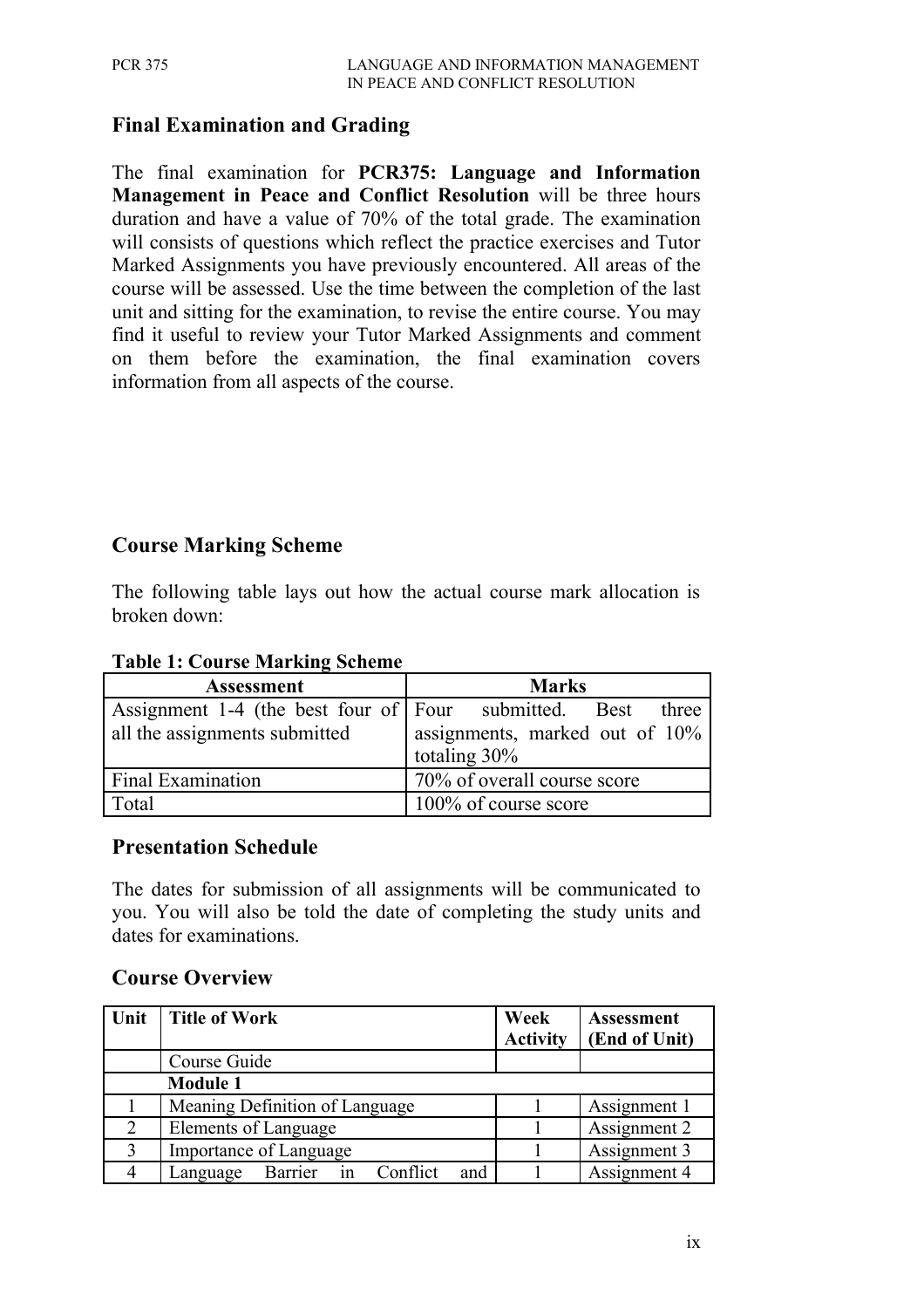|                | Resolution                             |   |               |
|----------------|----------------------------------------|---|---------------|
| 5              | Language and Conflict Resolution: The  |   | Assignment 5  |
|                | Limit of English Language              |   |               |
|                | <b>Module 2</b>                        |   |               |
| 1              | Communication<br>and<br>Language,      | 1 | Assignment 6  |
|                | Reinforcement of Ideology              |   |               |
| $\overline{2}$ | Meaning/Definition of Information and  | 1 | Assignment 7  |
|                | Communication                          |   |               |
| 3              | Relationship between Communication and |   | Assignment 8  |
|                | Information                            |   |               |
| $\overline{4}$ | Importance of Communication            | 1 | Assignment 9  |
| 5              | Types of Communication                 |   | Assignment 10 |
|                | <b>Module 3</b>                        |   |               |
| 1              | Relationship in Communication          | 1 | Assignment 11 |
| $\overline{2}$ | <b>Interpersonal Communication</b>     |   | Assignment 12 |
| $\overline{3}$ | Dealing with Conflict in Communication |   | Assignment 13 |
| $\overline{4}$ | Control Communication and Conflict     |   | Assignment 14 |
|                | Resolution                             |   |               |
| 5              | Perception Influence in Relationship   |   | Assignment 15 |
|                | <b>Module 4</b>                        |   |               |
| 1              | <b>Effective Communication</b>         | 1 | Assignment 16 |
| $\overline{2}$ | Theories of Communication              |   | Assignment 17 |
| $\overline{3}$ | Listening                              |   | Assignment 18 |
| $\overline{4}$ | Resolving Conflict through Listening   |   | Assignment 19 |
| $\overline{5}$ | Media Role in Peace and Conflict       |   | Assignment 20 |

#### **How to Get the Most from this Course**

You will be required to study the units on your own. But arrangements have been made for you to meet with your facilitator for tutorials on regular basis in the study centre. Also, you can organize interactive sessions with your course mates.

In distance learning, the study units replace the university lecturer. This is one of the great advantages of distance learning; you can read and work through specially designed study materials at your own pace, and at a time and place that suits you best. Think of it as reading the lecture instead of listening to the lecturer. In the same way a lecturer might give you some reading to do, the study units tell you when to read, and which are your text materials or set books. You are provided exercises to do at appropriate points, just as a lecturer might give you an in-class exercise. Each of the study units follows a common format. The first item is an introduction to the subject matter of the unit, and how a particular unit is integrated with the other units and the course as a whole. Next to this is a set of learning objectives. These objectives let you know what you should be able to do by the time you have completed the unit. These learning objectives are meant to guide your study. The moment a unit is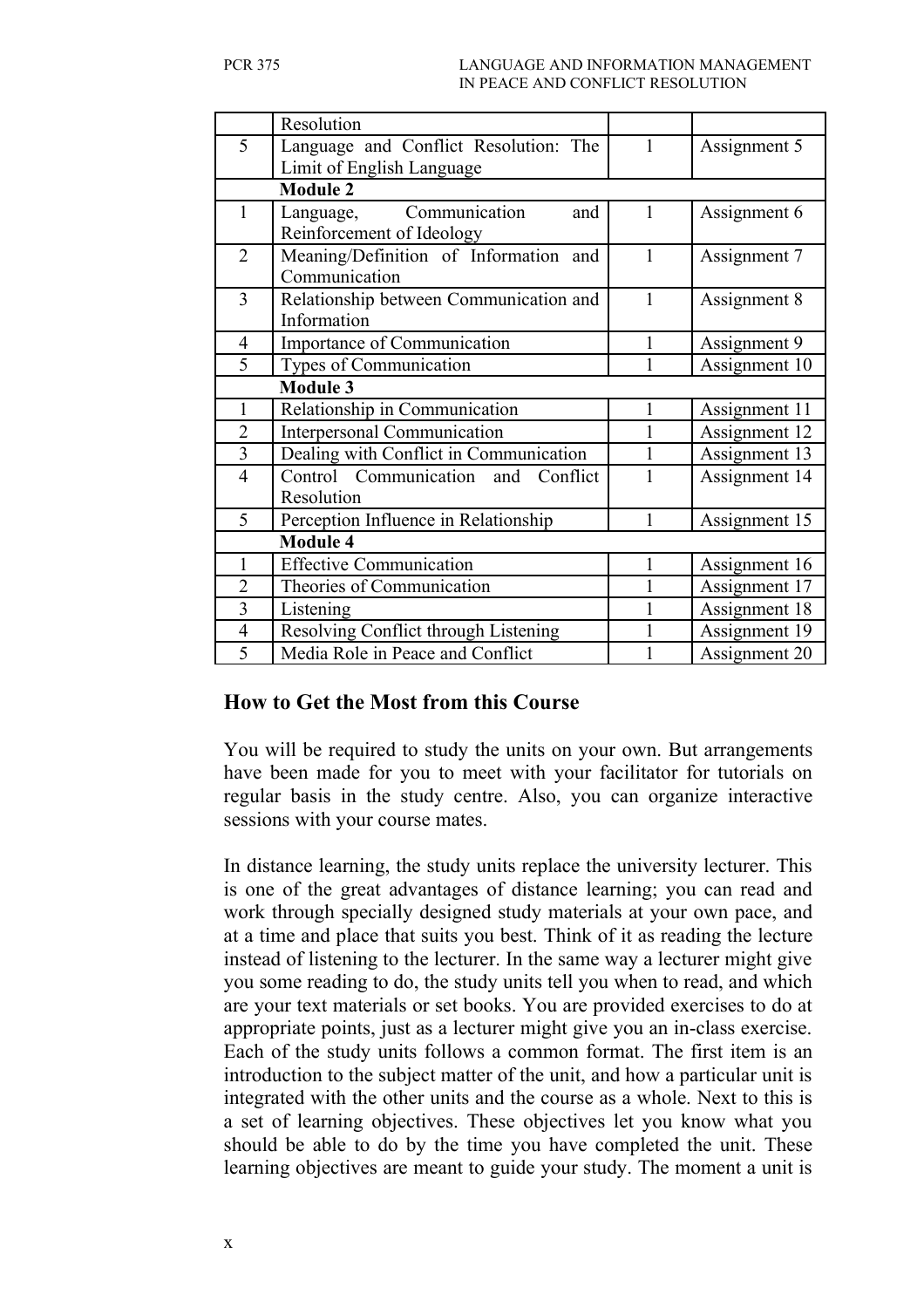finished, you must go back and check whether you have achieved the objectives. If this is made a habit, then you will significantly improve your chances of passing the course.

The main body of the unit guides you through the required reading from other sources. This will usually be either from your textbooks books or from a Reading section. The following is a practical strategy for working through the course. If you run into any trouble, telephone your tutor or visit the study center. Remember that your tutor's job is to help you. When you need assistance, do not hesitate to call and ask your tutor to provide it.

- 1. Read this Course Guide thoroughly, it is your first assignment.
- 2. Organize a Study Schedule. Design a 'Course overview' to guide you through the Course. Note the time you are expected to spend on each unit and how the assignments relate to the units. Important information, e.g. details of your tutorials, and the date of the first day of the Semester is available from the study centre. You need to gather all the information into one place, such as your diary or a wall calendar. Whatever method you choose to use, you should decide on and write in your own dates and schedule of work for each unit.
- 3. Once you have created your own schedule, do everything to stay faithful to it. The major reason that students fail is that they get behind with their course work. If you get into difficulties with your schedule, please, let your tutor know before it is too late for help.
- 4. Turn to Unit 1, and read the introduction and the objectives for the unit.
- 5. Assemble the study materials. You will need your set books and the unit you are studying at any point in time.
- 6. Work through the unit. As you work through the unit, you will know what sources to consult for further information.
- 7. Well before the relevant due dates (about 4 weeks before due dates), check the Assignment File for your next required assignment. Keep in mind that you will learn a lot by doing the assignment carefully. They have been designed to help you meet the objectives of the course and, therefore, will help you pass the examination. Submit all assignments not later than the due date.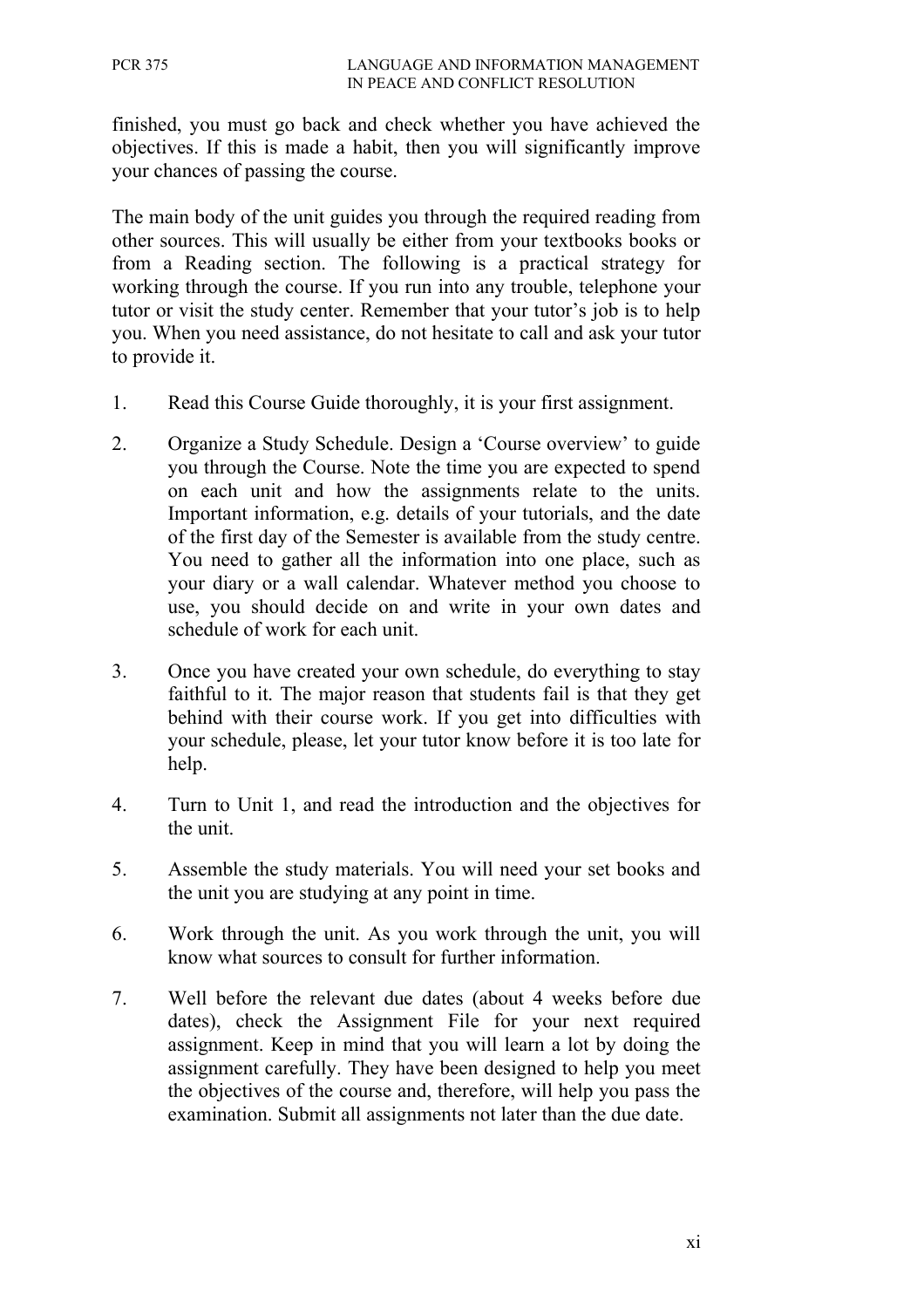- 8. Review the objectives for each study unit to confirm that you have achieved them. If you feel unsure about any of the objectives, review the study materials or consult your tutor.
- 9. When you are confident that you have achieved a unit's objectives, you can start on the next unit. Proceed unit by unit through the course and try to pace your study so that you keep yourself on schedule.
- 10. When you have submitted an assignment to your tutor for marking, do not wait for its return before starting on the next unit. Keep to your schedule. When the Assignment is returned, par particular attention to your tutor's comments, both on the tutormarked assignment form and also the written comments on the ordinary assignments.
- 11. After completing the last unit, review the course and prepare yourself for the final examination. Check that you have achieved the unit objectives (listed at the beginning of each unit) and the course objectives (listed in the Course Guide)

#### **Facilitators/Tutors and Tutorials**

There are 15 hours of tutorials provided in support of this course Information relating to the tutorials will be provided at the appropriate time.

Your tutor will mark and comment on your assignments, keep a close watch on your progress and on any difficulties you might encounter and provide assistance to you during the course. You must take your tutor marked assignments to the study centre well before the due date (at least two working days are required). They will be marked by your tutor and returned to you as soon as possible.

Do not hesitate to contact your tutor if you need help. Contact your tutor if you do not understand any part of the study units or the assigned readings; you have difficulty with the exercises; you have a question or problem with and assignment, with your tutor's comments on an assignment or with the grading of an assignment. You should try your best to attend the tutorials. This is the only chance to have face-to-face contact with your tutor and ask questions which are answered instantly. You can raise any problem encountered in the course of your study. To gain the maximum benefit from course tutorials, prepare a question list before attending them. You will learn a lot from participating in discussion actively.

We wish you success with the course and hope that you will find it interesting and useful.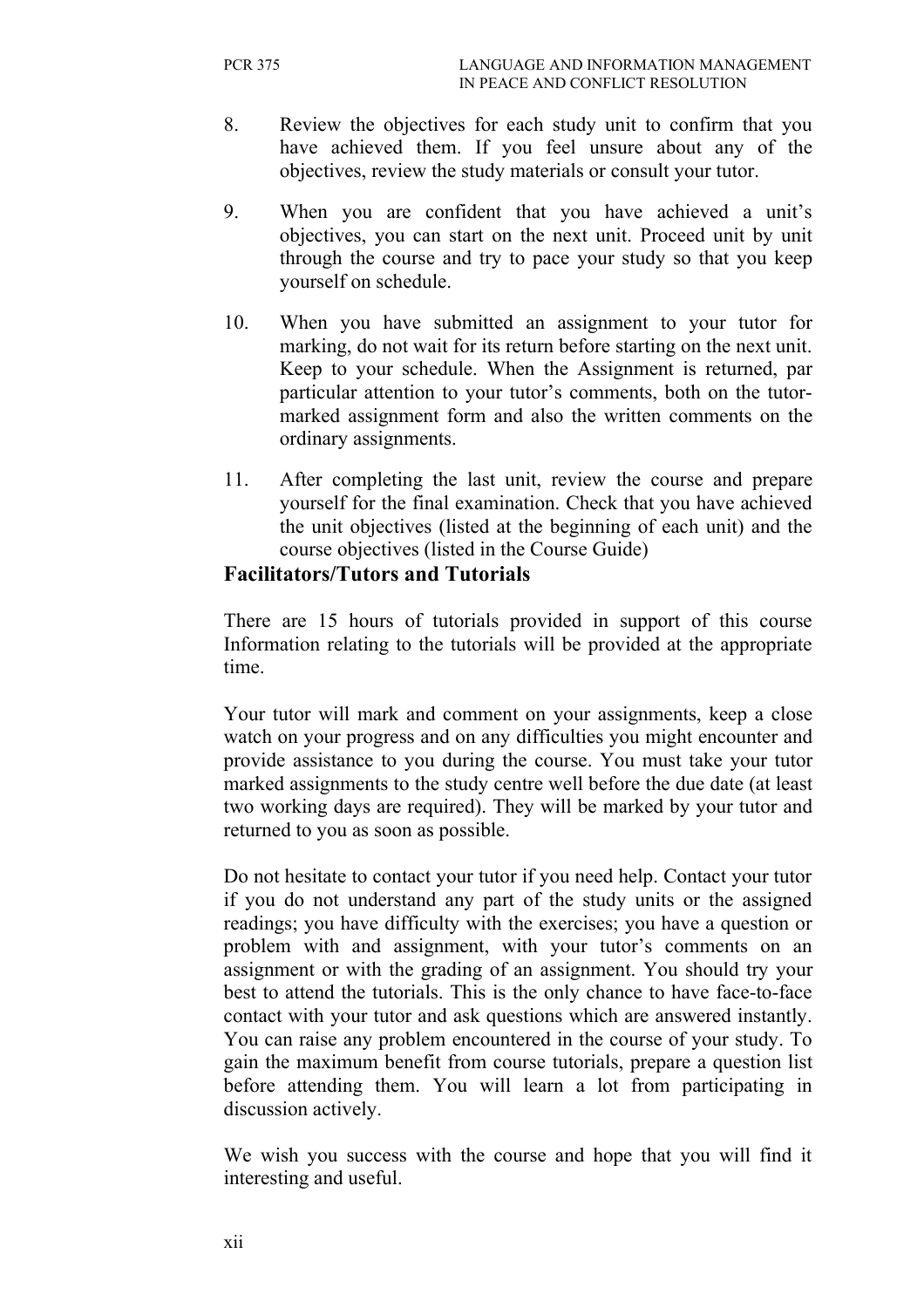| <b>PCR 375</b>          | LANGUAGE AND INFORMATION MANAGEMENT<br>IN PEACE AND CONFLICT RESOLUTION                                    |  |
|-------------------------|------------------------------------------------------------------------------------------------------------|--|
| Course Code             | <b>PCR 375</b>                                                                                             |  |
| Course Title            | Language and Information<br>Management in Peace and Conflict<br>Resolution                                 |  |
| Course Developer/Writer | Aderibigbe Nurudeen Adeniyi<br>Olabisi Onabanjo University<br>The University Library<br>Ago- woye          |  |
| Course Editor           | Professor Francis Egbokhare<br>Department of Linguistics<br><b>Faculty of Arts</b><br>University of Ibadan |  |
| Course Coordinator      | Oyedolapo B. Durojaye<br>National Open University of Nigeria                                               |  |

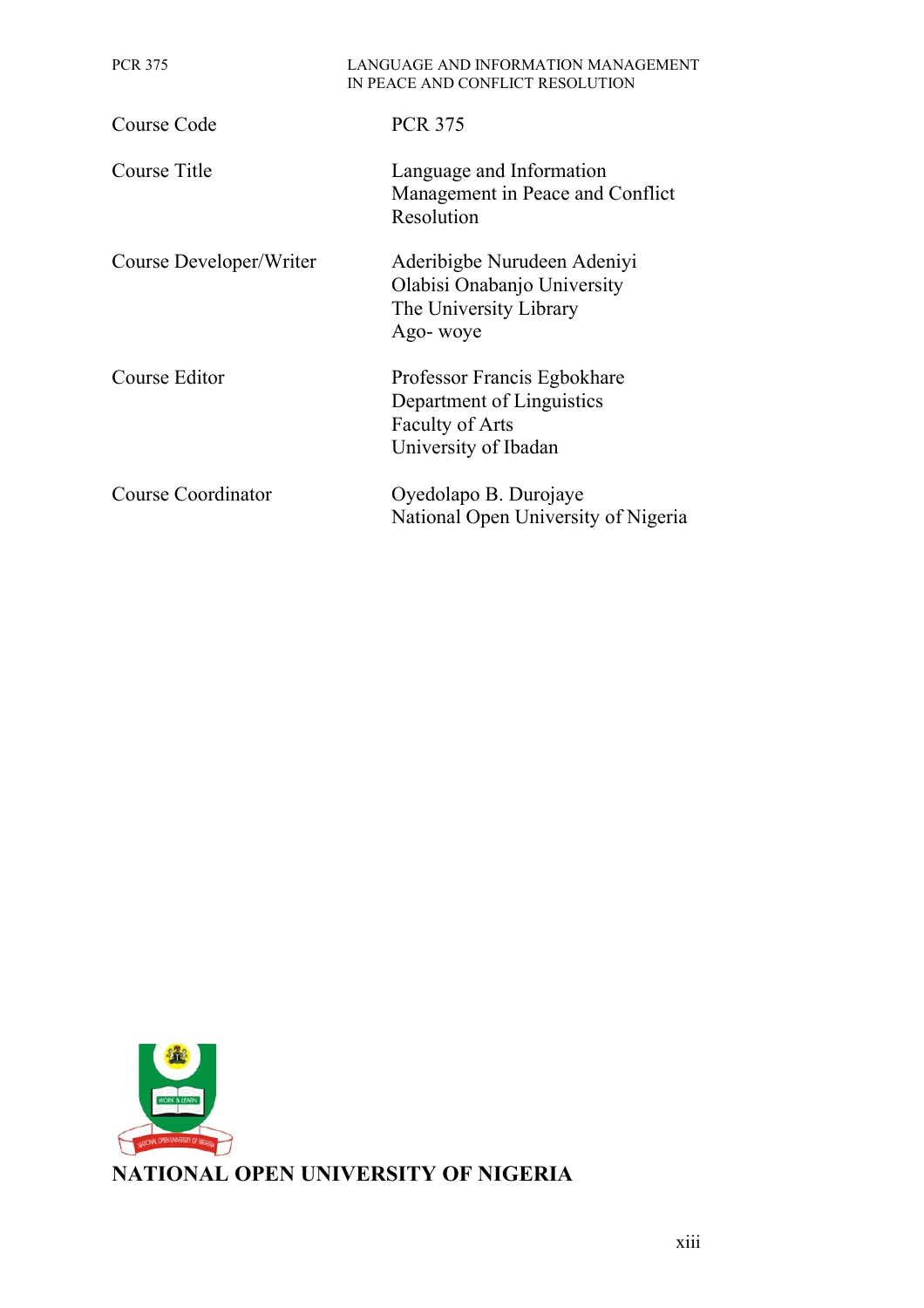National Open University of Nigeria Headquarters 14/16 Ahmadu Bello Way Victoria Island Lagos

Abuja Office No. 5 Dar es Salaam Street Off Aminu Kano Crescent Wuse II, Abuja Nigeria

e-mail: [centralinfo@nou.edu.ng](mailto:centralinfo@nou.edu.ng) URL: [www.nou.edu.ng](http://www.nou.edu.ng/)

Published by National Open University of Nigeria

Printed 2009

ISBN: 978-058-511-7

All Rights Reserved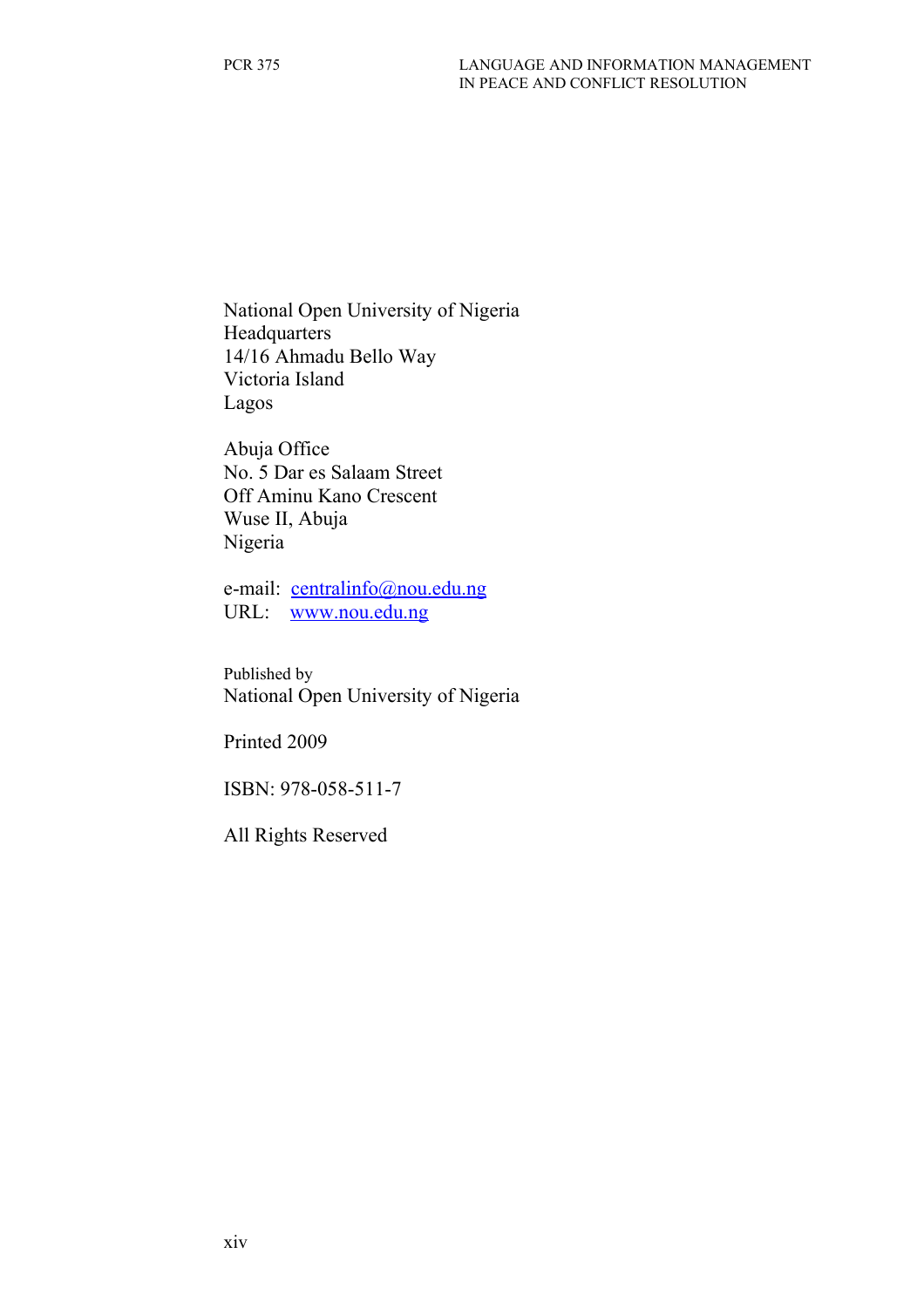#### PCR 375 LANGUAGE AND INFORMATION MANAGEMENT IN PEACE AND CONFLICT RESOLUTION

# **CONTENTS PAGE Module 1 ………………………………………………………….. 1** Unit 1 Meaning/Definition of Language…………………… 1 Unit 2 Elements of Language………………………………. 7 Unit 3 Importance of Language……………………………. 14 Unit 4 Language Barrier in Conflict and Resolution………. 21 Unit 5 Language and Conflict Resolution…………………. 31 **Module 2 ………………………………………………………… 36** Unit 1 Language, Communication and Reinforcement of Ideology…………………………………………….. 36 Unit 2 Meaning/Definition of Information and Communication……………………………………… 42 Unit 3 Relationship between Communication and Information…………………………………………… 49 Unit 4 Importance of Communication……………………….. 55 Unit 5 Types of Communication…………………………….. 60 **Module 3 ………………………………………………………… 66** Unit 1 Relationship in Communication……………………… 66 Unit 2 Interpersonal Communication……………………….. 74 Unit 3 Dealing with Conflict Communicatively……………. 82 Unit 4 Control Communication and Conflict Resolution……. 91 Unit 5 Perception Influence in Relationship…………………. 99 **Module 4 …………………………………………………………109** Unit 1 Effective Communication……………………………. 109 Unit 2 Theories of Communication…………………………. 114 Unit 3 Listening……………………………………………... 120 Unit 4 Resolving Conflict through Listening……………….. 129 Unit 5 Media Role in Peace and Conflict…………………… 135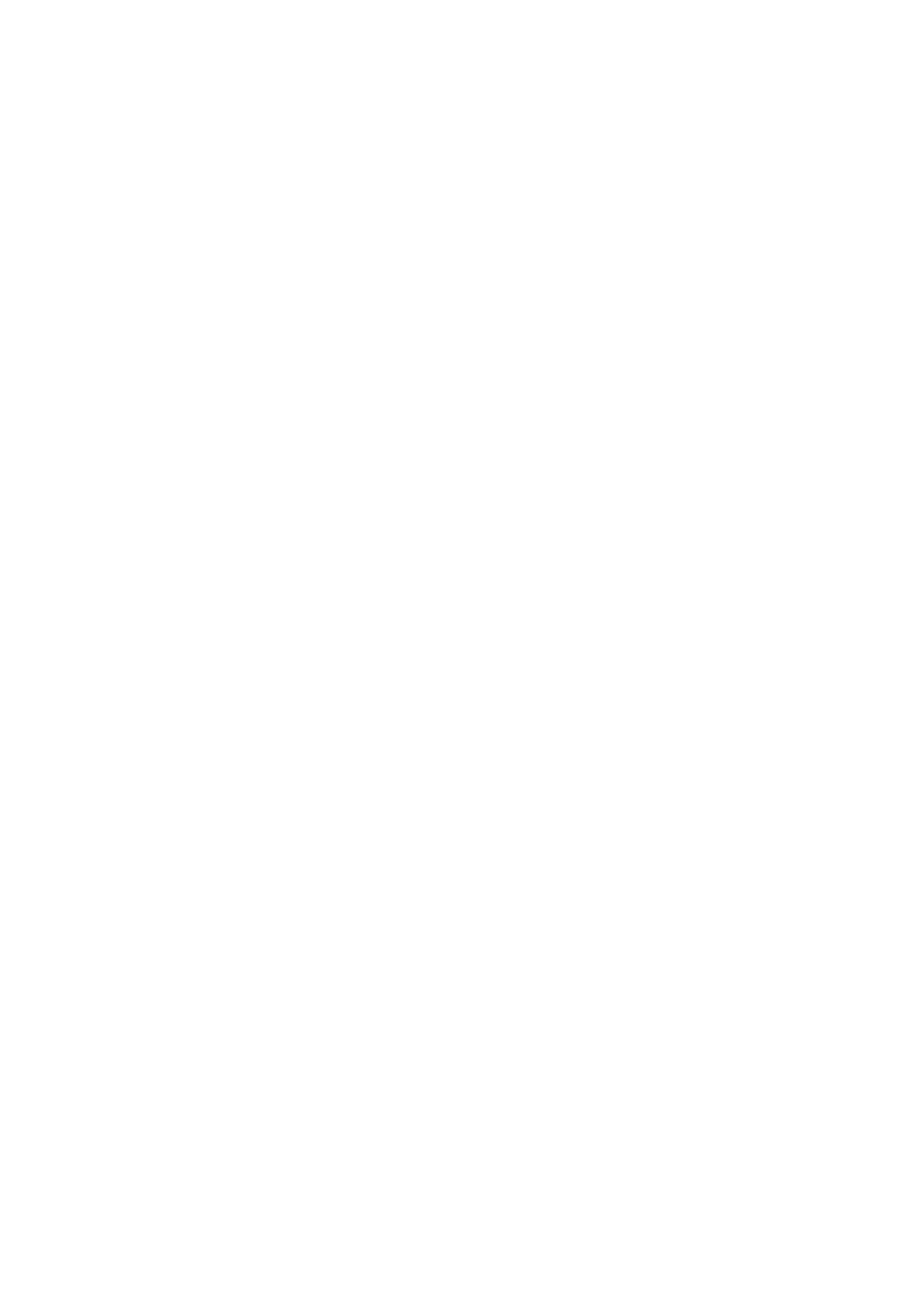# **MODULE 1**

- Unit 1 Meaning/Definition of Language
- Unit 2 Elements of Language
- Unit 3 Importance of Language
- Unit 4 Language Barrier in Conflict and Resolution
- Unit 5 Language and Conflict Resolution

# **UNIT 1 MEANING/DEFINITION OF LANGUAGE**

### **CONTENTS**

- 1.0 Introduction
- 2.0 Objectives
- 3.0 Main Content
	- 3.1 Nature of Language
	- 3.2 Language is Personal and Socio Cultural
	- 3.3 Language Codes
	- 3.4 Attributes of Language
		- 3.4.1 Some Definitions of Language
- 4.0 Conclusion
- 5.0 Summary
- 6.0 Tutor-Marked Assignment
- 7.0 References/Further Readings

# **1.0 INTRODUCTION**

#### **What is Language?**

#### **Some Few Definition of Language**

Before you read on it is important at this point to determine a working definitions of language.

The followings are some expert opinions on what language is:

- (i) Language is an organized system of linguistics symbols (words) used by human beings to communicate with one another.
- (a) Language is basic to communication through words.
- (b) Language encompasses all forms of expression.

N. E. Wood, *Delayed Speech and Language Development* (1964) Pp. 6-7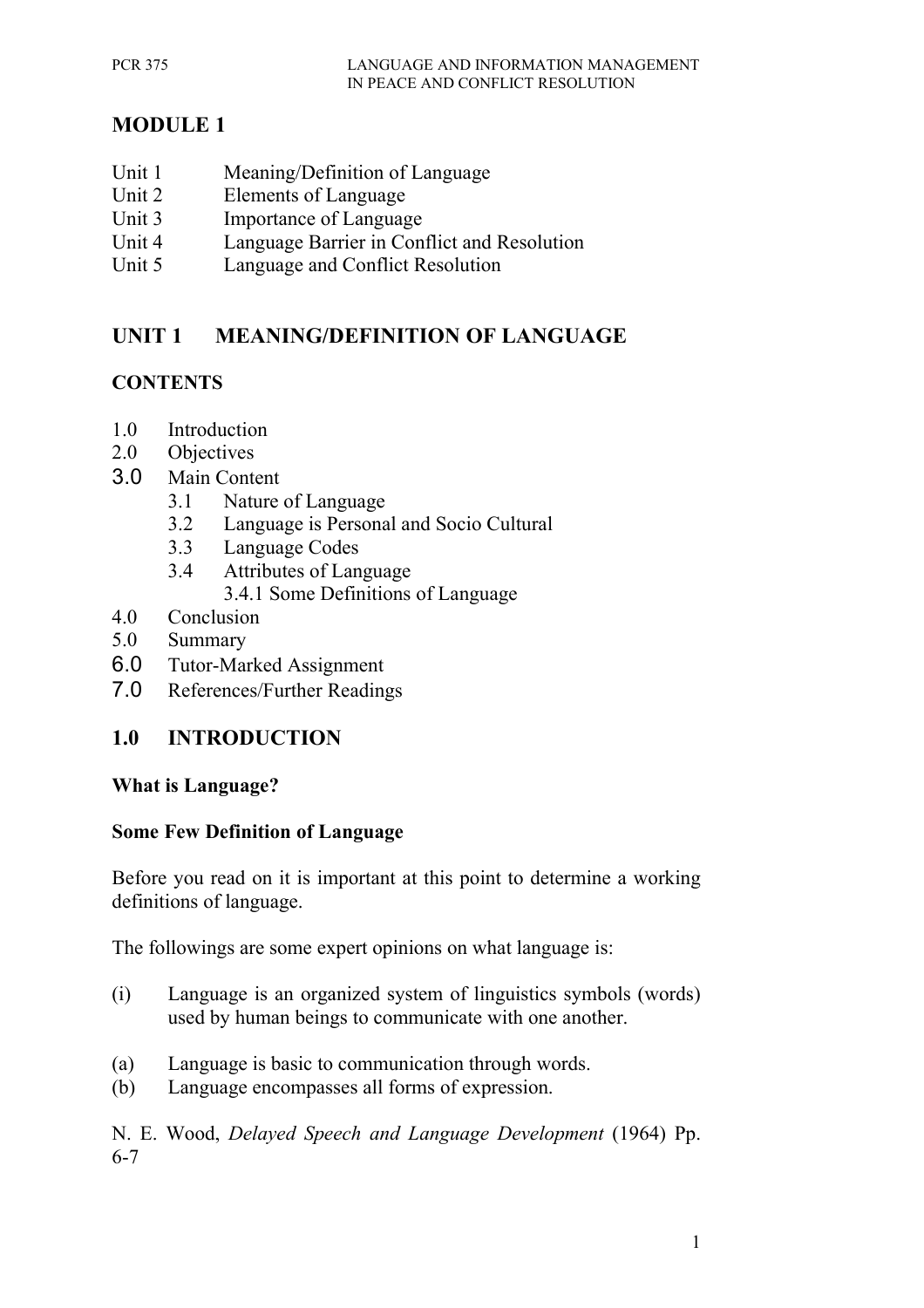- (ii) Language is a symbolic system linking what goes on inside our heads with what goes on outside. It mediates between self and society. It is a form of representation, a way of representing the world to ourselves and to others. D. Burton, Literacy (1994).
- (iii) Language is a system of conventional symbols used for communication by a whole community.

A. C. Gibson, *An Introduction to the Pronunciation of English* (1990) P.3.

(iv) Language is for negotiating meaning, building understanding and relationships and the activity of using language for any of these purposes always involves creating what is technically called a text – a stretch of language which is coherent and meaningful.

F. Christie. *Factual Writing in the First Years of School* (1987) P. 209.

(v) Language is a system of arbitrary vocal symbols used for human communication.

Wardhough. Reading: *A Linguistic Perspective* (1969)

(vi) Language refers to the particular set of symbols that allow for intelligible communication in a culture. Language skills include the ability to speak, write and to comprehend the symbols of one's language.

P.J. Megan, *Child Development and Personality* (1979)

# **2.0 OBJECTIVES**

At the end of this unit you should be able to:

- explain the term language
- explain the nature of language
- list some language codes
- explain the attributes of language.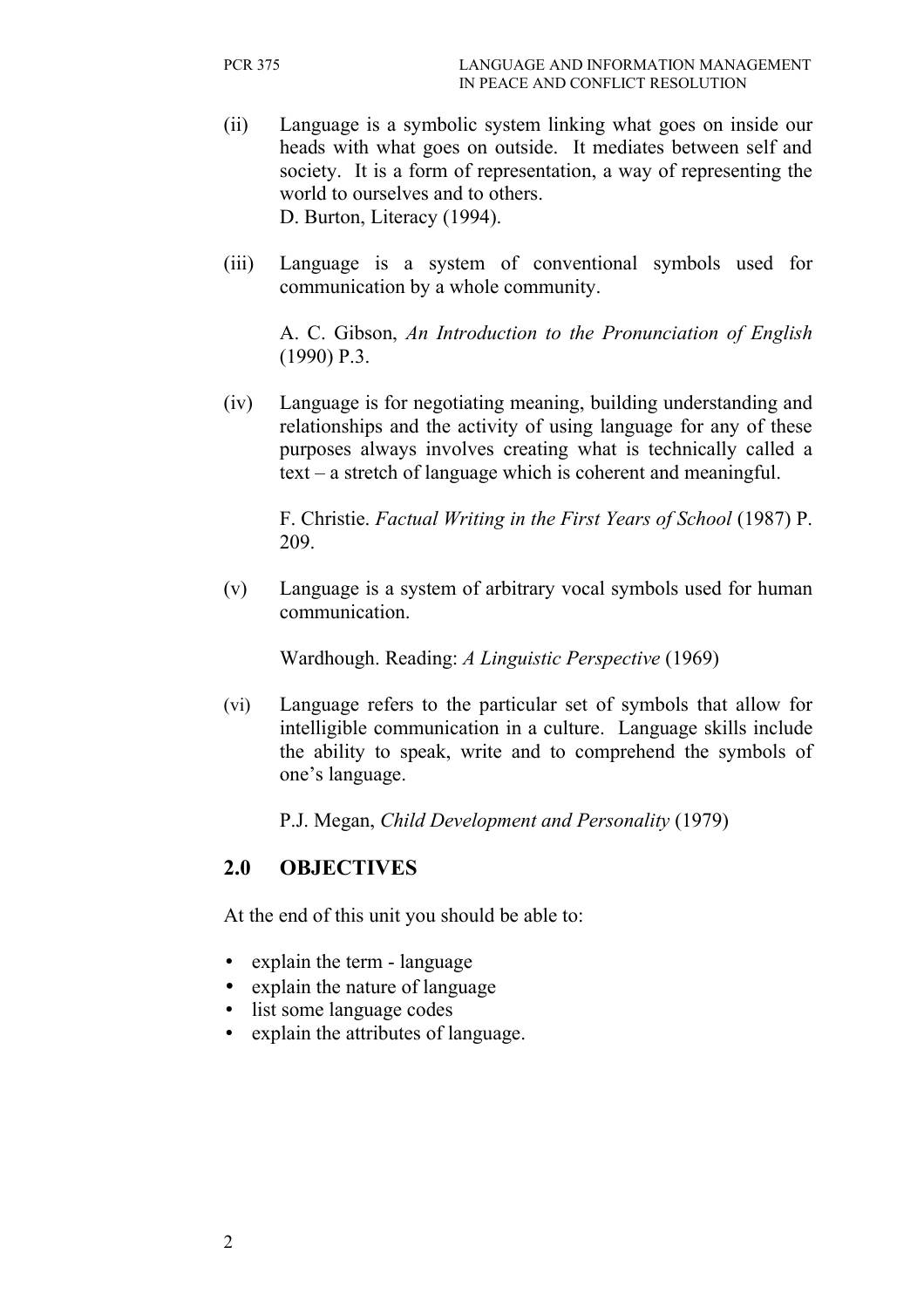# **3.0 MAIN CONTENT**

#### **3.1 Nature of Language**

Language is frequently used, but rarely defined. Many definitions imply that language is speech alone or speech and writing; that is, codes based on words, recognition of the legitimacy of native signs. Language certainly involves producing and receiving information (speaking or signing and listening or watching), and decoding and coding text reading and writing. However, we believe that it is not very helpful to ignore non-verbal codes.

Native sign language is visual-spatial languages that are not derived from the language that is spoken by the surrounding culture. Signs are visual symbols including facial expression. It is not only in sign languages, however, that non-verbal cues are important. If you think of a situation where you actually speak such as in a conversation with a friend, you will realize that you frequently use more than one way of conveying and interpreting meaning. Speech is prominent but so are a range of non-verbal cues, such as facial expression and writing: it is a complex and abstract phenomenon that can be realized through a number of verbal and non-verbal codes.

A language is seen as one of many social practices that operate interactively in a society to represent and make meaning (Halliday 1978: Hodge & Kriss 1988: Furlough (1996)

Language is centred on meaning: it is the most powerful and persuasive means used by human beings for communication. Because language is centred on meaning which is shared culturally, it follows that it is rooted in the culture of the group that uses it. It makes no sense to think of a language used by only one individual.

To make sense out of our world or environment we learn language and to do this we use verbal and/or non-verbal systems. For instance, speech, gestures scribbling, drawing and writing are all used for communication.

#### **3.2 Language is Personal and Sociocultural**

Language is used for a whole range of purposes; different people use language for different purposes. However, it is learned and used in a sociocultural context. The language one learns has been developed by the tribe or clan one belongs to but is redeveloped by the individual. The individual use of language influences the group and vice-versa. Also, as we are most interested in language, we need to know that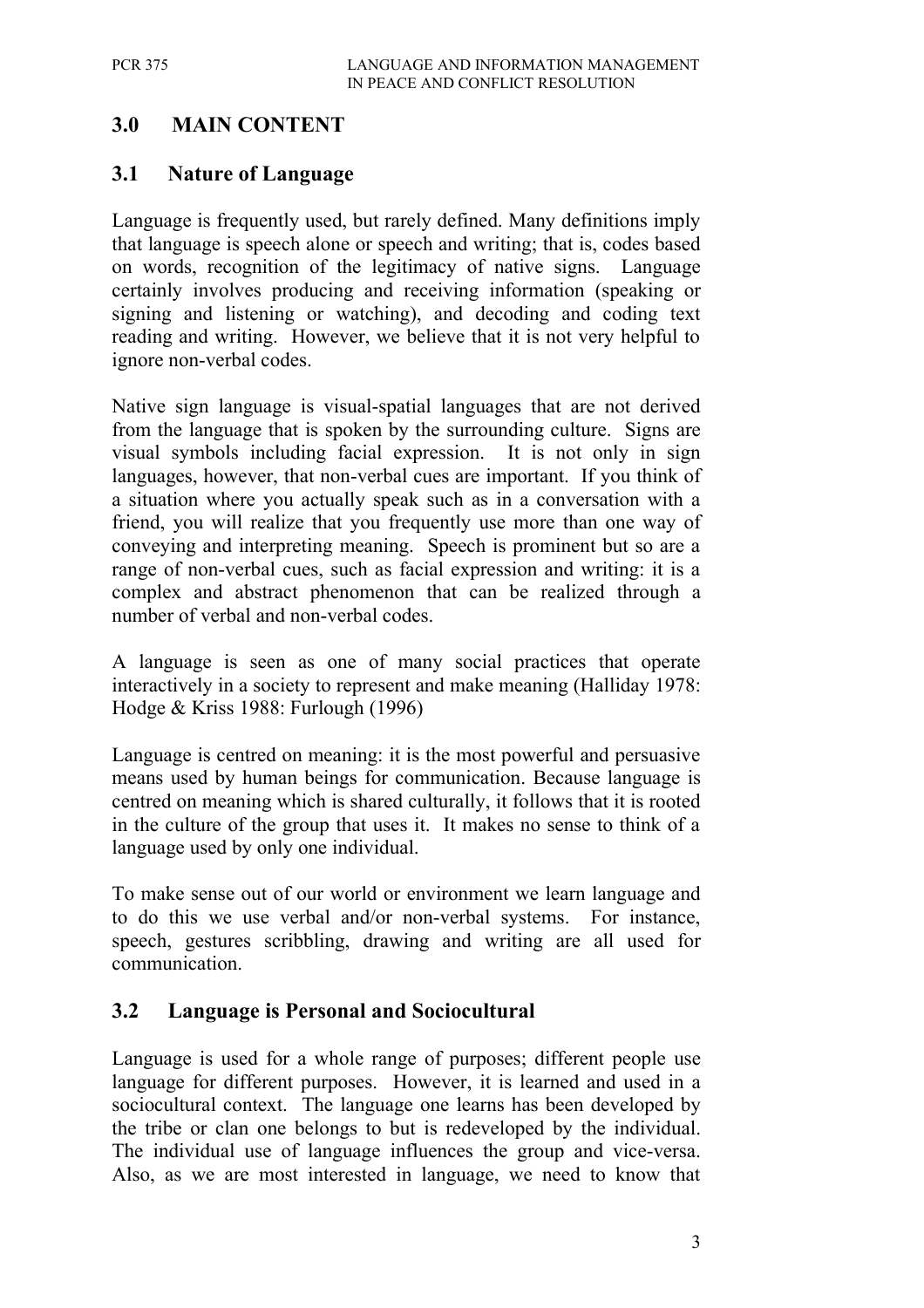language is a social process, and the environment, in which it takes place is a social institution.

Knowledge of language is transmitted in social contexts, through relationship, like those of parent and child, or teacher and pupil, or classmates, that are defined in the value system and ideology of the culture. (Halliday & Hasan 1985).

Hence, it is important that we understand what is to be learned as language, how an individual learns it, also how socio cultural factors influence an individual's language and how groups use language. Our thinking and language is shaped by our culture, hence the current focus on sexist and racist uses of language.

Language is part of culture: what the language is and how it is used depends on the culture. You cannot know a language unless you know the culture. This sociocultural view of language pervades all knowledge of study of the concept language.

Language holds us together as group, differentiates us into groups and controls the way we shape concepts how we think, how we perceive, and how we judge others. Successful communication with someone from another culture involves understanding a common language without this shared language, communication problems may occur when a third party, the translator or interpreter, attempts to convey both the verbal and non- verbal intent of a message.

### **3.3 Language Codes**

We have discussed earlier that language is perceived as being more than speech-it consists of a number of codes. What are those codes? If we investigate what we use for communication, we can begin to appreciate the potential range of language codes, both verbal and non-verbal.

One way of classifying language codes is by the method of production, for instance oral, graphic, or gestural words are the basis of the code, that is, whether it is verbal or non- verbal. Table 1.1 (Cameron and sanders 1977) uses this categories to classify the different codes we use to make sense of our world.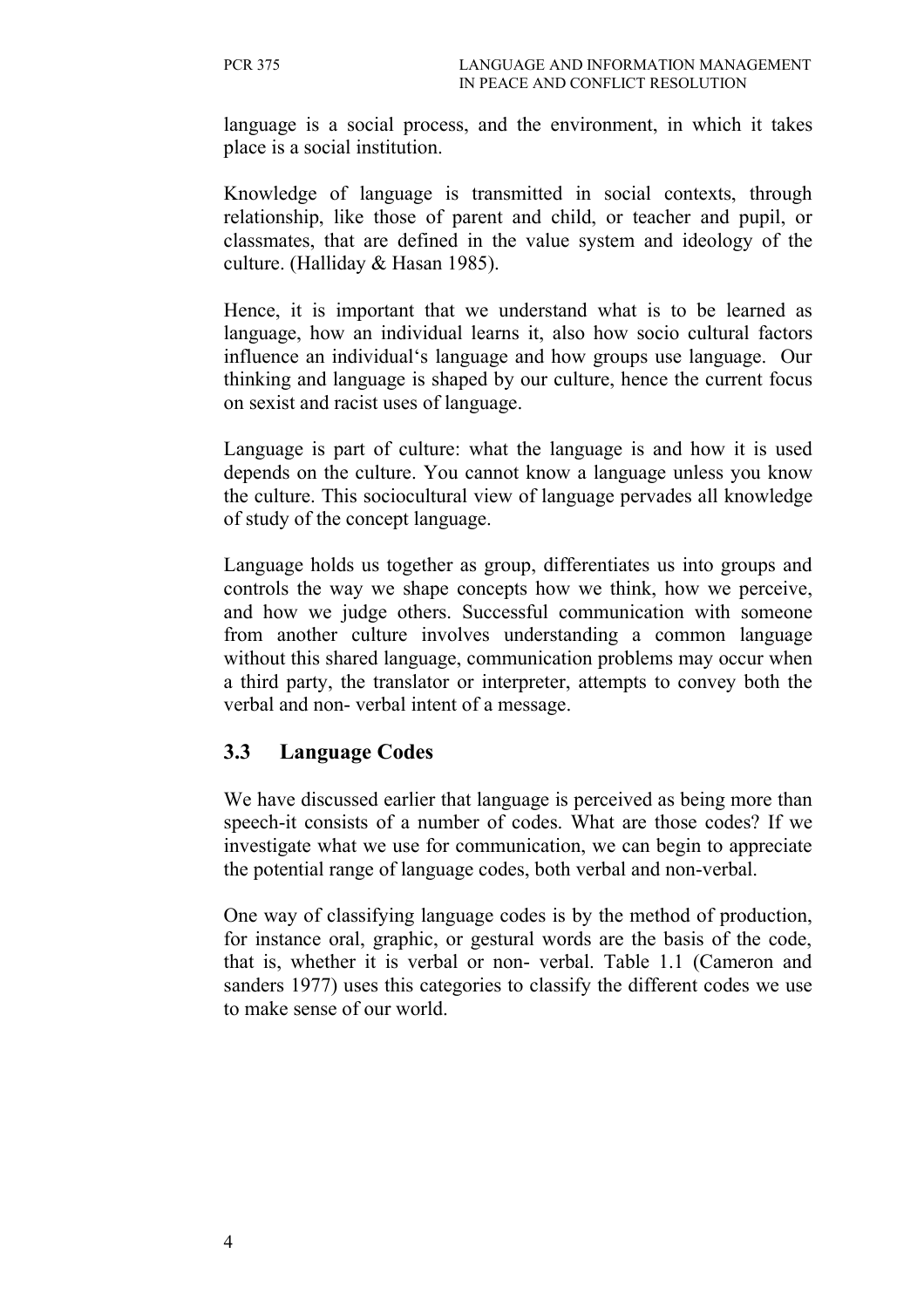|                          | <b>Modes</b>                                        |                        |                                                        |
|--------------------------|-----------------------------------------------------|------------------------|--------------------------------------------------------|
|                          | Oral                                                | Graphic                | <b>Gestural</b>                                        |
| Verbal<br>(predominally) | Speech<br>Song                                      | Writing<br>braille     | Finger-spelling<br>lip-reading<br>Semaphore            |
| Non-Verbal               | cries                                               | sign<br>(directional)  | Signs (used by deaf)<br>Signs (used in sport)          |
| Predominantly            | laughter                                            | sign<br>(Mathematical) |                                                        |
| Music<br>(Sound)         | Music (score)<br>art (school)<br>Object arrangement |                        | body position<br>posture movement<br>facial expression |

**Table 1.1 Matrix of language**

*M.H Cameron and M.T Saunders, an Overview of Language.*

# **3.4 Attributes of Language**

If you look closely at these language codes as presented in the table 1.1. You will begin to appreciate the complexity of and variations in language use.

From the table you will realize that the codes possess a number of features. For instance, language is systematic- signs and symbols are selected and used according to rules. These rules have been developed by the users and are determined by the culture and have to be learned by new language users such as children and second language learners. Language is arbitrary- there is no inherent reason why the word 'cat' refers to a small, furry animal. But the name has been agreed upon by a group of language users. For meaning to be shared, the signs and symbols, and the way they are to be used in any language, have to be agreed upon by the language users. The agreement by groups of language users to use certain signs and symbols is not the kind of agreement that two or more people might come to in resolving a dispute. Rather it is the kind of agreement that occurs when groups of people come to share values, beliefs, and ways of doing things over time. In other words, the agreement is a convention. Language is symbolic. In the cat example mentioned earlier, the word 'cat' is a symbol for a particular type of animal and the word or symbol 'cat' has come to represent that particular animal. What is wonderful about language is that it is also generative. With a limited set of symbols and agreed rules for structuring, these symbols can always be used in creating new meanings. Language is continually changing to meet the needs of language users, words come and go and the meaning of words change over time.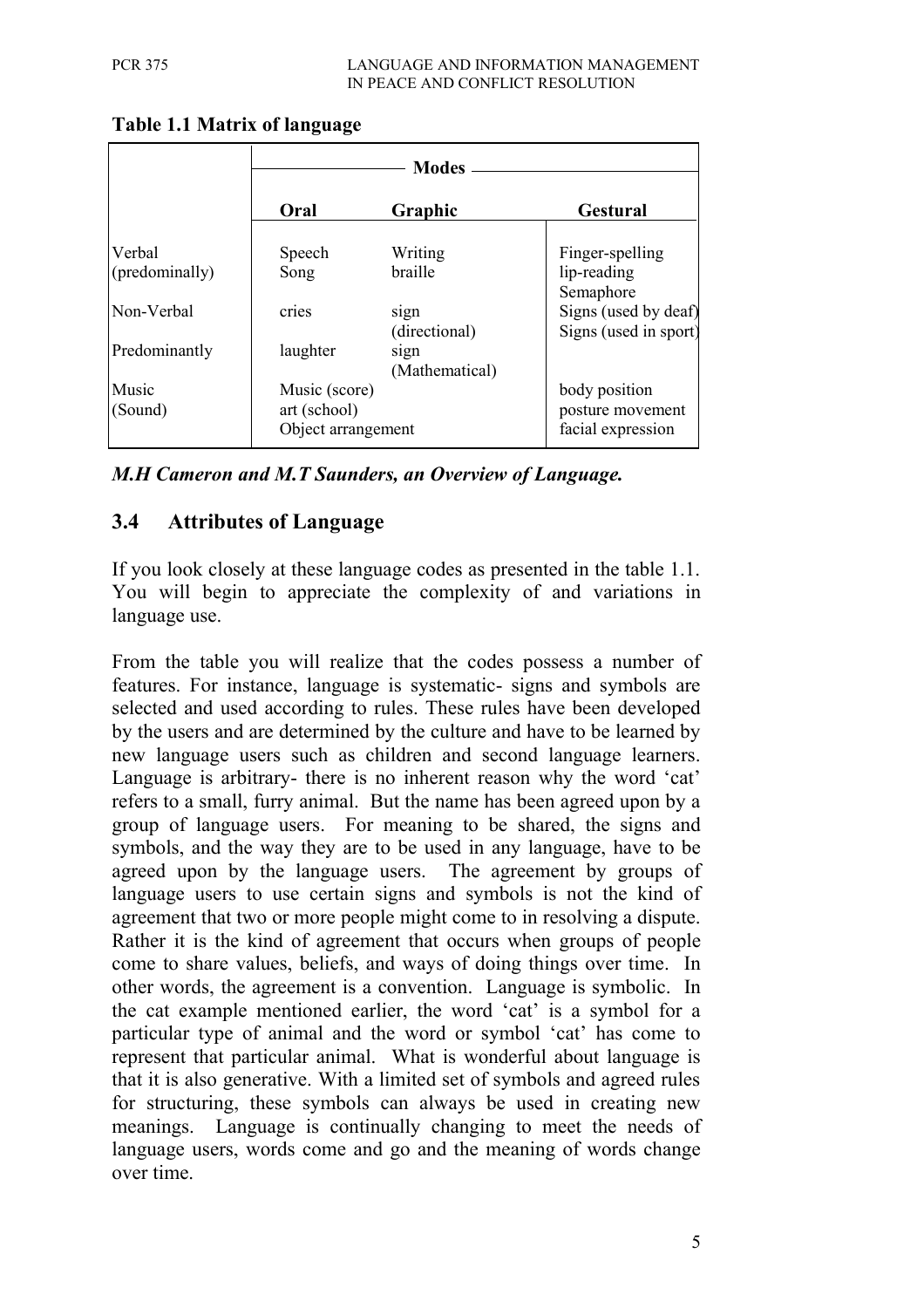The nature and use of language set us apart from other animals. Through it we symbolize experiences; the mental representation is something that lasts over time and does not disappear when the phenomenon disappears.

By putting our experience into language we distance ourselves from them and thereby transform them into something that can be worked upon, creating new meanings. Others can respond to our representation and work with us on them. We can learn from these responses, it enables us to make great advances in our knowledge and understanding of our environment.

# **4.0 CONCLUSION**

Language, as you have seen in this unit, is a unified system of symbols that permits sharing of meaning. Language allows minds to meet and merge. When we make sense out of people's messages through language, we learn to understand them and that is simply what language and its use is all about in any given society.

# **5.0 SUMMARY**

This unit has exposed you to meaning and attributes of language and its socio cultural relationships and codes. Language as you would now agree is the principal means used by human being to communicate with one another. It is primarily spoken, although it can be transferred to other media such as written but, when verbal medium is unavailable as for instance among the deaf, visual means such as sign language is used.

### **6.0 TUTOR-MARKED ASSIGNMENT**

What do you understand by the term, language and its attributes?

### **7.0 REFERENCES/FURTHER READINGS**

Sammie M. B. (2000). *Business Communication and Use of English: With Practical Persuasive Communication Skills*. Lagos: M & B Handbooks.

Gibson, A.C. (1990). *An Introduction to the Pronunciation of English*

Igboanusi, H. (2001). *Language Attitude and Language Conflict in West Africa.* Ibadan: Enicrownfit Publishers.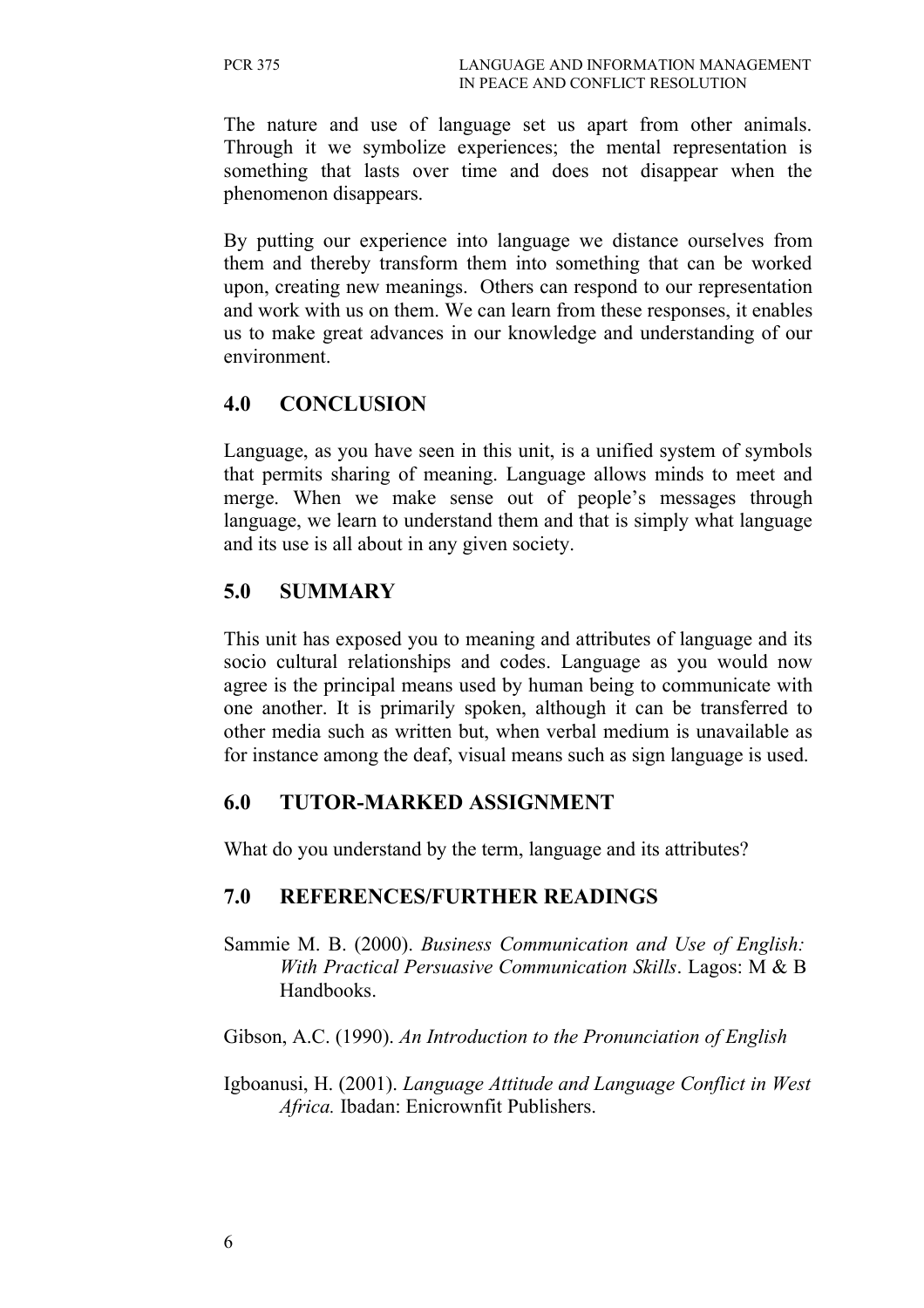# **UNIT 2 THE ELEMENTS OF LANGUAGE**

#### **CONTENTS**

- 1.0 Introduction
- 2.0 Objectives
- 3.0 Main Content
	- 3.1 Sounds
	- 3.2 Words
	- 3.3 Grammar
	- 3.4 Meaning
		- 3.4.1 Do Words Contain Meanings?
		- 3.4.2 Can Language Obscure Meanings?
		- 3.4.3 Words Have Denotative and Connotative Meanings
		- 3.4.4 Words can be Concrete or Abstract
- 4.0 Conclusion
- 5.0 Summary
- 6.0 Tutor-Marked Assignment
- 7.0 References/Further Readings

# **1.0 INTRODUCTION**

Language, talk, speech and communication are four different but related phenomena. Language as noted, is a structured system of signs, sound, gestures, or marks that allows people to express ideas and feelings to others; talk is what we do everyday; speech is one vehicle used to transmit language: and communication involves the exchange of meaning.

Language is one mean through which we communicate, and speech is one way in which we use language. The fact that we possess language does not mean that we communicate well, but we can not verbally communicate without language and language would be useless if it does not help us to convey meanings.

The ultimate goal here is to coordinate language and speech to produce effective communication which is the transfer of meaning as intended.

You can learn more about language by examining four of its key elements: sounds, words, grammar and meaning.

### **2.0 OBJECTIVES**

At the end of this unit you should be able to:

- describe elements of language
- identify the relationships between meaning and language.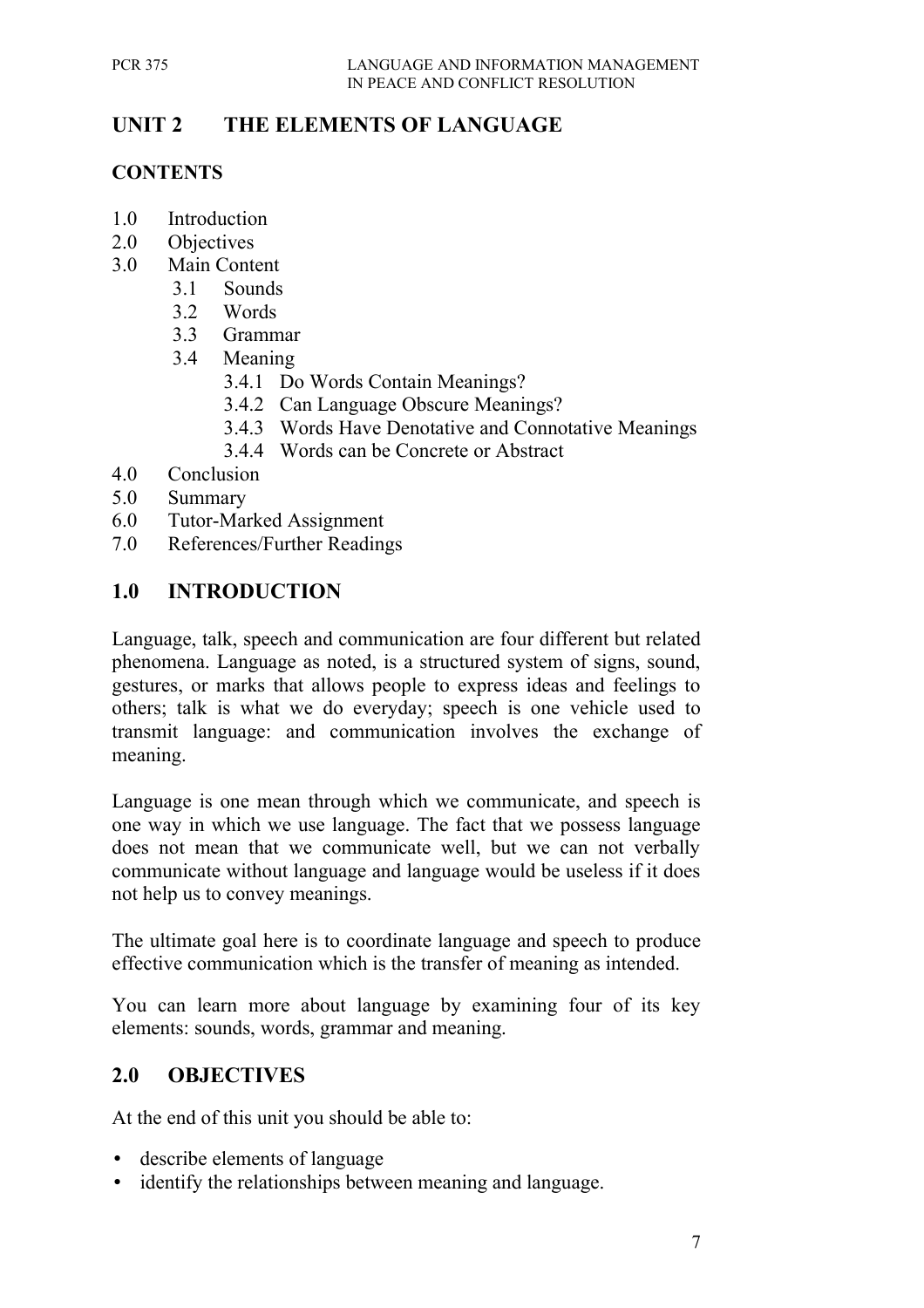# **3.0 MAIN CONTENT**

Language is more than communication. If you were to ask one hundred different people to explain what they use language for, it is likely that at least ninety-five would reply "To communicate". Of course they would be right, but their answer would tell only part of the story. Their responses wouldn't explain very much, particularly, if you take the view at examining the elements of language.

### **3.1 Sounds**

Most of us learn to speak our various languages before we learn to write it, and most of us are born with the physical mechanisms that enable us to make speech sounds. However, we do not all learn to produce the sounds in exactly the same way. Though using the same language, people of certain geographic regions or cultural groups may speak quite differently. Dialects and other speech patterns can complicate communication between those who speak the same language. This is found in almost all the geo-political zones in Nigeria, i.e. there are differences between Yoruba spoken in Oyo and that of Ijebu or Hausa spoken in Sokoto and that from Kano Ditto for Igbo language.

### **3.2 Words**

Words are symbols that stand for object and concepts. A word can represent an object or an abstract concept: the word desk represents an actual piece of furniture. Words have meanings because communities and cultures give them meaning. People agree that certain sound combinations mean certain things to them. One of the intriguing things about language is the idioms, or words whose meaning cannot be understood by the ordinary usage. I spent several years in the Northern part of Nigeria and learn Hausa language and many words from the language so that I can better communicate with friends and colleagues. Despite the use of English-Hausa Dictionary, I am still not at home with some terms. There are terms permitted for use in Hausa that my Dictionary does not explain. But for understanding to occur, all parties in the communication event must agree on meanings.

### **3.3 Grammar**

Just as language has rules that govern how sounds may be joined into words, it also has rules that govern how words may be joined into phrases and sentences. This set of rules is called grammar. For example, the English grammar system requires that singular nouns take singular verb forms and plural nouns take plural verb forms.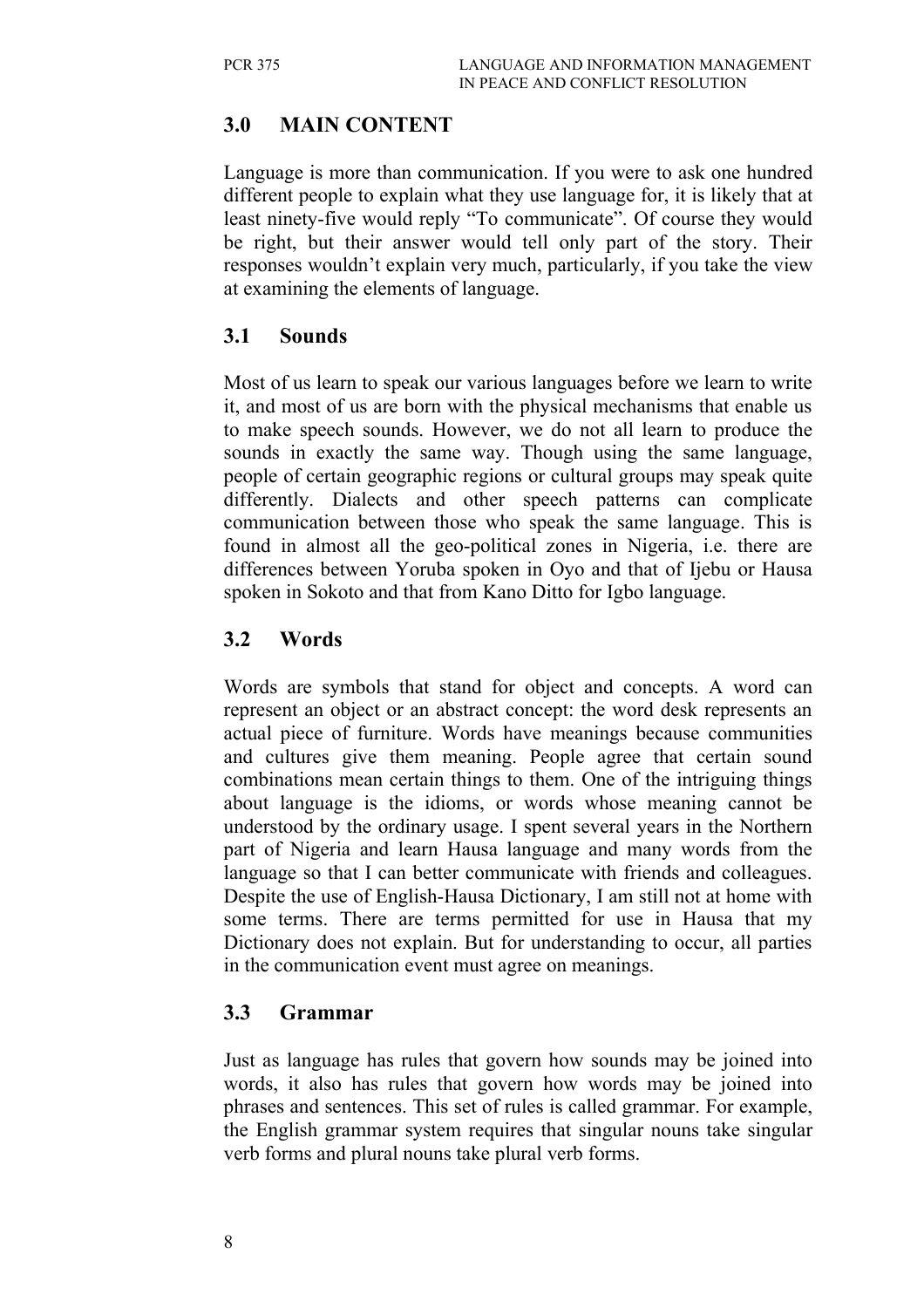As we join sounds together to form words and join words together to form phrase, sentences, and paragraphs, we use language's sound and grammar systems simultaneously. The ability to use sound and grammar correctly is crucial to competent communication. Grammar enables us to make complete sentences and to understand the sentences made by others.

Despite the many rules that govern language, there is virtually no limit to the number of different messages that can be created.

# **3.4 Meaning**

Study of meaning or the association of words with ideas, feeling, and contexts is called semantics. If language does not have meaning, it would serve little or no purpose. Because words and word patterns can be used to exchange meanings between people and even between generations, language is useful tool for communication.

# **3.4.1 Do Words Contain Meanings?**

We tend to associate language symbols (words) with specific meanings and to take that relationship for granted. But it is important to understand that, in fact, language by itself has meaning.

The notion might seem to contradict our entire discussion so far. You might wonder how language can be a system involving rules and meanings, yet still have no meaning itself. Actually, it is entirely arbitrary that the word cat represents those four legged felines that some of us love and some of us hate. There is nothing about the letters c, a, and t that is essentially related to the being of a cat when we see or hear the symbol, we fill in the meaning.

The belief that words have meaning in themselves is widespread. Over the years, students in communication class were asked whether words have meaning. The data, though not scientifically collected, suggests that more than 75 percent of the students believe that words do have meaning. But the simple fact is that words do not contain meanings by themselves. Words only acquire meaning through the context in which they are used and the fact that those who use them give them meaning.

Now, the question is who determines meaning? The answer is you. You control which words you use, the meaning you wish to give them, and, if you have mastered the art of communication, how people react to them. Although everyone has the ability to impart meaning to words, not everyone does so in the same way. Thus, a sender might intend one meaning for a message, but the receiver might either intentionally or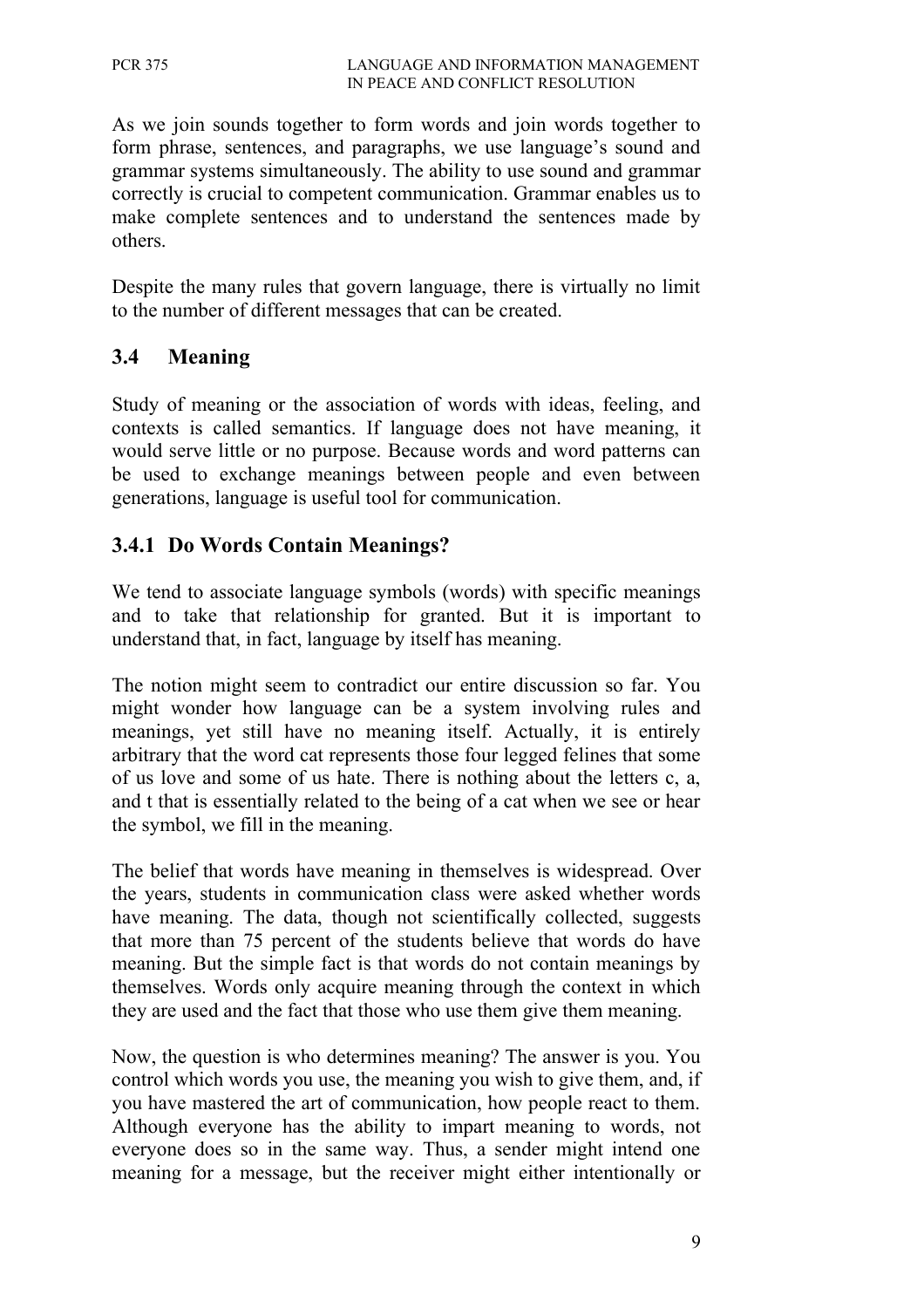unintentionally give the message a different meaning. Disparity between the meaning sent and the meaning received are consequence of so many conflicts. This at times can be great problem when the sender and receiver have different cultural backgrounds or even different experiences and knowledge. For instance, conflict resolution specialist often use specialist terms that is unfamiliar to someone who does not have much knowledge about this field. Care in choosing words is especially important in such situations.

### **3.4.2 Can Language Obscure Meanings?**

Word meanings vary from person to person on the basis of each one's experience and the direct relationship of those experiences to particular words. For example, the term "myocardial infarction" has limited meaning to most people, whereas the term heart attack is understood by most or almost everyone to denote a serious health crisis related to the heart. However, a doctor, a patient, and a statistician in a hospital will understand the term quite differently. While the doctor thinks of procedures that will help the patient. The patient thinks, "will I live or die?" The family members think what they can do to help. "The statistician sees a probability related to life and death. The medical doctor knows that using the term myocardial infarction might confuse the patient and family members, so the more common term heart attack must be used. Employing the wrong language in such a sensitive situation can lead to misunderstanding and confusion.

Also, the meanings of words, like words themselves, change from time to time and from place to place. It is easy to forget that meaning we have for a word might not match the meaning held by others. What words do we use now that might change in meaning over the next few years? We constantly add words to our language, especially those related to new technologies. Consider e-mail, snail mail, fax CD-ROM< compact Disk, cell phone, ATM, surfing the web, download, upload and so on. Word meanings also vary from region to region. For example, in some region word use can lead to misunderstandings and we must be sensitive to such potential differences. Also, cultures and co-cultures hold differing meanings for certain words.

Co-cultures within a language community sometimes use words or phrases in ways that are unique to their group. Scientists, engineers, conflict resolution experts, use language that might be too specialized to be understood by the general public.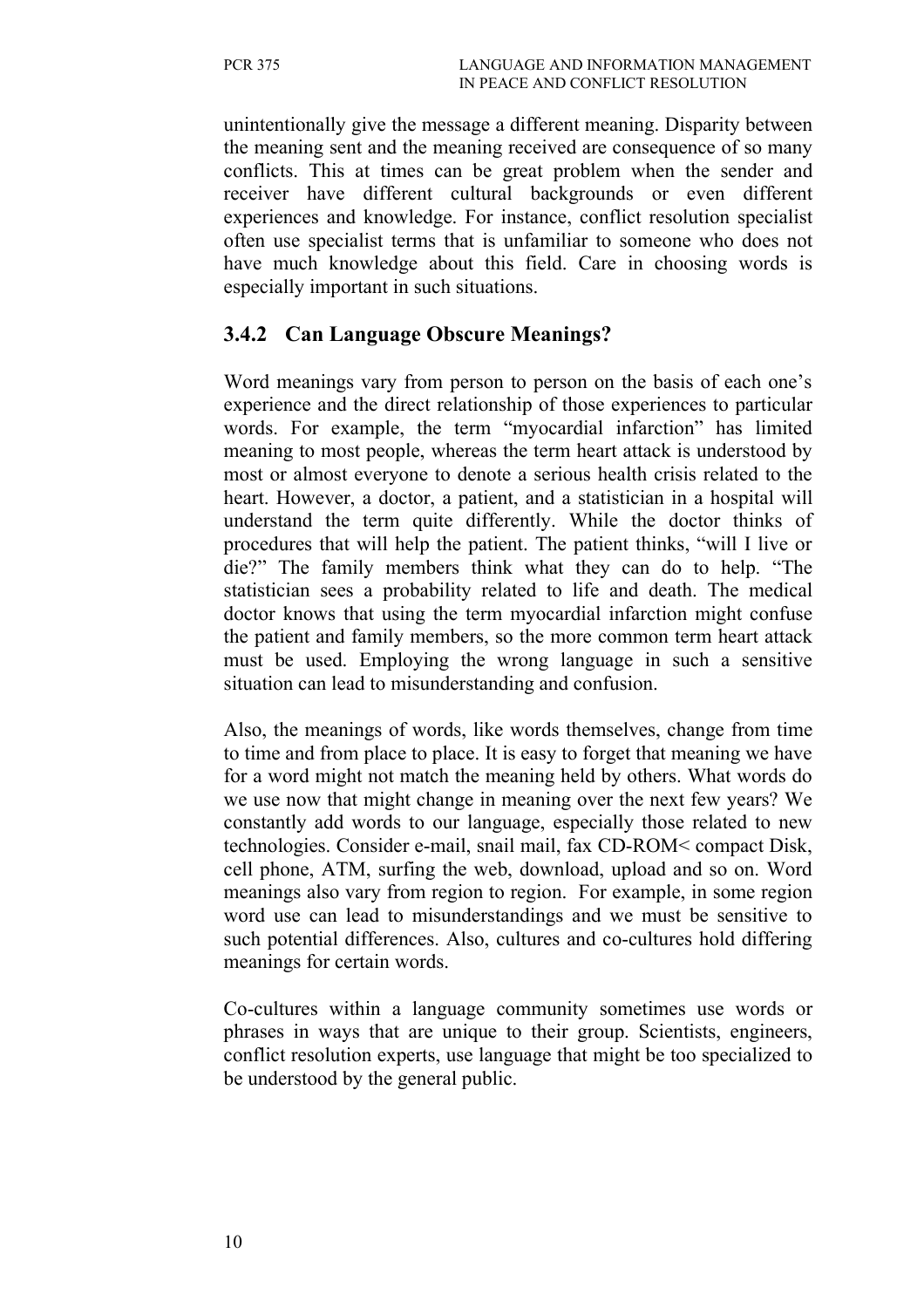### **3.4.3 Words Have Denotative and Connotative Meanings**

Denotative or Denotation is the core meaning associated with a word that is, its standard dictionary definition. Denotative meanings are usually readily understood. Many people use words as if they had only a denotative or specific meaning, but this is not the case. Although commonly understood dictionary definition (denotative meanings) do exist, when we communicate we usually use words connotatively.

Connotation is the subjective meaning of a word, what a words suggests because of feelings or associations it evokes. The connotative meaning is based in the context in which the word is used, how the meaning is expressed non-verbally (tone of voice, facial expression of the speaker, and so on) and the understanding of the person who is receiving it. The competent communicator can differentiate between denotative and connotative meaning and understands which is being used in a given situation. Connotative meanings may be generally accepted by most of the people, who use the language, by people within a particular group, or by individuals. For example, to an urban dweller, the word 'farm' might mean places where crops are grown or where animals are kept, but to a particular rural person, farm might represent a livelihood, a workplace, or a home.

#### **3.4.4 Words can be Concrete or Abstract**

Concrete words are symbols for specific things that can be pointed to or physically experienced (see, taste, smell, hear or touch). For example, words such as car, book, keys and dogs are concrete words. They represent specific, tangible objects, and therefore their meanings are usually quite clear. We can be even more specific with the Quran, the Bible, and house keys. Consequently, communication based on concrete words leaves little room for misunderstanding, and any disagreement can typically be resolved by referring to the object themselves.

Abstract words, however, are symbols for ideas, qualities, and relationships. Because they represent things that cannot be experienced through the senses, their meanings depend on the experiences and intentions of the persons using them. For instance, words such as right, freedom, truth, and trust, conflict, peace are abstract ideas which can only be felt. Slangs are words that are referred to as jargons. Co-cultures, such as students might use slang or words to communicate only with those who know the words, and the words and meanings change quickly-such words are constantly being discarded and new ones invented-sometimes just to make sure that people outside a particular groups will not catch on to their meanings. All kinds of groups including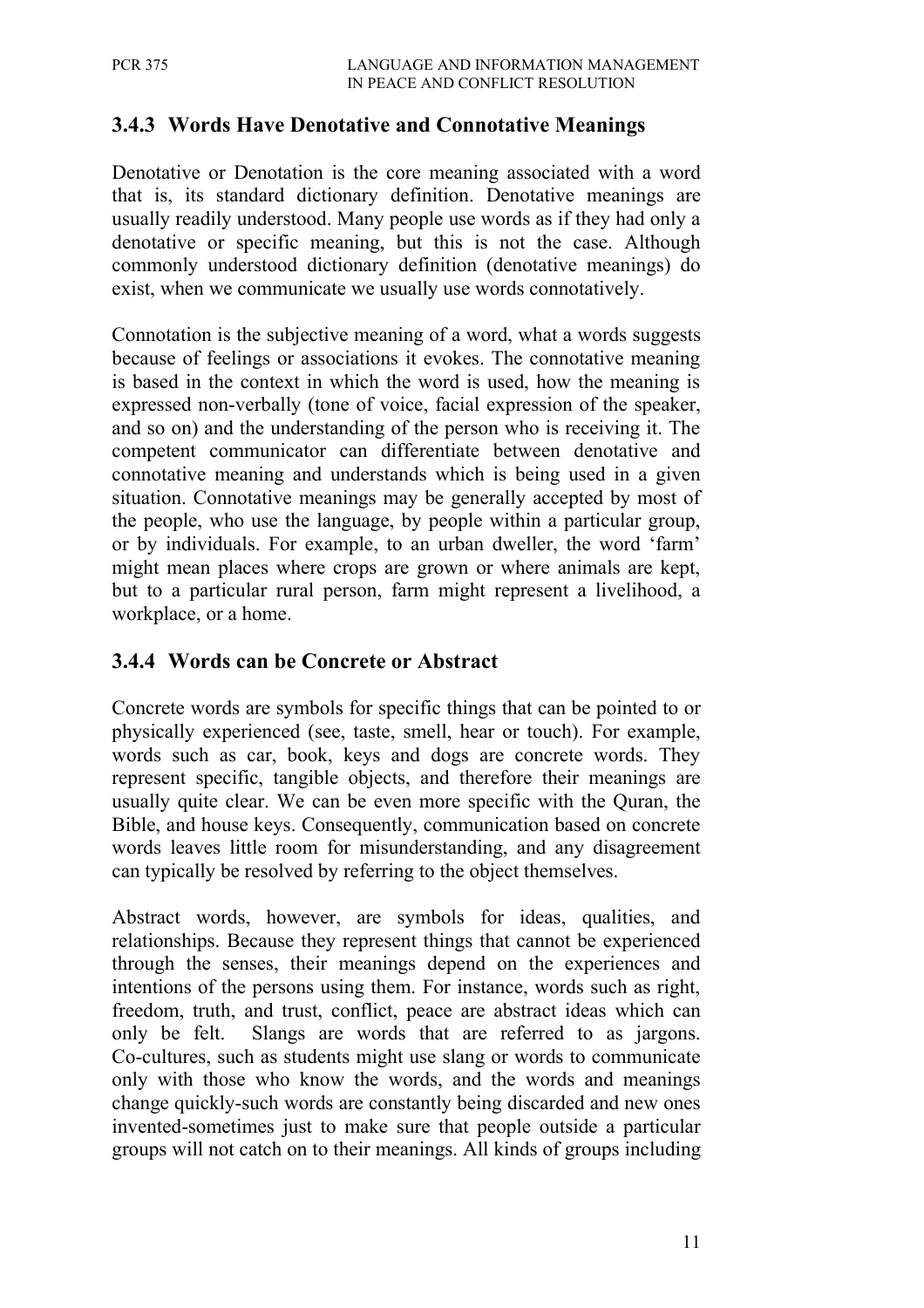members of a given profession, college students, ethnic groups and gangs, develop and use slang terms.

Language is used to share meaning, but it also can be used to obscure, distance, or hide meaning. One way to obscure meaning is to use euphemism. A euphemism is an inoffensive or mild expression given in place of one that may offend, cause embarrassment, or suggest something unpleasant. Our society also uses euphemisms to avoid taboo subjects or words that can trigger negative reactions. Employing euphemisms can defuse tension and emotional change that is associated with controversial or difficult situations. For instance, when a person dies, we often use a euphemism such as "passed away" if a king dies we often say |he has joined his ancestors" rather than use blunt words. The phrase "passed away" seems to make a difficult complex situation more approachable.

Euphemisms can also be used to enhance something, to make it seem a little more glamorous than it actually is. In some societies people have become so concerned with labels that they have renamed many things to give them a more positive connotation. For instance salesman is viewed as being sexist and aside from that it is also viewed as conjuring a negative image that is not exactly characterized scrupulous business ethics. This unfavorable connotation has thus, been fostered by the media. Thus, referring to a person who sells merchandise as a sales associate, sales consultant, or sale representative sound more positive.

Sometimes the term trash collector, refuse collector or garbage collector now is recast as sanitation engineer, or environmental executive, which makes the job seem move attractive or dignifying.

Language can also be used to create deliberately ambiguous message, for instance when management of a corporate firm told their staff that they had been "dehired" because the firm is experiencing "negative employee retention". Actually, the employee in this case has been fired in a lay off. But no one is willing to say so.

Doublespeak is the deliberate misuse of language to distort meaning.

Doublespeak was made popular by George Orwell in his 1984. Doublespeak is not a slip of the tongue or language used improperly because of ignorance. It is a tool that the powerful use to achieve their ends without clearly communicating with those who may be affected by their actions or who may foot the bill for them Lutz (2005). Doublespeak is particularly harmful when it makes something inappropriate or negative appear to be appropriate or positive". As you can see, language and meaning are inseparable parts of communication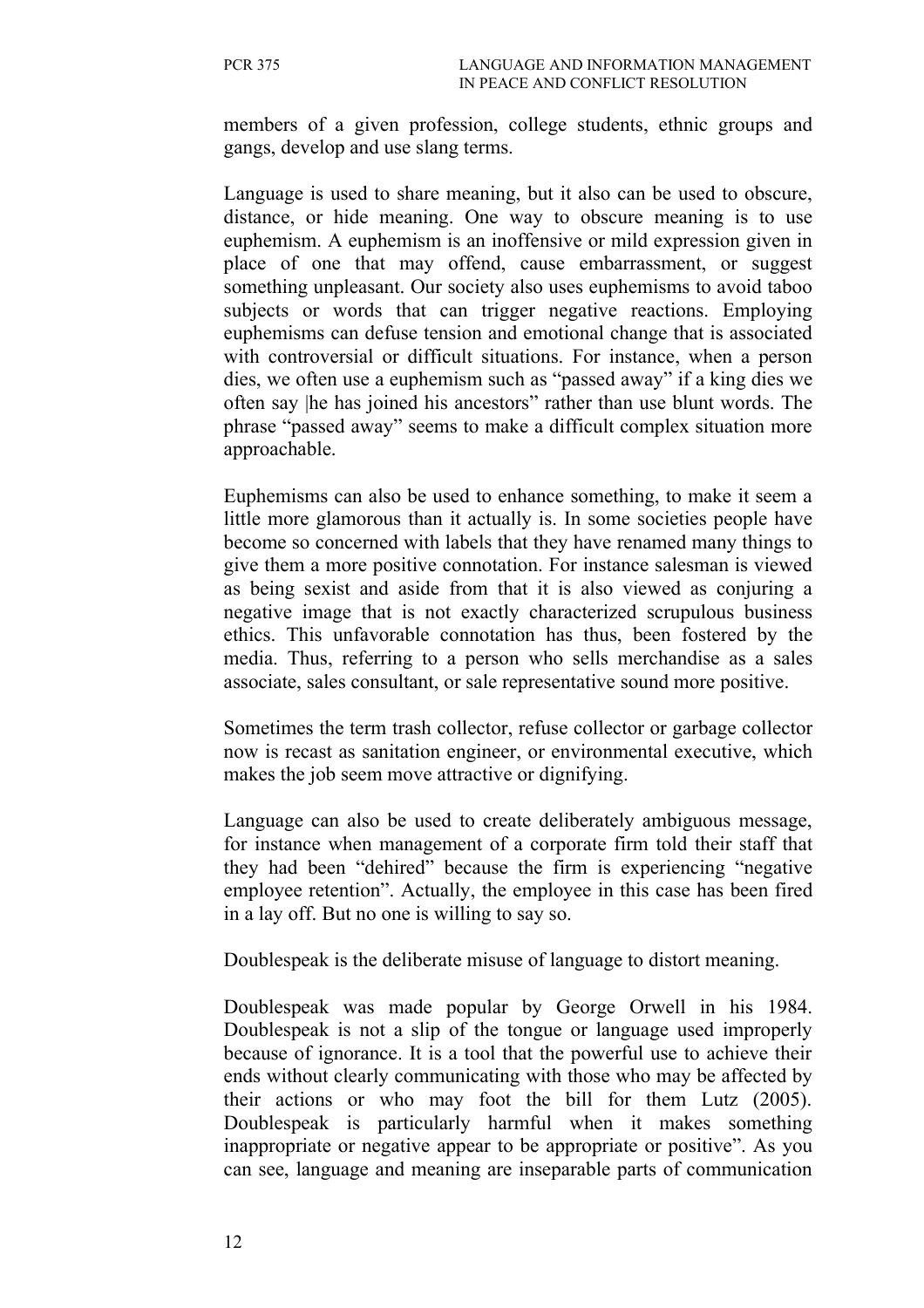and conflict studies. It smoothen successful communication. Unfortunately, a type of communication also occurs when a message is misunderstood.

### **4.0 CONCLUSION**

The misuse of language is more than simply a matter of misusing words: It also affects our ability to think and foster peace in relationship. According to most scholars, thought and language are inseparable when we can not find an appropriate word to express our feeling, perhaps our thinking is not clear and if thoughts are not expressed clearly and accurately misunderstanding is inevitable.

# **5.0 SUMMARY**

The elements of language help us to fashion our messages so that most people will be able to understand our meanings. Thus, the ability to carefully choose the elements of language to construct and share message effectively and efficiently helps us to become competent communicators.

# **6.0 TUTOR-MARKED ASSIGNMENT**

- 1. Why are elements of language important in communication interaction?
- 2. Provide some personal examples of power language?

### **7.0 REFERENCES/FURTHER READINGS**

Igboanusi, H. (2001). *Language Attitude and Language Conflict in West Africa.* Ibadan: Enicrownfit Publishers.

Aina, S. (2003). *Anatomy of Communication*. Abeokuta: Julian Publishers.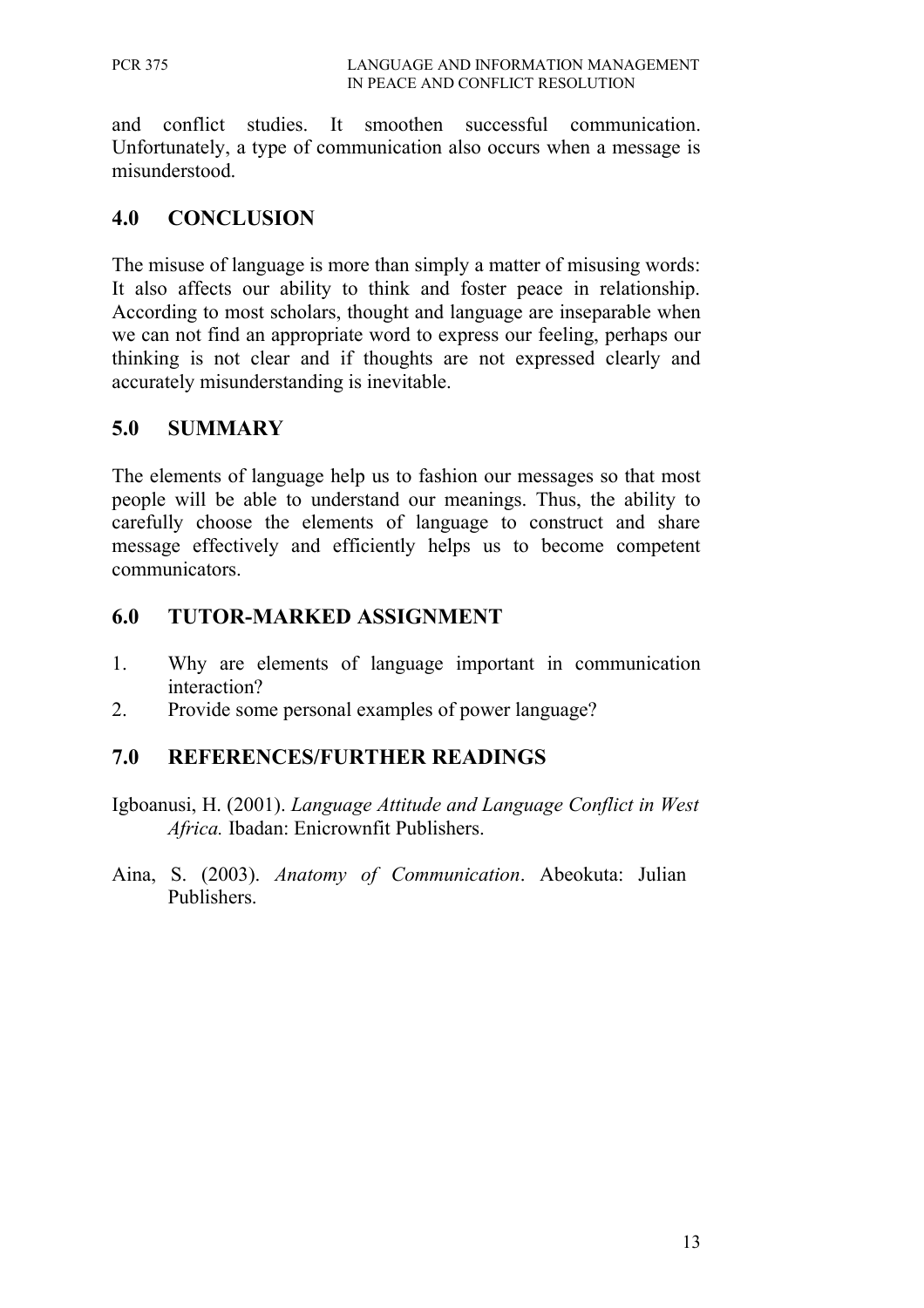# **UNIT 3 IMPORTANCE OF LANGUAGE**

#### **CONTENTS**

- 1.0 Introduction
- 2.0 Objectives
- 3.0 Main Content
	- 3.1 Functions of Language
	- 3.2 Languages and Culture
		- 3.2.1 Verbal Processes
		- 3.2.2 Patterns of Thought
	- 3.3 Culture and Meaning
- 4.0 Conclusion
- 5.0 Summary
- 6.0 Tutor-Marked Assignments
- 7.0 References/Further Readings

# **1.0 INTRODUCTION**

The importance of language to the study of communication and conflict is clearly captured in this Federico Felines simple sentence "A different language is a different view of life". His notion takes on added significance when you realize that one of the major characteristics identifying you as human is your ability to use language.

To state that language is important is merely to acknowledge the obvious, yet the significant influence language has on human behaviour is frequently overlooked.

### **2.0 OBJECTIVES**

At the end of this unit, you should be able to:

- explain the importance of language
- identify the various functions of language
- identify the relationship between language and culture.

# **3.0 MAIN CONTENT**

### **3.1 Functions of Language**

Language is extremely important to human interaction because of its labeling, interaction and transmission functions. The labeling function serves to identify or name a person object, or act so that he, she or it may be referred to in communication. The interaction function is concerned with the sharing and communication of ideas and emotions.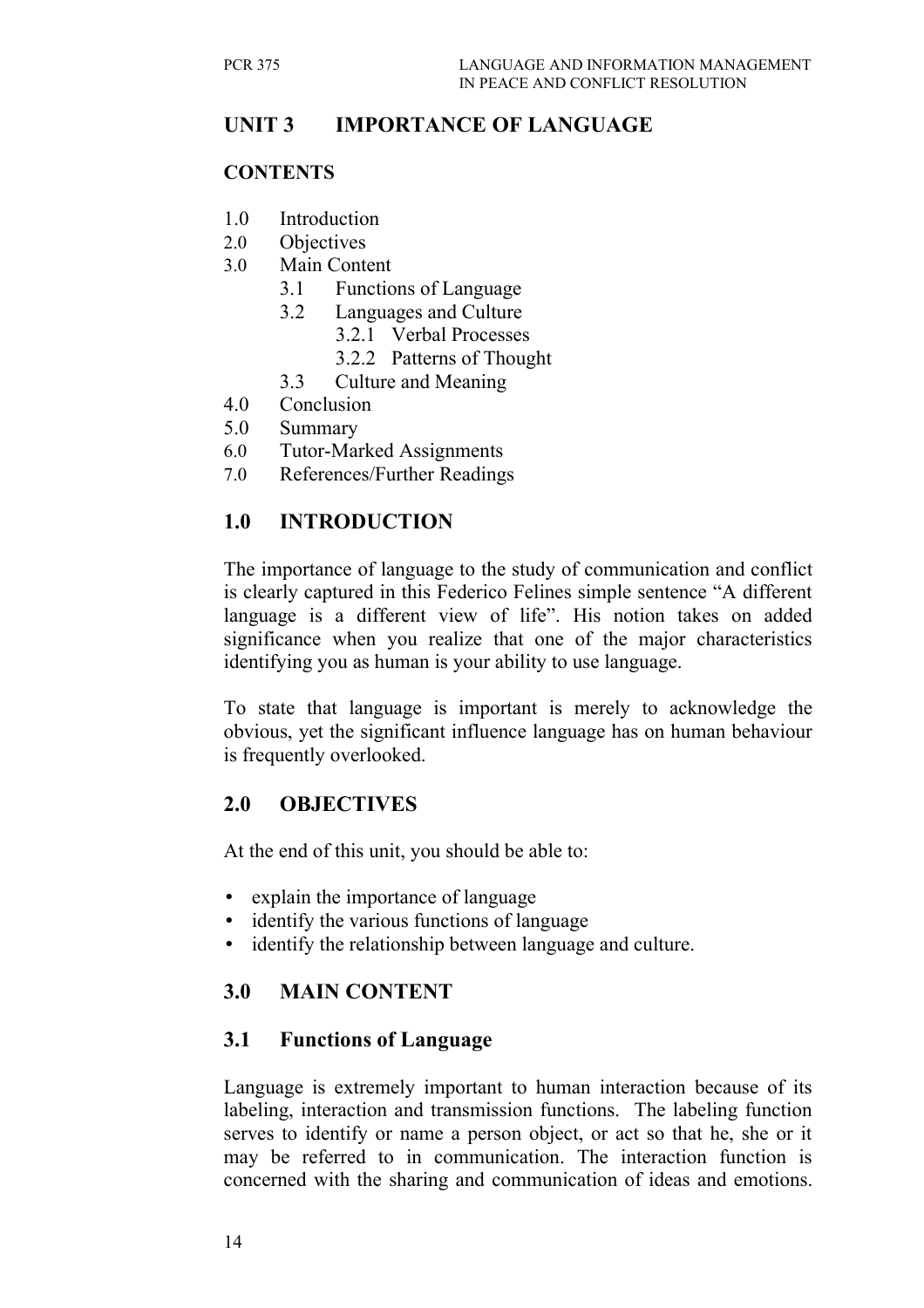And transmission is the process by which you pass information to others. These functions are generally considered as the primary purposes of communication there are other functions and purposes that are equally important.

Crystal (2004) identified six additional purposes language facilitates in addition to maintaining social and individual needs. Such functions are: emotive expression, thinking, phatic interaction, and control of reality, the keeping of history and identity expression.

#### **a. Emotive Expression**

Language permits you to express your internal emotional states. This form of expression may range from a simple statement such as "I feel sad" to the cursing of something that is not functioning properly e.g. (PHCN). Whether in the absence of others or in their presence, this use of language serves as a means of getting rid of nervous energy when you are under stress.

#### **b. Thinking**

People tend to be both visual and verbal thinkers and engage in both forms depending upon their activity. Verbal thinking, however, plays an extremely important role in human communication where language functions as an instrument of thought when you speak your thoughts out loud as an aid to problem solving or thinking.

#### **c. Phatic Interaction**

Another function is phatic interaction where messages with no factual content help maintain a comfortable relationship between people. Such commentary as "Bless you" to a sneeze, and "Good morning" or Nice day" as a greeting are examples of phatic messages. The topic of phatic communication can be culturally diverse. Rundi women in Burundi, Central Africa, for instance, are likely to say "I must go home now or my husband will beat me" as a phatic form of leave taking.

In other cultures, the people prefer silence and little is said in a phatic sense.

#### **d. Control of Reality**

Communication may also function to assist in the control of reality. The use of prayers or blessings which involve supernatural beliefs, involves the use of language to control the forces that are believed to control one's life. For instance, in the Roman Catholic Church, the speaking of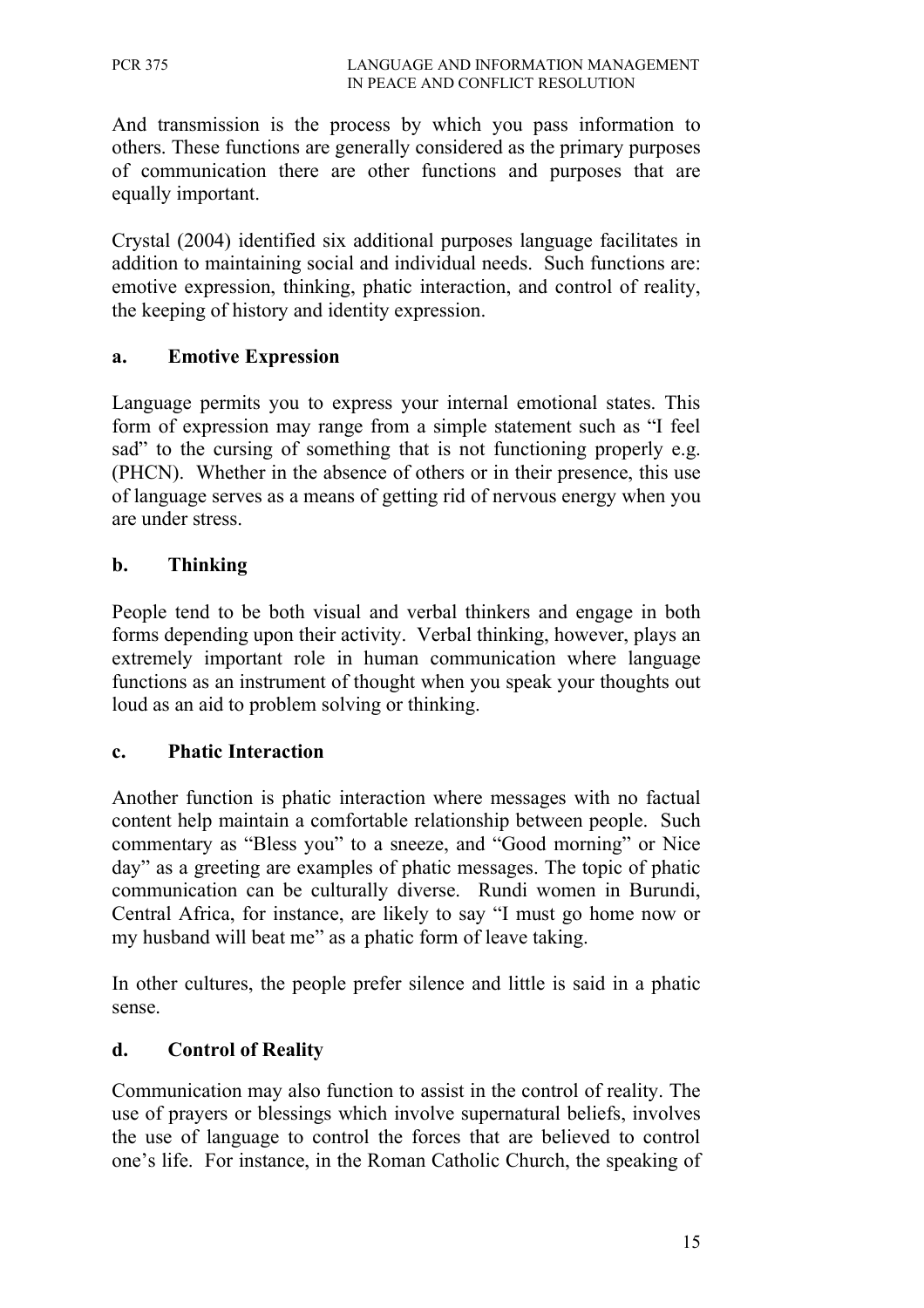the words "This is my body" is believed to identify the moment when the communion bread becomes the body of Christ.

#### **e. Keeping of History**

Language also function as a record for facts, which is represented by all kind of record-keeping ranging from historical records, geographical surveys and business accounts to scientific reports, legislative acts, and public record data banks. This arena "is an essential domain of language because the material guarantees the knowledge-base of subsequent generations which is a prerequisite of social development and the perpetuation of cultures.

#### **f. Identity Expression**

The last major function of language is the expression of identity. Many social situations involve the use of language that unite the participants rather than presenting information. Cheering at a football game or shouting names or slogans at public meetings can reveal a great deal about people. - In particular their regional origins, social background, level of education, occupation, age, sex and personality.

Beyond shouting slogans or cheers, language functions to express and maintain your social identity. Your sociolinguistic identity derives from the way in which people are organized into hierarchically ordered social groups or classes. The way people talk reveals a great deal about their social position and their level of education.

Homo sapiens have over centuries evolved the anatomy necessary to produce and receive sounds: in a short time, they have created cultural systems in which those sounds have taken on meaning by representing things, feelings and ideas. This combination of evolution and culture has led to the development of four part process that enables you as human being to share your internal states with other human beings. In short, you can receive, store, manipulate and generate symbols to represent your personalized realities. But to an extent, your language behaviour is mediated by your culture. How you use language, the forms of language that you use, and the purposes to which you choose to apply language are subject to cultural diversity.

Cultural diversity in language behavior is one of the most difficult and persistent problems encountered in ethnic conflict and communication. For this reason we will examine three prominent issues in language.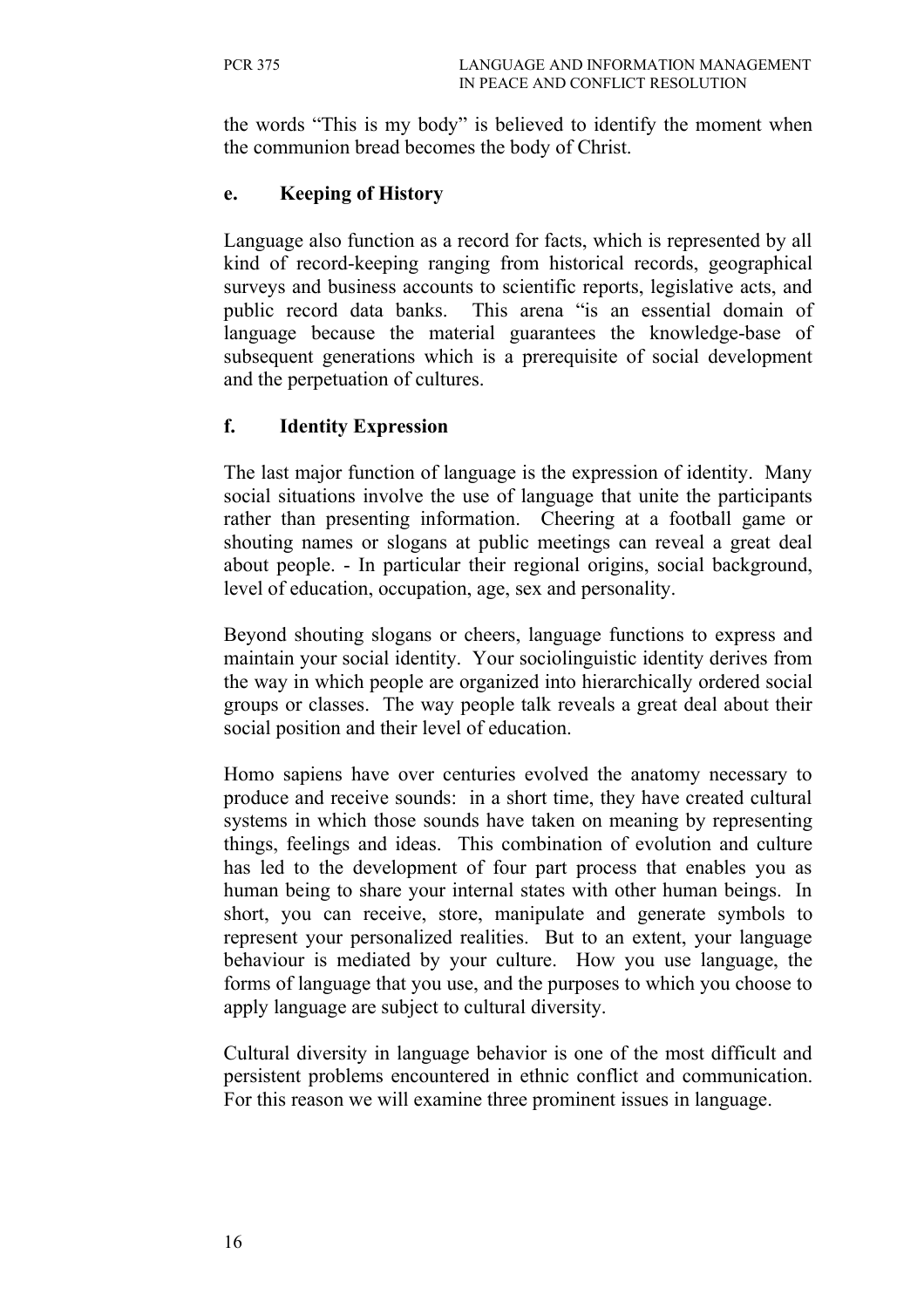# **3.2 Language and Culture**

Language is the key to the heart of a culture, so related are language and culture that language holds the power to maintain national or cultural identity. Language is important in ethnic and national sentiments because of its powerful and visible symbolism; it becomes a core symbol or rallying point. The impact of language as a strong symbol of national identity may be seen in the history of the Basques, an ethnic group in the North of Spain. The Spanish government from 1937 to the mid – 1950s made desperate attempts to destroy the Basque culture and forbid the use of the Basque language. Books in the language were publicly burn, and Basque names could not be used in baptism ceremonies. All Basque names in official documents were translated into Spanish, and inscriptions on public buildings and tombstones were removed.

Because of this relationship between language and cultural identity, steps are often taken to limit or prohibit the influence of foreign languages. Costa Rica for instance, recently enacted a new law that restricts the use of foreign languages and even imposes fines on those who break it. Under the law, companies that advertise in a foreign language also must include a Spanish translation in large letters. Likewise, Iran has banned companies from using Western names. Turkey's government is considering fining anyone who uses foreign names on the airwaves.

### **3.2.1 Verbal Processes**

As already implied, and you should by now suspect, it is impossible to separate language from culture. In its most basic sense, language is a set of characters or elements and rules for their use in relation to one another". These characters or elements are symbols that are culturally diverse. That is, they differ from one culture to another. You may readily discover this when you study another language. Not only are the symbols (words) and sounds for those symbols different, but so are the rules (phonology, grammar, syntax, and intonation) for using those symbols and sounds. Word differences are obvious in various languages. In English, you live in a house. In Spanish, you live in a casa, in Thai, people live in bans. Phonology also varies culturally. While in English there are 21 consonant sounds and 5 vowels that are combined to form 38 various sounds, the Filipino language has 16 consonants and 10 vowels forming 26 phonemes. Grammatical structures are unique to each language as well. In English there are both singular and plural nouns and pronouns, but in Korean, "the distinction between singular and plural is made by the context of the sentence". In English, verb tenses express contrast between past, present and future acts, but in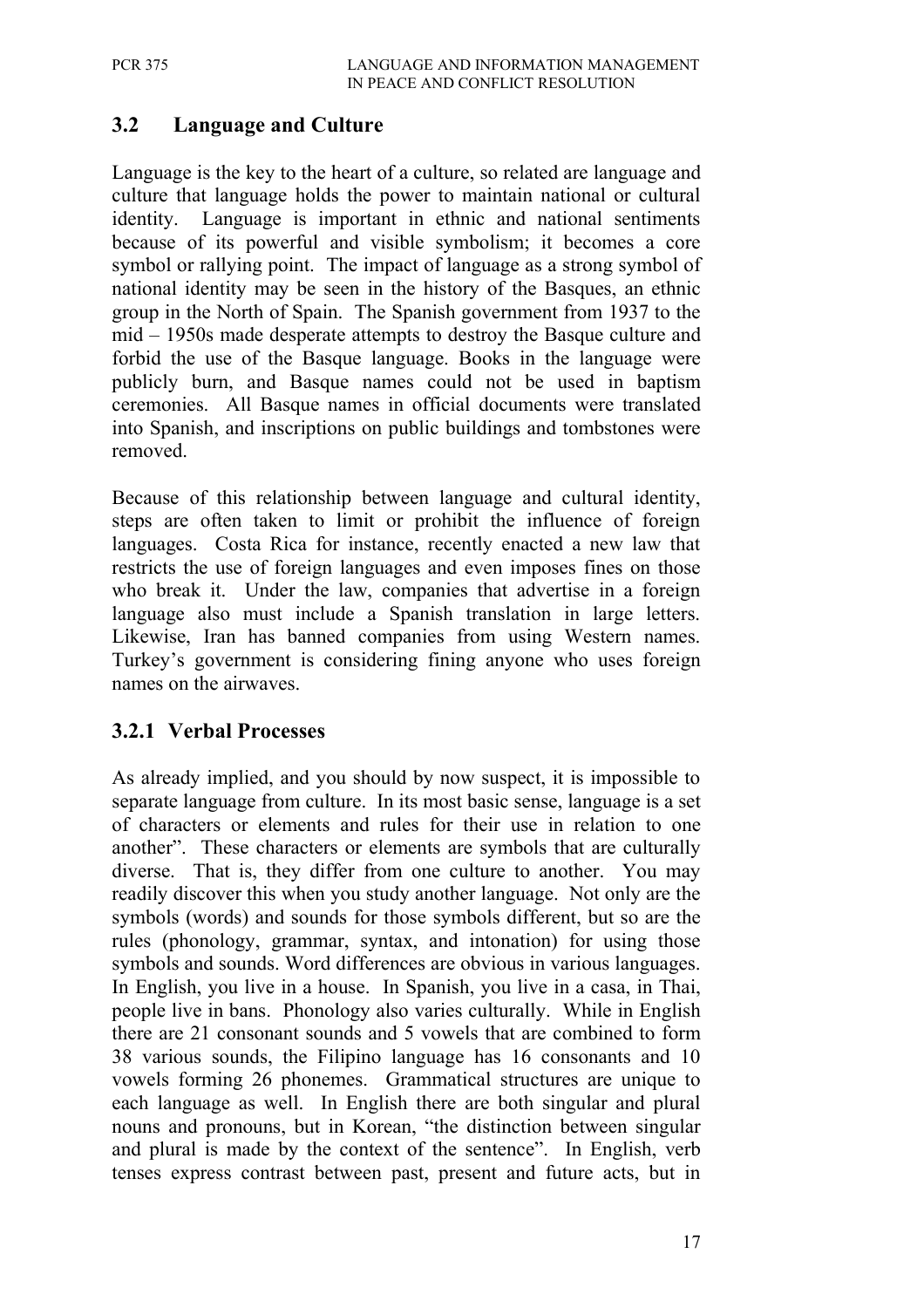Vietnamese, the same verb reflects all three and the time of the action is inferred from context. These examples tell you that if you want to communicate in another language, you must know not only the symbols (words) of that language, but also the rules that govern the uses and symbols.

Language is much more than just a symbol and rule system that permits communication with another person: it is also the means by which people think and construct reality. Nanda and Warms (2005) point out. "Language does more than just reflect culture. It is the way in which the individual is introduced to the order of the physical and social environment. Therefore, language would seem to have a major impact on the way in which the individual perceives and conceptualizes the world".

### **3.2.2 Patterns of Thought**

You may easily assume that everyone speaks and thinks in the same way – just in different languages. But, this is not the case: how people think and how they ultimately speak is determined to a large extent by their culture. This process is known as linguistic relatively. Roger and Steinhart (2005) define this as "The assignment of meaning to a message concerns human perceptions about the relationship between symbols and their referents. Language is used to think as well as speak. Linguistic relativity is the degree to which language influences human thought and meanings. It purposes that in human thought, language intervenes between the symbols and the ideas to which the symbols refer".

As verbal behaviour differs from one culture to another, thought processes and perceptions of reality also differ. The essence of linguistic relativity is exemplified in the theoretical formulations of Benjamin Lee Whoff, which suggest that language determines the categories of thoughts open to individuals. As Whorf has indicated "We cut up and organize the spread and flow of events as we do largely because through our mother tongue, we are parties to an agreement to do so, not because nature itself is segmented in exactly that way for all to see". What has become known as Sapir Whorf hypothesis argues that language is not simply a means of reporting experience but, more important, it is a way of defining experience. Nanda (2004) provides an excellent example of the Sapir – Whorf concept in practice:

If my language has only one term – brother in law that is applied to my sister's husband, my husband's brothers, and my husband's sisters' husbands, I am led by my language to perceive all of these relatives in a similar way. Vocabulary, through what it groups together under one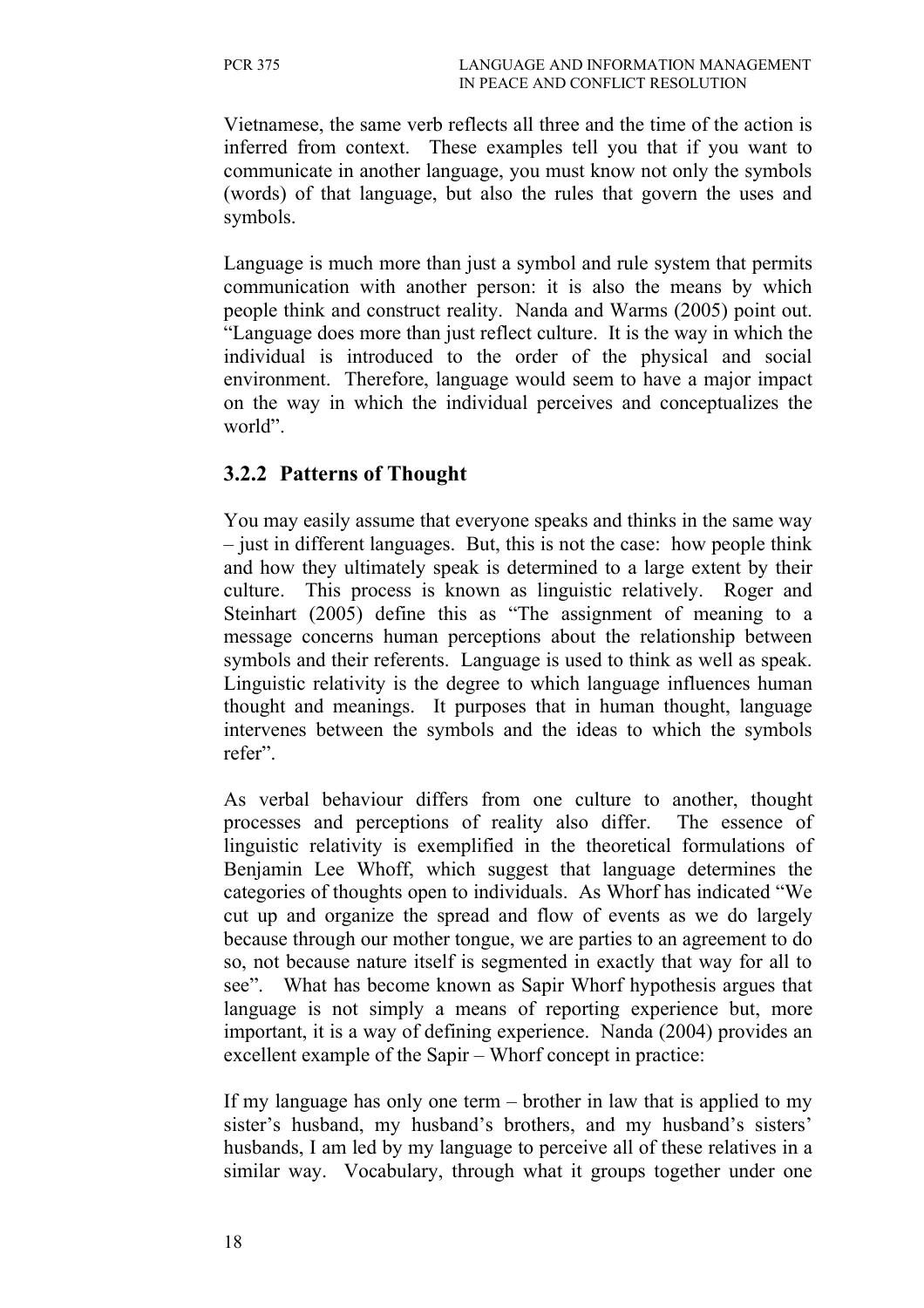label and what it differentiates with different labels is one way in which language shapes our perception of the world.

In a similar sense, in the third language, there are no single words that are equivalent to the English words for uncle and aunt. Instead, Hindi has different words for your father's older brother, father's younger brother, mother's older brother, mother's older brother-in-law, and so forth.

Although complete acceptance of linguistic relativity is controversial, its application to culture and language is clear; "There is the closest of relationships between language and thought – language may not determine the way we think, but it does influence the way we perceive and remember, and it affects the ease with which we perform mental tasks. Thus, you can clearly see that culture influences language by way of its symbols and rule as well as your perceptions of the universe. Equally important is the fact that meaning takes different forms as you move from one culture to another.

### **3.3 Culture and Meaning**

As a child, you most likely asked your parents: What does that word mean?' This question reflects the way language is viewed. It suggests that people tend to look for meanings in words themselves, but you are incorrect if you believe that words possess meaning. It is far more accurate to say that people possess meaning and that words elicit these meanings. The same word can elicit different meanings. For instance, to one person, the word grass might mean something in front of the house that is green, has to be watered, and must be mowed once a week to another person grass may mean something that is rolled in paper and smoked. All people draw on their backgrounds, decide what a word means. People have similar meanings only to the extent that they have had or can anticipate similar experiences. If your past experience includes baseball, then rope is a line drive. And it is likely that you and a physician will respond very differently to the word cancer.

A word, then, can elicit many meanings. Linguists have estimated that the five hundred most used words in the English language can produce over fourteen thousand meanings. There simply are many more ideas, feelings to represent than there are words to represent them.

If culture is included as a variable in the process of abstracting meaning, the problems become all the more acute, for culture, teaches us both the symbol (dog) and what the symbol represents (a furry, domesticated animal). When you are communicating with someone from your own culture, the process of using words to represent your experiences is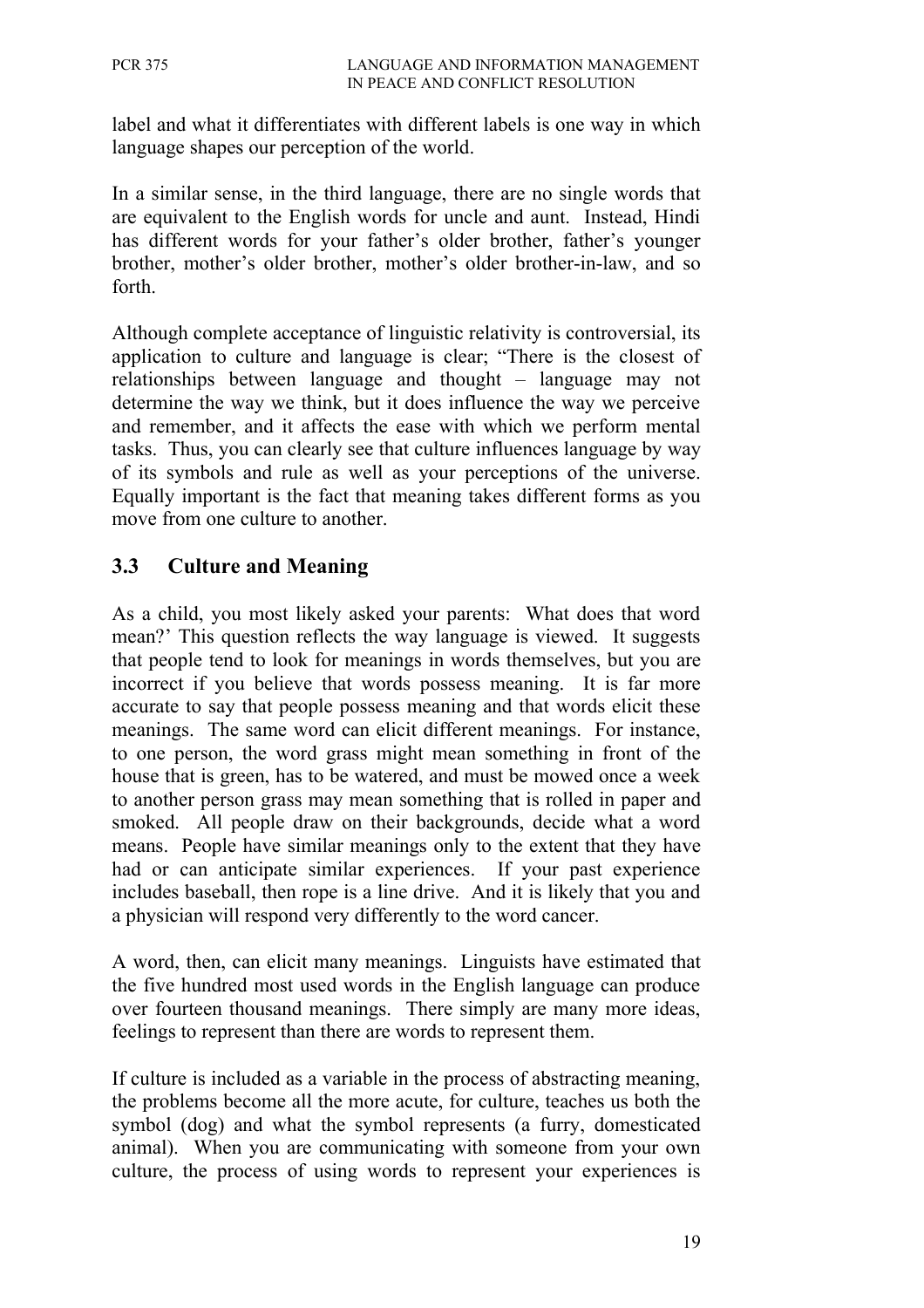much easier because within a culture people share many similar experiences. But when communication is between people from diverse cultures, different experiences are involved and the process is more troublesome. Objects, events, experiences and feelings have the labels or names they do because a community of people arbitrarily decided to so name them. If this notion is extended to the intercultural setting, you can see that diverse cultures can have both different symbols and different responses.

### **4.0 CONCLUSION**

From these examples, you can see that culture exerts an enormous influence on language because cultures teaches not only the symbols and rules for using those symbols, but more importantly the meaning associated with the symbols. Further, culture influences the way people use language.

#### **5.0 SUMMARY**

The unit has exposed you to several function and importance to which language is used. It has also shown that culture influences human experience, process, and language use. In part, because language and perception are intertwined, language use varies from culture to culture. Words changes over time and from place to place according to individual experience.

### **6.0 TUTOR-MARKED ASSIGNMENT**

- 1. Identify the various functions of language in your community?
- 2. What do you think is the relationship between language and culture?

### **7.0 REFERENCES/FURTHER READINGS**

Rothenberg P. S. (2005). *Race, Class and Gender in United States.* New York: McClain Publishers.

Hassan, O.C, and Halliday, B. (2002). *Language and Culture*. New York: Gilbert Pub. Inc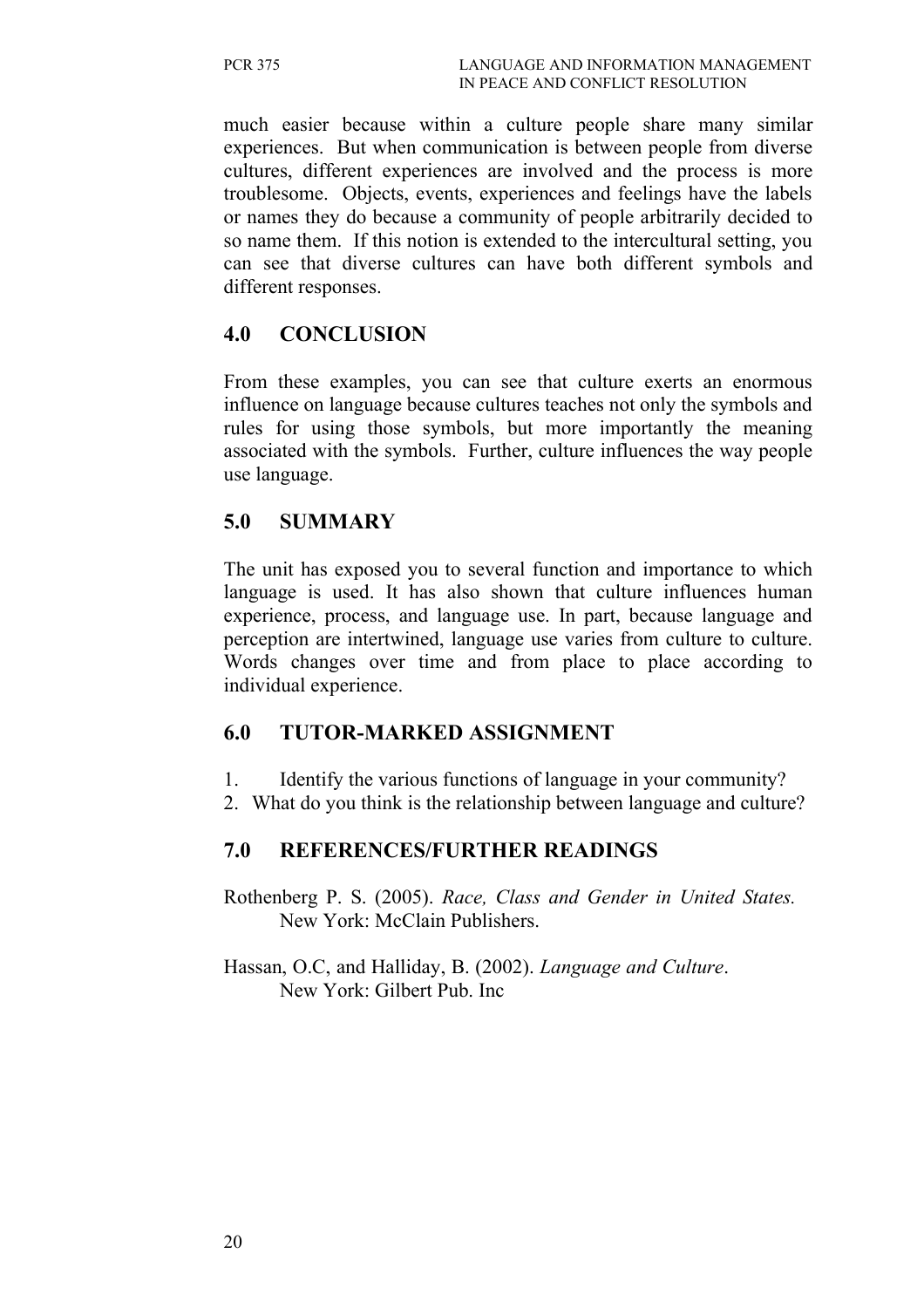## **UNIT 4 LANGUAGE BARRIERS IN CONFLICT AND RESOLUTION**

### **CONTENTS**

- 1.0 Introduction
- 2.0 Objectives
- 3.0 Main Content
	- 3.1 Language-Based Barriers to Communication
		- 3.1.1 Meaning can be misunderstood
		- 3.1.2 Language can Shape our Attitudes
		- 3.1.3 Language Can Cause Polarization
		- 3.1.4 Language can be Sexist
	- 3.2 How to Use Language Effectively
		- 3.2.1 Use Accurate Language
		- 3.2.2 Use Vivid Language
		- 3.2.3 Use of Immediate Language
		- 3.2.4 Use Appropriate Language
		- 3.2.5 Use Metaphorical Language
- 4.0 Conclusion
- 5.0 Summary
- 6.0 Tutor-Marked Assignment
- 7.0 References/Further Readings

## **1.0 INTRODUCTION**

Although it takes little physical effort to say something to someone, it also takes mental effort to ensure that what is said conveys ones intended meaning. Even if you create what you think is the perfect message, the possibility always exists that the receiver of that message will misinterpret the message or find it ambiguous. Therefore, the receiver must also make an effort to receive the intended message.

Misunderstanding and barrier occur for numerous physical mental and cultural reasons, ineffective use of language and communication are chiefly some of this reasons.

## **2.0 OBJECTIVES**

Upon completion of this unit, you should be able to:

- explain language based barriers to communication
- explain effective us of language in communication.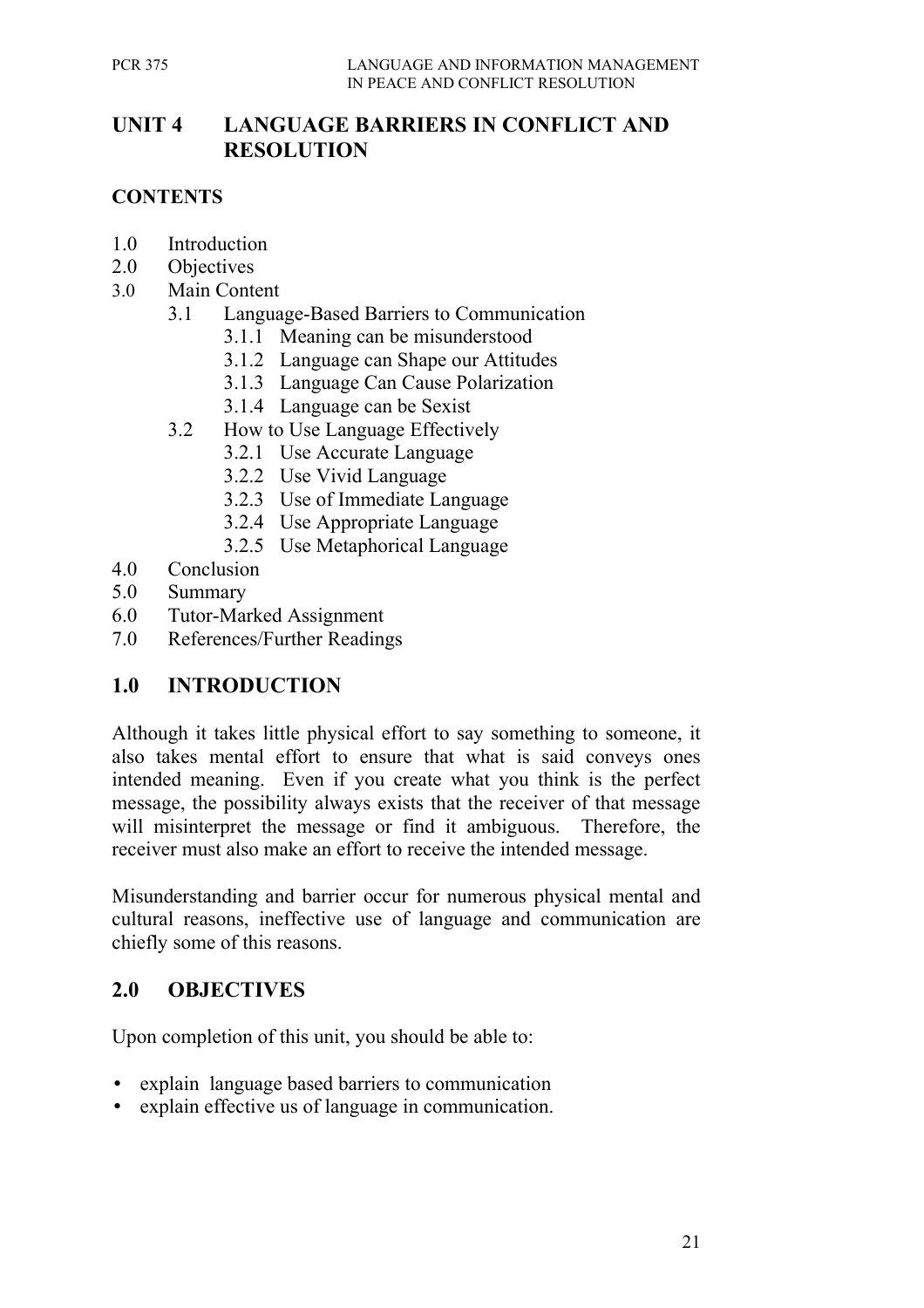# **3.0 MAIN CONTENT**

### **3.1 Language–Based Barriers to Communication**

There are over 450 different languages in use everyday in Nigeria. The number includes various dialects spoken in various regions of the country. We must recognize that communication is a symbolic interaction rich in subtlety. It will never be strictly concrete or objective and always carry the potential for misunderstanding and conflict. Misunderstandings occur for numerous physical, mental and cultural reasons. Ineffective use of language is one reason. Among the most common language based barriers to communication are bypassing, indiscrimination and polarization.

## **3.1.1 Meaning Can Be Misunderstood**

What is said and what is heard and understood by the listener often differ. Such misunderstanding between a sender and a receiver is called bypassing. How many times have you said to someone "But that is not what I meant?"

Bypassing usually results from the false belief that each word has only one meaning and that words have meaning in themselves; but a glimpse at our everyday language quickly illustrates that most words have multiple uses and meanings. Words acquire many meanings because they change over time and are used and understood differently in various cultures and regions and often they reflect the knowledge and situation of the user. Therefore it is crucial as communicator and peace professionals to stay alert to the fact that words can be interpreted differently by different people.

Some speakers deliberately introduce bypassing by using euphemisms or double speak to soften or distort meanings. It is important to be aware of this while you interact with people. Politicians and advertisers for instance sometimes will say one thing in order to get people to believe or accept something else. As a listener, you should critically examine what is being said. Both speaking and listening and conflict situation involve ethical considerations. Issues of conscience i.e. what is right or wrong and what is beneficial or harmful are everyone's responsibility.

#### **How to Reduce Bypassing**

**a. Be Approachable**. Encourage open and free communication. The most frequent barrier to effective communication; and consequently dispute and conflict is the unwillingness to listen to others. Allow others to question and paraphrase your messages and show respect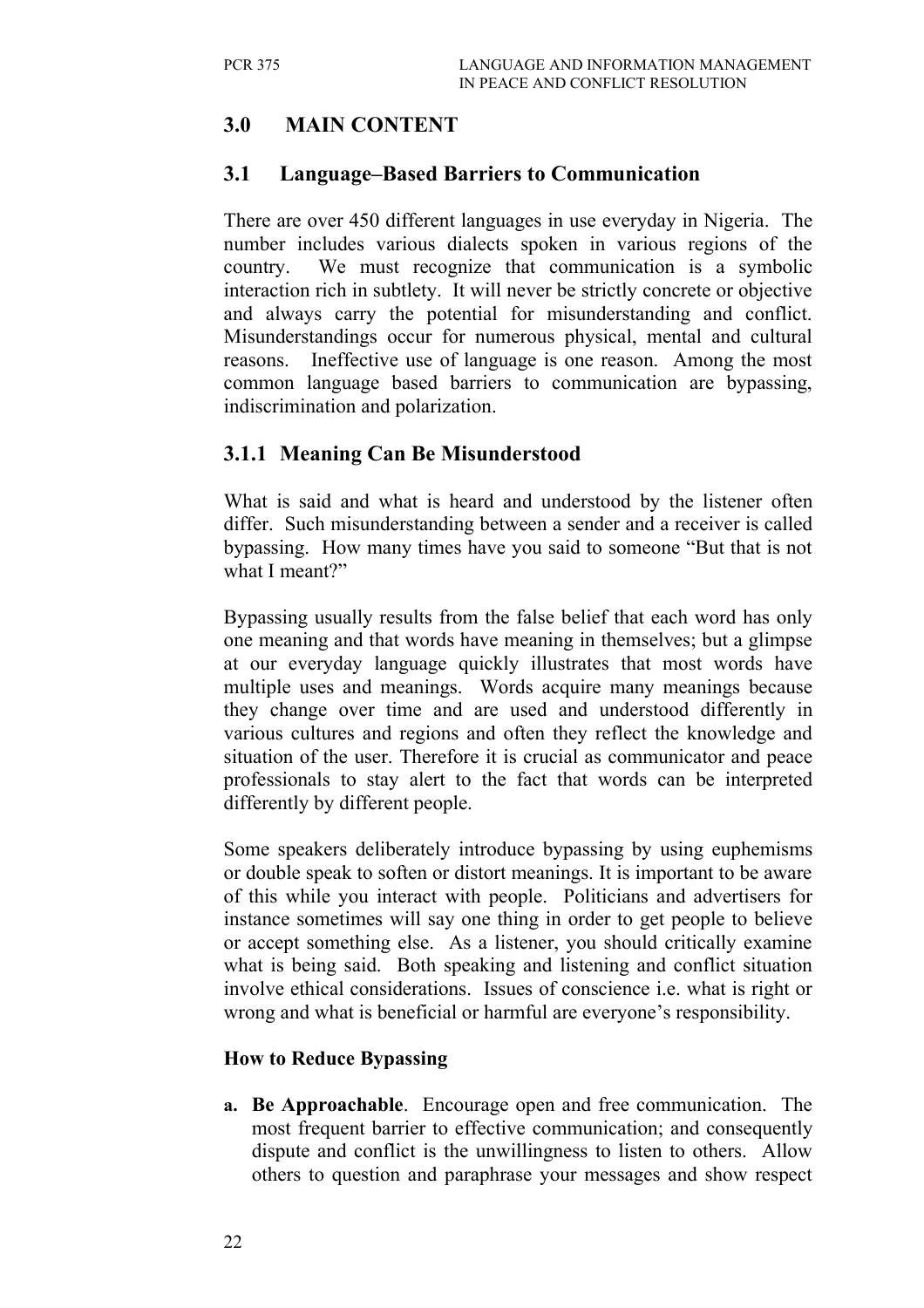for their enquiries; Being patient and receptive is not always easy but the effort will ensure a clear exchange of information

- **b. Be Person–Minded, not Word-Minded**. Think about words and their meanings, but you should also consider the persons using the words and the meanings they might give to them. Constantly question your own interpretation i.e. "This is what the word mean to me, but what does it mean to others.
- **c. Query and Paraphrase.** Ask questions and paraphrase your message or the meaning you have derived from others message whenever there is a potential for misunderstanding. Differences in background, age, gender, perception may affect communication. If you are uncertain, ask others to explain and if it is in a peace workshop you may ask the mediator to paraphrase. Restating a message in your own words gives you and the other party or the sender a chance, to check that you receive a similar message to what sent. As the importance and complexity of a message in conflict resolution situation is, so is the need to ask questions and paraphrase.
- **d. Be Sensitive to Contexts.** Consider the verbal and situational contexts in which communication occurs. The meaning of a word can be more precisely interpreted by considering the words, sentences and paragraphs that precede and follow it and the setting in which communication takes place.

## **3.1.2 Language Can Shape Our Attitudes**

Indiscrimination is the neglect of individual differences and the overemphasis of similarities. It is also a form of perceptual set in which a person chooses to ignore differences and changes in events, things and people. Language plays a significant role in our tendency to see similarities between things even when they do not exist. Nouns that categorize i.e. teenager, divorce, student, professor, facilitator, northerner, Niger Delta, government official, politician etc, encourage us to focus on similarities. Statements such as "Politician are crooks and students cheat in exam may be interpreted to include all politicians and all students, instead of some politicians and some students. They fail to distinguish between individuals. Such categorization often results in stereotyping.

Stereotype is categorizing events objects and people without regard to unique individual characteristics. Stereotypes are often negative but they may be positive, for example, all teachers are dedicated professional or all mediators are dedicated peace professionals or "All environmentalists are concerned citizens." Whether the stereotyping is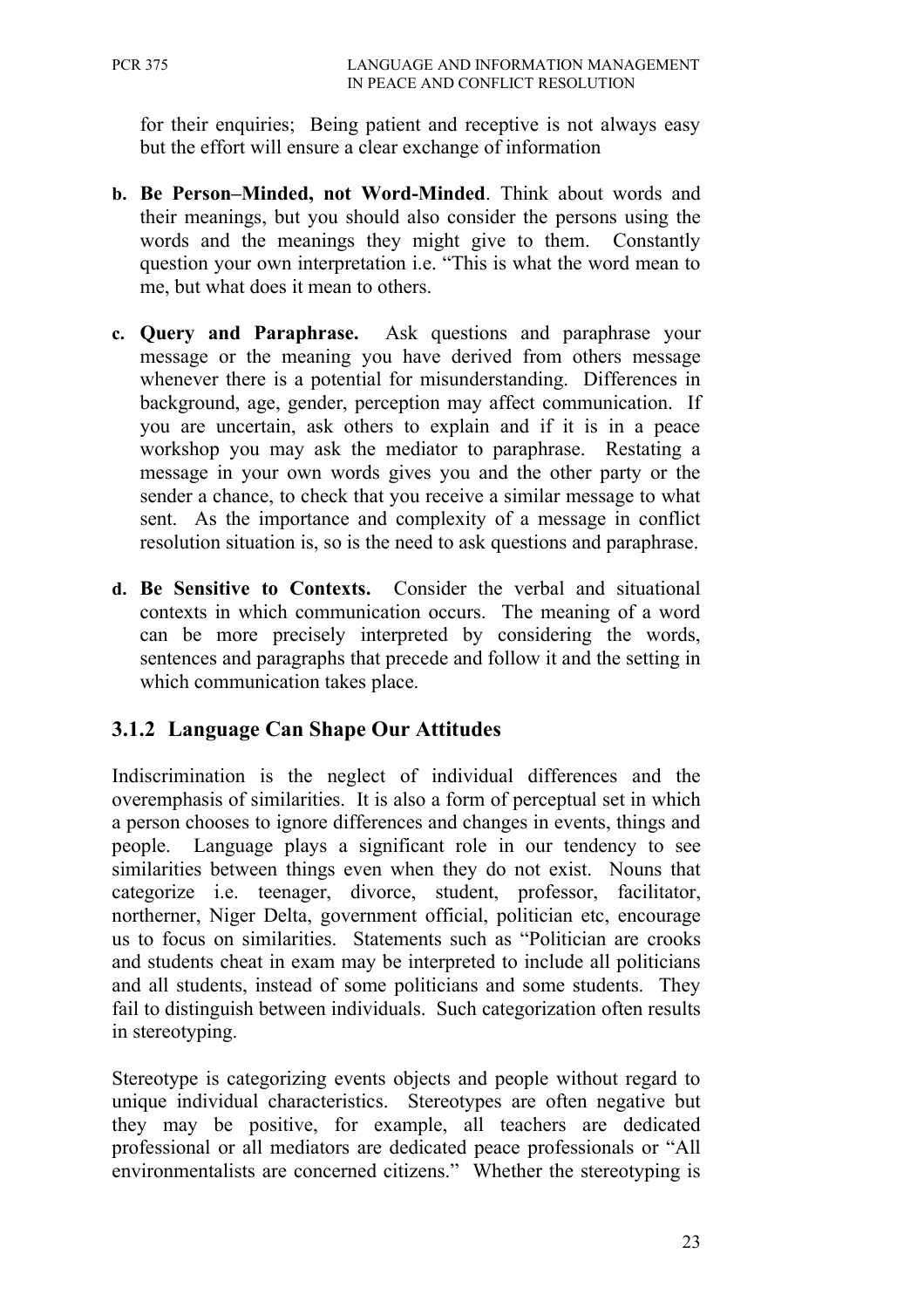negative or positive, the problem is the same. Individual qualities are ignored. Stereotyping is quick and easy to do because it does not require analysis, investigation, or thought. By precluding distinctions, stereotypes give us neat, oversimplified categories that facilitate our evaluation of people situations and events.

There are ways to reduce discrimination in our interaction. Indexing points out differences that distinguish various members of a group and thus reduces indiscrimination. Indexing identifies the specific person, idea, event or object to which a statement refers i.e. "politicians are corrupt", athletes are dumb or any statement that lumps people ideas, events, or objects into a single category immediately ask," which ones are you talking about?" No matter what people may think, not all politicians are corrupt. Politician A is different from politician B, and politician B is different from politician C. The same is true of Athletes. They might belong to a class or group that has an identity and whose members have similarities, but the group is composed of individuals, each different from the other.

### **3.1.3 Language Can Cause Polarization**

Polarization is the tendency to view things in terms of extremes – rich or poor, beautiful or ugly, large or small, high or low, good or bad, intelligent or stupid though most things exist somewhere in between. This definitive way of thinking is aggravated by aspects of language.

Polarization can be destructive, escalating conflict to the point at which two parties simply cannot communicate. This escalation is referred to as the pendulum effect in peace studies. The pendulum represents a person's perception of reality, which includes feelings attitude, opinions and value judgements about the world. When the pendulum is hanging in the centre, a person's perception is considered to be realistic, virtuous, intelligent, sane, honest and honorable. Of course, most of us believe that our pendulums are at or near the centre most of the time. When two individuals disagree in their perception of reality, their pendulum begins to move in opposite directions. The distance the pendulum swings represents their differences in opinion or conviction. As the conversation intensifies, each remark provokes a stronger reaction from the party to whom it is directed until both parties are driven to positions at opposite extremes. For instance, when two roommates argue over whose turn it is to clean, one might begin by saying "it is your turn. I did it the last time." The other is likely to respond. "No I did it the last time. Now its your turn". If the disagreement continues and no solution is found, both will become more entrenched in their positions and their comments may turn into personal attacks". The situation can degenerate to the point at which one of the other threatens to move out. Such an extreme outcome is typical of discussion driven by the pendulum effect.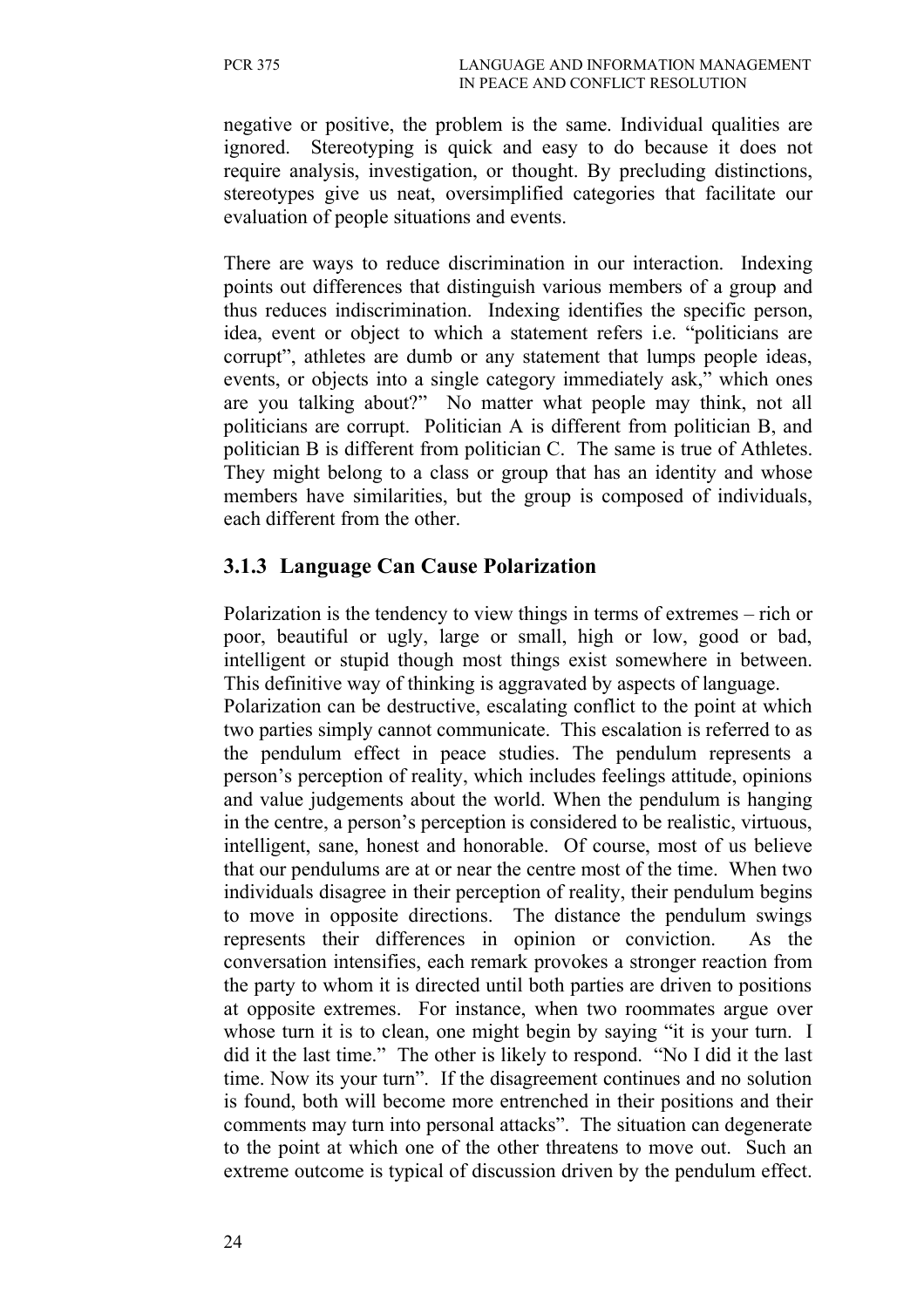Emotions can eventually run so high that the differences between the parties seem insurmountable and a mutually agreeable settlement seems unattainable.

Speaker can avoid the danger of polarization by recognizing the potential for misunderstanding and by making statement that do not represent nuanced extreme

## **3.1.4 Language can be Sexist**

There is a difference in how men and women may use language and converse with one another. Some communication and language theorists believe that men tend to use language to assert status whereas women use language to establish and maintain social relationships. They also believe that men use language to dominate or compete. The result, according to them is that the game of communication for men and women is the same but the rules are different. When men and women communicate with each other, there is the potential for class and conflict because of different language use. The problem is magnified when sexist language is used either consciously or unconsciously. Our goal should be to use gender- inclusive language. Language that does not discriminate against male or female.

Unfortunately, English language is structured with an inherent bias in favor of men. There are, for example, no singular gender – neutral pronouns in the English language. Therefore, traditionally, the masculine pronouns (he, him, and his) have been used to refer to people in general, even if the referent could be a male or female. User of the masculine pronoun is not incorrect grammatically, but its use in generic situations is a social issue. Language sets expectations that at times discriminate against the stereotype use of he and him and the general absence of she or her subtly, but powerfully give the impression that men hold important roles but women do not. Thus our language creates the expectation that the female gender is inactive and does not hold important roles. Furthermore, sexist language can be misleading, we use only he or she when describing the symptoms, the effect ,the reasons, and the treatment, the group that was not included in the discussion might believe that it is a "male disease" or a "female disease" and does not pertain to them. If that happens half or more of the audience members will not pay attention to the speech and thus might not heed the precautions and expose them to greater danger.

Sexual stereotypes and the assumption that the male gender is superior to the female gender characterize sexist language. In most society, sexist language involves attitude as much as the use of specific words. Words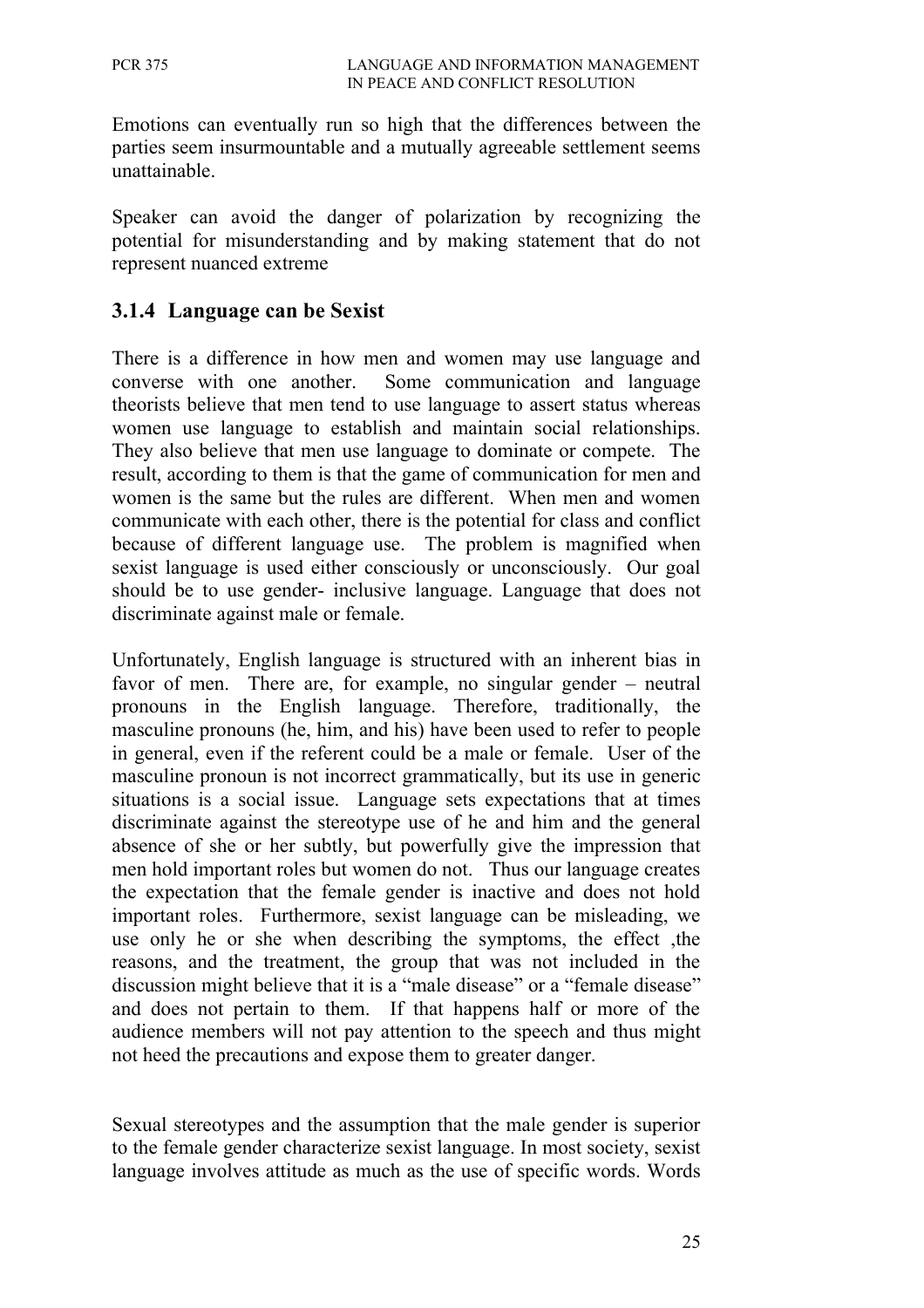with a positive connotation are used to describe males: independent, logical, strong, confident, aggressive. Females are associated with words having negative connotations – dependent, illogical, weak. For instance, a sentence like this could be termed a sexist communication". She is the Chief Executive Officer (CEO) of the company and she is a woman". Chizoba got that position because she is a woman". These sentences describe women who have risen to high authority positions or that the only reason Chizoba got the position was because she is a woman. In other words, they imply that women are less qualified than men.

Stereotypes do not occur in a social vacuum. On the contrary, they often exert powerful influence on the lives of those who are stereotyped. Gender stereotypes influence perceptions and behaviour of both men and women. Stereotypes of women affect both how they are treated in society and how they see themselves. Language and substituting gender – inclusive terms represent a positive step toward doing away with them.

Other stereotypes are reinforced in the use of homophobic language. When someone asks another to "tell me what to look for so I can recognize gays and lesbians and then avoid them". The speaker is demonstrating both insensitivity to individuals and a general negative categorization of a group of people, each of whom is unique.

Metaphors used in our culture to describe men and women are often sexist. A metaphor is a figure of speech that associated two things or ideas, not commonly linked, as a means of description. These stereotypical animal metaphors illustrate the use of sexist language. Men are likely to be described as aggressive wolf, and women as harmless pets i.e. kitten or chick or as unattractive animals i.e. cow, pig, dog. The effective communicator must avoid such negative metaphorical stereotyping. Find more positive metaphors related to men, and use inclusive language in general.

It is important that the language we use as peace students be inclusive and not demeaning to any group of individuals. Language influences how we see others around us. Inappropriate language causes perceptual and social problems that should not be tolerated in any society.

### **3.2 How to Use Language Effectively**

The ability to use language efficiently and effectively as peace students will require not good education alone but, years of consistent practice. Although many variables will influence the effectiveness of language use, five aspects of language according to Seiler (2005) merit special attention. They are accuracy, vividness, immediacy, appropriateness and metaphor.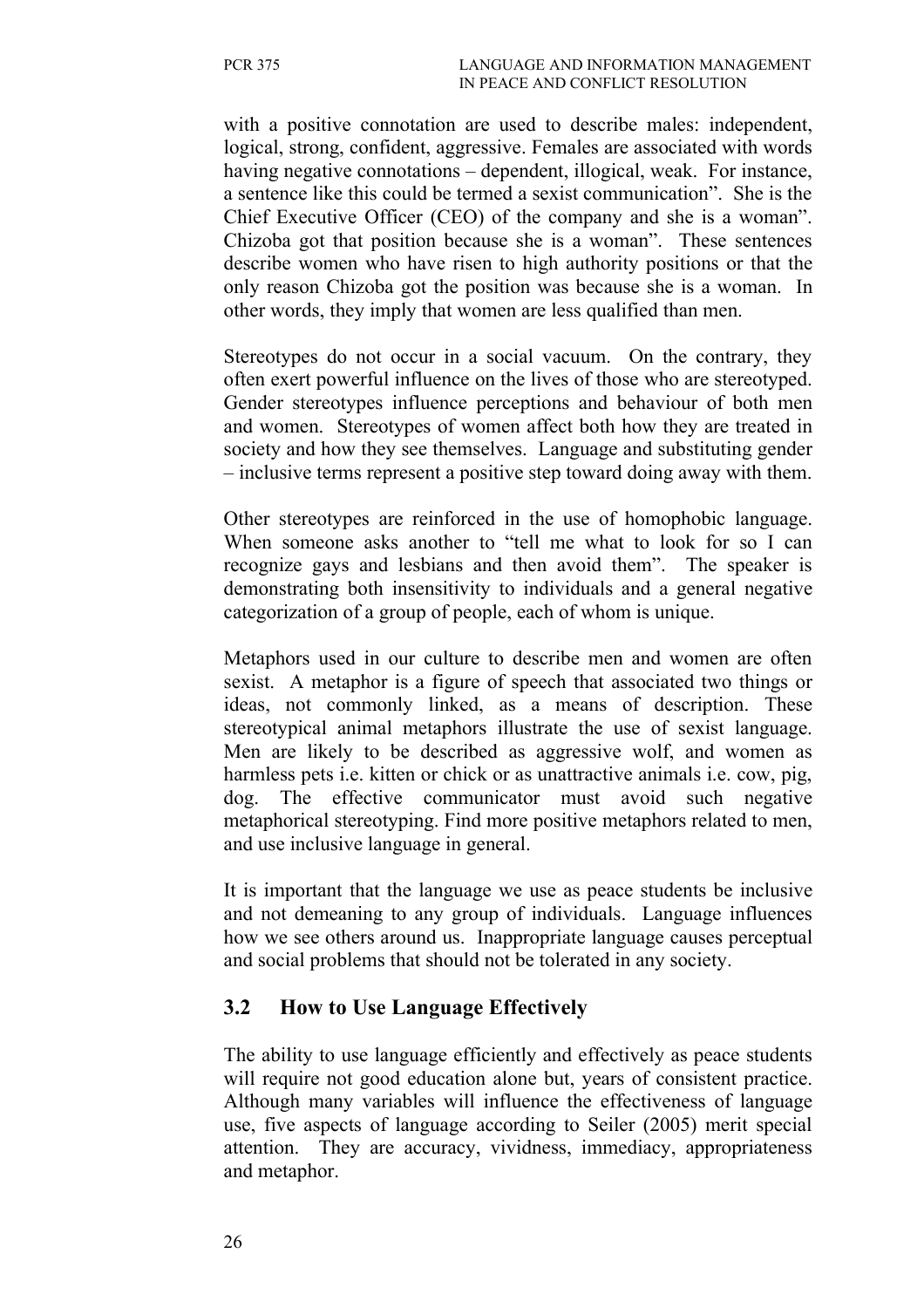## **3.2.1 Use Accurate Language**

Using accurate language is critical to speaking. Choosing a wrong word can distant your intended message, misguide your receiver, and undermine your credibility. When you speak you need to ensure that your goal should be precision. Do not leave room for misinterpretation. You should constantly ask yourself "What do I want to say" and "what do I mean? And when necessary, consult a dictionary to be sure you have chosen the correct word to express your message.

The more words you can use accurately, the more likely it is that you will find the one you need to make your meaning clear. You must expand your vocabulary. Two of the best ways to do this are through listening to others and reading. Pay attention to words that you do not understand. Whenever, you come across an unfamiliar word, determine the context in which it is sued, and consult a dictionary to find its meaning. Once you have acquired a new word, try to put it to use. Words that are not used are typically forgotten. Expanding your vocabulary takes effort and time, but with practice, it can become part of your daily routine.

A word of warning: As you develop your vocabulary, avoid the temptation to use long or little-known words when short or common words would serve the purpose. Also be sure you know the shades of meanings and connotations of new words.

Before you use them, remember that words may have different meanings for different people.

Sometimes a message is unclear because it is not structured effectively. Poor sentence and word usage can wreak havoc on a statement's clarity.

### **3.2.2 Use Vivid Language**

To communicate effectively, make your message animated and interesting. Direct fresh language given in the active voice can bring a sense of excitement, urgency and forcefulness to what you say. Such vividness tells your audience that they had better listen because what you have to say is important.

For example, suppose an NGO is trying to raise money for homeless Bakassi people. It could take one of two approaches in seeking a donation from you: (i) present statistics to illustrate the number of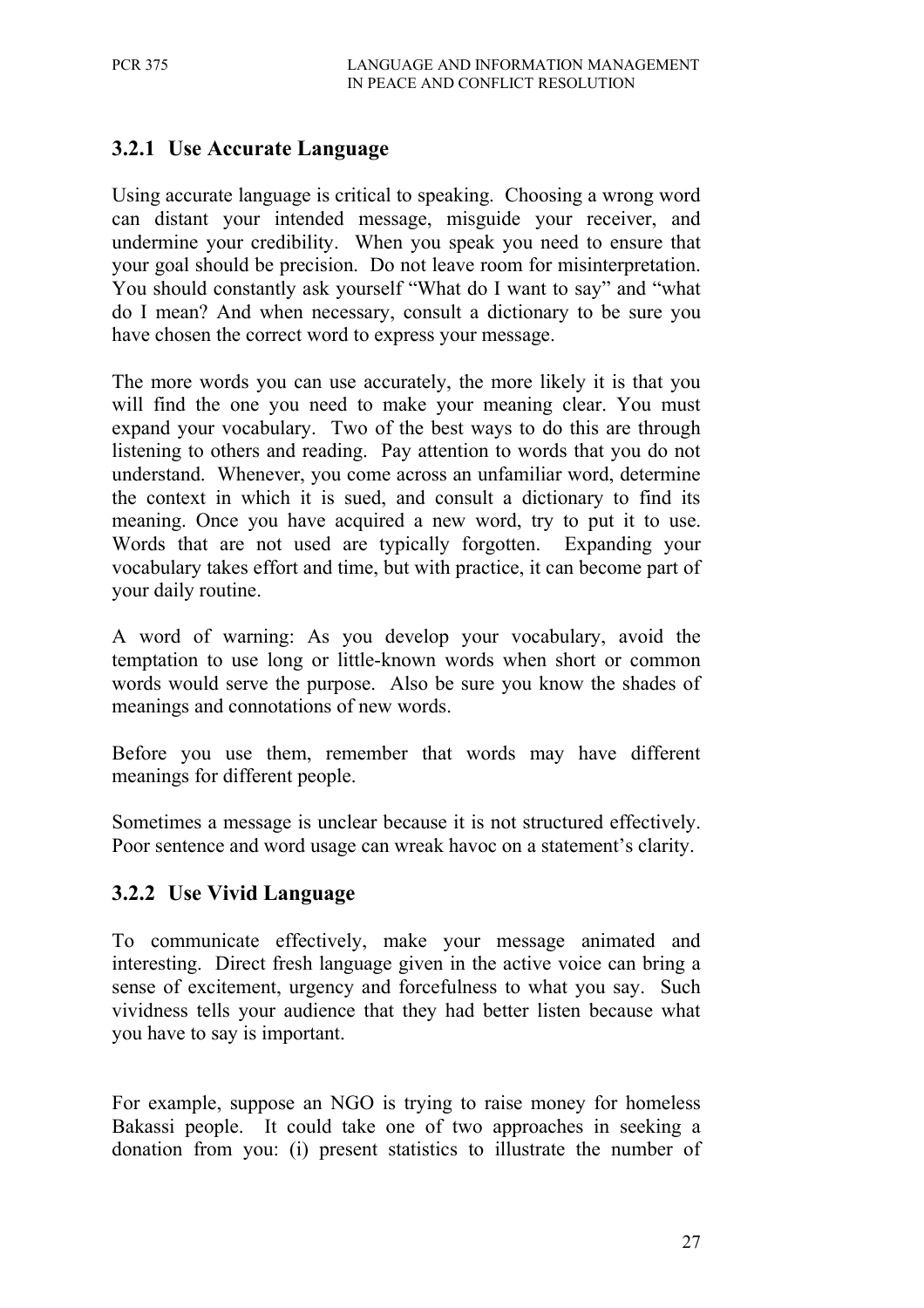people who are believed to be homeless. (2) Present cases of actual individuals who are homeless, including children and their families.

The first approach is rational, informative, abstract, and emotionally distance. The second approach is emotional urgent, concrete and forceful. The vividness of the second approach is likely at least to get your attention and perhaps influence you to contribute.

According to social psychologist, vivid language affects us in several ways. It is more persuasive than a flat, pallid presentation of information, because it is more memorable and has an emotional impact. Vivid messages are more likely to create readily retained and recalled mental images. People tend to listen more attentively to vivid messages than to mainspring or uninteresting messages.

## **3.2.3 Use of Immediate Language**

Verbal immediacy identifies and projects the speakers feelings and makes the message more relevant to the listener. Verbal immediacy draws listeners in and involves them in the subject at hand. The following statements illustrate different levels of verbal immediacy. The first sentence displays a high immediacy level and the last displays a low immediacy level:

- 1. We certainly will enjoy the football game
- 2. You and I will enjoy the football game.
- 3. I think you and I may enjoy football
- 4. People often enjoy football games

The first statement is directly related to the speaker, the listener, and the situation. It is assertive, and the speaker makes a connection with the listener by using the word we. In each successive statement, the speaker decreases the intensity of this association with the listener and the event. The language becomes less immediate, more distant in tone.

Verbal immediacy also makes the speaker appear relaxed, confidence, competent and effective. Also receivers tend to view messages characterized by immediacy as similar to their own beliefs more readily than those cast in language related to the speaker, topic, or receiver.

## **3.2.4 Use Appropriate Language**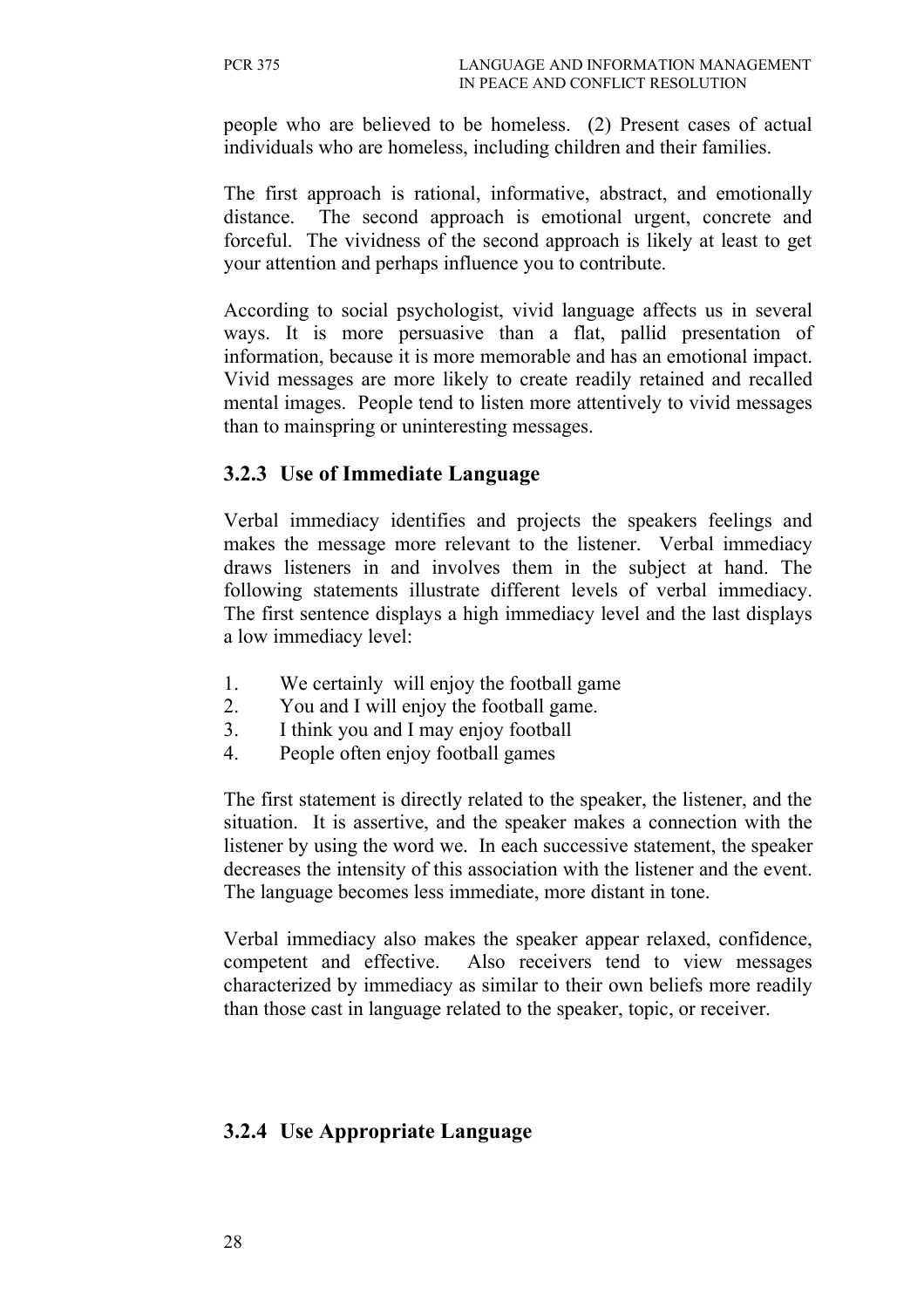Each time you speak, your listeners have specific expectations about the kind of language you will use. Different kinds of language are appropriate to different situations. For instance, the language you would use in addressing the student union president or leader in your school would be much more formal than the language you would use when chatting with friends. You are not likely to call the president by a nickname and would be equally unlikely to call a friend Dr or Mr. or Mrs. or Ms, except in jest.

Using language that is inappropriate for a given situation damages your credibility and your message might be misunderstood or misinterpreted or disregarded. It is therefore crucial to assess each speaking situation and adjust your language accordingly.

## **3.2.6 Use Metaphorical Language**

According to some language scholars, our way of looking at the world around us is fundamentally metaphorical. Metaphors help us to structure what we think, how we perceived things, and what we do. Metaphorical language pervades our everyday language and our thoughts. A metaphor is a figure of speech in which a word or phrase relates one object or idea to another that is not commonly linked to it. A successful use of this figurative expression makes an object or idea more clear and vivid.

Metaphorically language is culture bound, and most metaphors have meanings only within a specific language community. If your receivers cannot identify with a particular metaphor you use, it will be meaningless to them.

### **4.0 CONCLUSION**

Learning to use language is important for effective communication in any situation. The ability to use language determines our success, makes communication personal, and allows us to translate our thoughts, feelings, and experiences into meaningful message to our listener.

The misuse of language is more than simply a matter of misusing words. It also affects our ability to think. Since thought and language are inseparable when we cannot find the words to express a thought, perhaps our thinking is not clear. If our thoughts are not expressed clearly and accurately, misunderstanding is inevitable.

## **5.0 SUMMARY**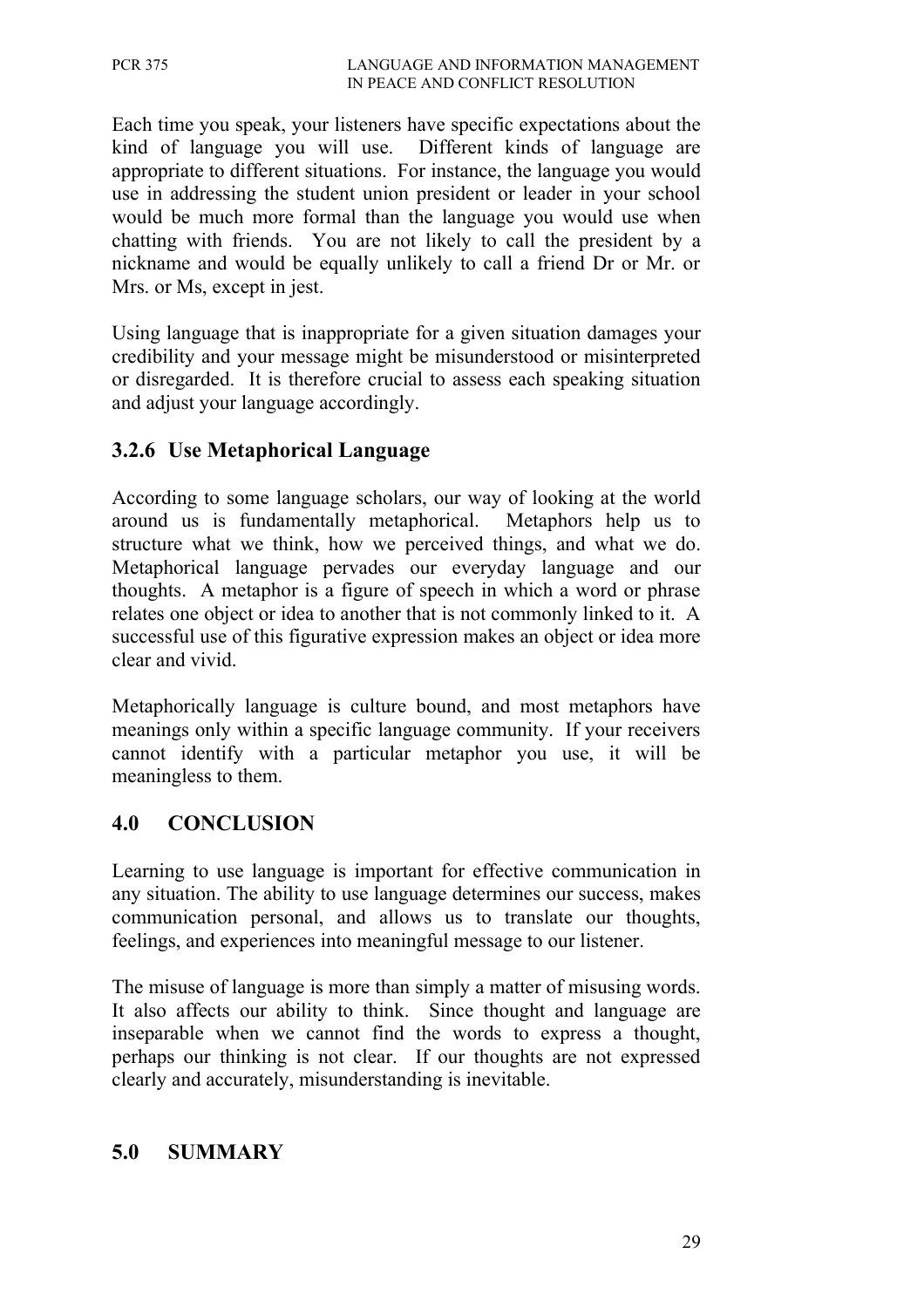The goal of communication is to exchange meaning and understanding in any conflict resolution situation. If language did not convey meaning, it would serve little or no purpose. We tend to associate specific words with specific meanings and to take that relationship for granted, but in reality, words have been arbitrarily paired with meaning. Words are not actual objects or ideas but symbols that represent objects or ideas. Meanings therefore are not in words but in people. As such, language can obscure, distance, or hide meaning and create barriers. The competent communicator must therefore ensure that he finds ways to understand and be understood.

#### **6.0 TUTOR-MARKED ASSIGNMENT**

- 1. Which of the language barriers discussed in this unit is most likely to occur in your interactions?
- 2. How can language be used or misused.

### **7.0 REFERENCES/FURTHER READINGS**

- Aina, S. (2002). *Anatomy of Communications.* Abeokuta: Julian Publishers.
- Gundersen D. F. (1988). *Communication and Law Enforcement*. New York: University Press of America.
- Gamble T K and Gamble M. (2002). *Communication Works*. New York: McGraw Hills Publishers.
- Thomas Kilman (1972). *Resolving Conflict*. New Orlean: Ralple Publication Inc.

## **UNIT 5 LANGUAGE AND CONFLICT RESOLUTION**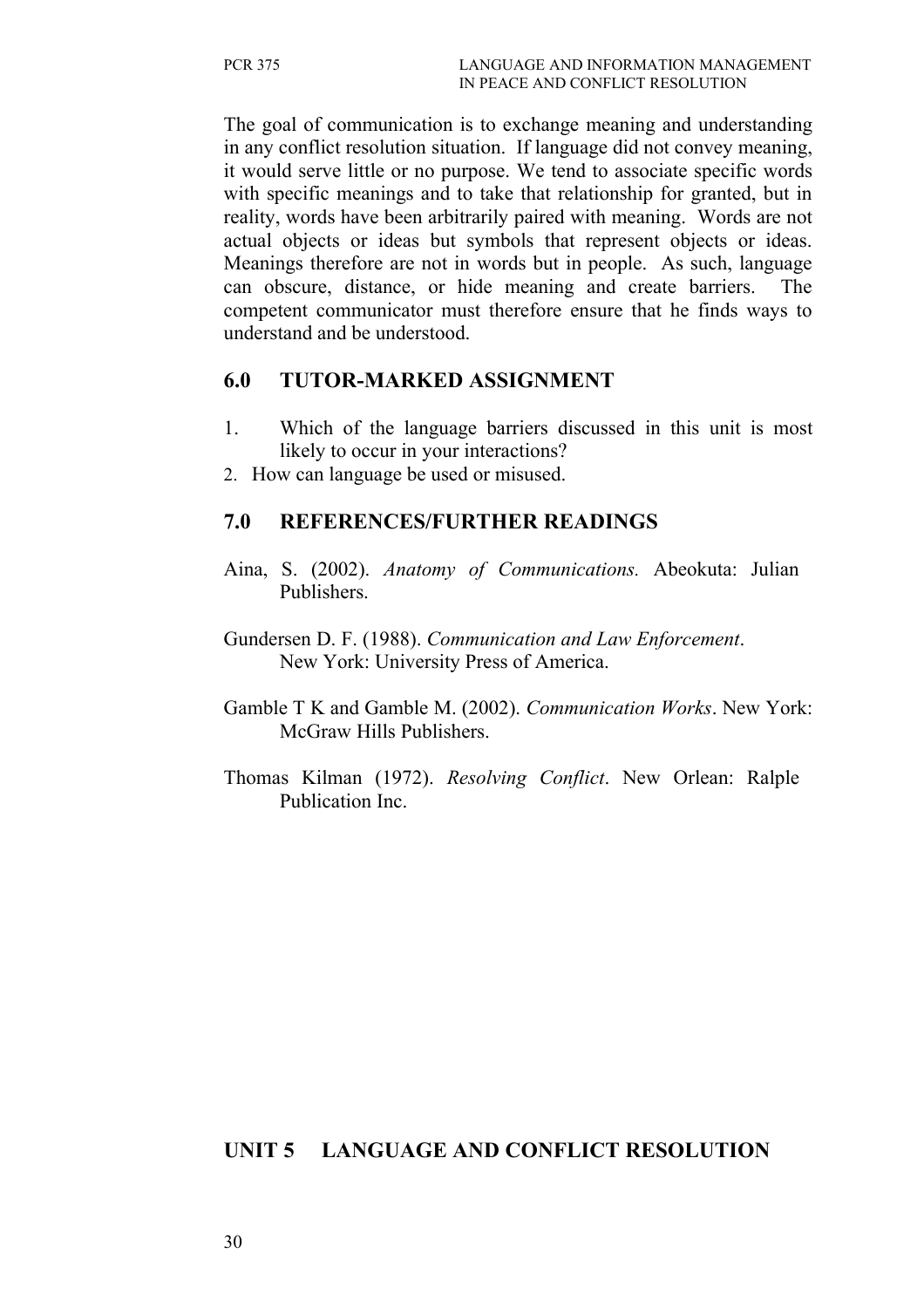## **CONTENTS**

- 1.0 Introduction
- 2.0 Objectives
- 3.0 Main Content
	- 3.1 Cross Cultural Meaning
	- 3.2 A Semantic Approach
	- 3.3 Rich Points and Key Words
	- 3.4 Theme and Metaphors
- 4.0 Conclusion
- 5.0 Summary
- 6.0 Tutor-Marked Assignment
- 7.0 References/Further Readings

## **1.0 INTRODUCTION**

Conflict resolution is a basic human activity that is articulated and conducted in forms that significantly vary across cultures. Differences in approach rest on contrasting understanding of the nature of conflict and societies. A good way to study these differences is through a comparative study of language.

### **2.0 OBJECTIVES**

At the end of this unit you should be able to:

- identify the limits of language in conflict resolution
- discuss the limitation of English language as a standardized medium usage in conflict resolution.

### **3.0 MAIN CONTENT**

### **3.1 Cross Cultural Meaning**

While it is legitimate for English speakers to use their native paradigm as a baseline against which to measure non-English versions, other languages are equally entitled to consider their own paradigms as normative. It is clear that conflict resolution should be studied with full regard for the source language in which it is articulated and conducted. Doubt must be cast on the working assumption that foreign languages can be ignored in research about conflict.

The starting point for this unit is the view that communal life is possible only because members of a community possess a set of shared meanings, enabling them to make coherent sense of the world. The stock of meaning constitutes the common sense of the community and underpins all communication and organized activity. The mother tongue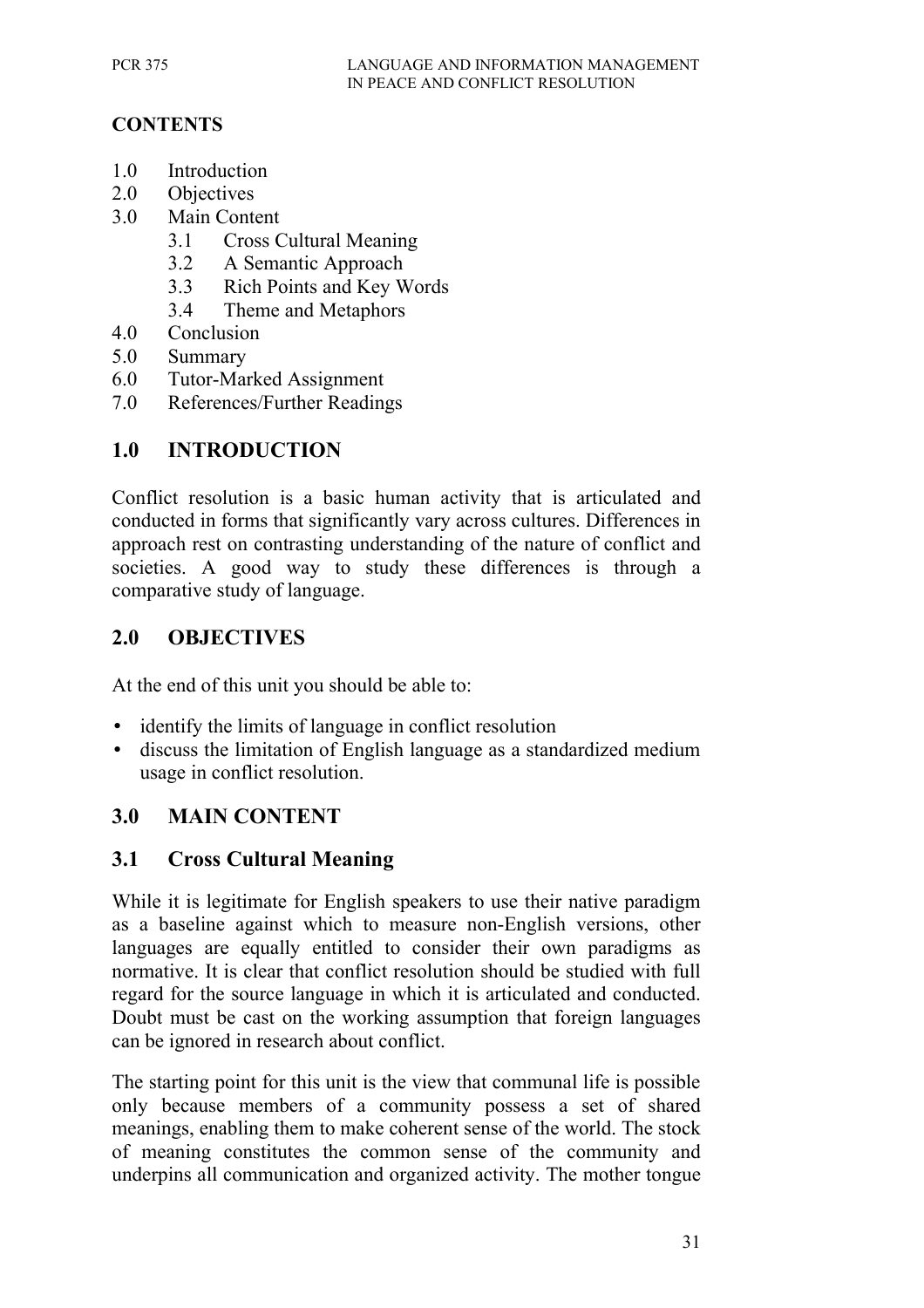or L1, in Nigeria is the main repositioning of a community's common sense. Other systems of symbolic meaning that demarcate communities include religion, population culture, and non-verbal behaviour.

Among the most crucial activities of a community is its handling of conflict, for unless it can contain disagreement and control violence, it has little hope of surviving.

From the premise that language constitutes a community's shared stock of meaning, we can conclude that the study of language may provide an excellent entry point for investigating how members of a group understand and handle conflict. A comparative study of conciliation vocabularies reveals that concepts that seem self-evident and straightforward to the native English speaker may weigh significantly different in other languages or not exist at all.

Cross-cultural differences in the depiction of reality are hard to accept, precisely because we take the picture of the world conveyed by our native language to be self evident and project it onto everyone else.

## **3.2 A Semantic Approach**

This means comparison of the meaning of key terms across language, and its adoption to study cross-cultural variations in conflict resolution.

This approach is advocated as effective because communication is an essential tool in conflict resolution. As a complex, interconnected chain of non-verbal and verbal messages and conciliation can advance only when there is synchronized and consecutive understanding at every stage of the process. For information to be exchanged and the Issues at stake to be discussed, the parties must be able to draw on a shared store of meaning. Yet, before they can meaningfully discuss substance, they must first arrive at an understanding on form and procedure. To negotiate peace, rivals must agree on what it is "to negotiate" and what "peace" is looking at language rather than culture as such also helps to avoid cultural stereotyping and sidesteps inconclusive theoretical debates about the nature of culture.

Different languages convey different versions or reality, to group what people think about, for example, the term "reconciliation", we must first find out what they mean by the equivalent concept in their own language. What they will expect of; reconciliation will be informed by the local knowledge that informs their understanding of the term. If reconciliation implies in their language the replacement of hatred by love, then different conduct will be appropriate than if it simply means restoring the routine of day to day life.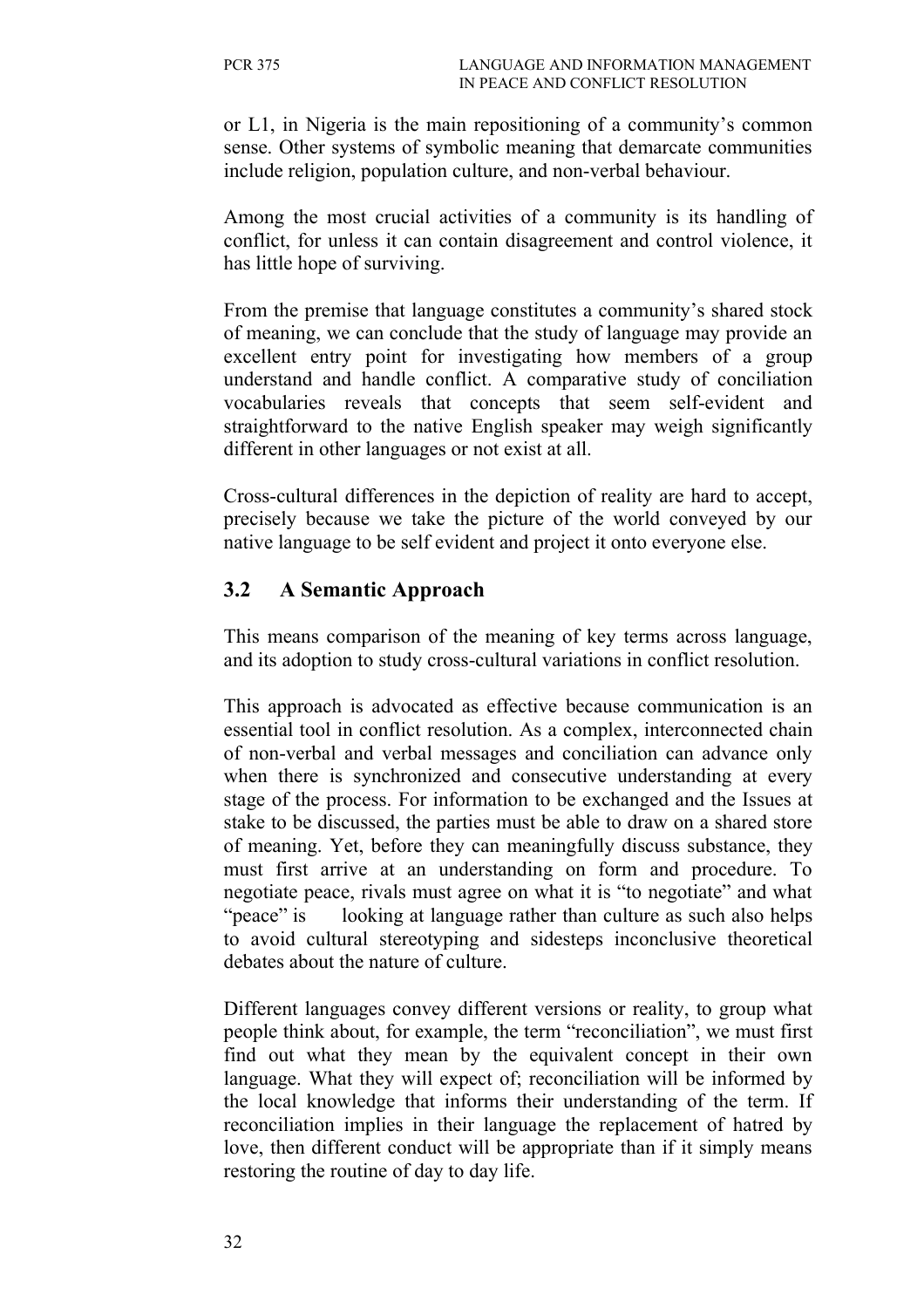By comparing and contrasting the semantic fields and connotations of concepts like "conflict" and "resolution" in various languages, we can shed light on similarities and differences. At a practical level, this can help identify potential pitfalls and openings in real life conflict resolution across cultures.

A good point at which to start a linguistic and cultural exercise of this kind is the common place observation that the meaning of a word is lodged within the way of life and outlook of the society that speak it. By "meaning" I allude to reference, usage, and connotations not just dictionary definition. Languages do not exist in isolation as abstract systems of signs but within unique, organic habitats, complex ecologies of sensibility and interaction. This is another way of saying that language and culture are inseparable: language reflects culture and culture is reproduced by language.

Across language and societies, seemingly functionally equivalent words may depict variant versions or reality. This will be less true of simple universal objects (stone, leaf, and knife) and whole true of abstract ideas and social constructs (family, teenager, democracy). Each variant has it own characteristic allusions, flavor, and appropriate range and context of usage. Rooted in a certain cultural soil, words do not always travel well. It is hard to; convey the ideas of "homeless" or "retirement colony" adequately in cultures where the group comes first, and it is almost unthinkable for people (especially aged parents) to be detached from the bosom of their families. When the interpreter tries to transfer such concepts from one habitat to another, their essence may be "lost in translation"

To visualize this point, imagine that words cover semantic fields that can be mapped out. In English, a given word occupies a certain space, which then becomes the common sense meaning of the word to native English speaker. The foreign language equivalent may cover more or less space, including meaning not prevalent in the first language, while excluding others. The connotations of the word also may differ across languages for religious, historical, or environmental reasons. If a map of a word in English is placed over a map of the word, say, in Igbo, they may be seen to occupy overlapping but not identical areas. The very out of comparison provides insight into how the two societies separately understand and value the segment of the world referred to by the world.

The assumption is that the greater the cultural gap between the ways of life of societies, the greater the potential semantic gap between concepts and their labels across languages. Just as a society's conception of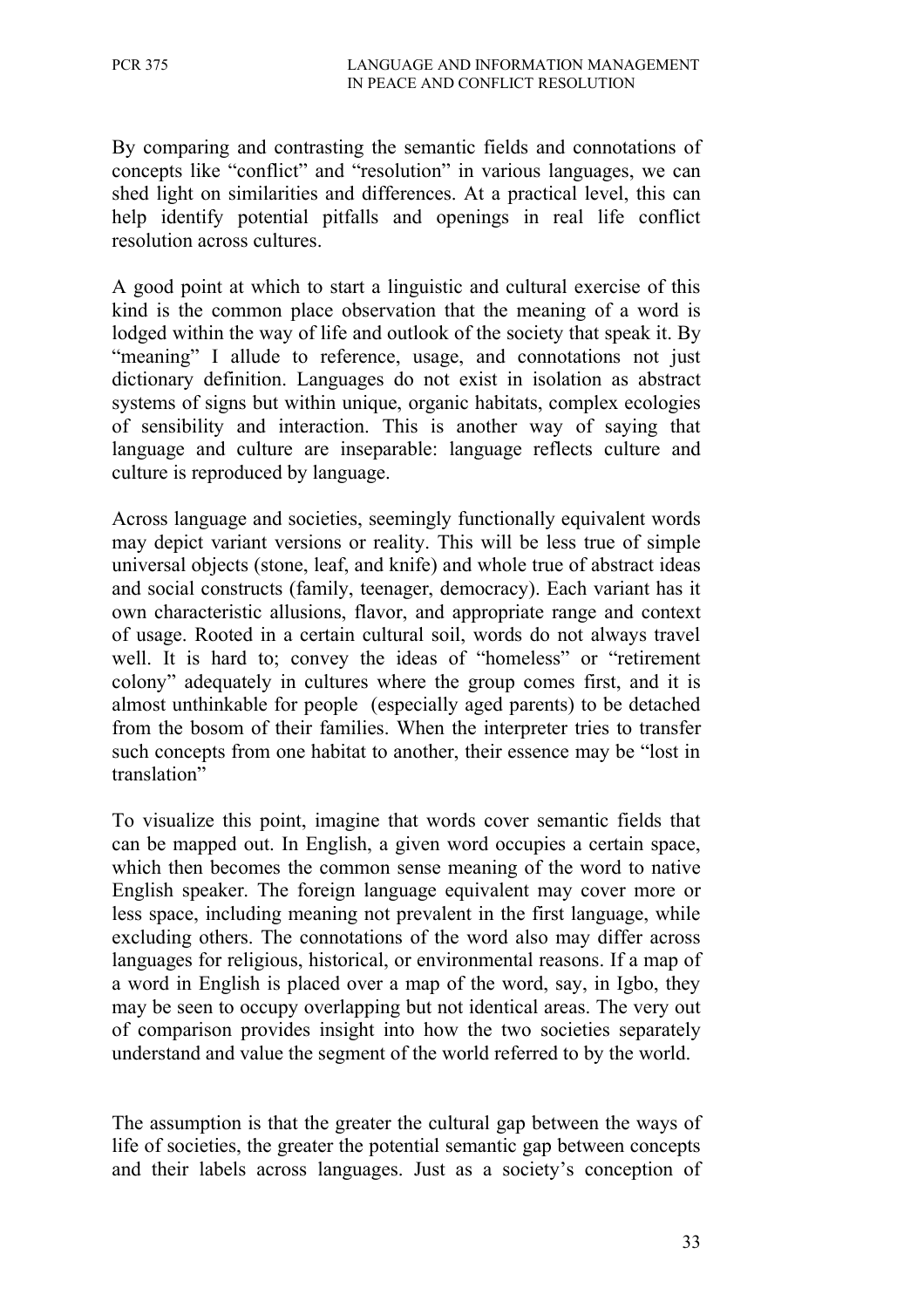insider-outsider relations and the obligations of hospitality are faithfully reflected in language, so is its understanding of conflict and conflict resolution. From this observation, it follows that close attention to language can provide a convenient entry into the study of culturally grounded differences.

## **3.3 Rich Points and Key Words**

Rich points are significant "because of the intricate web of associations and connotations that they convey. Rich points are the linguistic tips of the cultural iceberg, the locations in discount which signal major disjunctions in interpretation. Rich point can seriously impede intercultural negotiation and conflict resolution.

How do we locate and identify rich points? The method suggested here is the juxtaposition of key words across language. A key word may be a word that encapsulates central features of a culture or, in the case of conflict resolution, refers to an important concept (like "conflict or compromise")

## **3.4 Theme and Methaphors**

In a study conducted by Paul Lederach, he believes that words and metaphors provide enormous insight into how people think about, respond to, and experience conflict in their everyday setting. He also discovered that "key metaphors revolved around heat, feeling trapped or lost with no way out and understanding conflict as embedded in a network of people. He concludes that language is always more than a vehicle for communication. It is also a window into how people organize both their understanding and expression of conflict, often in keeping with cultural patterns and ways of operating.

## **4.0 CONCLUSION**

English has been discussed here to demonstrate the general point that different languages-with their various religions, historical, and cultural backgrounds configure conflict resolution in diverse ways. The Englishlanguage discourse of conflict resolution may not be a universal applicable criterion that transcends culture.

### **5.0 SUMMARY**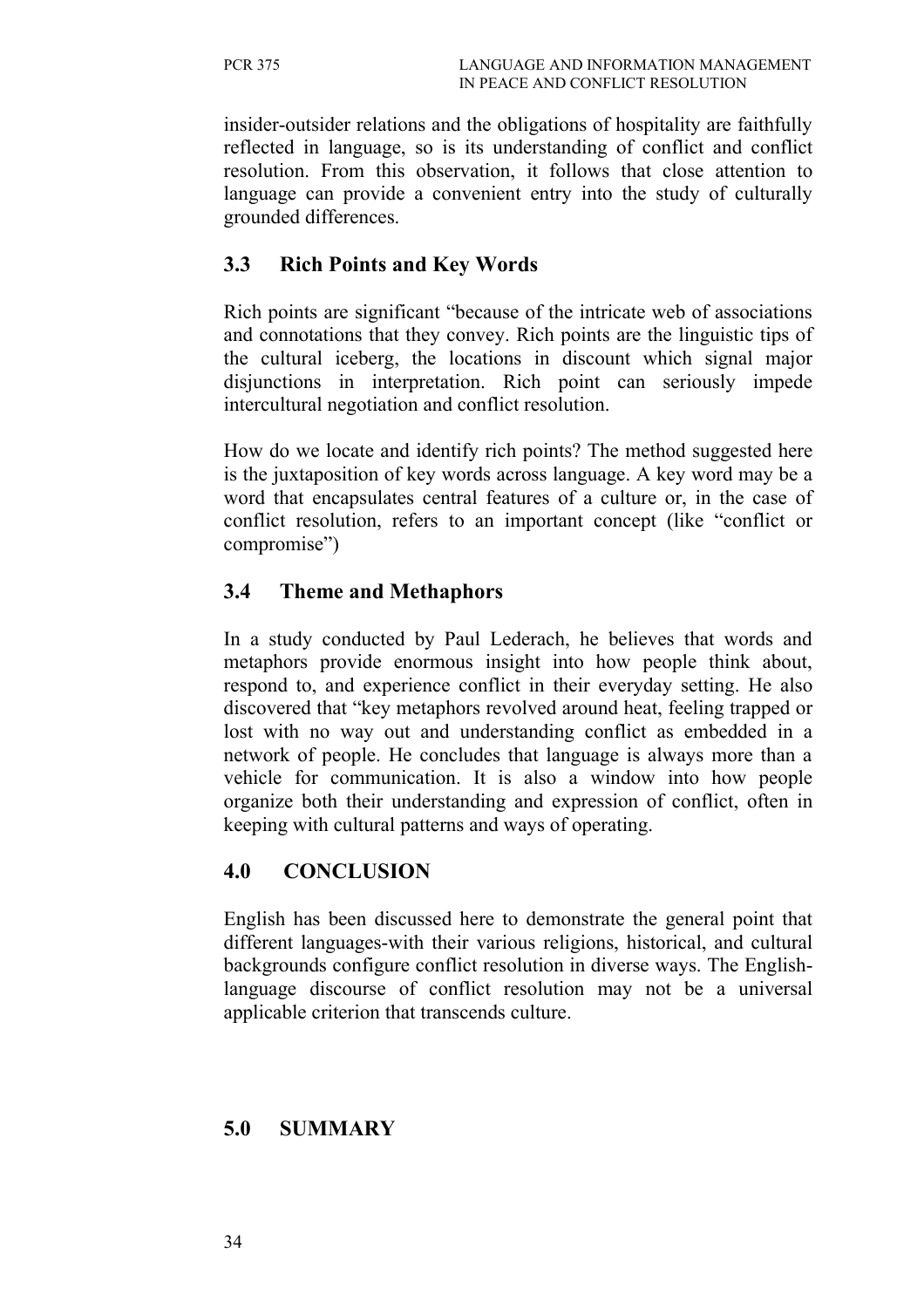Conflict resolution as a dynamic concept is a basic human activity that is articulated and conducted in forms that significantly vary across cultures. These differences are witnessed in approaches to both conflict and its resolution in various cultures. A good way to allay these differences is an approach that rest in contrasting understanding of the nature of conflict and societies.

## **6.0 TUTOR-MARKED ASSIGNMENT**

- 1. Make a vivid explanation of the limit of language in conflict resolution.
- 2. Explain the limitation to resolution of conflict in a multi-cultural multi-ethnic society you observed around you?

## **7.0 REFERENCES/FURTHER READINGS**

- Raymond Cohen (2001). *Language and Conflict: The Limit of English. Journal of International Studies* Revision Vol. 3, No 1 pp. 25-51.
- Pound Ezra (2002). *Language and Culture*. New York: Blade-Prentice Thomas Kilman (1972). *Resolving Conflict.* New Orleans: Ralple Publication Inc.

### **MODULE 2**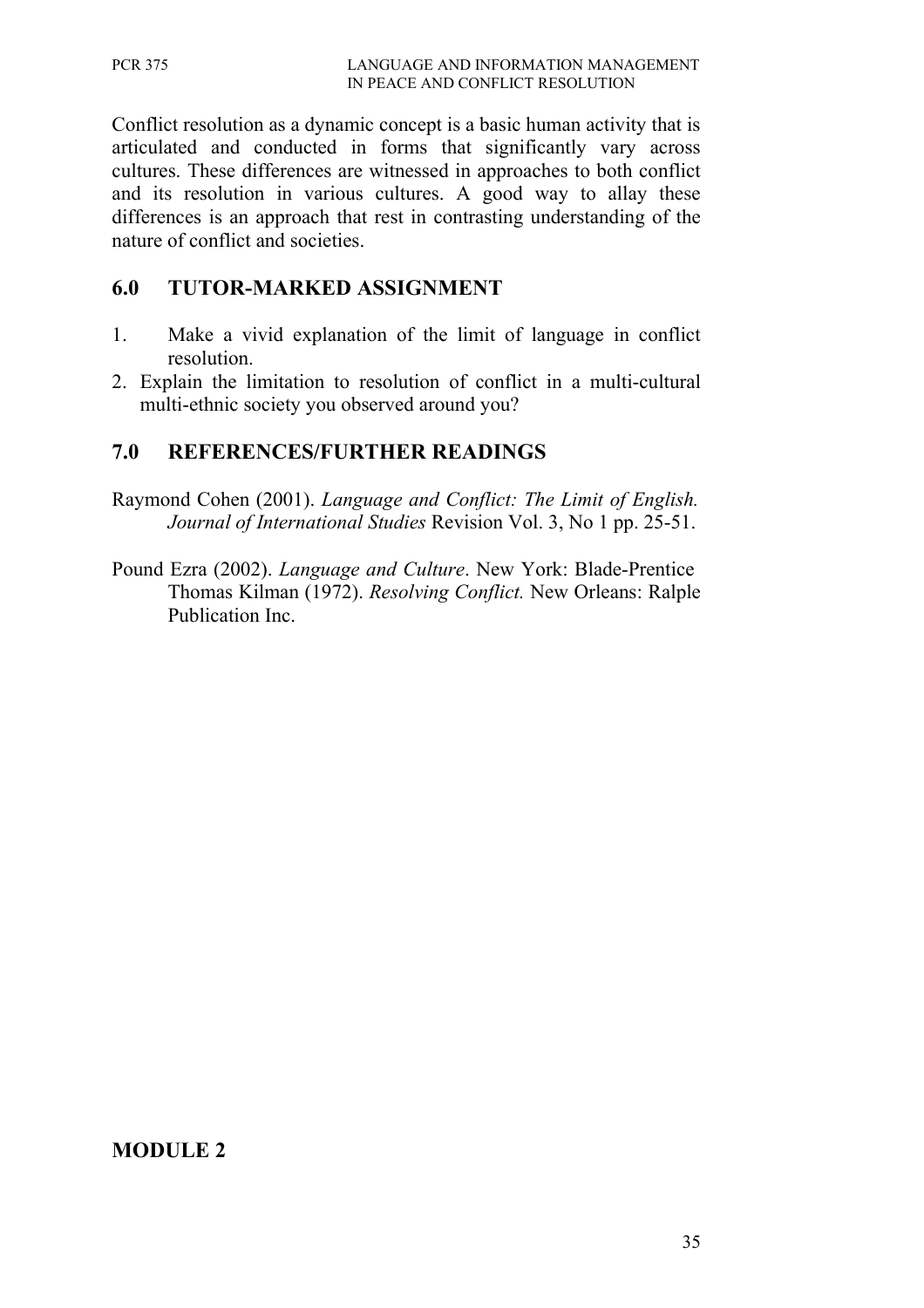- Unit 1 Language and Reinforcement of Ideology
- Unit 2 Meaning/Definition of Information and Communication
- Unit 3 Relationship between Communication and Information
- Unit 4 Importance of Communication
- Unit 5 Types of Communication

## **UNIT 1 LANGUAGE, COMMUNICATION AND REINFORCEMENT OF IDEOLOGY**

### **CONTENTS**

- 1.0 Introduction
- 2.0 Objectives
- 3.0 Main Content
	- 3.1 Language Ideology and Power
	- 3.2 Politics and Terminology
	- 3.3 Loaded Words and Africans
- 4.0 Conclusion
- 5.0 Summary
- 6.0 Tutor-Marked Assignment
- 7.0 References/Further Readings

## **1.0 INTRODUCTION**

Language is integral to cultural process and an important tool in the struggles and politics of any cultural groups.

Dominant groups in any society establish their language as well as knowledge as the legitimate form in that society. This group, for language, communication and meaning to be socio-cultural is for them to be political, for them to be inseparable from the production and operation of institutionally structured power.

### **2.0 OBJECTIVES**

At the end of this unit, you should be able to:

- explain the relationship between language, ideology and power
- explain usage of terminologies and words that portrays Eurocentrism and racism.

### **3.0 MAIN CONTENT**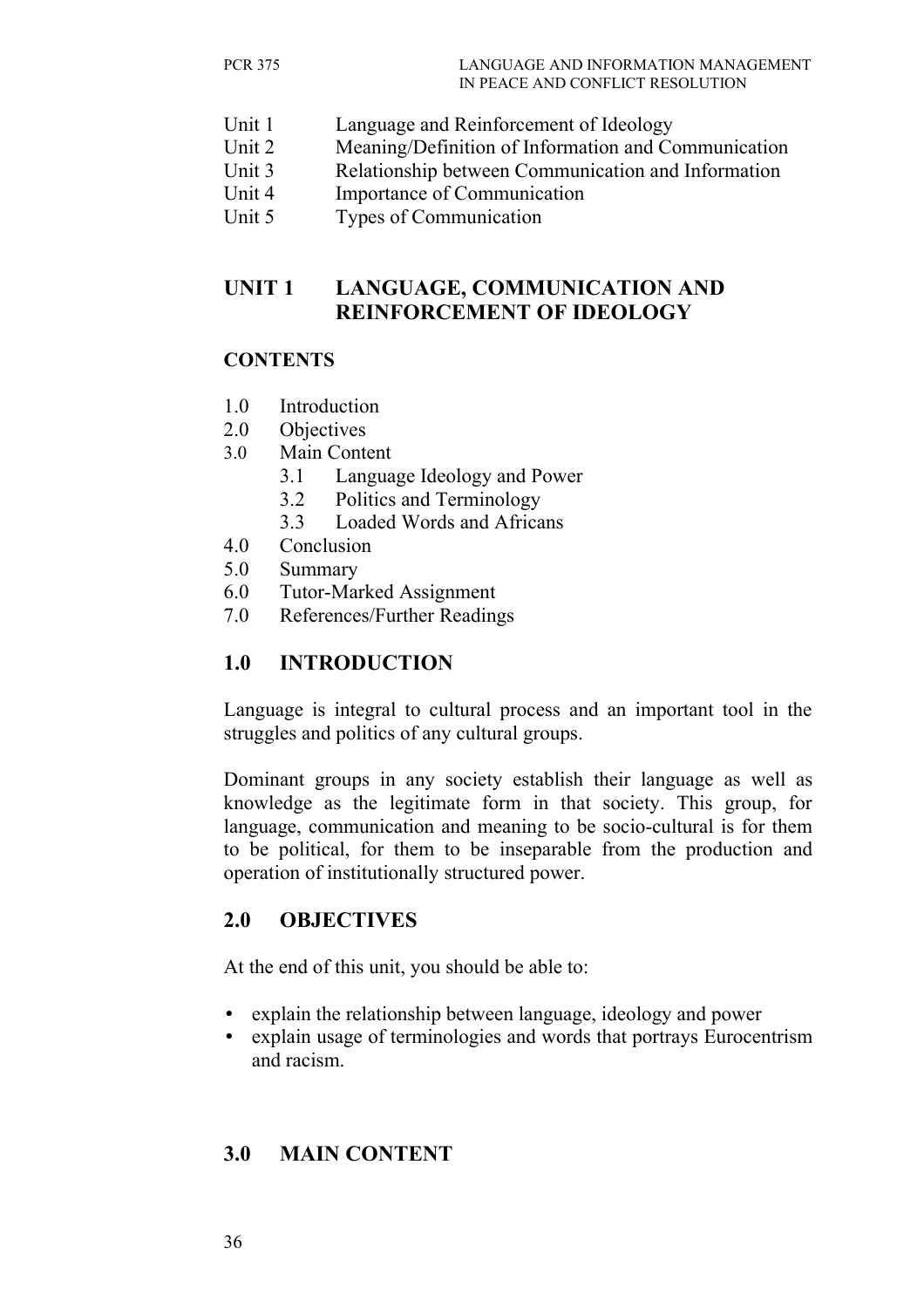### **3.1 Language, Ideology and Power**

Language theorists have been concerned with the way in which meanings constructed in text produce and reproduce and maintain power. Because language is integral to the cultural process, it plays a central role in the struggles and politics of cultural groups. Dominant groups in any society establish their language (as well as knowledge, pedagogical preferences and so on) as the legitimate form in education and society in general, Halliday and Hassan (1985) posit that "…..for language, communication and meaning to be socio-cultural is for them to be political, for them to be inseparable from the production and operation of institutionally structured power. Langsheat (1997) also add that "Language is deeply and inescapably bond with producing reproducing and maintaining arrangements of power which are unequal.

A critical view of language and literacy encourages scrutiny of attitudes, values and assumptions about social knowledge i.e. gender relationships. The reading of texts depending on how one is positioned in relation to that text, and the privileging of particular meanings in text. Gilbert (1993) posits that "To explore the social context of language practices is inevitably to explore the network of power that are sustained and brought into existence by such practices. It is to explore how language practices are used in powerful institutions like the state school, the law, the family, the church, and how these practices contributes to the maintenance of inequalities and injustices.

In any complex society (for instance Nigeria) many different ideologies operate, often competing in different discourses and texts. Texts are defined here as the product of any language event, hence a text can be oral, written, or visual. Over time certain view-points become embedded in the language and come to be seen as natural, for instance in Nigerian political terminologies you have words like, Northerner, South West, Niger delta, resource control, progressives e.t.c words in this way influences language user's choices if options in making and showing meaning.

Through the ideologies in our language a particular reality is provided that seems like common sense to the users, but may be in conflict with others view of the world. What is your own opinion about resource control and other controversial political issues in Nigeria that are represented and produce in texts.

Language is a means of communication and control; we can be both informed and manipulated by texts-often at the same time. One of your responsibilities therefore as peace study student is to "unpack" the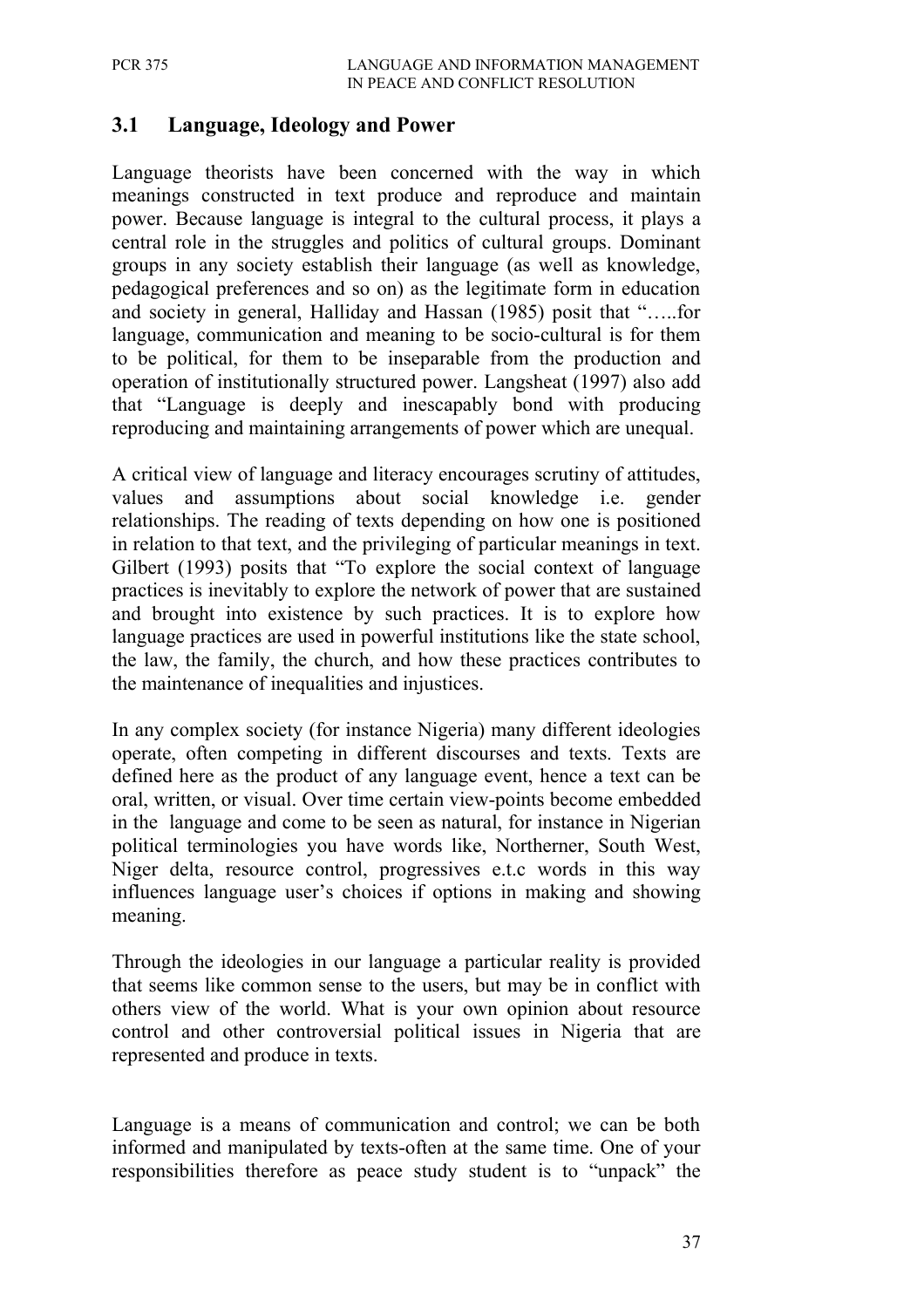ideologies underlying texts and assist others to become aware of how texts may be manipulating us.

Halliday's functional linguistic theory (1985) provides us with a way of viewing power relationships in language, which are always present. He sees language as something that desires from a context of a situation. In any situation users takes on roles and adopt certain styles of language appropriate to the role. Hence in any text two major functions are always present: it formulates some sort of interpersonal stance. Halliday refers to these functions as ideational and interpersonal. Users of a language make choices as to what roles are appropriate. We make assessment or the power relations involved i.e, between parent and child, teacher and student, husband and wife, doctor and patient and choose certain linguistic features used to describe this as "positioning". Speakers writers, film producers ascribe social positions to their listeners/recorders/viewers and take on social "stances" when using language. The positions we ascribe and the stances we take depend on how we perceive our role and that of others in a group. Even in friendship some individuals take on more 'power' than others, that is they command more attention than others for instance how will you compare a public commentary on controversial political issue by Chief Gani Fawehinmi and another obscure political commentator, you will discover that the news worthiness' of the two individual will not be same.

In any society, some members may not be in the position to speak or be listened to. The positions we construct generally conform to appropriate institutionalized behavior and values (culturally determined). Texts present information in particular ways (based on ideologies) and construct subjectivities i.e that is (the ways people come to see themselves and the value positions they take up) in certain more or less predictable ways. In some romantic novels authors tend to construct males as active and female as passive. Advertisements aim to position reader/viewers to construct certain images of modern life and persuade them to take on a product or service as socially desirable. We position ourselves and others through language.

Language users, speakers or sign-language users, writers and readers use language for some purpose in varying social contexts. As such, language users draw on their power and status in particular social groupings. The use of language involves positioning others in certain ways. It creates certain kind of subjectivities that express or reflect particular cultural values and power orientations. For example, the reports on asylum seekers trying to reach Europe often used terms such as "illegal" or "cue jumpers". An alternative construction is to talk about them as "refugees" or dispossessed people".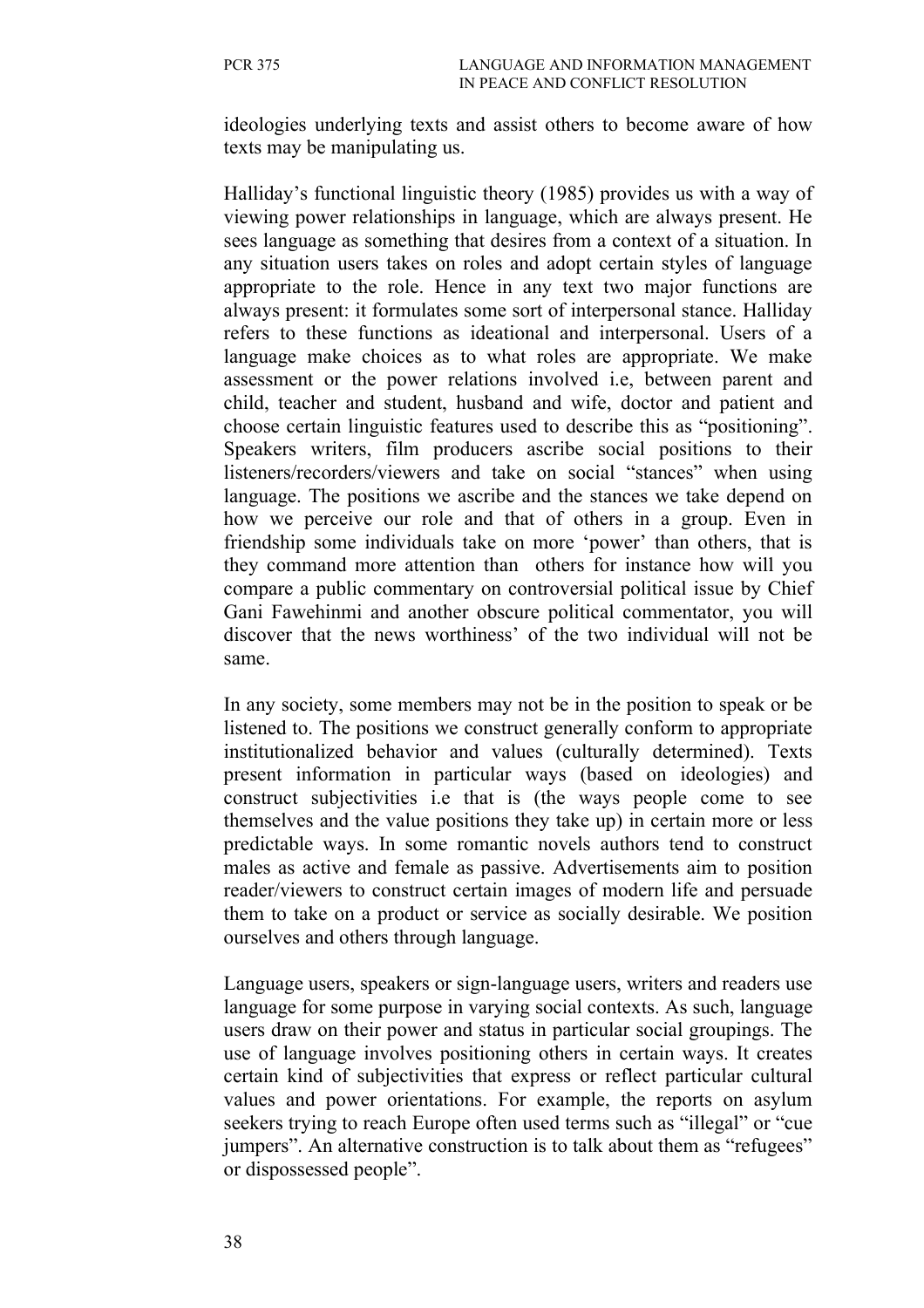## **3.2 Politics and Terminology**

"Culturally deprived", "economically disadvantaged" and "underdeveloped" are other terms which mislead and distort our awareness of reality. The application of the term reflects a value judgment. Burgest (2003) suggests that the term 'economically disadvantaged" be replaced by economically exploited while culturally deprived should be replaced with culturally dispossessed. These terms present a perspective and implication that provide an entirely different frame or reference as to the reality of the third world experience in the western societies.

Similarities, many nations of the third world are described as "underdeveloped". These less wealthy nations are generally those that had suffered under colonialism and neo-colonialism. The developed nations are those that exploited their resources and wealth. Therefore, rather than referring to these countries as underdeveloped, a more appropriate and meaningful designation may be exploited.

Terms such as 'technologically disadvantaged' or 'economically disadvantaged' is better appreciated and this places the responsibility for their own conditions on those being so described.

This is known as 'blaming' the victim. It places responsibility for poverty on the victim of poverty. It removes the blame from those in power that benefits from, and continues to permit poverty.

Another example of ideological imposition through words involves the use of 'non white; minority or third world' to describe people of other color as non-white is to use whiteness as the standard and norm against which to measure all others. Use of the term third world; to describe people of other color suggests inherent bias for non-white.

The term 'third world' gained increased usage after the 1955 Banding Conference of non-aligned nations which represented a third force outside of the two world superpowers. The first world represents the United States, Western Europe and their sphere of influence. The 'second world' represents the Soviet Union and its sphere. The "Third World' represents, nations that were, or are, controlled by the 'first world' or west. Better parts of these are nations of Africa Asia and Latin America.

### **3.3 Loaded Words and Africans**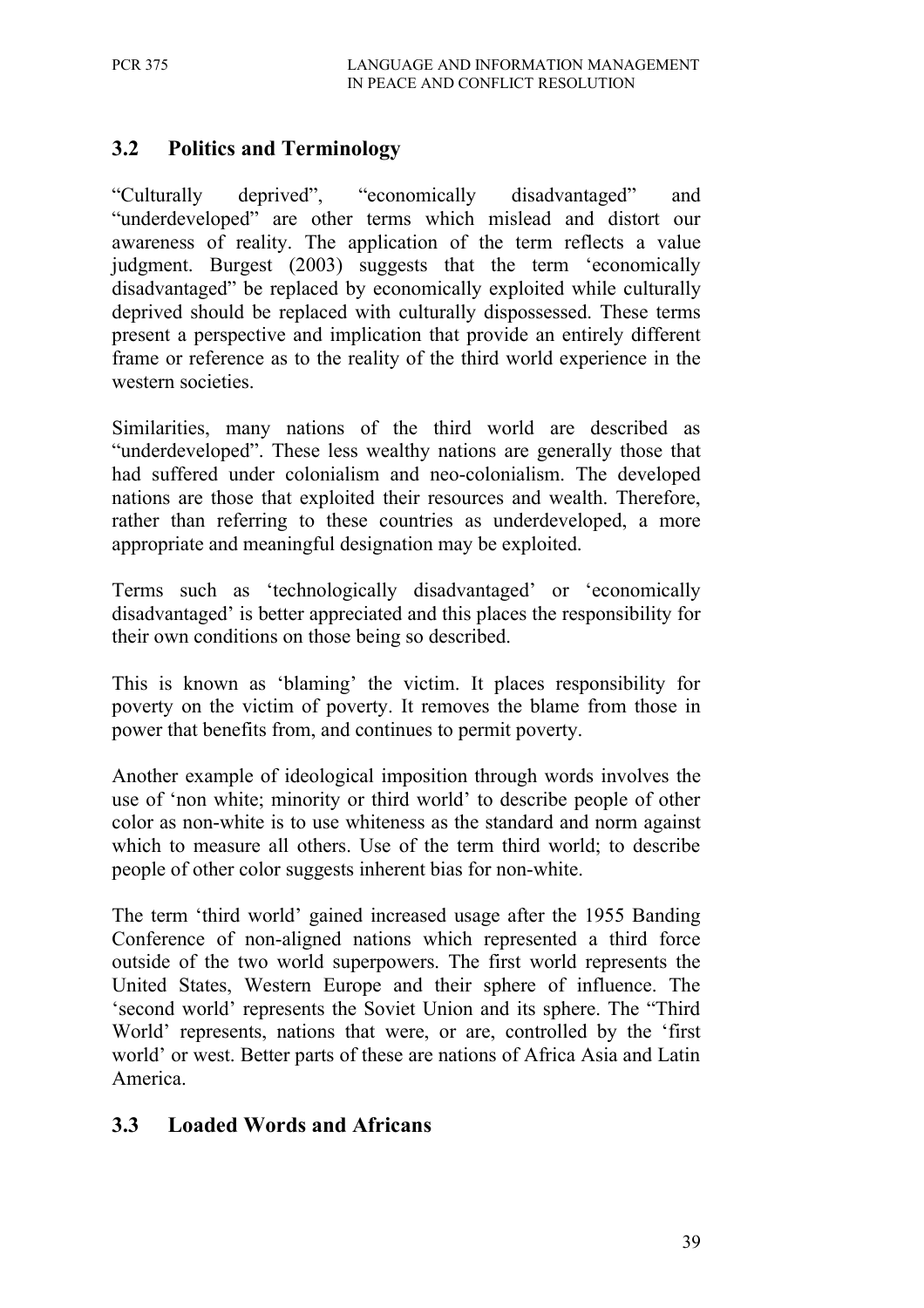Conflicts among diverse peoples within African nations are often referred to as 'tribal warfare' while conflicts among the diverse peoples within European countries are never described in such terms. If the rivalries between the Igbo and Hausa or Yoruba in Nigeria are described as 'tribal; why not the rivalries between Serbs in former Yugoslavia, or Scots and English in Great Britain, Protestants and Catholics in Ireland.

Conflicts among African peoples in particular have religious, cultural, economic and /or political roots. If we can analyse the roots of conflicts among European peoples in terms other than 'tribal warfare', certainly we can do the same with African peoples, including correct reference to the ethnic groups or nations involved.

The generalized application of 'tribal' in reference to Africans as well as the feature to acknowledge the religious, cultural and social diversity of African peoples is a decidedly racist dynamic. It is part of the process whereby Euro-Americans justify, or avoid confronting, their oppression of third world peoples. Africans has been particularly insulted by this myopic and selfish treatment which gives Africa a dark image. This image, widespread in Western culture evokes an Africa covered by jungles and inhabited by uncivilized, cannibalistic, pagan, savage, barbaric and peoples.

The dark Africa image avoids the geographical reality. Less than 20 percent of the African continent is wooded savanna, for example. The image also ignores the history of African cultures and civilizations. Ample evidence suggests this distortion of reality was developed as a convenient rationale for the European and American slave trade crime. The western powers, rather than exploring, were exploiting and christianizing "uncivilized" peoples.

#### **4.0 CONCLUSION**

While we may not be able to change the language, we can definitely change our usage of the language; we can avoid using words that degrade people as peace study students. We can also make a conscious effort to use terminology that reflects a progressive perspective, as opposed to a distorting perspective. It is also important for educators to provide students with opportunities to explore racism in language and to increase their awareness of it as well as learning terminology that is positive and does not perpetuate negative human values.

Students need to become aware of the beliefs and ideologies operating in texts and consider other ways of constructing texts that are less oppressive.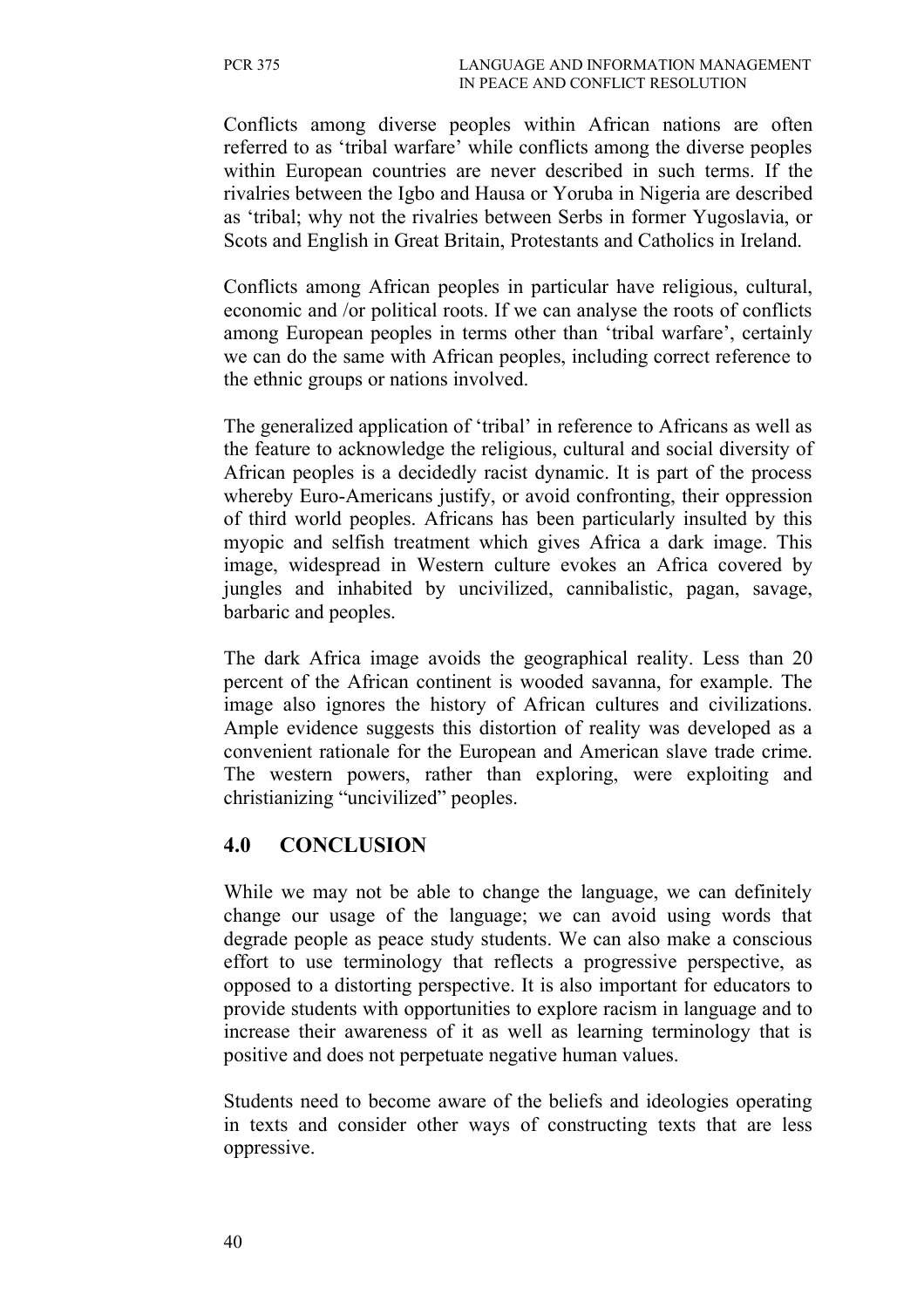## **5.0 SUMMARY**

To recognize the racism in language is an important first step. Consciousness of the influence of language on our perceptions can help negate much of that influence. What is needed is not so much a change in language as an awareness of the power of words to condition attitudes. If we can at least recognize the underpinning of prejudice as peace study students, we may be in a position to deal with the effects in our relationships.

### **6.0 TUTOR-MARKED ASSIGNMENT**

- 1. What in your own opinion is the relationship between language ideology and power?
- 2. Make an analysis of the terminologies that portray Euro-centrism and racism that you have studied in this course?

## **7.0 REFERENCES/FURTHER READINGS**

- Rothenberg P.S. (2005). *Race, Class and Gender in United States*. New York: Macline Publisher.
- Hassan, O.C. Halliday, B. (2002). *Language and Culture*. New York: Gilbert Publisher Inc.
- Gundersen D.F. and Hopper Robert (1984). *Communication and Law Enforcement*. Boston: Hamper and Row, Publishers, Inc.

### **UNIT 2 MEANING/DEFINITION OF INFORMATION AND COMMUNICATION**

#### **CONTENTS**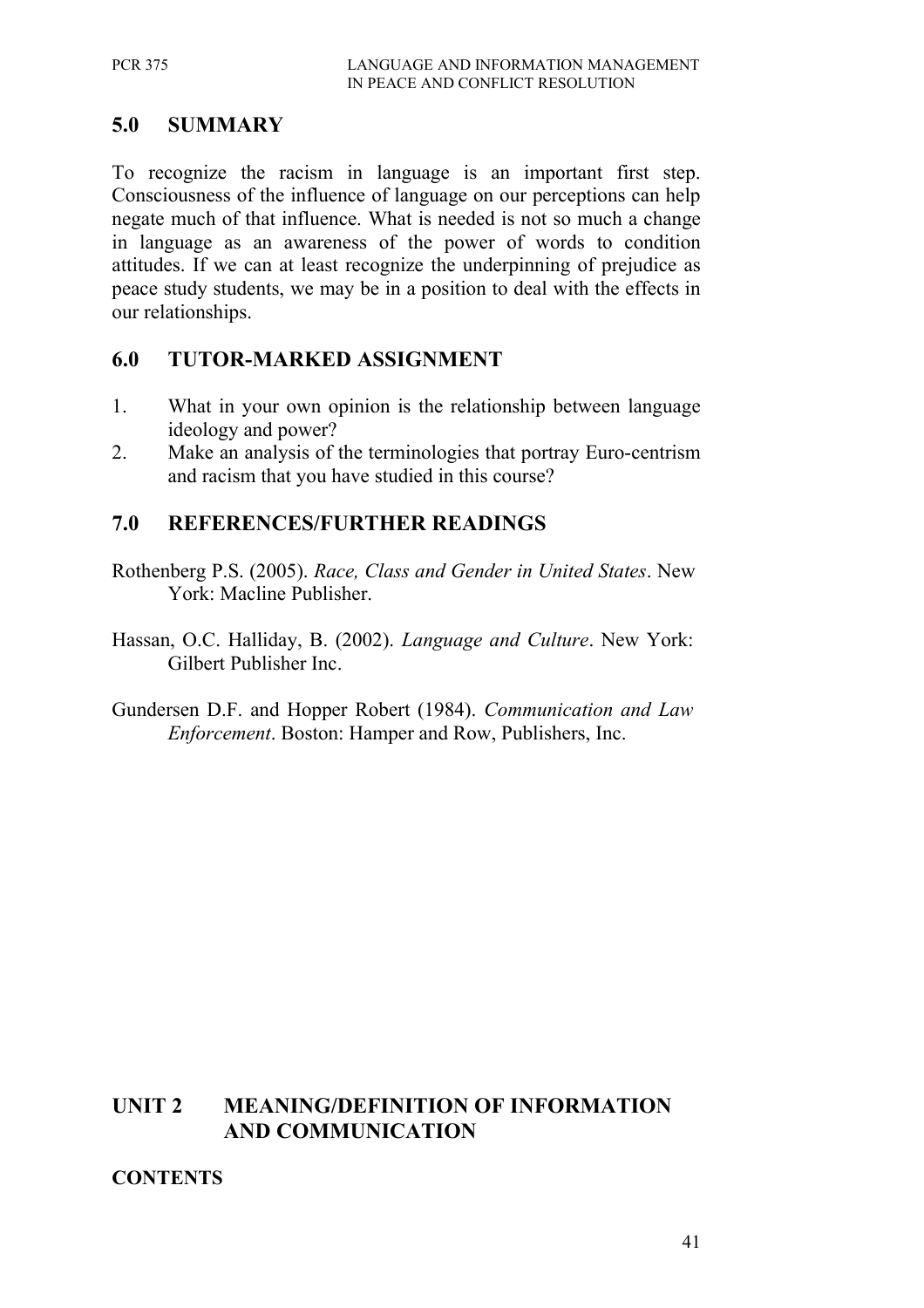- 1.0 Introduction
- 2.0 Objectives
- 3.0 Main Content
	- 3.1 Information Communication
	- 3.2 Components of Communication
	- 3.3 Channels or Media of Communications
- 4.0 Conclusion
- 5.0 Summary
- 6.0 Tutor-Marked Assignment
- 7.0 References/Further Readings

## **1.0 INTRODUCTION**

Information and communication are two sides of a coin in the process of disseminating knowledge, education and resolution of conflicts among human beings. It is also of utmost relevance to all human activities. In the process of communicating, information is disseminated and exchanged. What then is information and communication? That is exactly what this unit is all about.

## **2.0 OBJECTIVES**

After studying this unit, you should be able to:

- explain communication and information
- identify the relationship between information and communication
- explain components of communication.

## **3.0 MAIN CONTENT**

### **3.1 Information Communication**

Information has been severally defined, and it means many things to different people. Information is regarded as news, facts, knowledge and processed data. However, information can be defined as processed data, that is, data that has been processed into worthwhile form. When information is seen from this perspective, it is being regarded as an assemblage of data in a detailed form capable of communication and use. This implies that information entails attaching meanings to raw facts.

Information can also be considered as what it is known beyond random chance prediction. When it is seen in this way, information must reduce the uncertainty the recipient has about a particular issue or state of the world. Also, information can mean an idea communicated from one individual or group to another individual or group. The idea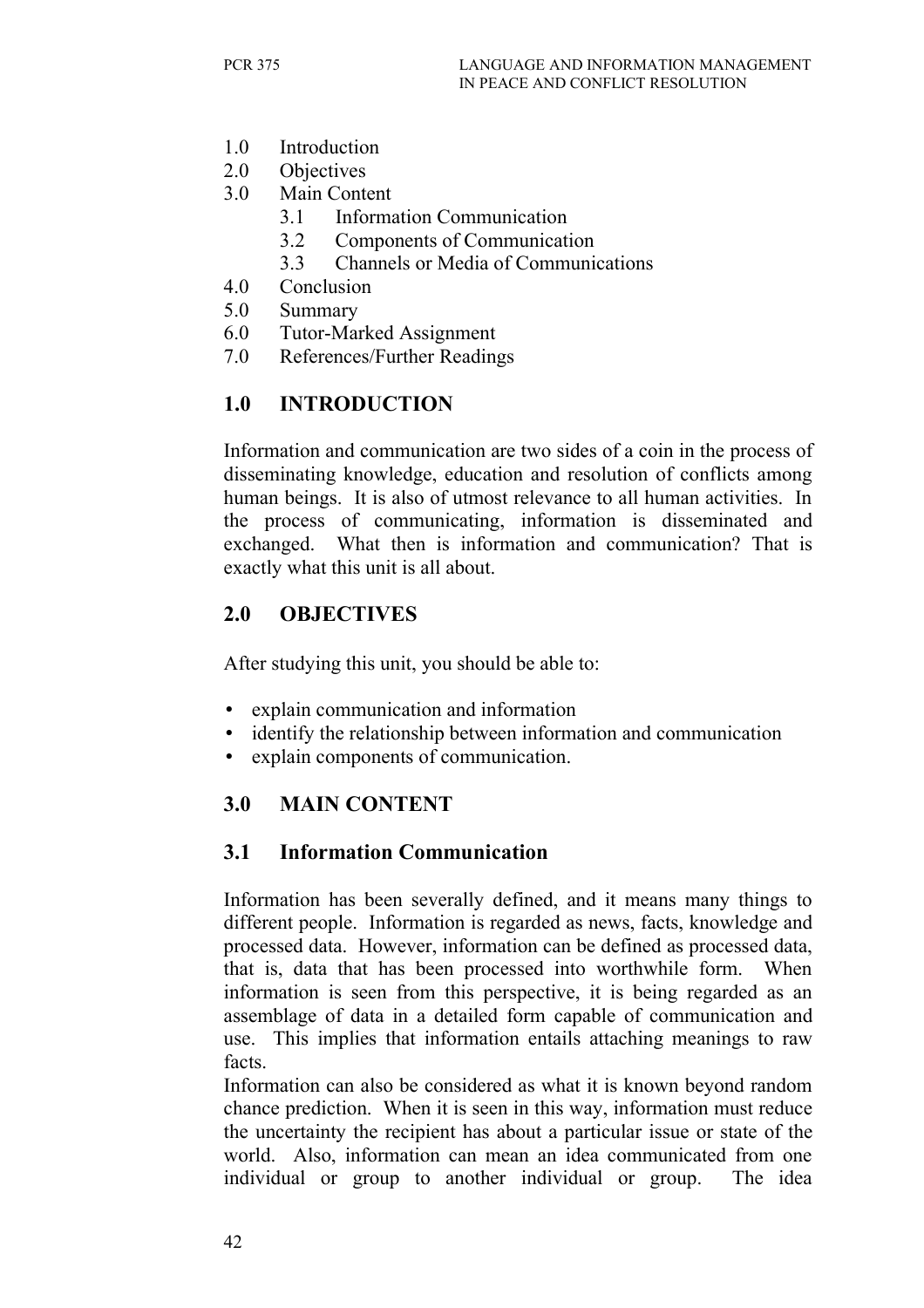communicated pass through a medium which can be oral, written or by electronic means.

From the definitions or descriptions provided above, we can draw some basic characteristics of information. These are:

- Information increases the level of recipient knowledge
- Information resolves uncertainty
- Information adds value to decision making
- Information extends the frontiers of knowledge, it is a surrogate of knowledge
- Information is available in published and unpublished formats.
- Information is relevant only when it is organized, available to users, and used.

Also, Buckland (1991) viewed information from three perspectives. These perspectives are:

- Information as a process i.e. when someone is informed of what he/she does not know or knows little about. Information in this sense refers to the act of informing or communicating knowledge, news or some facts.
- Information as knowledge *i.e.* pieces of information being made known to a recipient, serve to reduce uncertainty and improve existing knowledge. Information in this sense refers to the knowledge communicated.
- Information as a thing or as an object. This is used attributively for object such as data in documents because they are regarded as being informative or having the quality of communicating or imparting knowledge.

In the developed worlds of Europe and America, high premium is placed on information and information is deemed to have become one of the factors of production, and the most important too. Economic and technology sectors in those countries continue to achieve remarkable progress via research, and the availability of efficient system to communicate research findings. In Africa and other third world counties too, the relevance of information to their socio-economic development have been realized. As such, effective transfer of scientific and technical information that originates locally from within has been identified as a major contributor to the attainment of social, economic, technology, and cultural development.

Information is crucial to human interaction and management activities. The basic purposes of information are basically to provide information; platform of evaluation; persuasion or organization of other information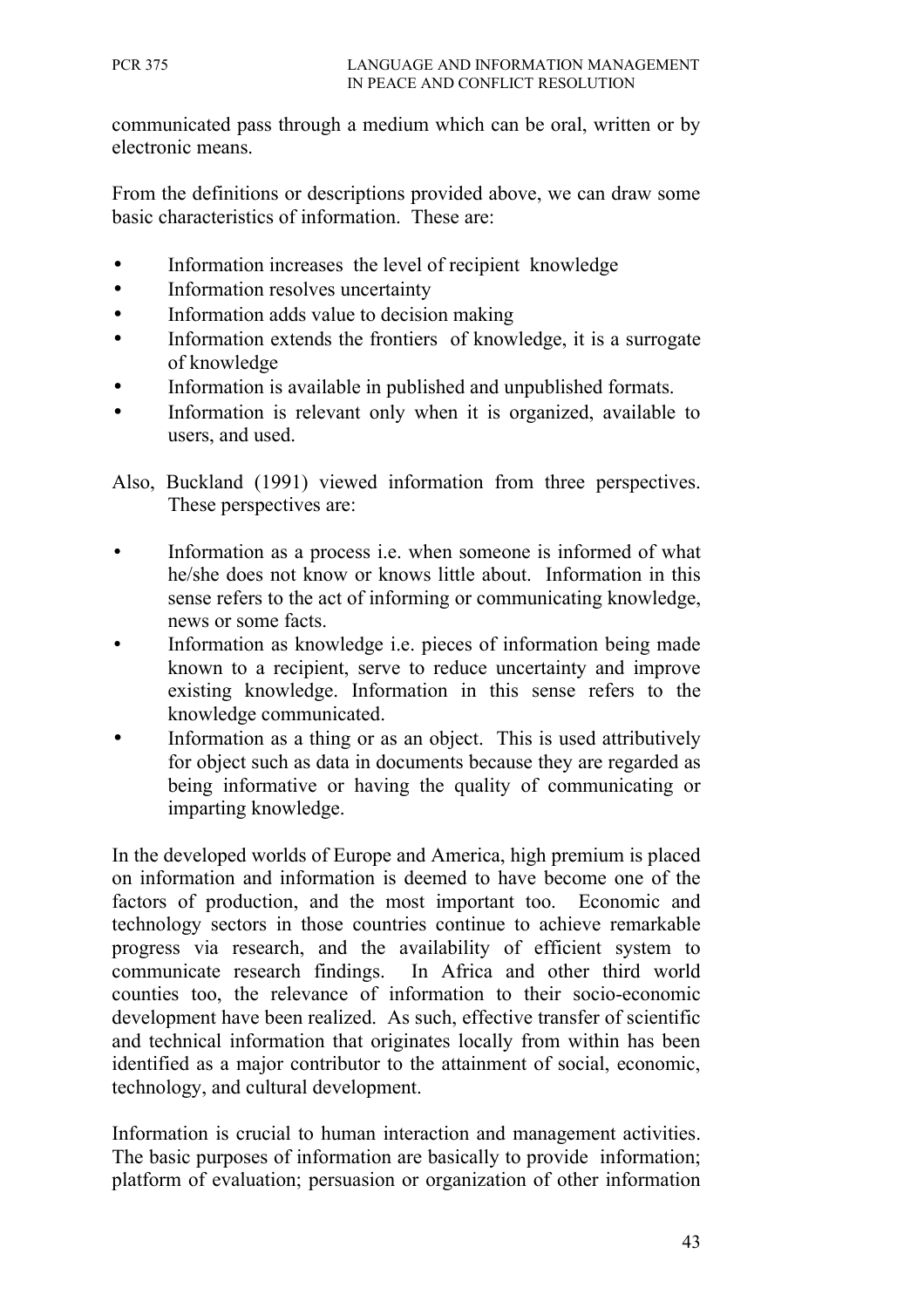to bring about changes; creation of new concepts, identification of problems, provision of basis for solving problems and decision making; and planning, motivating, and controlling of human activities. However, for information to be meaningful and serve these purposes, it must be timely, relevant, authoritative, appropriate in scope and medium of dissemination and recent.

Communication on the other hand is seen as a process through which we share information, ideas, and feelings. The process involves not only the spoken and written words but also the body language, personal mannerism, and styles i.e. anything that adds meaning to a message. Also, it is seen as a process whereby people share information about ht things they want to know about. Encyclopedia Britannica (2004) considers communication as "the exchange of meanings among individuals through common system of symbols". Onatola (2004) defines communication in a simple way when he states that:

*Communication is a process whereby people share information about the things they want to know or hear about.*

Information is the man element in communication; information is being communicated in the process of communication. Communication of information involves transmission of information to individuals, group of people, organizations, devices etc anywhere in the world. Information can be communicated in many ways, it could be by written language body language, or by electronic device. It can be between two individuals or between an individual and a group via printed materials, computer message or broadcast. Communications like information facilitate pleasure, research, teaching and learning, and crucial to decision making and conflict resolution.

### **3.2 Components of Communication**

From the definitions of communication provided above, we can draw out certain elements peculiar to communication. These are:

- **Source (Sender and Receivers of Message):** senders are individuals who decode messages, and receivers are individuals who encode messages. All human communication are people oriented, they send and receive information simultaneously.
- **Message (Contents of Communication):** The ideas and feelings that a sender-receiver wants to share. What is talked about, the words used to express thoughts and feelings, the sound involved and other non-verbal expression constitute the contents of communicative act. Ideas and feelings in the communicative act are represented by symbol which can be verbal and non-verbal. A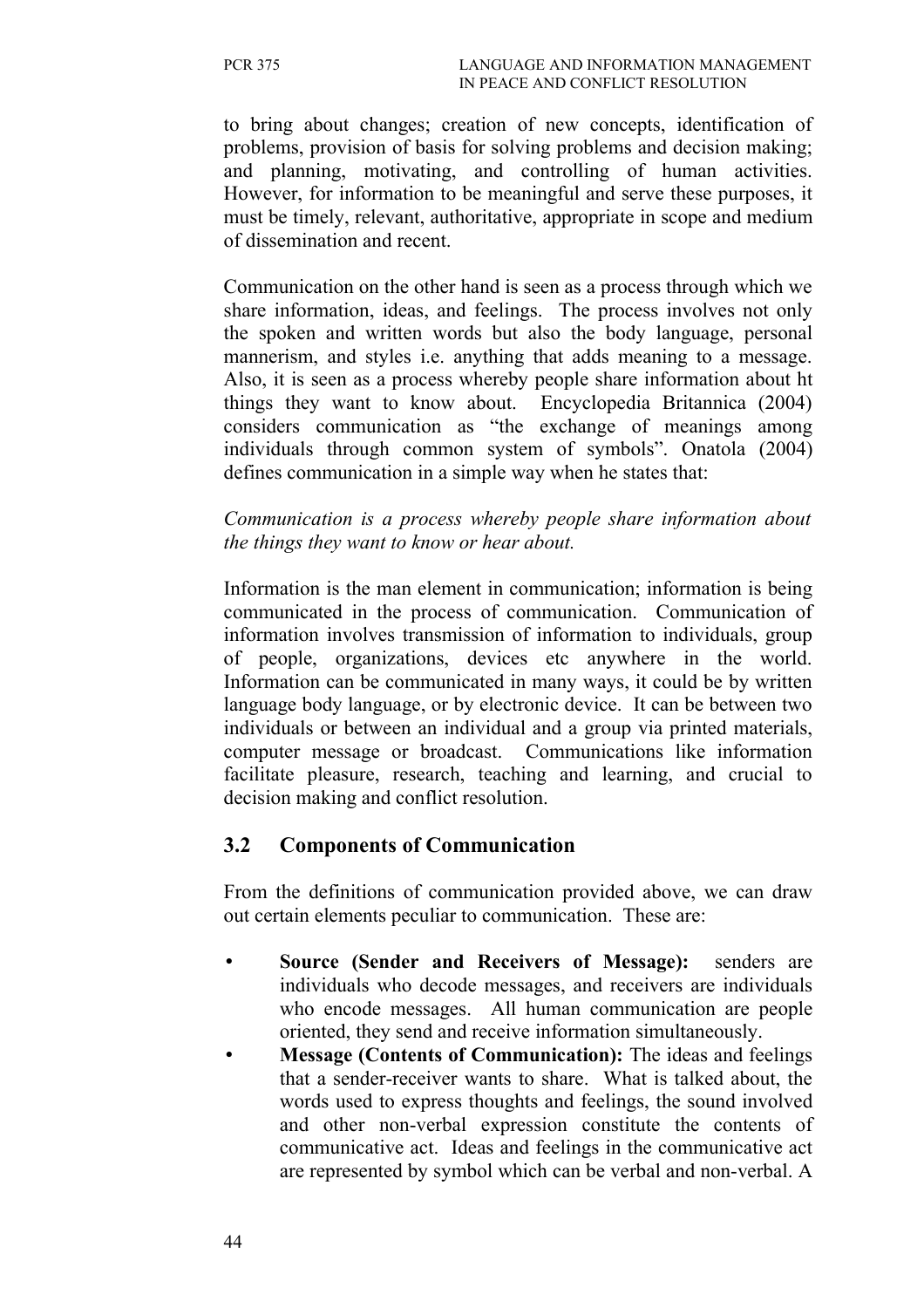symbol is a sign that represent something else. Verbal symbols are the signs in language that represent distinct concepts or ideas. Non-verbal symbols are communication without using words. It involves the use of facial expression, gesture, posting, appearance etc to pass a message or an idea. Everything a sender or receiver says (verbal) and does (non-verbal) is a potential message as long as the statement or the act can be interpreted, and effect changes.

## **3.3 Channels or Media of Communication**

These are the means through which a message is sent. The medium of communication is crucial and can affect the understanding of the idea to be communicated. Messages are sent and receive via all the five human senses (sight, sound, touch, taste, smell). Sight messages are received when we observe things or people; we send or receive sound messages when we hear respective voice, noise or verbal message; we receive message by touch when we touch the smoothness of otherwise of objects, handshakes, huge etc; taste messages are received when taste with our tongues. Thus, the senses are the channels through which messages are sent, and everything a sender does or says via the sense organs are potential message as long as there are people to receive and interpret the action.

- **Context of Setting:** Context is the environment in which communication takes place. The environments have significant influence on communication and can affect communication without realizing it consciously. The environment can be formal and informal. For example, lecturers, speeches and other presentations are better done in boardroom and auditorium. Whereas, discussions, conversations and other interpersonal discussions are better done in rooms that will permit facial contacts. Mood of the parties in the communication is also part of context of communication. Mood of the parties to communication determines the way they interact and nature of their communication encounters. Mood to a large extent determines how certain environments alter or modify the posture, mannerism, attraction and interaction of the sender and receiver.
- **Noise:** This is another factor that determines the success of communication or otherwise. "Noise is anything that interferes with or distorts the message". Noise in the context of communication can be internal, external, or language. Internal noise has to do with the attentiveness or state of mind of the sender and receiver of the message. It can also be attributed to the psychological make-up, intellectual ability, or physical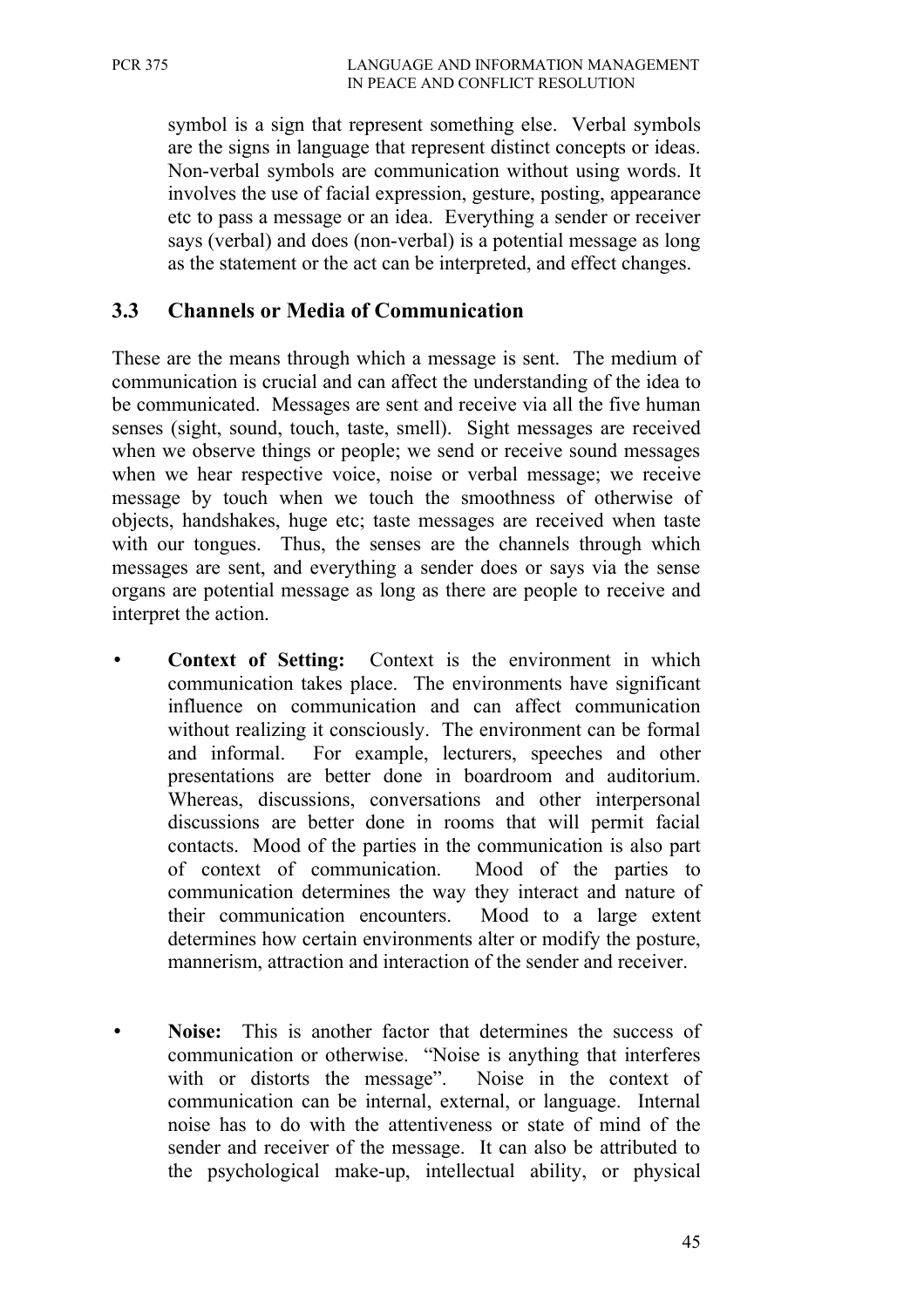conditions of the parties to communication. This occurs when their minds, thoughts or feelings are focused on something other than the issue being communicated. Distrust, prejudice, lack of interest, and beliefs are also the sources of internal noise.

External noise is environmental constraint that prevents proper understanding of the message being passed across. Example of this are noise from passers-by around offices, homes etc, noise from people unconnected with the communication, noise from communication media such radio, telephone etc. and uneasy feelings between the parties in communicative act due to some unbearable conditions (hot, cold, noise, unorganized environment).

Language of communication can also be noise in communication. This occurs when language of communication is not understood by the receiver or he is uncertain about the actual meaning of words used by the other party to the communication. Ambiguous, profane, racist, ethnic, sexist etc words constitute noise in the process of communication and they can distort all or part of the message.

**Feedback:** This is the reaction of the receiver on the extent of comprehension of the message sent to him or her i.e. information returned to the sender of message. Feedback is crucial to communication because it allows the parties to the process to know whether ideas, thoughts or feelings have been shared in the desired way. Feedback can be positive and negative, and can originate from internal and external sources.

Positive feedback encourages positive behaviour or action; negative feedback discourages positive reactions. It can be corrective in nature and can help in eliminating unwanted behaviours. Positive and negative feedback emanate internally, when from the feedback one gives himself or herself from a transaction and behavior; and externally when the feedback is from others involved in the communication. Effective communication is dependent on sensitivity to feedback from oneself and others.

• **Effect:** This is the main essence of communication. Ideas thoughts, and reaction shared in the process are to cause change or influence behaviors, knowledge and education. The effect of communication can be emotional, physical, cognitive or combination of the three. Effect of communication will be emotional when it raises feelings of anger, joy, or sadness. It is physical when it causes violent reactions, argument and public disobedience; and cognitive when it brings about new insights, new knowledge or idea, silence, confusion, or formulation of new opinions or reconsideration of the existing ones.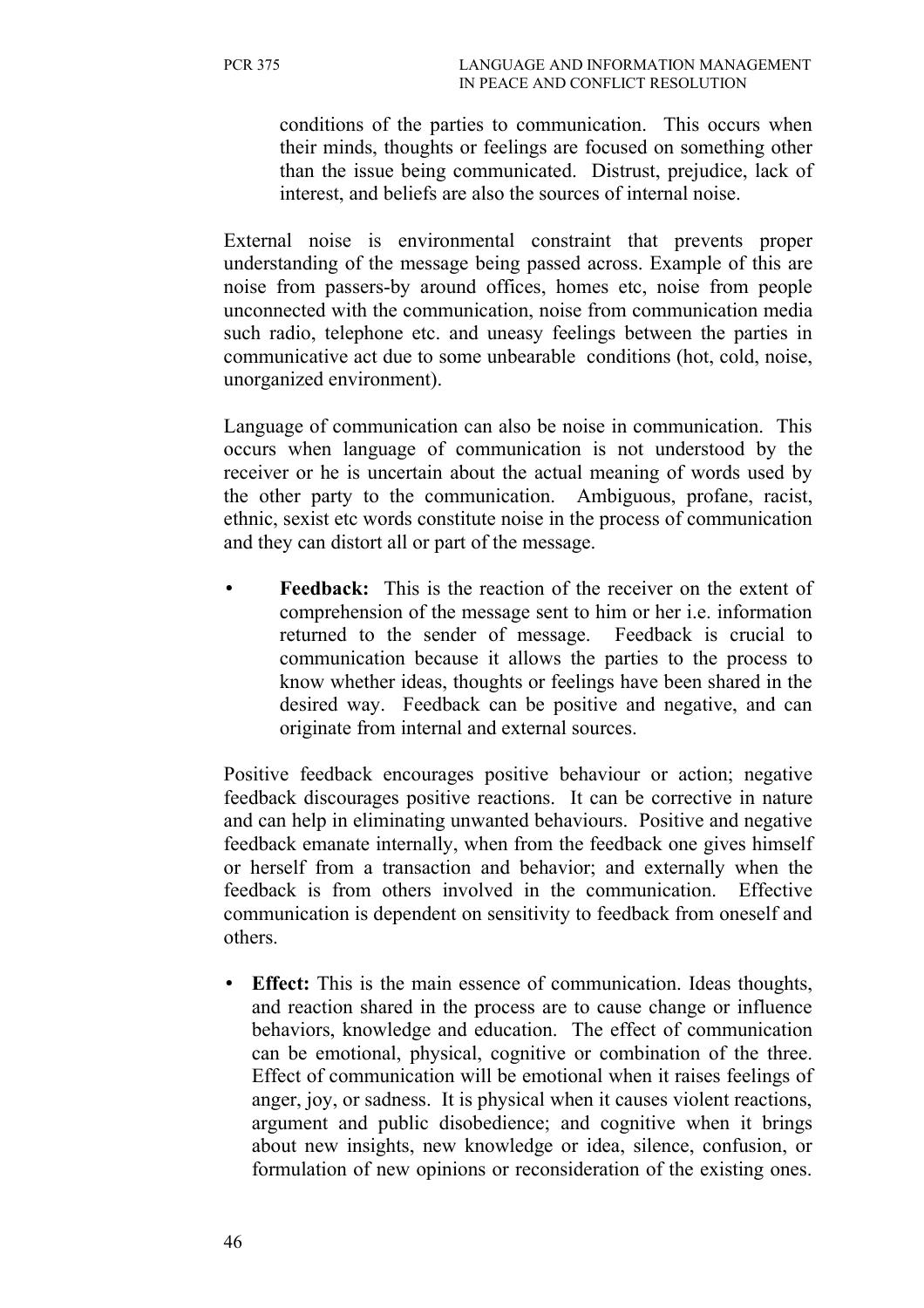And the effect can be combination of the three human domains as earlier stated. A message can cause anger (emotional reaction) which may lead to public disturbance (physical reaction) that may eventually result into public order and new insights (cognitive reaction).

## **4.0 CONCLUSION**

From the above so far we have shown that communication is distinct from information. Although, the two are often used interchangeably, or confusedly applied in different situations to connotes the same meaning. In real sense this unit has shown that they are quiet different from each other in both context and usage.

## **5.0 SUMMARY**

Information and communication as shown in this unit can be summed up thus; - communication is an act while information is the content.

- Communication is a abroad term that not only involves talking to people but also entails listening to them. Thus it includes a mutual exchange of facts, thoughts, opinions or emotions.
- Information, on the other hand, is the knowledge obtained from investigation, study or instruction.
- Information forms the background for solution to identified problems and makes real and potential contribution to serious human endeavours. It can be gathered, and recorded but may not necessitate response.

## **6.0 TUTOR-MARKED ASSIGNMENT**

Give an explanation of the terms information and communication as a distinct and related units of study?

### **7.0 REFERENCES/FURTHER READINGS**

- Gundersen, D. F. and Hopper Robert (1984). *Communication and Law Enforcement.* Boston: Hamper and Row, Publishers Inc.
- Urmila Rai and Rai M. (2002). *Effective Communication*. Mumbai, Indian: Himalaya Pub. House.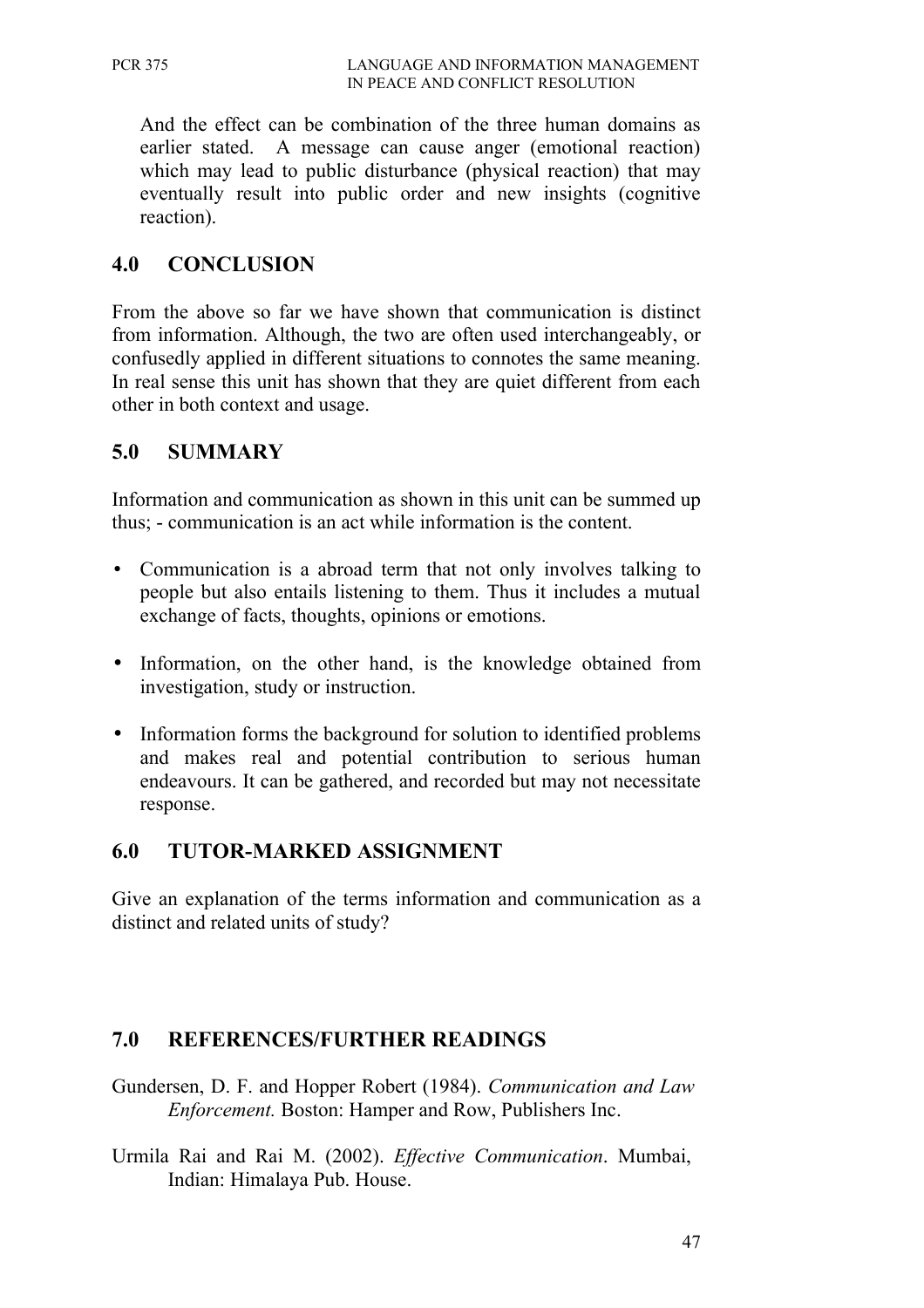Oyedokun, A.A. (2007). *Third World Information Service*. Ibadan: Information Service Ltd.

## **UNIT 3 RELATIONSHIP BETWEEN COMMUNICATION AND INFORMATION**

#### **CONTENTS**

- 1.0 Introduction
- 2.0 Objectives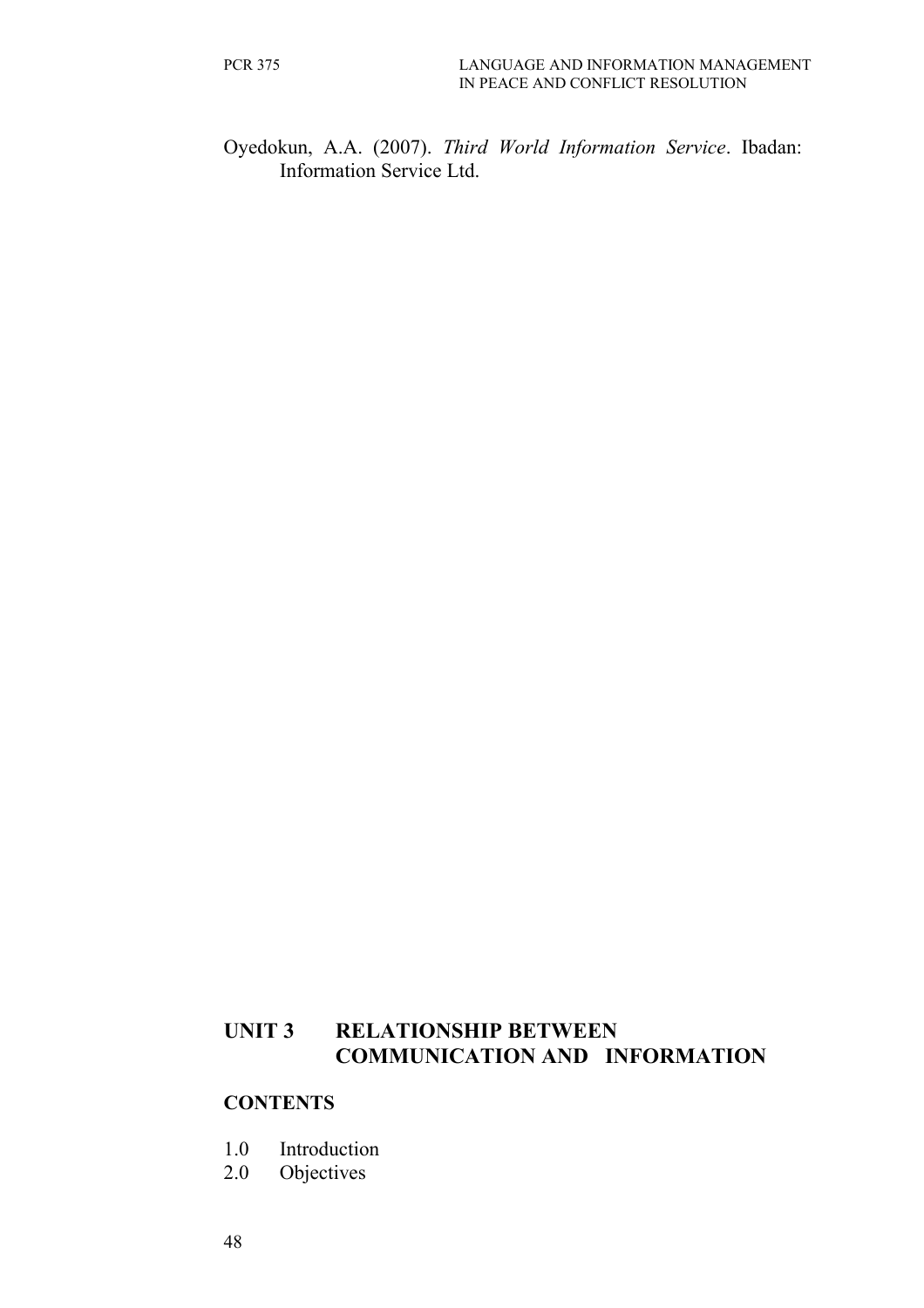- 3.0 Main Content
	- 3.1 Self Understanding and Insight
	- 3.2 Establishment of Meaningful Relationships
	- 3.3 Influence and Persuasion
	- 3.4 Information and Conflict
- 4.0 Conclusion
- 5.0 Summary
- 6.0 Tutor-Marked Assignment
- 7.0 References/Further Readings

## **1.0 INTRODUCTION**

We have attempted conceptual definition of information and communication in Unit of this module. Information is considered as processed data that can advance knowledge and add value to decision making. The relevance of information is underscored in its use in planning, decision making, and execution of plans. Communication on the other hand is seen as transfer of information (message) from an individual to another or group of individuals. The process involves people, message, channels, environment, feedback and effect. Going by these, we can conclude that information and communication are inextricable complements. Information is the main constituent of communication. This unit looks into the relationship between communication and information.

Information and communication serve some function sin human lives; this is due to their interrelatedness. Information and communication provide self understanding and insight to other peoples behaviors; information and communication help in establishing meaningful relationships, and attitudinal change. Also, their relatedness can be viewed from their continued relevance to human race.

### **2.0 OBJECTIVES**

After studying this unit, you should be able to:

- discuss the relationship between information and communication
- explain the relationship between information and conflict.

### **3.0 MAIN CONTENT**

### **3.1 Self-Understanding and Insight**

Information and communication provide opportunity for selfunderstanding and insight to behaviour of others. When one gets to know about an individual, certain information about him/her is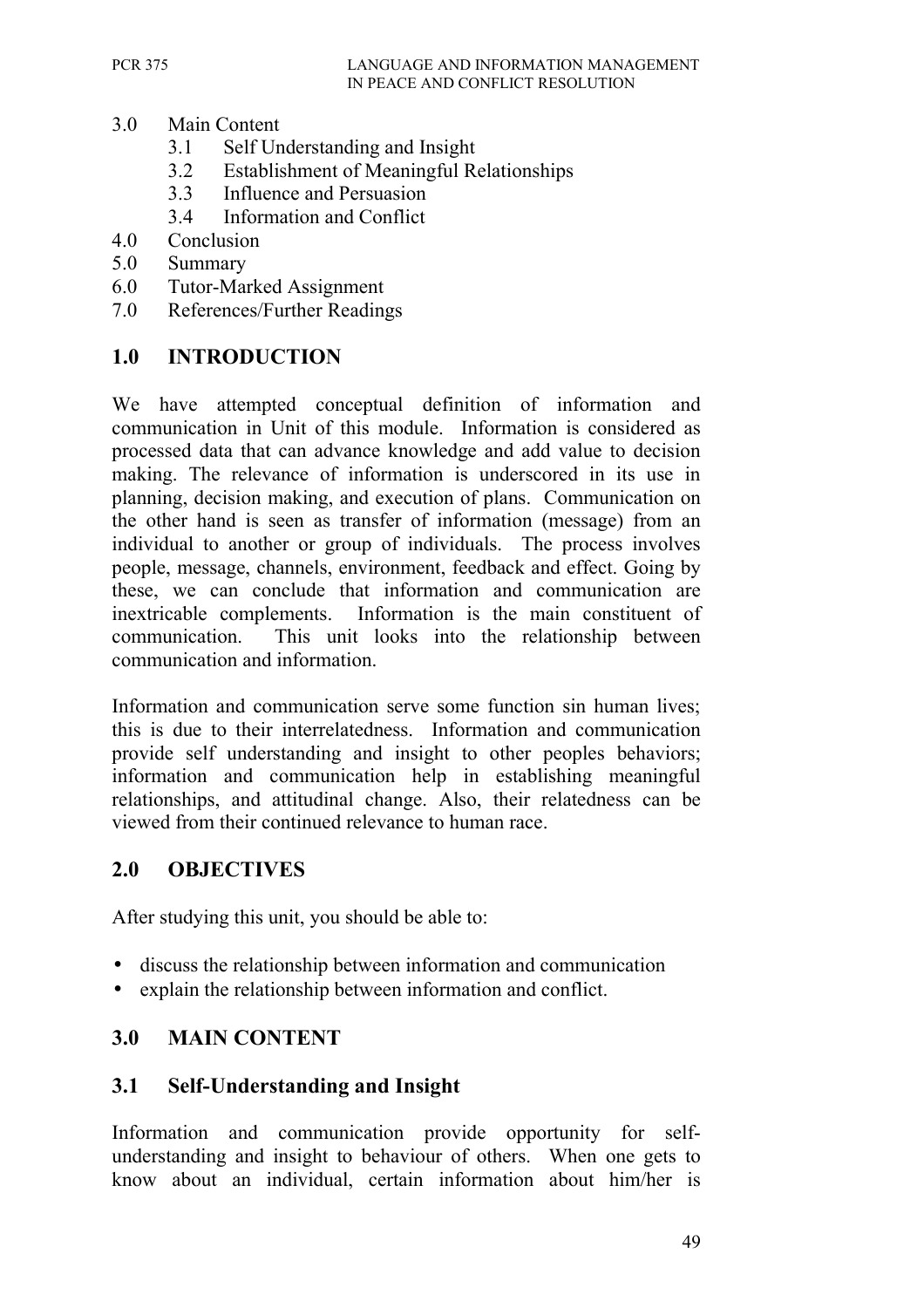communicated. This shows that information communication is necessary to develop self-awareness, and getting to know other people. Let us bear in mind that communication process involves sender and receiver, messages (information), channels, setting, feedback, noise and effect. The feedback in communication process provides meaningful information for self understanding and discovery. Through the pieces of information received as feedback, it is possible to learn about trusting and understanding, to take decision on conflicts, and to resolve conflicts.

### **3.2 Establishment of Meaningful Relationships**

Meaningful human relationships exist in the atmosphere of peace, mutual trust and understanding, concern for the needs and wants of others in relationship. Effective information communication facilitates interpersonal, small group, public, media and computer-assisted communication contacts. Also information and communication facilitated the human need for inclusion i.e. the need to be with others and the need for social contact, need for control, and need for attention. Human beings by nature value acceptance and appreciation from fellow human begins, and as full partner in relationship. It also promotes the need for control; this is the feeling that one is capable and responsible, has ability to manage situations and influence other people's behaviour. The need for affection is human desire to show love and receive love from people.

Furthermore, interaction among person whose cultures are different is common in today's world. Information communication facilitates this interaction and exchange of ideas with cultural diversity.

One ethnic group can learn about norms and values of another and vice-versa too intral cultural exchange of ideas; values and personal reality is also enhanced by information communication. People of the same ethnic group, race or nation will have different values, attitudes, beliefs, and behaviours. These individuals' differences require understanding in order to have a conflict free society and mutual understanding. It is of relevance to note that insensitivity to an individual's needs and acceptable ways of interacting can affect negatively the ability to relate effectively.

### **3.3 Influence and Persuasion**

Influence is the ability of an individual or thin to affect others or to product effects without the use of physical force precaution on the other hand is the extent to which a sender of information influences the values, beliefs, attitudes or behaviour of another person or group (receiver). The influence is crucial to persuasion in interpersonal, small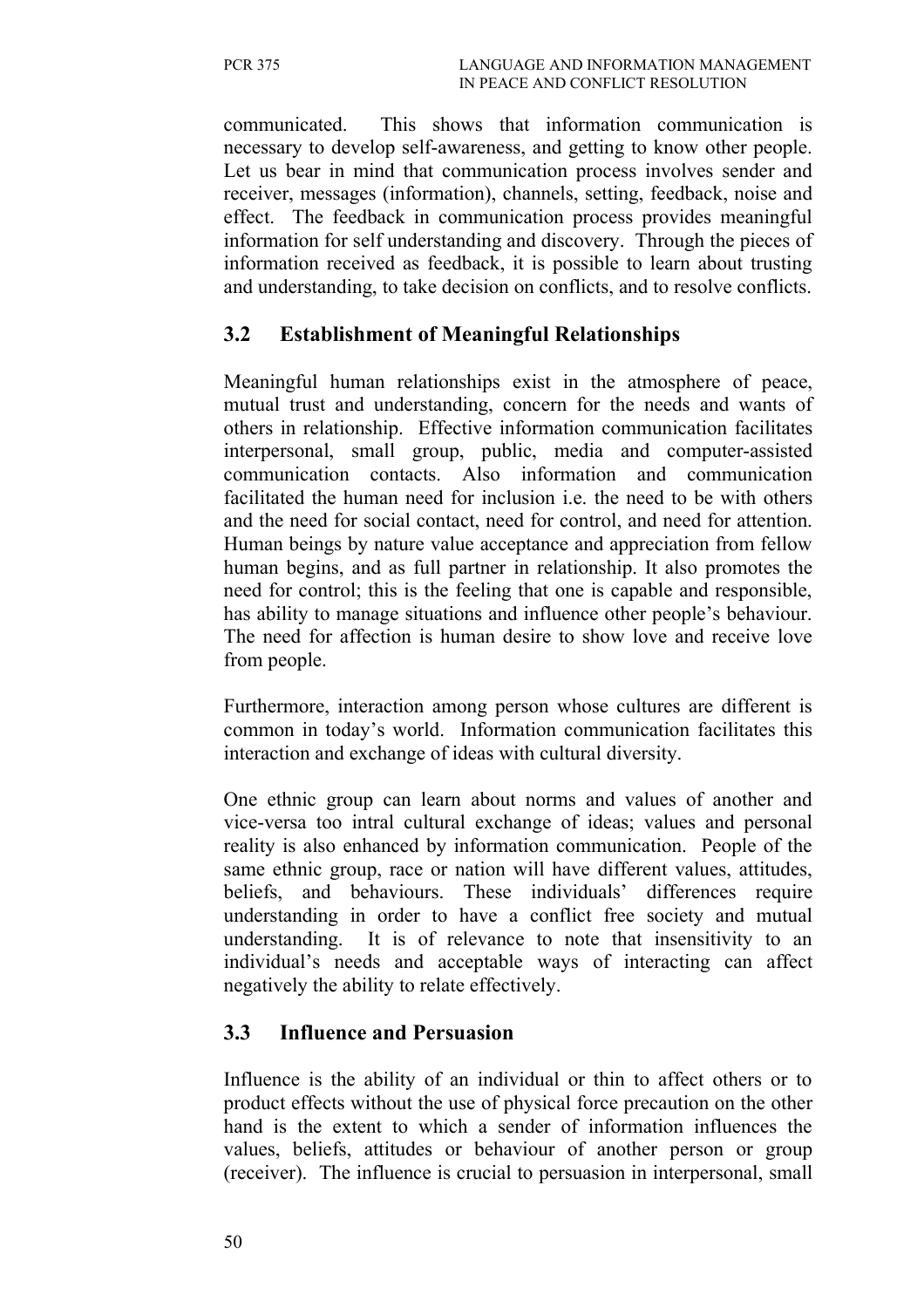group, public and online communication. During the process of information communication, individuals have opportunities to influence and persuade other to accept their ways of lives, thinking, behaviours, and attitudes. Efforts at influencing others and persuading them to do our biddings may sometimes be successful and may not, and to a large extent, successful persuasion depends on effective information communication, and understanding of values, beliefs, and attitudes of the receivers.

## **3.4 Information and Conflict**

Conflicts are wherever there are unresolved difference among people or groups in an organization or a community. Conflicts may arise in response to interpersonal and intercommunal or cultural differences and as a result of defective system of communication. Conflict can also be seen as a thinning point of events between two individuals or groups that have been having some kind of relationships. These relationships may exist between employers and employees, teachers and students, government and the governed, communities, nations etc.

Robinson (1998) started that conflict is a lay term in search of scholarly meaning and cannot be defined to cover all the dimension of conflict situations. He however identified certain element that can be found in any conflict situation. These elements are:

- A conflict situation is acute rather than chronic, although its length is usually unspecified;
- Conflict result in behaviour that is frequently pathological such as inefficiency and scape goating;
- Conflict threatens the goal of individuals or group involved;
- Conflict is relative, what is conflict for one party or participants may not be fore another and;
- Conflict causes tension in societies and organizations.
- Conflict has its cost and benefits on individuals, organizations or communities involved in conflicts. The costs of conflicts are:
- Infliction of emotional and physical pains;
- Reduction in productivity and quality production as all efforts and time are devoted to conflicts;
- There will be disinformation, misinformation and breakdown in communication.

On the other hand, the benefits of conflicts are: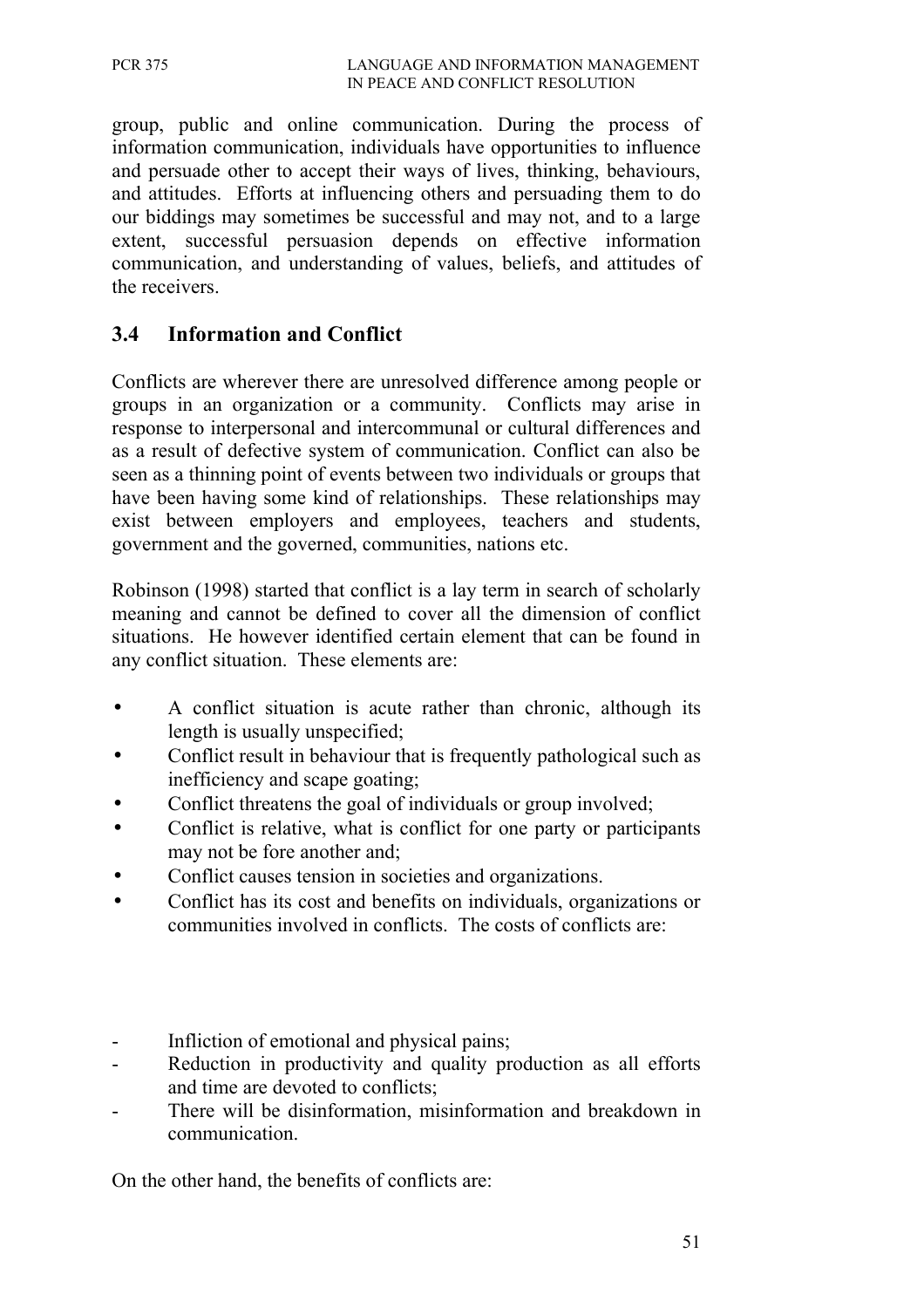- Innovation and change;
- New method of communication and information provision may develop;
- Collective participation in decision making;
- Emergence of new power and mode of allocating resources and;
- Feeling of oneness among the fending parties.

Information is crucial and central to conflict situation in organizations and societies. It is one of the courses of conflict, and a veritable means of resolving it. Inadequate information communication and its breakdown between the government and the governed, and within organizations can result into conflict. Also, when there are deficiencies in information dissemination system, conflict results. Information deficiency means that there is misinformation in the community or organization and this can result into discontentment with government policies, can cause information distortions, communication failure, and lack of understanding among the people.

Effective conflict management requires proactive measures in understanding the potential causes of conflict in the society or workplace and devising means of managing them. Other potential causes of conflict, as identified by Katman and Katman (1990) are:

- Individual differences
- Intercommunal relations/inter departmental relations
- Environmental stress
- Unfavorable government actions or policies

Dealing with conflict situations require effective problem solving skills and management of information. Effective management of information dissemination ensures hitch free or conflict free societies or organizations. Information on government activities and policies should be carefully packaged and disseminated to the members of the society. Also meetings can be effectively used to resolve conflicts. At meetings, information are sent and received by the participants, and issues relating to the conflict resolve. This is because conflict by nature involves two or more individuals or communities. The meetings for conflict resolution should be problem solving in nature and must be guided by the following principles as postulated by Katman and Katman (1990).

- What is the issue to be resolved?
- Who are the stakeholders? Who has essential information?
- What role will the participant play: are they to recommend, made the final decision, or provide background information to someone else?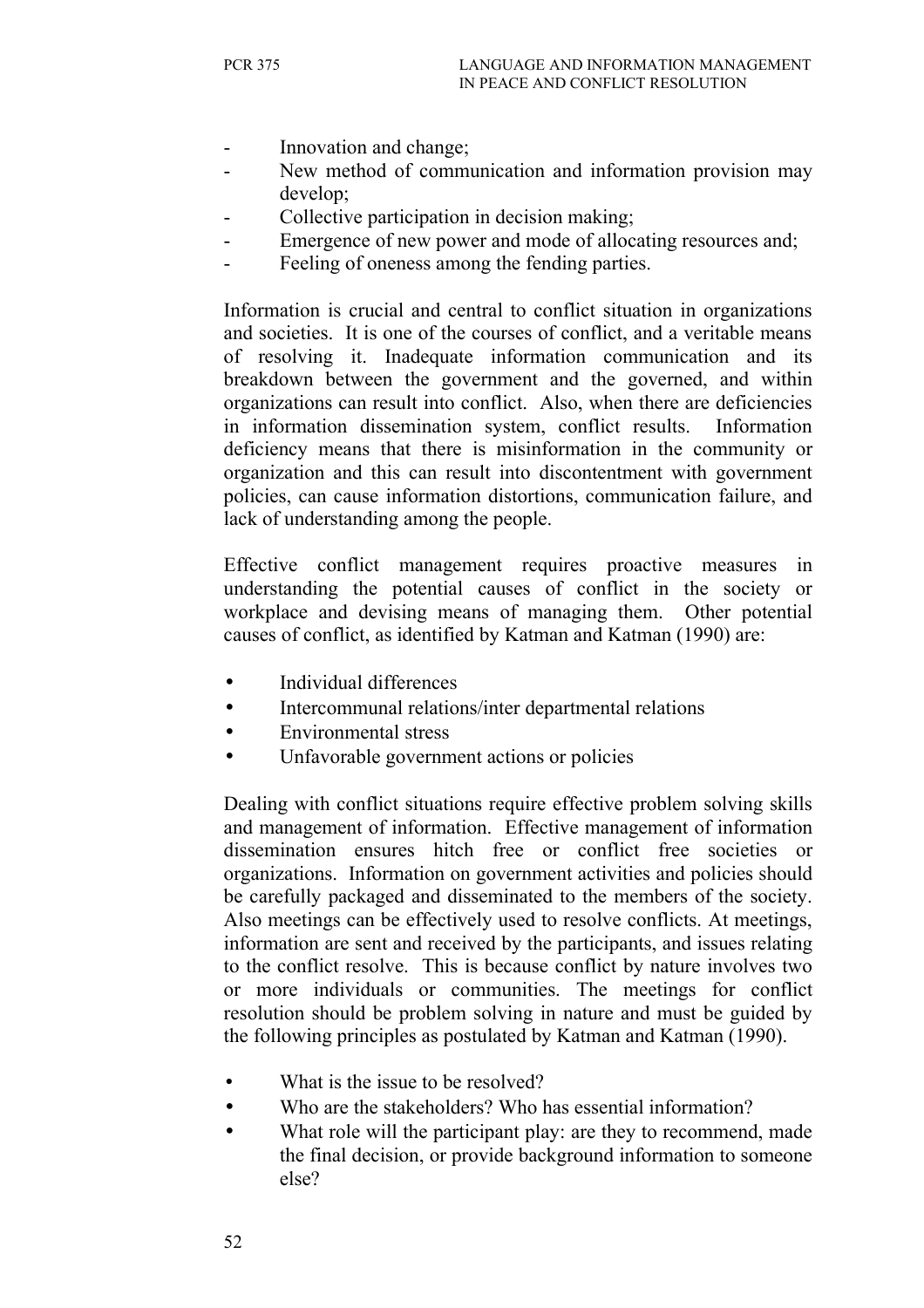When must the decision be made? Without specific deadlines, the group can wander aimlessly.

What should be on the agenda? Distribute the agenda before the meeting participants may want to gather information before the meeting.

## **4.0 CONCLUSION**

Information and communication are objectively interrelated, and they are inextricable components. Information is disseminated as messages via communication, and communication is meaningless without information that is being showed or passes across. Information and communication influence human interactions, understanding; and peaceful co-existence.

### **5.0 SUMMARY**

Conflict and information have been discussed in this unit. Conflict management and its relationship with information examined, information is identified as crucial to conflict because information mismanagement can result into conflict, and at the same time, information is an effective means of resolving conflict. Also explored in this unit are costs, benefits, and sources of conflict in society and organization.

### **6.0 TUTOR-MARKED ASSIGNMENT**

- 1. What is the relationship between information and communication?
- 2. How useful do you think information is in peace and conflict situations?

### **7.0 REFERENCES/FURTHER READINGS**

- Kathman, J. M. and Kathman (1990). "Conflict Management in the Academic Library." *The Journal of Academic Librarianship* Vol. 16 (No. 3) Pp. 145 – 149.
- Onanusi, Seye. "Achieving Industrial Harmony". In *The Guardian*, 11th March, 1997. Lagos: Guardian Newspaper Limited, P. 25.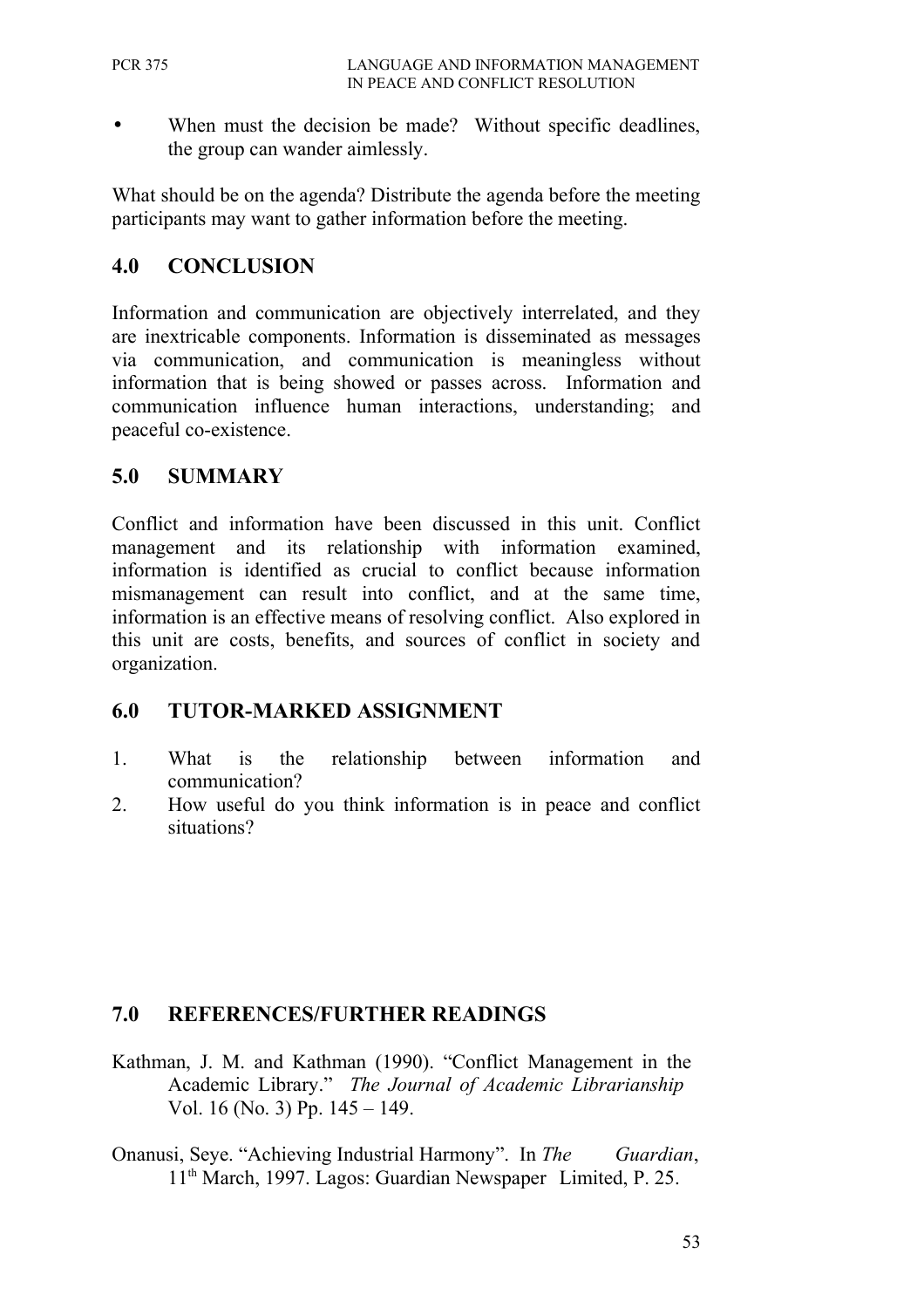- Robinson, J. A. (1998). "Crisis" International Encyclopaedia of Social Sciences Vol. 3 New York: Collier-Macmillan. Pp 510-513.
- Ajayi, W and Idakwo, V. (1996). *Communication in English*. Ilaro: Limbs Press.
- Gamble, M. (2002). *Communication Works*. New York: McGraw-Hill Publishers.

#### **UNIT 4 IMPORTANCE OF COMMUNICATION**

#### **CONTENTS**

- 1.0 Introduction
- 2.0 Objectives
- 3.0 Main Content
	- 3.1 Physical Needs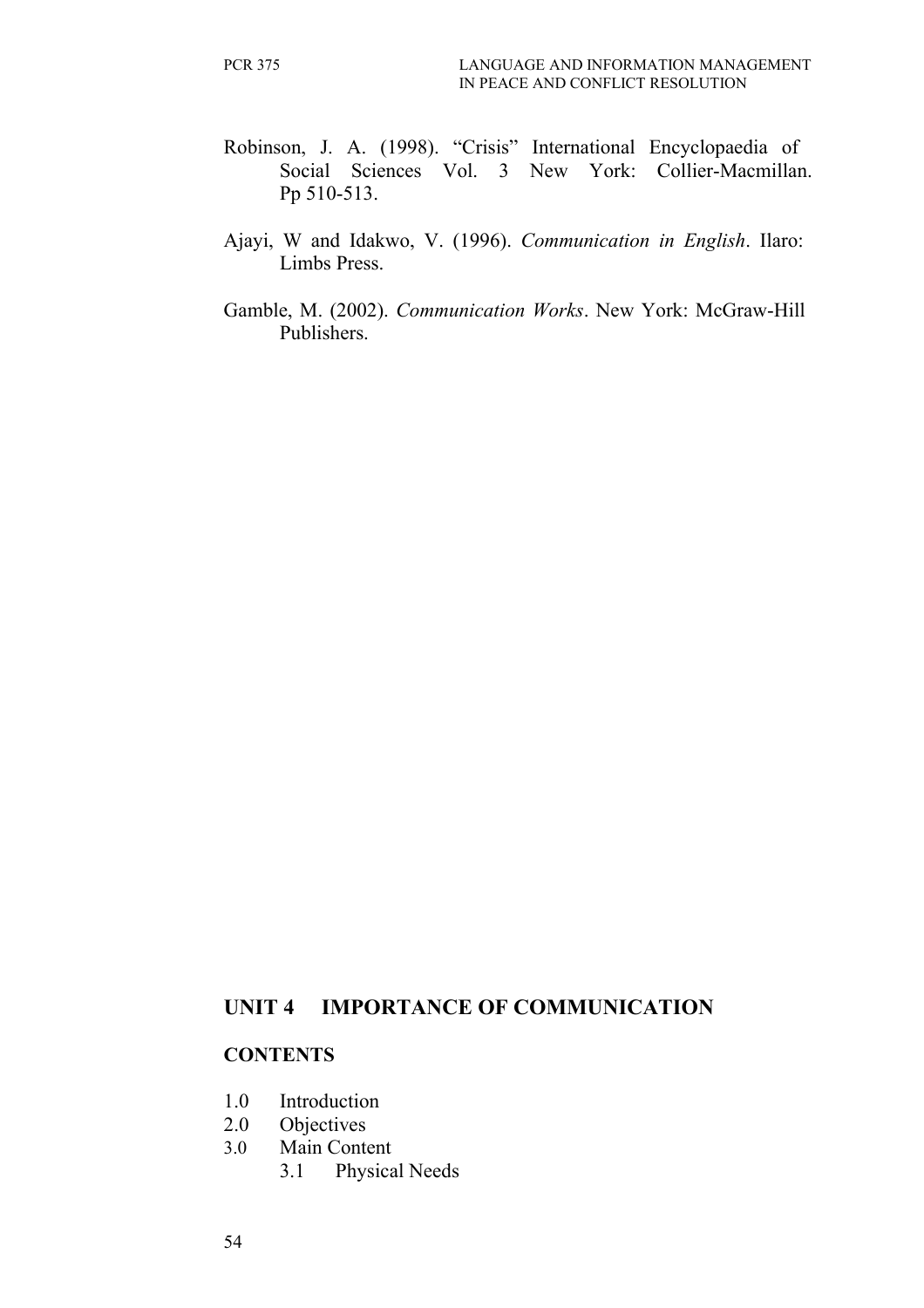- 3.2 Identity Needs
- 3.3 Social Needs
- 3.4 Practical Needs
- 3.5 Other Importance
- 4.0 Conclusion
- 5.0 Summary
- 6.0 Tutor-Marked Assignment
- 7.0 References/Further Readings

## **1.0 INTRODUCTION**

Communication, like other human activities is undertaken to fulfill a purpose, or to meet a need. Communication, as already established in the period us unit is part and parcel of human being. Human existence, sustenance and interaction depend on communication. This unit will however, focus on identifying the importance of communication.

## **2.0 OBJECTIVES**

Upon completion of this unit, you should be able to:

- describe the importance of language
- identify examples of the physical, identity, social and practical needs that you attempt to satisfy by communicating.

## **3.0 MAIN CONTENT**

Research in communication has shown that importance of communication has been around longer than you might think. Contemporary research has found less dramatic ways to illustrate the importance of communication. In one study of isolation, five subjects were paid to remain alone in a locked room. One lasted for eight days. Three held out for two days, one commenting "Never again" the fifth subject lasted two hours (Schouhter, 1959).

While, it is true that all of us need solitude, often more than we get-on the contrary, each of us has a point beyond which we do not want to be alone. Beyond this point, solitude changes from a pleasurable to a painful condition and in other words, we need people and we also need to communicate.

### **3.1 Physical Needs**

Communication is so important that its presence or absence affects physical health. Studies confirm that people who process a negative experience by talking about, it report improved life satisfaction, as well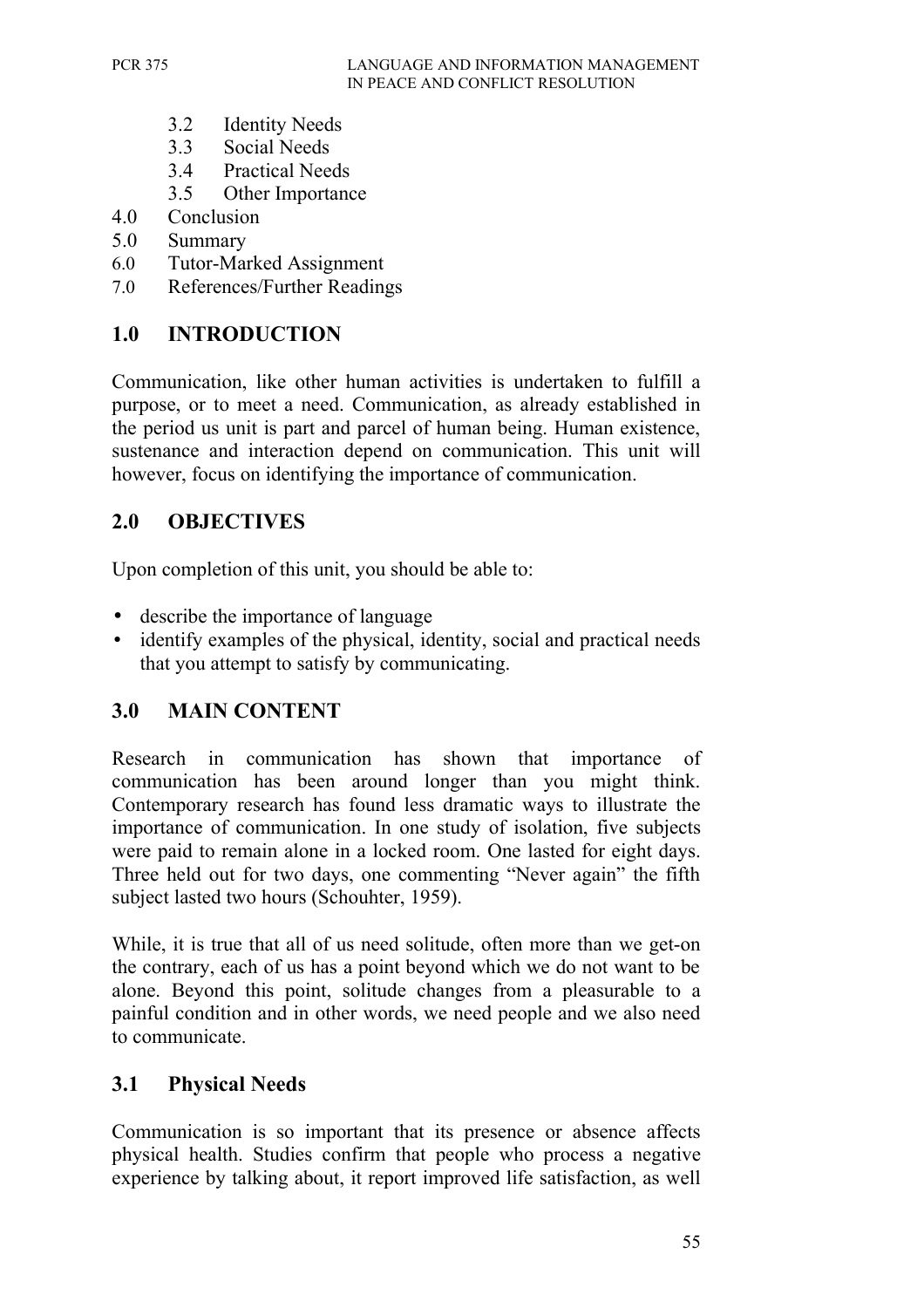as enhanced mental and physical health relative to those who think privately about it.

According to Adler (2004) in a study conducted by medical researchers and social scientists were it shows that "satisfying relationships can literally be a matter of life and death for people who lead normal lives. They said further:

- People who lack strong relationships have two to three time the risk of early death, regardless of whether they smoke, drink alcoholic beverages or exercise regularly.
- Terminal concern strikes socially isolated people move often than those who have close personal relationship.
- Divorced, separated and widowed people are five to tem times likely to need metal hospitalization than their married counterparts.
- Pregnant women under stress and without supportive relationships have three times more complications than pregnant women who suffer from the same stress but have strongly social support.
- Social isolation is a major risk factor contributing to coronary disease, comparable to physiological factors such as diet, obesity and lack of physical activity.
- Socially isolated people are four times more susceptible to the common cold than those who have active social networks.
- Research like this demonstrates the importance of satisfying personal relationship, and it explains the conclusion of social scientists that communication is essential in peaceful co-existence.

## **3.2 Identity Needs**

Communication enables us to survive and indeed, it is the major way by which we learn who we are. Our sense of identity comes from the way we interact with other people. Are we of smart or stupid, attractive or ugly, skillful or inept? The answers to these questions don't come from looking at the mirror but rather, from how others react to us.

Once we are deprived of communication with others, we would have no sense of identify. Each and every individual enters the world with little or no sense of identity. We gain an idea of who we are form the way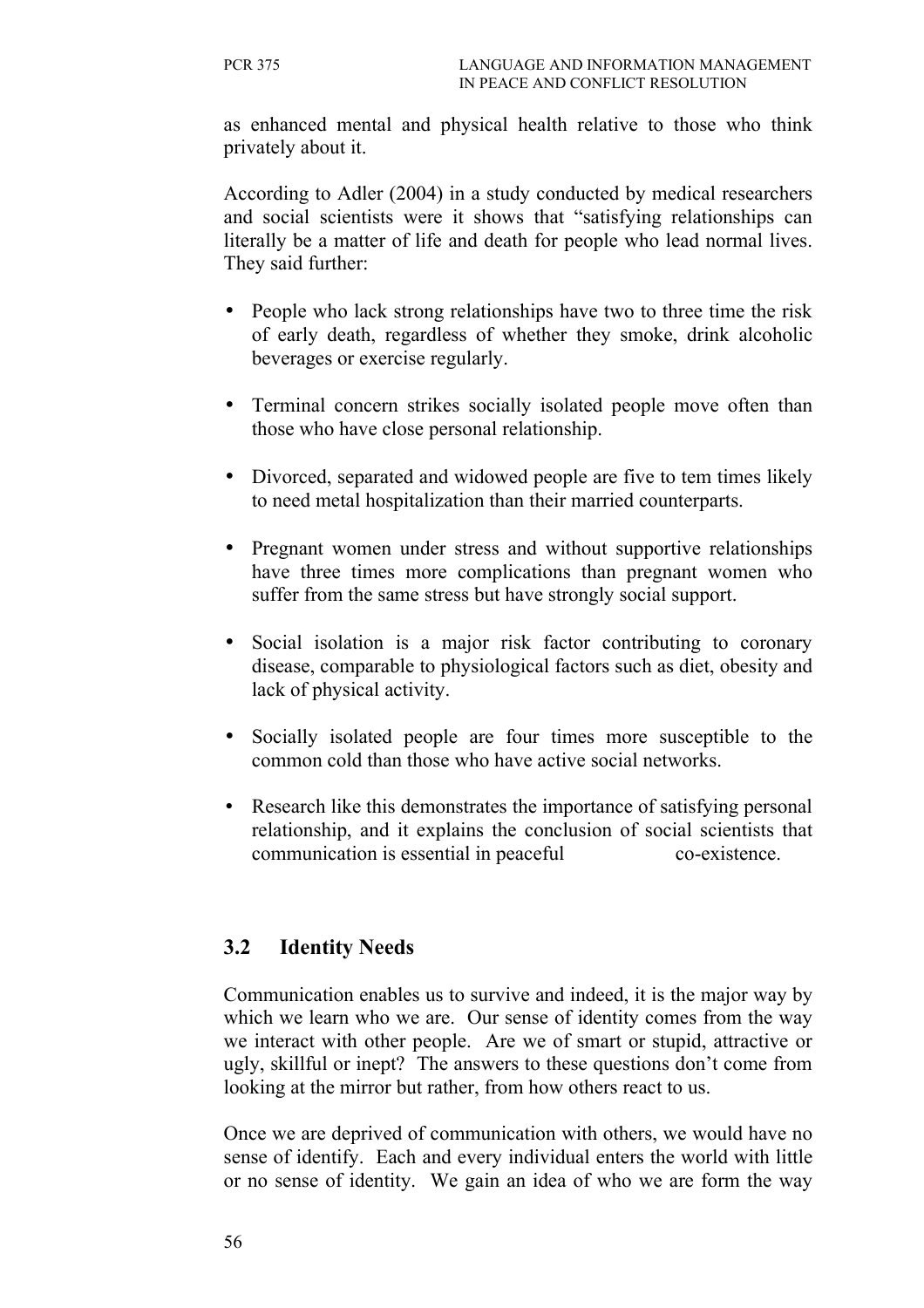others define us. The messages we receive in our early childhood are the strongest identity shapers, but the influence of others continues throughout life.

#### **3.3 Social Needs**

Besides helping define who we are, some social scientists have argued that communication is the principal way relationships are created. Sometimes we deal with social needs directly by discussing our relationships with others. But more often, communication satisfies a variety of social needs without our ever addressing them overtly.

Rubin (1988), identifies six categories of social needs we satisfy by communicating: Pleasure ("because it's fun", to have a good time"), affection ("to help others, "to let others, know I care"), inclusion ("because I need someone to talk to or be with"), escape ("to put off doing something I should be doing"), relaxation ("because it allows me to unwind") and control ("because I want someone to do something for me," to get something I don't have"). As you look over this list of social motives, imagine how impossible life would be without communicating.

Because relationships with others are so vital, some theorists have gone so far as to argue that communication is the primary goal of human existence.

### **3.4 Practical Needs**

Communication is the tool that lets us tell the hair stylist to take just a little off the sides, direct the doctor to where it hurts, and inform the plumber that the broken pipe needs attention now!

Beyond these obvious needs, a wealth of research has demonstrates that communication is an essential part of effectiveness in a variety of everyday settings. The abilities to speak and listen effectively have been identified as the most important factors in helping graduates students gain employment and advance in their careers: more important than technical competence, work experience, and academic background. Communication skill is also seen as the top characteristic employers seek in job candidates. Beyond work environment communication, married couples who were identified as effective communicators reported happier relationship than less skillful husbands and wives.

### **3.5 Other Important Needs that Communication Serves is as follows:**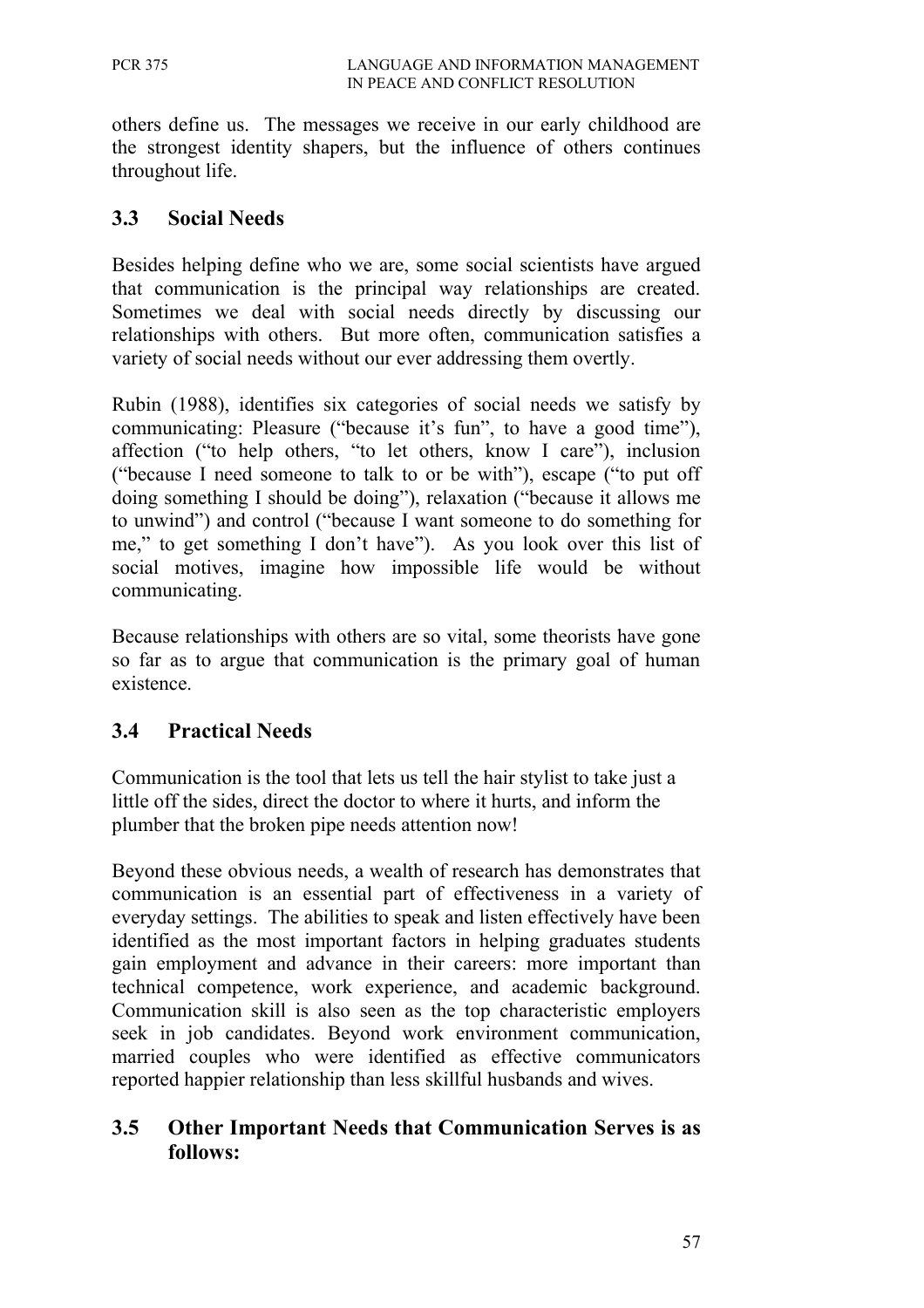#### **Provision of Information and Knowledge**

During the process of communication, information is disseminated or shared among the communication participants. When someone is informed what he/she knows changed? Information in this sense refers to the act of informing or communicating knowledge, news, ideas or facts.

Government policies and programmes of action are carried out through communication before implementation. Such communication will better inform and educate the populace about the activities of government.

#### **Communication as a Means of Persuasion**

Communication is also relevant in effecting attitudinal change and persuasion. It can be used to make individuals or groups have a change of attitude or stance on issues in contention. Communication here, is used to convince feuding parties or communities to adopt a peaceful cause of action rather than violence.

#### **Entertainment Role**

Communication do not only inform, persuade and foster goodwill, it also entertains. Communicative acts mean to entertains are witty and less serious in contents. It is done with intent to amuse, to reduce tension, and for relaxation. Examples of these communicative acts are jokes comic relief, words of praise. Communication informs educate and entertains respectively and collectively. An act of communication can play these roles at once. A drama sketch staged to entertain may also educate the audience about some government policies, and at times inform them of the benefit of such policies.

### **4.0 CONCLUSION**

An act of communication is done with intent to achieve a purpose. That intended purpose and the needs it serve to meet makes communication important and relevance. The importance and relevance of communication boarders on its roles in social, physical, identity and practical needs.

From the fore going one can conclude that communication is crucial and an indispensable factor in human existence and relationships.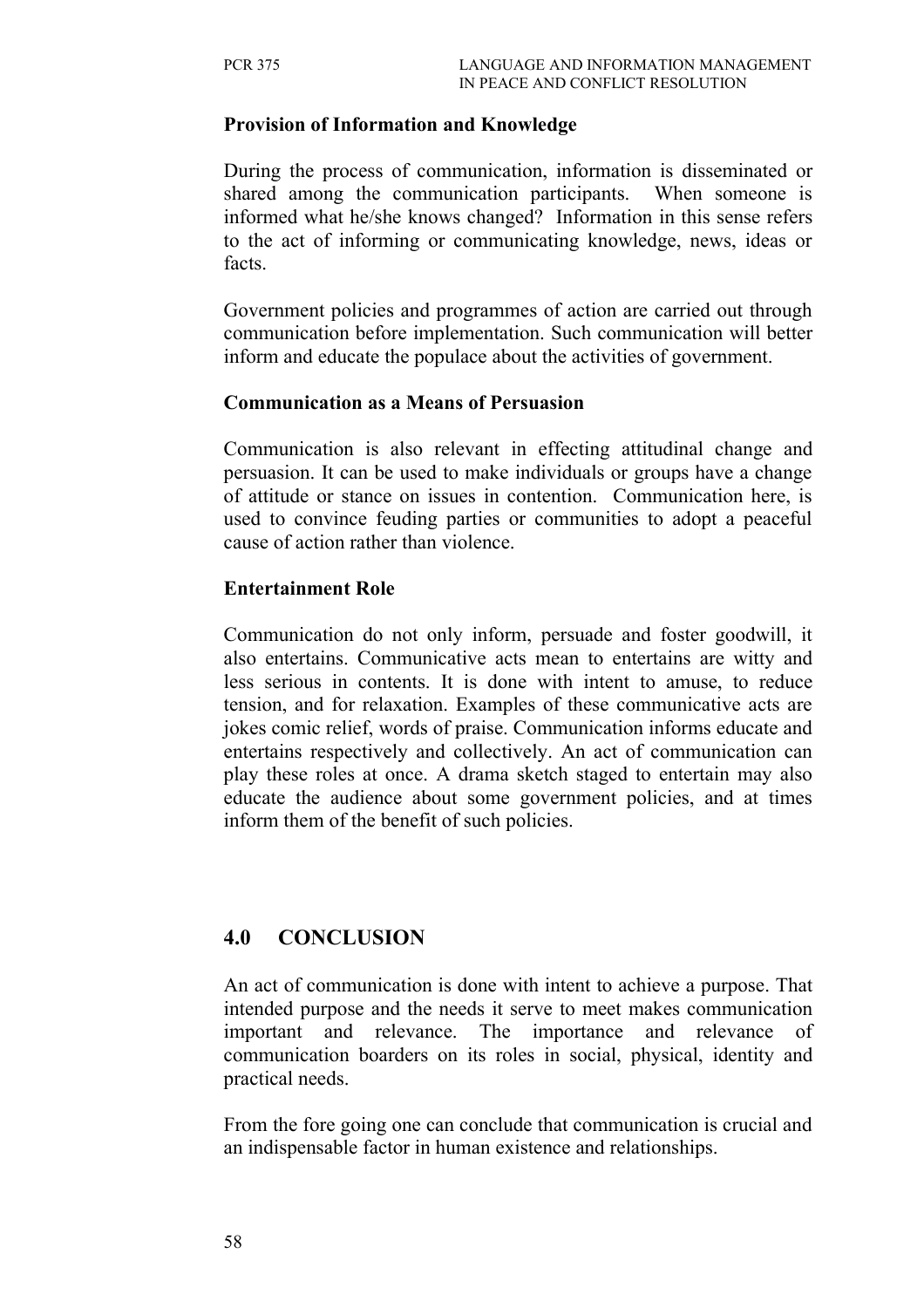## **5.0 SUMMARY**

Communication is important for a variety of reasons. Besides satisfying practical needs, meaningful communication contributes to physical health, plays a major role in defining our identity, and forms the basis for our social relationships.

### **6.0 TUTOR-MARKED ASSIGNMENT**

- 1. What are the importance of communication?
- 2. What needs does communication serve in an interpersonal interaction or relationships?

## **7.0 REFERENCES/FURTHER READINGS**

- Onanusi, Seye (1997). "Achieving Industrial Harmony". In *The Guardian,* March 11. Lagos: Guardian Newspaper Limited, P. 25.
- Ajayi, Wale and Idakwo (1996). *Communication in English*. Ilaro: Limbs Press.
- Aina, Sina (2003). *Anatomy of Communications*. Abeokuta: Julian Publishers
- Gunderson D. F. (1984). *Communication and Law Enforcement*. London: Harper & Row Publisher Inc.
- Gamble, M. (2002). *Communication Works*. New York: McGraw-Hill.

# **UNIT 5 TYPES OF COMMUNICATION**

### **CONTENTS**

- 1.0 Introduction
- 2.0 Objective
- 3.0 Main Content
	- 3.1 Intrapersonal
	- 3.2 Interpersonal
	- 3.3 Group Communication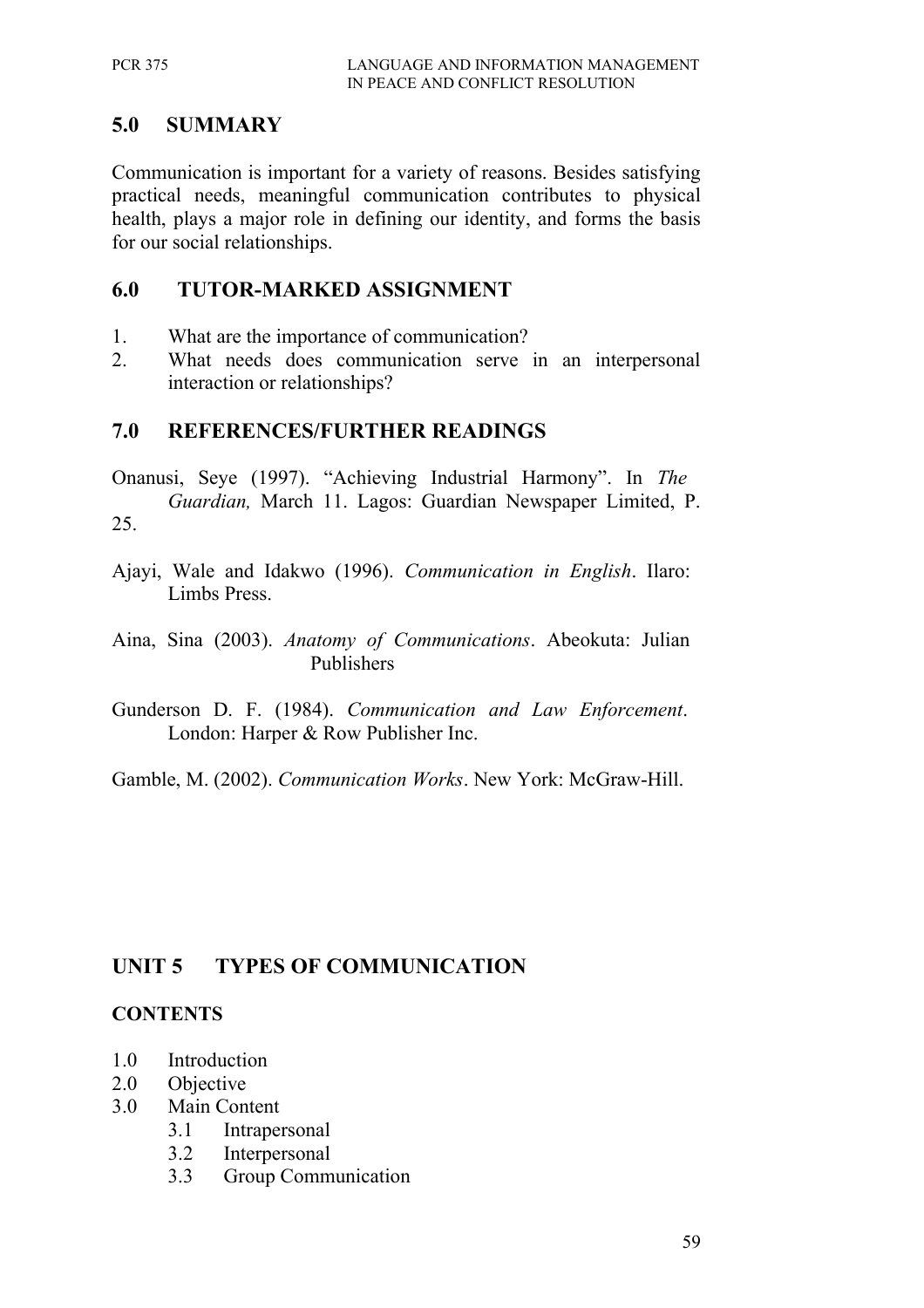- 3.4 Large Group Communication or Public Communication
- 3.5 Mass Communication and Intercultural Communication
- 3.6 Online or Machine Communication
- 1.0 Conclusion
- 2.0 Summary
- 3.0 Tutor-Marked Assignment
- 4.0 References/Further Readings

# **1.0 INTRODUCTION**

Communication can be categorized according to the number of parties unsolved and the process that re common to each mode. The different types of communication by this categorization are:

- Interpersonal communication, involving usually two people on one-to-one basis.
- Group communication, involving three or more people. It can further be categorized into small-group and large group communication.
- Public communication, involving interaction with fairly large number of people, usually audience requiring information or persuasion.
- Mass communication, involving transmission of messages which may have been processed before the messages are sent to large audience via print or electronic media.
- Inter cultural communication, involving two or more people of different cultures e.g. Hausa and Yoruba cultures.
- Online or machine assisted communication, involving the use of computers, and other information communication technology.

Each of the above listed types of communication is further discussed below.

# **2**.**0 OBJECTIVE**

Upon completion of this unit, you should be able to:

• list and explain the various types of communication.

### **3.0 MAIN CONTENT**

### **3.1 Intrapersonal**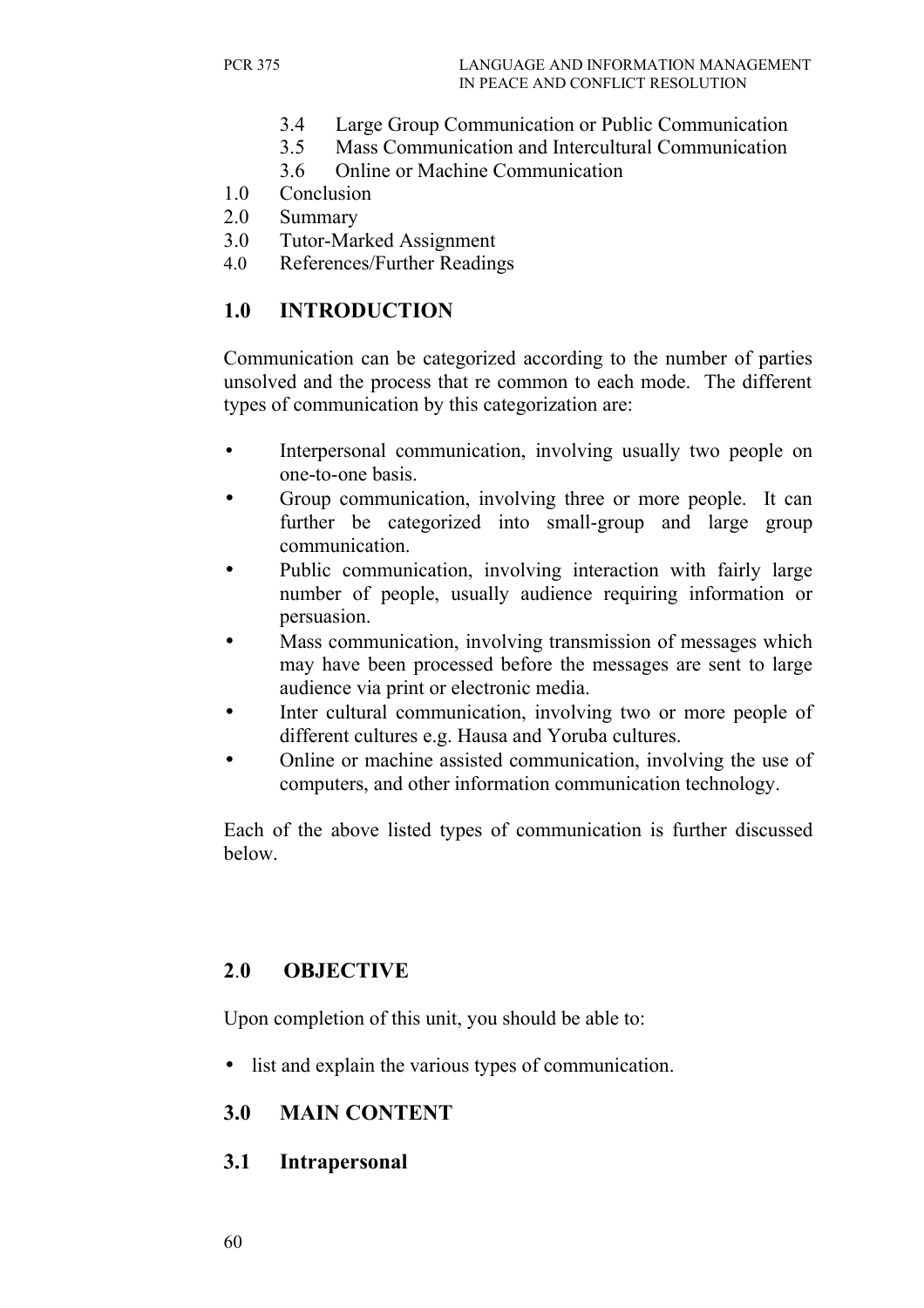This is communication process that is centred on an individual. An individual is the sender-receiver. It is a communication within an individual and it involves thoughts, feelings and the perception of oneself. In the process, an individual thinks about, talks with, learns about, reasons with, and evaluates himself or herself. The process peculiar to intrapersonal communication are:

- The message, which is made up of the thoughts and feelings about oneself.
- The channel of communication is the brain that processes the thoughts and feelings
- The feedback is the feeling of satisfaction or otherwise one gets by talking to oneself.

Intrapersonal communication is influenced by interaction with other people and the experience got from such interactions. For example, if an individual falls short of expectation during an exercise or a performance, such a person is likely to have feelings of failure or anger. Alternatively, if an individual performed excellently in an activity, he or she will definitely be happy with himself or herself. The individual will have positive thoughts and feeling of satisfaction.

# **3.2 Interpersonal Communication**

This is communication exchanges in which two or more people take part. Interpersonal communication usually involves two persons engaged in face-to-face exchange of ideas, interaction, and learning about each other in ways that help sustain or terminate relationship. Interpersonal communication employs all the constituents of communication process. The processes are:

**Sender-Receiver:** Each party in the process serves as sender and receiver of message because each party brings his or her background and experience to the conversation;

The message consists of both verbal and sound (they can see and hear each other);

The feedback is instant; and noise level can be minimized because they can see each other, they sit closely, and they can easily know when a party is distracted.

### **3.3 Group Communication**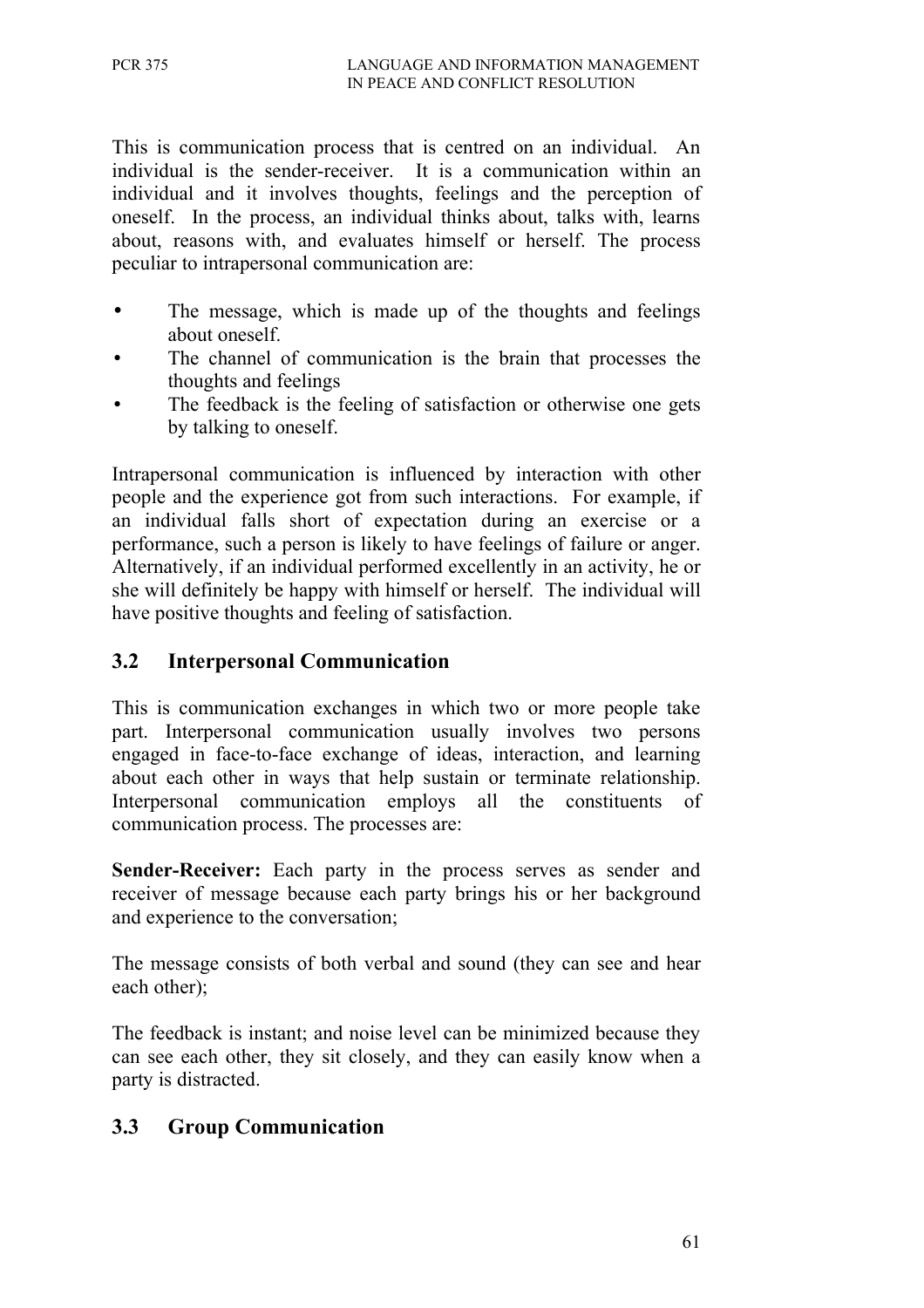This involves three or more people. Group communication facilitates interaction with a limited number of people. During the process, the people involved interact to share information, develop ideas, make decision, solve problem, offer support, or have fun. Group communication can be into two small group communication, and large-group communication.

Small group communication occurs when a small number of people, meet and interact on issues or to solve problems. Small group communication is an extension of interpersonal communication because the group must be small enough to facilitate interaction among members. The small group communication process is made up of several sender-receivers which make the communication process more complicated than what obtains in interpersonal communication. However, messages are more structured because the group meets for a purpose and there is opportunity for instant feedback. The channel in small group communication is similar to that of interpersonal, participant sit face-to-face or in a circle, and the setting is more formal because of its problem solving nature.

### **3.4 Large Group Communication or Public Communication**

This usually involves individuals who are more than a handful of individual that constitute small group; the individuals can be up to several hundreds. It is a speaker-audience situation where the sender-receiver (the speaker) sends a message (the speech) to the audience. Large-group or public communication is being used to inform and persuade the audience to hold certain attitudes, values or beliefs so that they can think, believe or act in a particular way. Examples of these types of communication are speeches lectures, political campaign, orientation programmes, concerts; etc.

Messages in large-group/public communication are structured; the channel is the same as in interpersonal or small-group communications, and the channel is more elaborate. In this type of communication, the setting is formal, the speaker's voice is louder, and his/her gesture expansive due to the large audience, and can use other visual aids during the speech. Feedback during the communication is both verbal and nonverbal. The participants usually have opportunity at the end of the speech to ask questions. Non-verbal feedback to the speech is also possible and that can be positive or negative. A positive feedback is when the audience pays total attention to the speech, applaud the speaker, or nod. Negative feedback may be when they start showing discontentment, fail to pay attention or leave the setting in venue of the speech.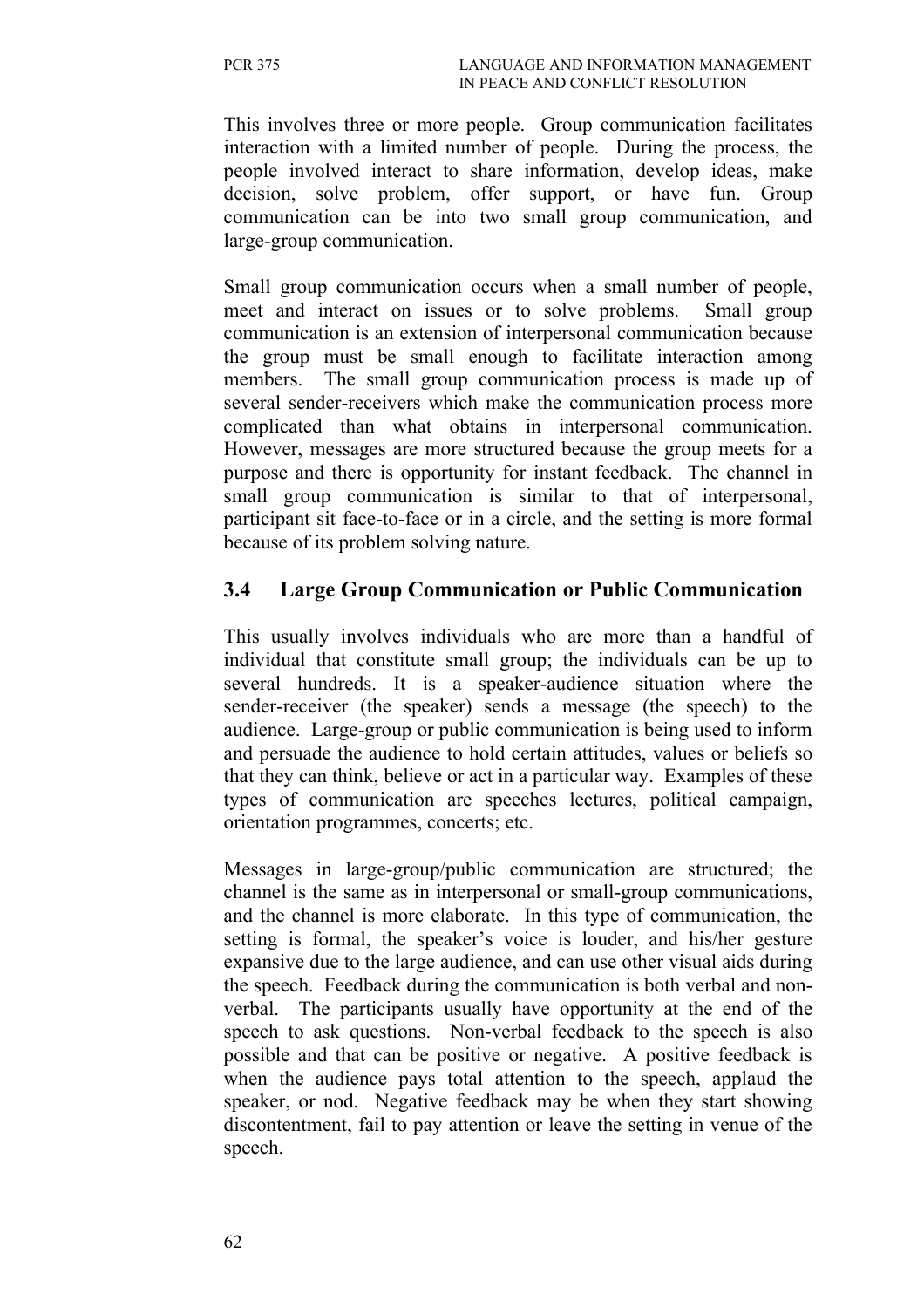## **3.5 Mass Communication**

This involves individual transmitting information knowledge to numerous audiences at a different location of the same time. It is a one-to many communication and the media such as newspapers, radio, television, etc are the means through which the message is communicated. These media entertain, inform, and educate the audience at about the same time, with relatively restricted opportunities for the audience to communicate back to the source. Restriction in feedback opportunity is the main a difference between mass communication and other form of communication. Feedback in mass communication may take the form of writing letters to the producer, which may take some time, and telephoning in the case of life programmes.

Many people are involved in the production of messages in mass communication which serve as gatekeepers. They decide what the audience should receive and as such serving an agenda-setting function. Such people are producers, writers programme directors, technical staff, actors, presenters. Each of those personnel have some influence on the programmes and ensure that the messages are kept simple so that as many audience as possible can understand them and thus reduce the need for feedback.

### **3.6 Intercultural Communication**

This takes place across ethnic nationalities and cultures. Culture here refers to a group of people who share a distinct set of norms, values, symbols, attitudes, and beliefs. Inter cultural communication occurs whenever two or more people fro different culture interact. This type of communication requires mutual understanding among the parties to it. The people communicating must understand that they have different cultures, values and beliefs.

The sitting arrangement, channel and feedback in intercultural communication are similar to that of interpersonal communication. However, non verbal communication varies from one culture to another. Hissing may be a way of expressing disgust among a tribe, it may mean different thing among another. Also, nodding among the Nigerian means acceptance of ideas, or opinion, whereas, it may mean a different thing among the Bushmen of the Kalahari.

### **3.7 Online or Machine-Assisted Communication**

Online communication or machine-assisted communication is similar to mass communication because both require the use of machine or electronic media in the process of communication. Online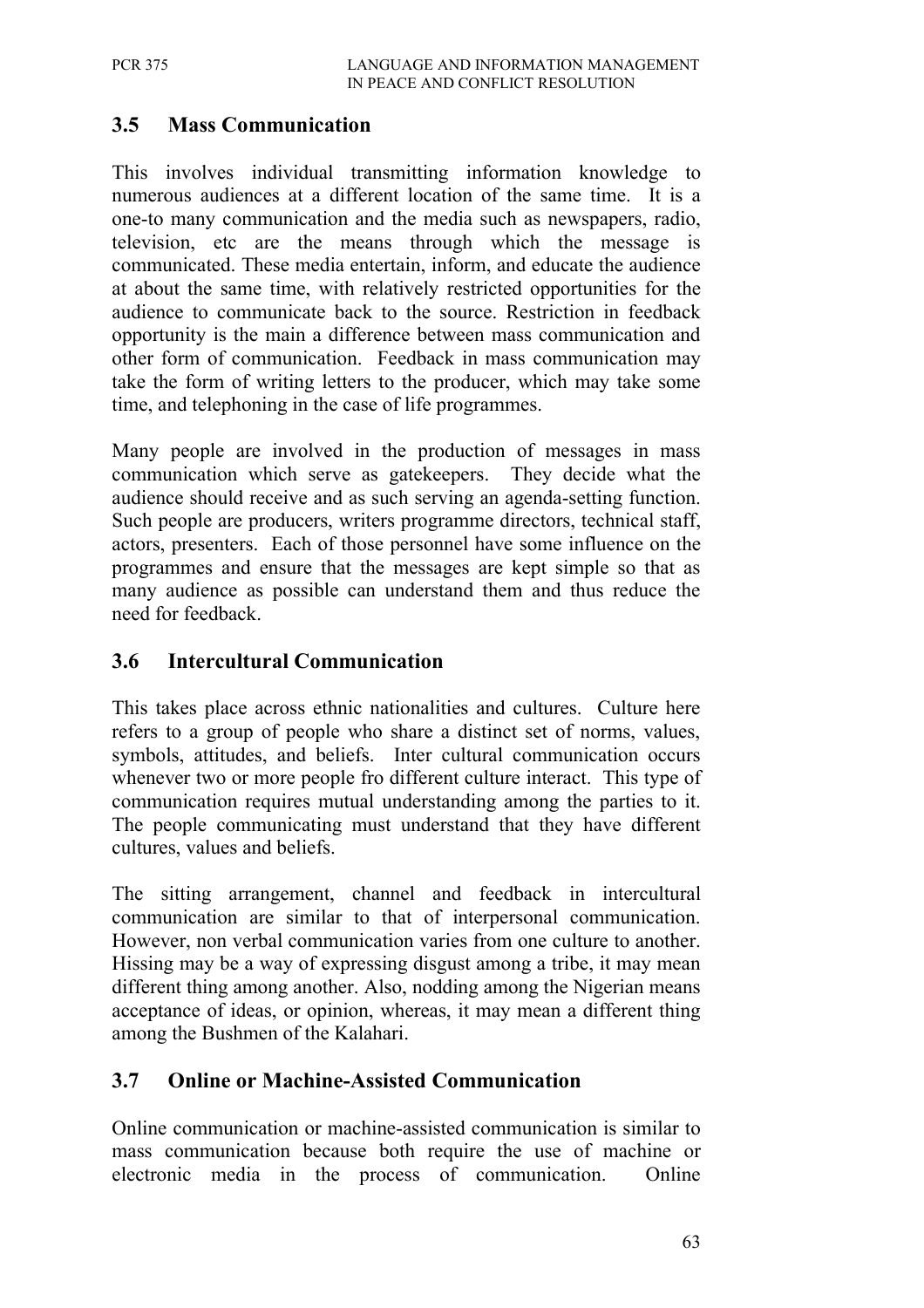communication builds relationships through computer and the internet, and GSM networks. These networks provide opportunity for conversation, exchange of ideas, conduction of research, and dissemination of information. Computer mediated communication is done through Internet chart room; vide teleconferencing, e-mail and other networks.

## **4.0 CONCLUSION**

Discussed above are types of communication. These are intrapersonal communication described as communication with oneself; interpersonal communication, a communication process involving at least two individuals; Group communication, which can either involve small or large group of individuals; mass communication; intercultural communication; and online or machine assisted communication. Whatever the nature or type of communication individuals engage in certain elements characterize its success. These are: honesty, fairness, respects for the rights of parties involved; and mutual trust.

## **5.0 SUMMARY**

In this unit, we have taken a look into five types of communication and their peculiarities. The types of communication discussed are interpersonal, interpersonal, group (small and large group) communication. Mass communication involves transmission of message from a source to numerous recipients via the mass media (print and electronic) many people are usually involved in the production of the message in mass communication. Inter cultural communication occurs when people of different cultures or ethnic learning engage in communication. Online or machine assisted communication is the communicative acts carried out via the internet and other electronic machines.

The unit concludes that success of all the types of communication discussed rest squarely on honesty, fairness, and mutual understanding.

# **6.0 TUTOR-MARKED ASSIGNMENT**

List and explain some types of communication that you have studied in this unit.

### **7.0 REFERENCES/FURTHER READINGS**

W. (1982). *Men, Women, Messages and Media*. New York: Harper and Schram Row.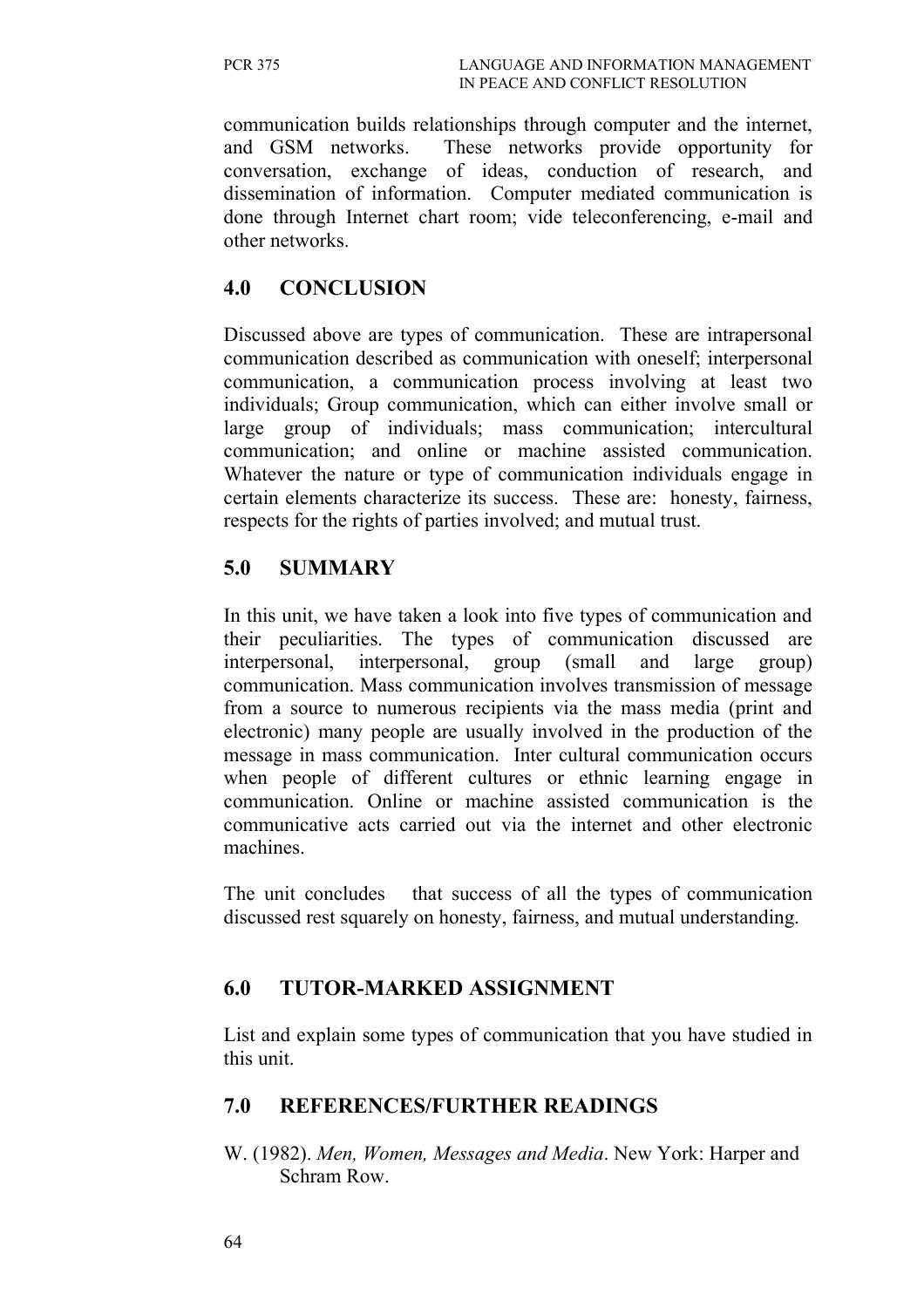- Gamble, T.K and Gamble. M. (2002). *Communication Works*. New York: McGraw-Hill.
- Hybels, S and Weaver R.L. (2001). *Communicating Effectively* 6<sup>th</sup> ed. New York: McGraw-Hill.

### **MODULE 3**

- Unit 1 Relationship in Communication
- Unit 2 Interpersonal Communication
- Unit 3 Dealing with Conflict Communicatively
- Unit 4 Control Communication and Conflict Resolution
- Unit 5 Perception Influence in Relationship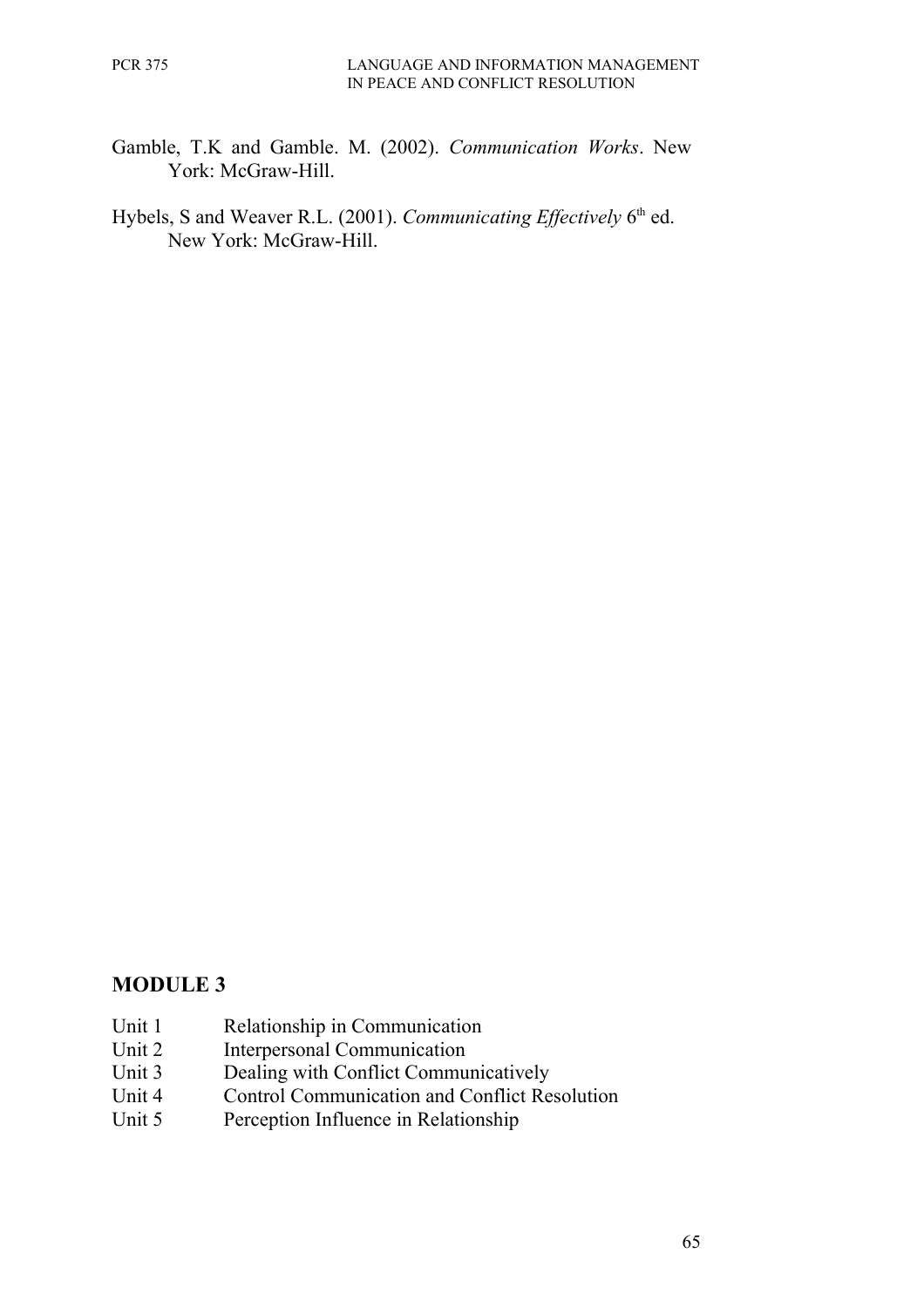# **UNIT 1 RELATIONSHIP IN COMMUNICATION**

#### **CONTENTS**

- 1.0 Introduction
- 2.0 Objectives
- 3.0 Main Content
	- 3.1 Accessibility
	- 3.2 Strangers
	- 3.3 Acquaintances
	- 3.4 Friends
	- 3.5 Managing Relational Tension
		- 3.5.1 Signs that Show a Relationship is in Trouble
		- 3.5.2 Relational Repair Strategies
- 4.0 Conclusion
- 5.0 Summary
- 6.0 Tutor-Marked Assignment
- 7.0 References/Further Readings

## **1.0 INTRODUCTION**

Any single communication can have several meanings, depending on the situation in which it occurs. Context may include the weather, time of day; age of the communicators, involved and other factors the communication context. Situation is best understood in terms of the relationship among or between the people doing the communicating i.e. No single factor has overriding control over communication as does the relationship of the communicators.

### **2.0 OBJECTIVES**

On completing this unit you should be able to:

- discuss the dependence of communication on the relationships in which it occurs
- identify at least three levels of relationship
- understand the two aids to developing and maintaining stable and healthy relationship.

# **3.0 MAIN CONTENT**

You may not be surprised to learn that the way you communicate with close friends or members of your family is quite different from the way that you communicate with most people you meet. Have you ever considered that nearly everything you say and nearly every scrap of nonverbal communication you use can be interpreted with respect to your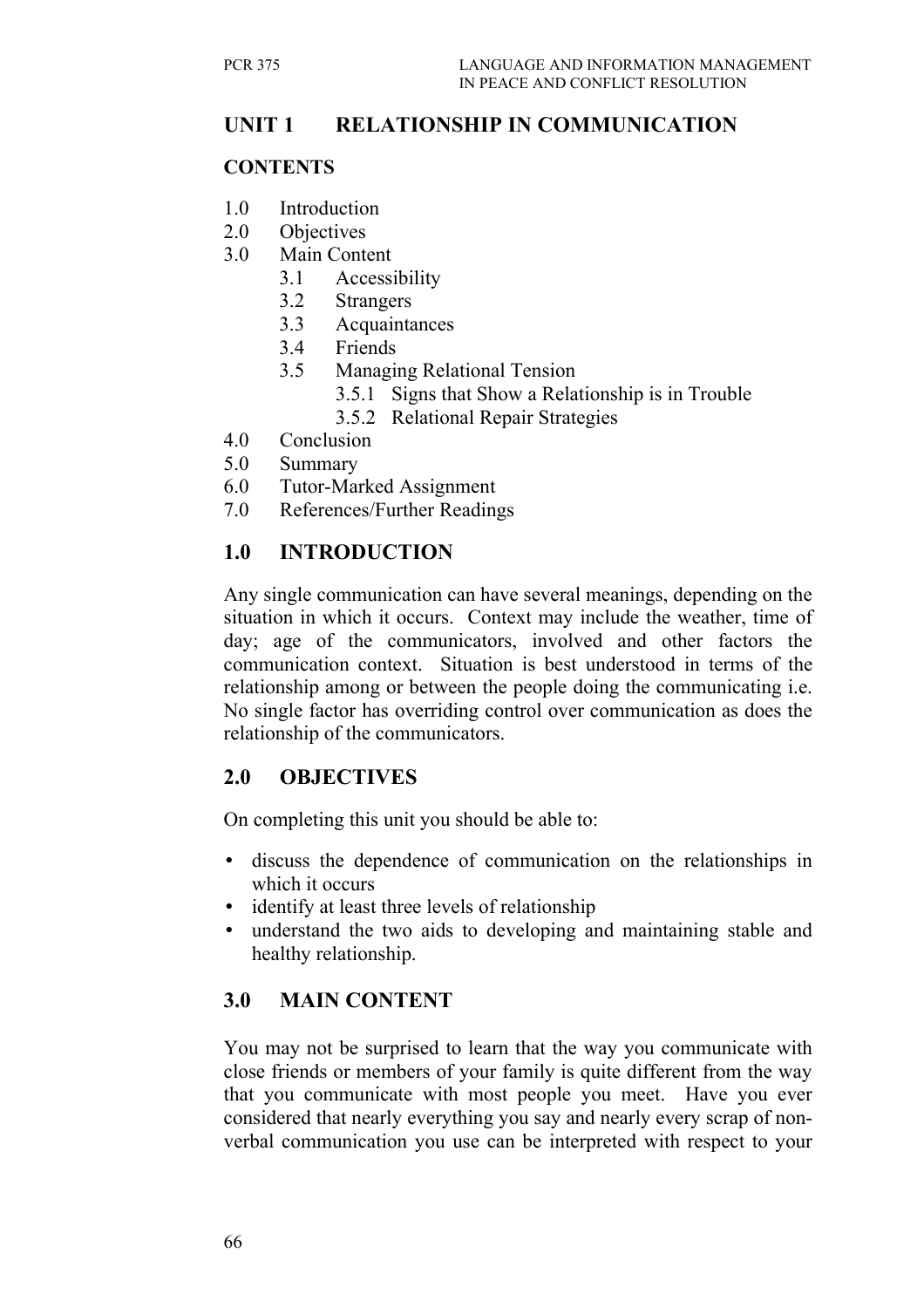relationships with others? Every message you send or receive can be interpreted in terms of its relationship meaning as well as its content.

What forms does relationship information take? Suppose an elder stops a teenager for questioning. The teenager's eyes are flashing, indicating anger at being interrogated. The teenager answers all the elder's questions by saying "Yes, Sir or Yes, Ma in an exaggerated fashion while sneering opening. How would you feel if you were the elder? How successful would the encounter probably be? In this description, the teenager's use of eyes, sneer, and exaggerated "Politeness" are all relationship indicators. It is often the case, you can't tell much about the relationship between the teenager and the elder by just looking at the words that are spoken. Just examining the words "Yes sir and "Yes Ma" gives a mistaken impression of what is going on between the elder and teenager. Rather, information about the relationship can be found in two places (1) in non-verbal messages and (2) in the context of the surrounding circumstances.

Within contexts, the actions of communicators take on implications that have little to do with the meaning of those actions under other circumstances. For instance, suppose two friends pass by each other on the street. One of the friends smile at the other and says "Ol boy how you dey? This appears to be a question about either the emotions or the health of the second person. This is one way by which context of being acquainted is a major point in helping interpret some set of message or messages.

### **3.1 Accessibility**

The major item of context that you have to evaluate to understand relationship messages accurately is the degree of accessibility the communicators allow between themselves. Accessibility means the degree of closeness, trust, friendship, or interpersonal sharing within a relationship. Your accessibility to another person is the degree to which that person knows you and can read your messages accurately, the degree to which that person understand your feelings and your secrets can predict what you are likely to do.

As other persons become accessible to you, the topics you discuss are likely to change, for instance, with a stranger or an acquaintance you are likely to talk about issues within the context of meeting i.e. weather, or how the premiership teams are doing; with closer friends, you may talk politics or religious issues or share some personal opinions. To your friends, you may talk about your personal life or your tasks in recreation or how better your team in the premiership is doing.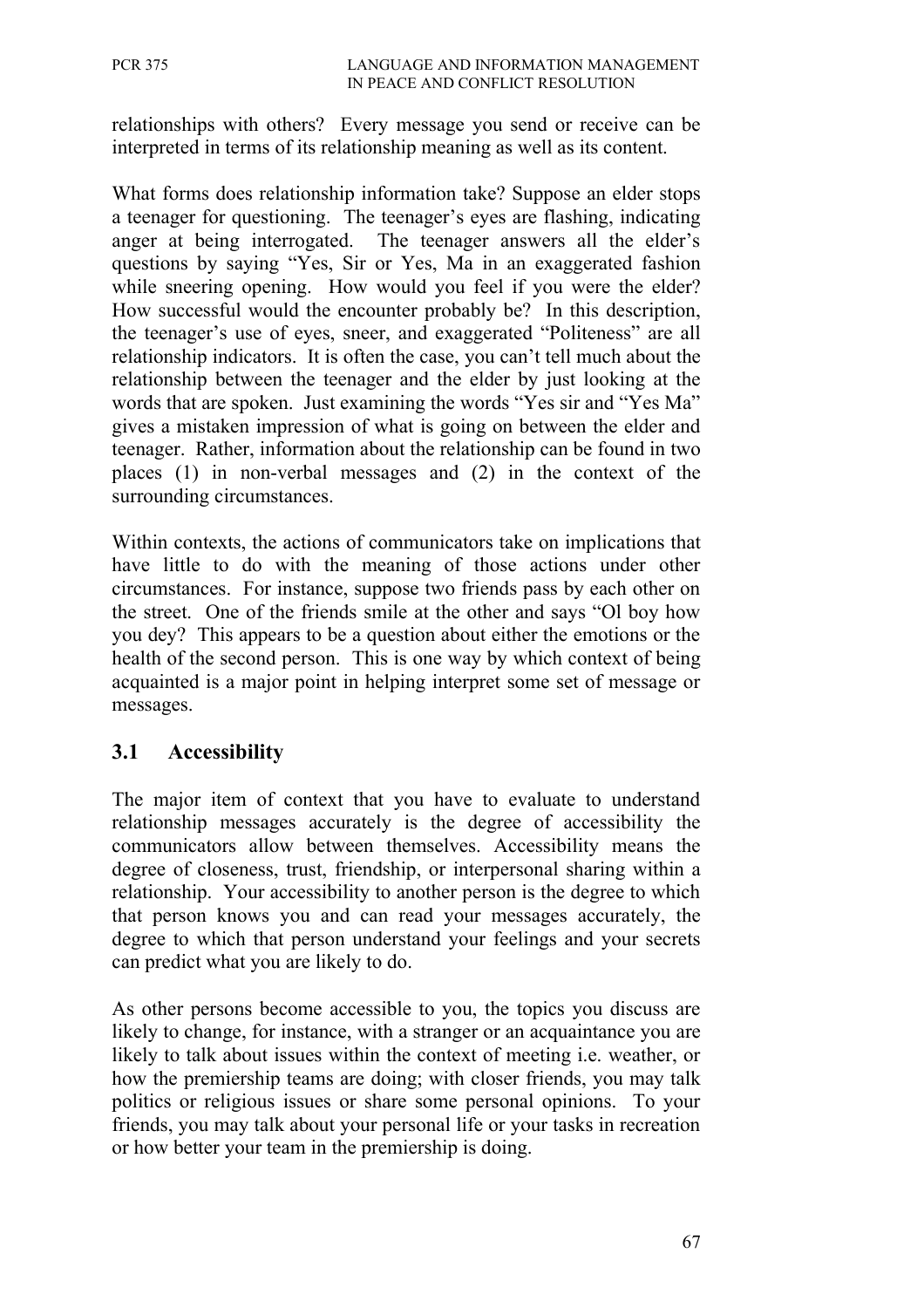The process of revealing information about oneself is called self disclosure. You may be highly interested in talking about yourself to others or not interested at all. You can tell another person a lot about yourself in discussing your ideas about politics or law enforcement or social issues, just as you can tell another person your feelings in more direct ways. Either way is better. It is by self disclosure that we build trust.

But self disclosure is also risky. When we willingly give information about ourselves to others, we take chances that the information may be misused. Unfortunately, we can't have it both ways. Either we stay rather distant from other people or we let them through some of our protective walls or space, taking some risks.

### **3.2 Strangers**

On one end of the accessibility scale are strangers. Nearly everyone in the world fits into this category .Strangers are persons with whom we have essentially no relationship, probably we do not even know their names. Those you met at the bus stop every morning while going to work are familiar figures, though, they still may be strangers.

Ordinarily, we relate to strangers by acting as though they do not exist. The main tactic we use for doing this is not to look at them if they are at a far distance off, but if they come within about 6 to 8 feet, we usually look away.

A good illustration of this is what we do with our eyes when we get on an elevator. Most elevator passengers look at the lights as if they are very interested in which floor they are approaching. Check yourself the next time you're on an elevator. You will find yourself watching those lights as though there is a surprise possible. Perhaps six won't come before five this time. What you are really doing is avoiding personal contact with strangers i.e. you are engaging in what is called "civil inattention".

We may note in passing that while strangers spend a lot of time ignoring each other, public servants can be an exception to the rule. People can stop to ask question and need not worry about personal involvement.

### **3.3 Acquaintances**

People who know each other's names, have had some brief conversation, or who have been introduced once but have not had a lot of interaction can be classified as acquaintances. Acquaintances say, Hi, there "to each other as described earlier. Acquaintances rarely have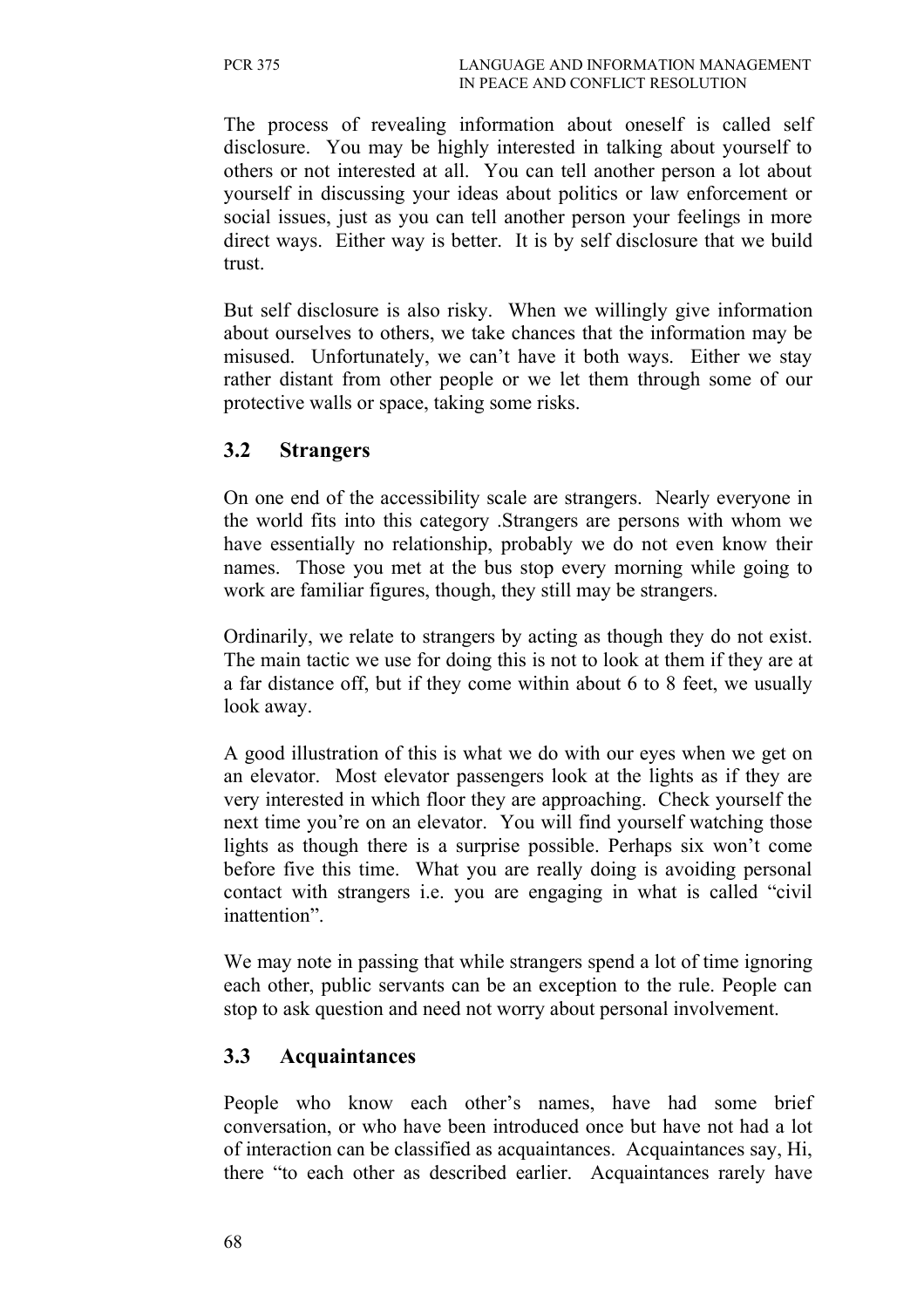long conversations. Their language is highly predictable. Words such as "hi" and "hello" will be used, as will topics such as health and weather. Once people have reached this stage of relationship development, they can no longer engage in 'civil inattention.

## **3.4 Friends**

People who we know more intimately than we know acquaintances can be classified as friends, though this group of people varies a great deal. Some friends are very close to each other. Others are rather casual friends, little more than acquaintances. The difference is in how accessible the parties are to each other. For instance, suppose a friend calls you at two in the morning to discuss a fairly important issue, not a death in the family or a terrible crisis, but nonetheless something quite important to that person. How will you feel when you answer the phone and find out who is calling and why? Will you be angry? Will you feel that the person did the right thing in calling you? These feelings indicate how accessible you feel to the other person. Close friends have a high degree of accessibility to each other. You may get up and part bail for a friend; you probably will not for an acquaintance.

# **3.5 Managing Relational Tension**

How we deal with the tensions in our lives create some interesting communication challenges for each of us. It is also important to understand that relationships have both private and public dimensions and that relationship do not exist in vacuum. There are many tensions or pushes and pulls from outside a relationship as well as inside that can directly or indirectly affect how the parties in a relationship deal with or manage their dialectical tensions. Communication scholars Leslie Baxter and Barbara Montgomery suggest a number of approaches to enable us manage our dialectical tensions. The least helpful in dealing with tension is denial that tension exists. How many times have you heard someone who is facing stress or tension say, "Every thing is fine – there is no problem". The denial strategy is avoidance or cover up, which often leads to lying or deception, if not to yourself, then most certainly to others. The dialectical tension does not disappear by denying its existence; it must be dealt with through communication.

Baxter, in a 1990 study, suggests that most people utilize a variety of strategies to manage their dialectical tensions. The most chosen strategies are selection, segmentation, reframing, mod ration and reaffirmation. The strategy of selection is a strategy in which one end of the dialectical tension is chosen over the other. For example, a married couple finding themselves in the dilemma with their in-laws might choose to go along with the in-laws rather than do what they want to do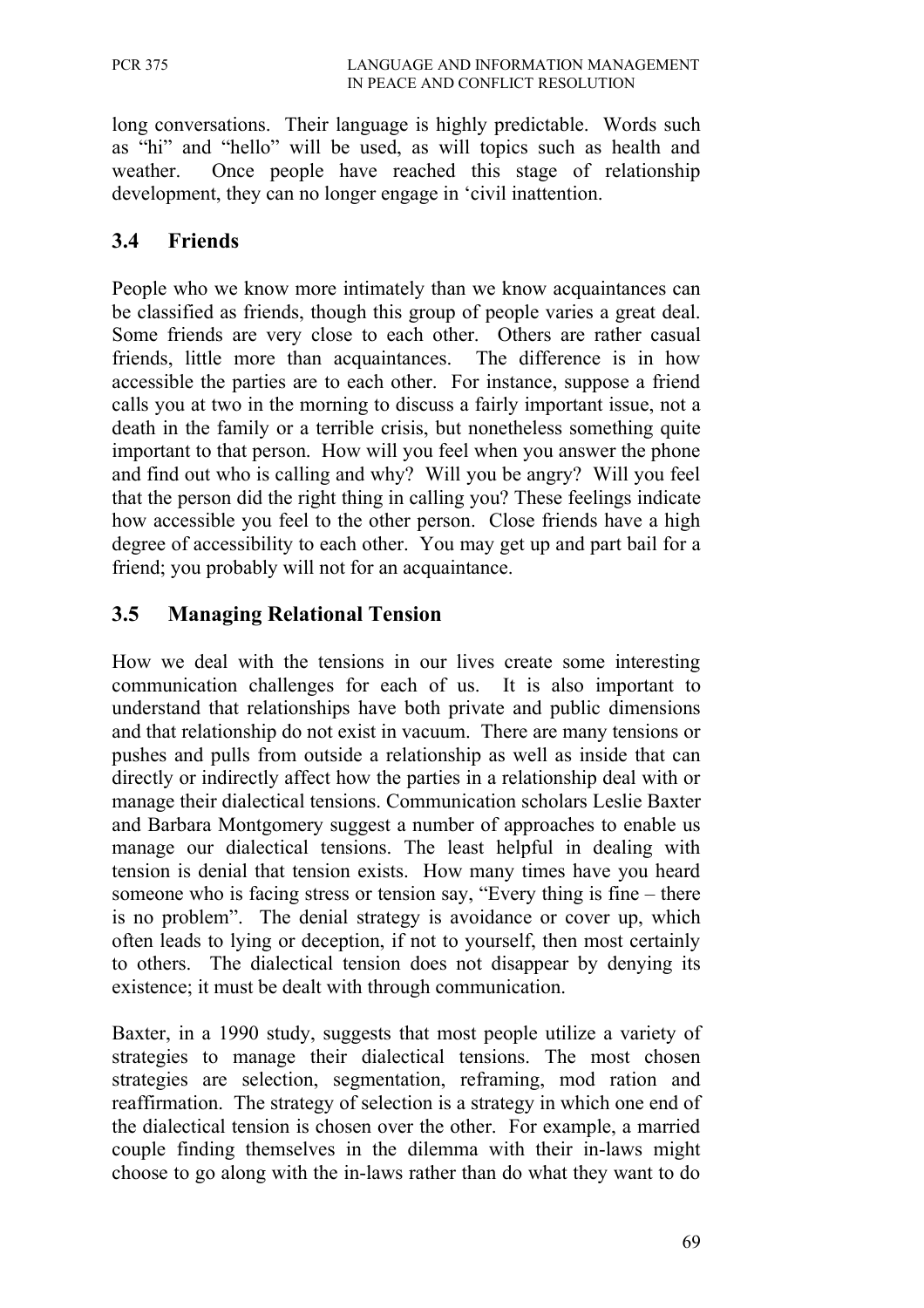so as not to create hardship or more distancing between themselves and the in-laws. In other words, they are choosing predictability over novelty.

The strategy of segmentation is a tactic in which a couple compartmentalizes different aspects of their relationship for example, a couple might manage the tension between being open and being close with each other by deciding to share information about them but not to discuss their past romantic encounters with each other because that might be too hurtful or too insensitive. Thus some things are agreed to be open for discussion, and others are closed.

Reframing is a strategy that allows tensions to be redefined so as to dilute the tension, or make it less obvious or even make it disappear. Couples who have long distance relationships, for example, might say that being apart has brought more intimacy and closeness to their relationship. Even though there is a great deal of stress in the relationship due to their physical separation, the couple have reframed it to mean that distance allows for great intimacy and closeness – but does it?

The strategy of moderation is characterized by compromises in which deals are struck to help reduce tensions. For example a parent wants to know everything about your private life and is constantly asking you questions about personal things that you really do not want to share. You choose to answer some of the less private questions but ignore the most personal ones, thus reducing some of the tension created by the questions.

Reaffirmation is the strategy in which individuals recognize that dialectical tensions will always be present and therefore we should accept them and even embrace the challenges they produce. We should not ignore them or deny them, but we should consider dialectical tension as part of being human. Relationships are always going through push and pulls, and to grow and obtain a lasting relationship the parties must manage and control the tensions through communication. The result of not managing and controlling tensions will likely be conflicts.

### **3.5.1 Signs that Show a Relationship is in Trouble**

Before we concede that a relationship is over, certain signs as well as some possible repair strategies might help to prevent its dissolution.

**Aggressive Behavior**: A preliminary warning sign that a relationship is heading for trouble is when one of the parties becomes a little too aggressive by aiming hurtful communication at the other party. All of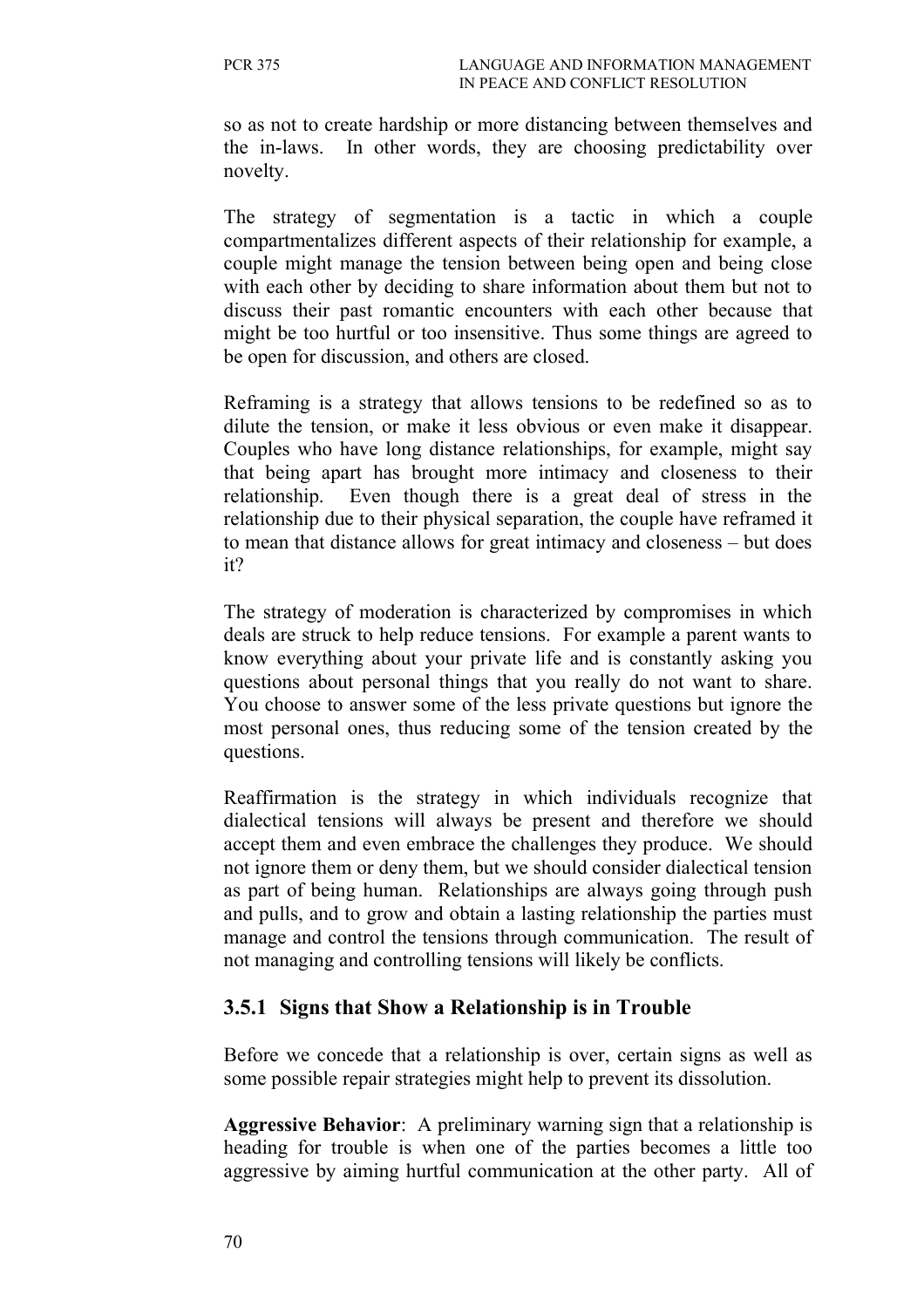us, at one time or the other say something that we wished we hadn't said to someone about who we care. However, whether intentionally or not, when people communicate hurtful statements to one another it is a possible sign that their relationship is in trouble.

Lies: Another warning sign that a relationship is in trouble is when one person deceives another by lying about something. Whether the lie is significant or trivial, it weakens the relationships foundation, which is trust. Most of the time, acts of deception have consequences that people don't fully consider when justifying their reasons for lying. You can probably think of many such consequences not only for the person being deceived but also for the deceiver. A relationship built on deceit is not likely to succeed for very long.

**Betrayal:** Another warming sign that a relationship is in trouble is betrayal. Betrayal can happen when someone trusts another person and, in one way or another, that trust is broken. For instance, if you tell a friend a personal secret and especially ask for complete confidentiality and the friend then spreads the story to others, you have been betrayed. Deception and betrayal are similar; in fact, they are almost synonymous. The difference is that betrayal violates a confidence and an agreed-on expectation. Some common examples of betrayal include extramarital affairs, gossip and harmful criticism especially in one's absence.

Relationship that are injured by deception and betrayal are often not repairable because of the amount of hurt such breach of trust cause. However, situations such as arguments that have gotten out of hand or misunderstandings can often be corrected or resolved. In these cases, competent communication can help repair and possibly save the relationship.

# **3.5.2 Relational Repair Strategies**

For situations in which both parties in broken relationship are willing to preserve their relationship. Duck (2004) has suggested the following repair tactics.

- Engage in more open and honest communication and exhibit a willingness to listen to the other person with an open mind.
- Be willing to bring out the other person's positive side.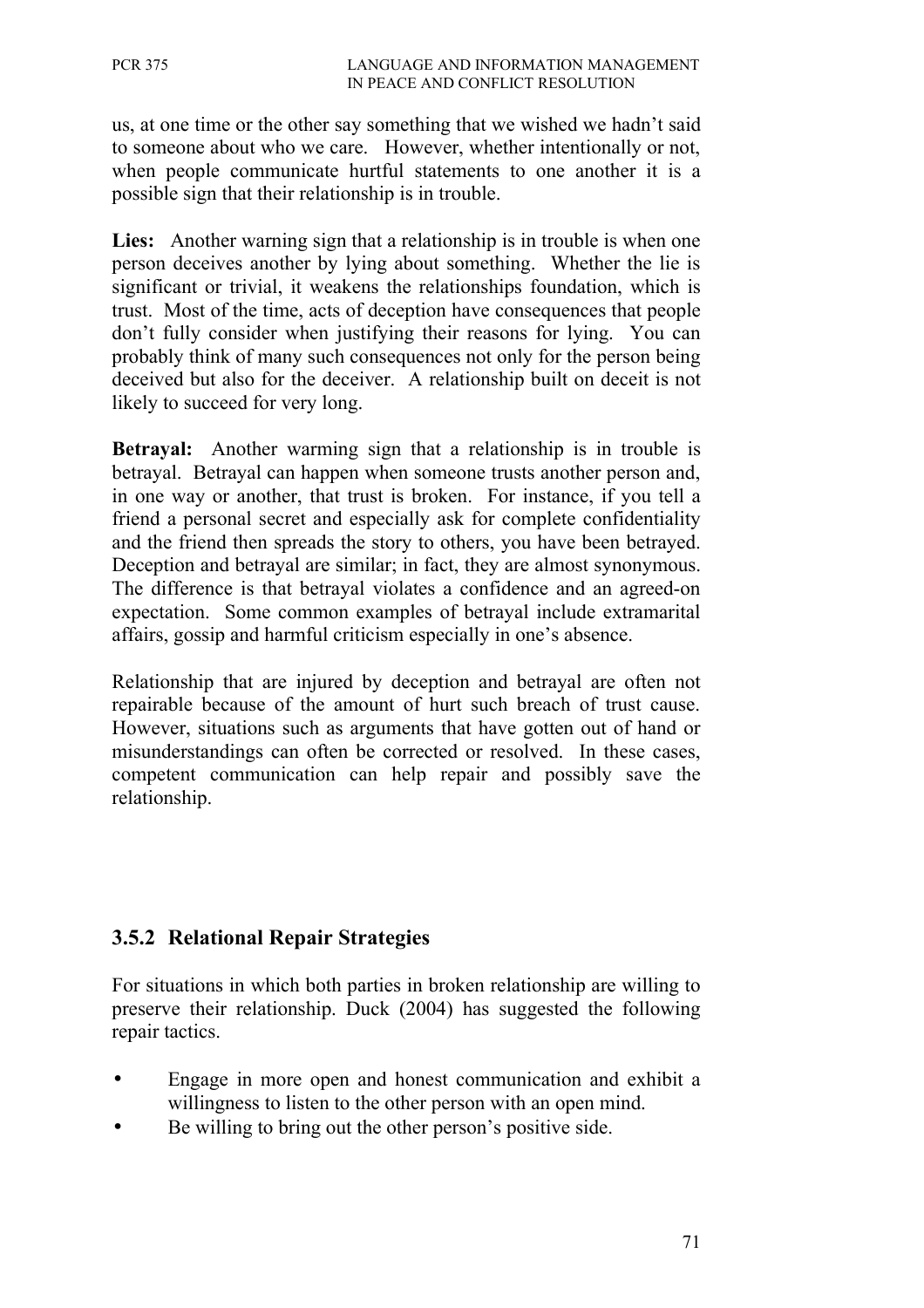- Evaluate the potential rewards and costs for keeping the relationship together versus the rewards and costs for changing or ending it.
- Seek the support of others to help keep the relationship together.
- Both parties must be willing to focus on the positive aspects of their relationship.
- Both parties must be willing to reinterpret the other's behaviours as positive and well intentioned.
- Both parties have to be willing to reduce negative try and try to keep a balanced perspective.

Repairing relationships requires cooperation and mutual agreements both parties must be willing to keep the relationship together in order to solve their differences. It also requires effective interpersonal communication.

## **4.0 CONCLUSION**

Communication is one variable common to all relationships. As a result of communication, we establish and nurture or withdraw from, and end relationships. Relationship plays many role in our lives. They fulfill our needs for inclusion and affection. Without communication, relationships hardly survive. Any relationship that is worth your time and energy depends on effective communication to sustain and nourish it. Your desire and motivation to communicate are key ingredients in the establishment and growth of any relationship

### **5.0 SUMMARY**

Effective relationships are essential ingredient in a peaceful relationship. In order to form effective relationships, some degree of accessibility is necessary. This may create problems for those who fear the vulnerability it implies. It is necessary to let some of your internal feelings be seen by others to relate to them effectively.

Different level of closeness or accessibility has different consequences in interactions. People generally do not speak to strangers at all unless those strangers have something they need.

### **6.0 TUTOR-MARKED ASSIGNMENT**

- 1. Identify some level of relationships that you have studied in this unit?
- 2. How would you explain the dependence of communication on relationship?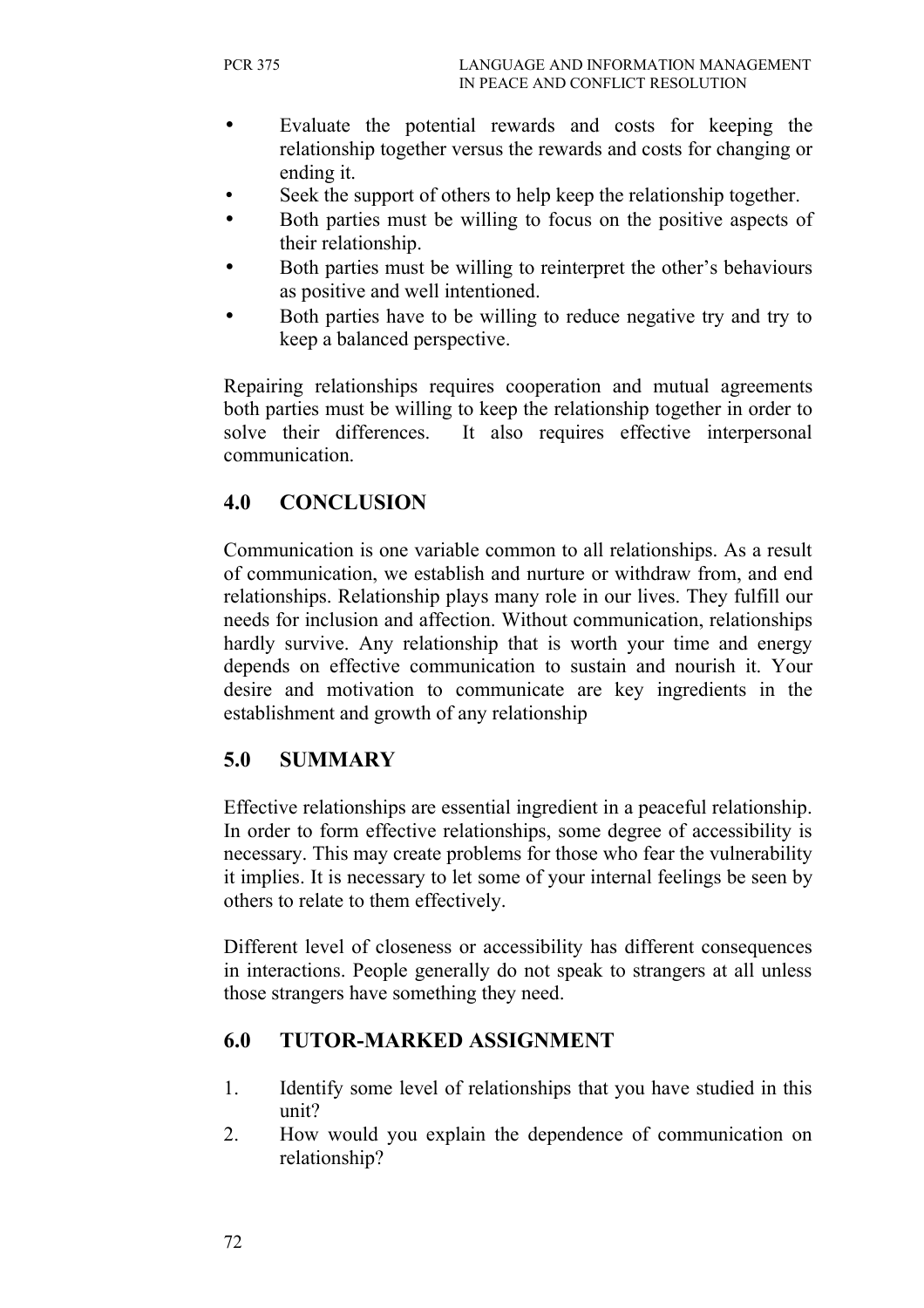#### **7.0 REFERENCES/FURTHER READINGS**

- Gamble, T.K and Gamble, M. (2002). *Communication Works*. New York: McGraw-Hill.
- Gundersen, D.F. and Hopper Robert (1984). *Communication and Law Enforcement.* Boston: Hamper and Row, Publishers, Inc.
- Brookover. A. (2000). *Interpersonal Conflict*. New York: The Dosey Press.

# **UNIT 2 INTERPERSONAL COMMUNICATION**

#### **CONTENTS**

- 1.0 Introduction
- 2.0 Objectives
- 3.0 Main Content
	- 3.1 Interpersonal Communication
	- 3.2 Basic Concept of Interpersonal Communication
- 4.0 Conclusion
- 5.0 Summary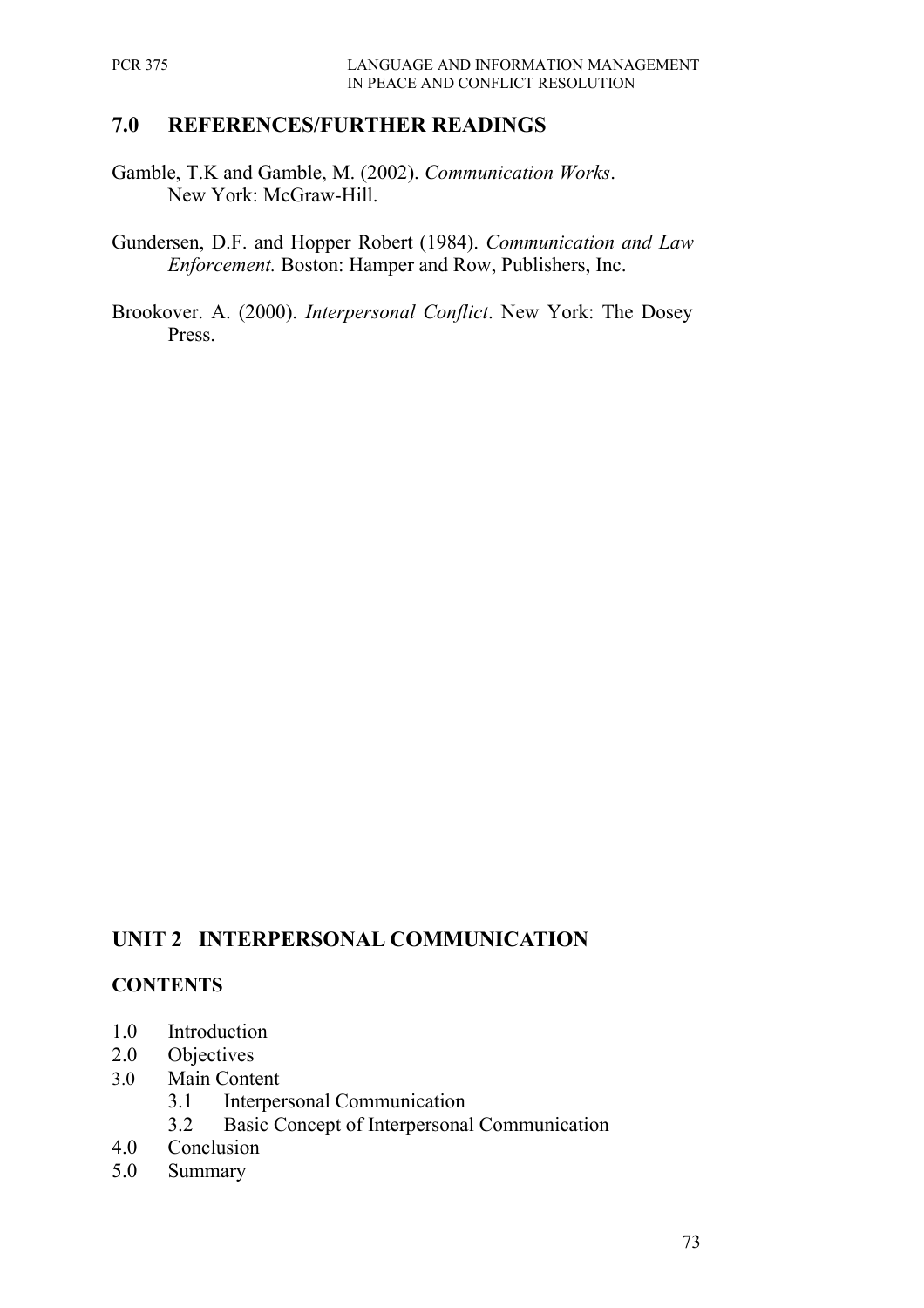- 6.0 Tutor-Marked Assignment
- 7.0 References/Further Readings

## **1.0 INTRODUCTION**

There can be no communication unless the communicators give and take information, the basis for interpersonal transactions is the sending and receiving of messages in such a way that they are successfully encoded and decoded. The more experiences the communicators have in common and the more openness they have between them, the more likely it is that their communication will be successful.

### **2.0 OBJECTIVES**

After completing this chapter, you should be able to:

- define interpersonal relationships
- define interpersonal communication
- explain basic concepts of interpersonal communication.

# **3.0 MAIN CONTENT**

Before one can define interpersonal communication, it will be appropriate to consider the context in which it occurs within our interpersonal relationships. On the simple level, interpersonal relationship may be defined as associations between two people who are interdependent, who use some consistent patterns of interaction, and who have interacted for an extended period of time.

First, interpersonal relationships include two or more people. Often, interpersonal relationship consists of just two people – a boy and a girl dating, a single parent and a child, a married couple, two close friends, or two co-workers. Interpersonal relationship can also involve more than two people, a family unit, a group of friends, or a social group.

Second, interpersonal relationships involve people who are interdependent, interdependence refers to people being mutually dependent on each other and having an impact on each other. Friendship easily illustrates this concept. Your best friend, for example, may be dependent on you for acceptance and guidance. You, on the other hand, might require support and admiration. When individuals are dependent of each other, or when dependence occurs only in one direction, we do not define the resulting association as an interpersonal relationship.

Third, individuals in interpersonal relationships use some consistent pattern of interaction. These patterns may include behaviours generally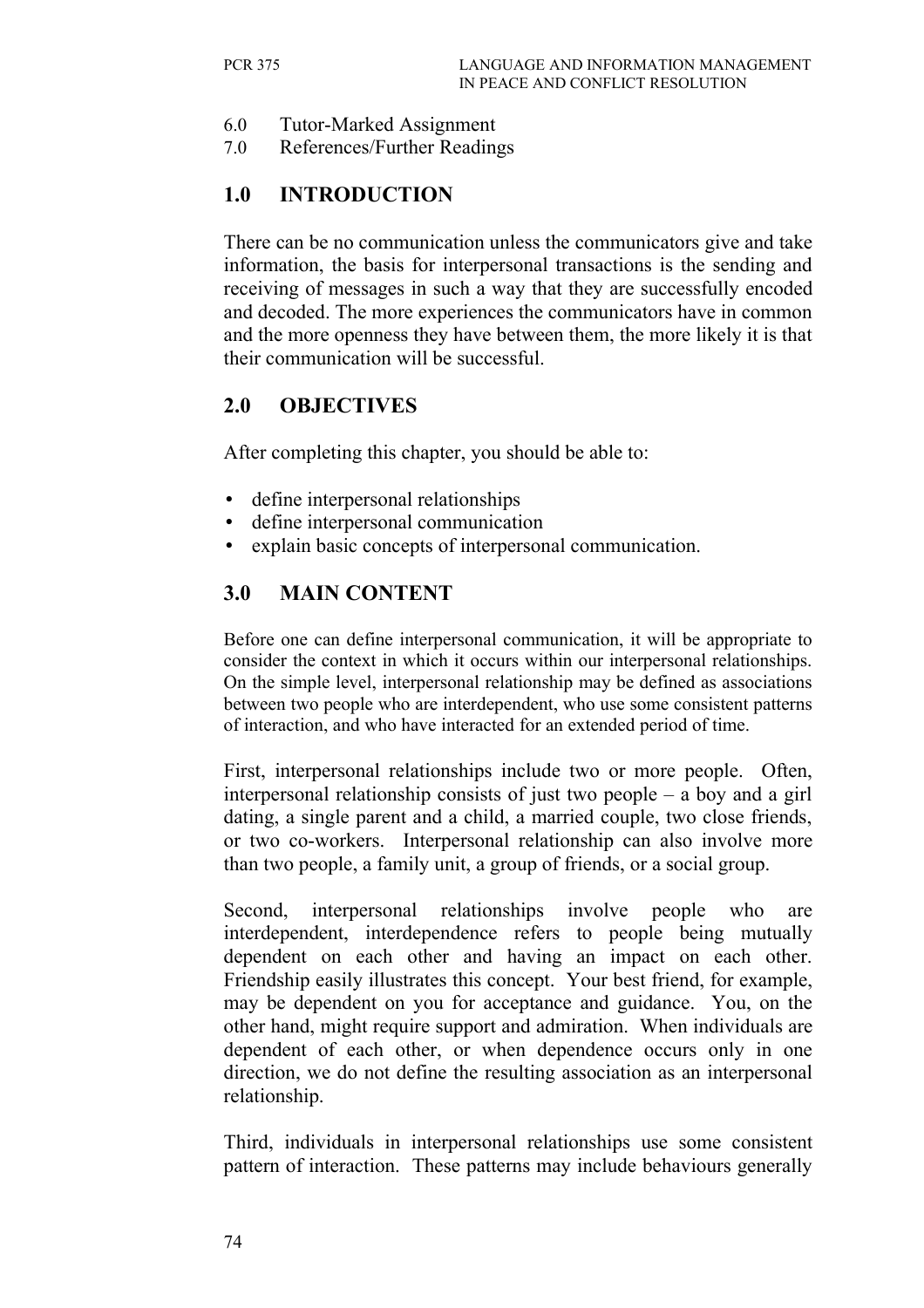understood across a variety of situation, as well as behaviours unique to the relationship. For instance, a husband may always greet his wife with a kiss.

This kiss is generally understood as a sign of warmth and affection. On the other hand, the husband may have unique nicknames for his wives that are not understood outside the relationship.

Fourth, individual in interpersonal relationships who generally have interacted for some time. When you nod and smile at someone as you leave the facilitation session, when you meet a girl-friend's siblings for the first time or when you place an order at a fast – food counter or eateries', you do not have an interpersonal relationship. Although participants use interpersonal communication to accomplish these activities, one time interactions do not constitute interpersonal relationships.

Our interpersonal relationships bring together the most important people, roles, contexts, and energies we experience. We should note, however, that interpersonal relationships might last for varying length of time – some are relatively short, and others continue for a life time.

### **3.1 Interpersonal Communication**

The term "interpersonal communication can be defined as communication that is based on communicators recognition of each other's uniqueness and the development of messages that reflect that recognition". It can also be described as a process in which two people send and receive messages. Two primary themes include this process: Communication necessitates give and take, and communication involves relationships and information.

On relational level, family and relational communications is dependent on one's ability as a competent interpersonal communicator.

Communication professionals view interpersonal communication as communication that occurs between or among a small group of communicators that is, usually in a face to face setting and with the opportunity for immediate feedback. But interpersonal communication in this manner would include our interactions with strangers, with market women and with waiters in restaurants as well as our close friends, our lovers and our family members. This definition is no longer accepted as useful.

Rather interpersonal communication is now defined qualitatively as communication that occurs within interpersonal relationship. This simple developmental perspective suggests that it is limited to those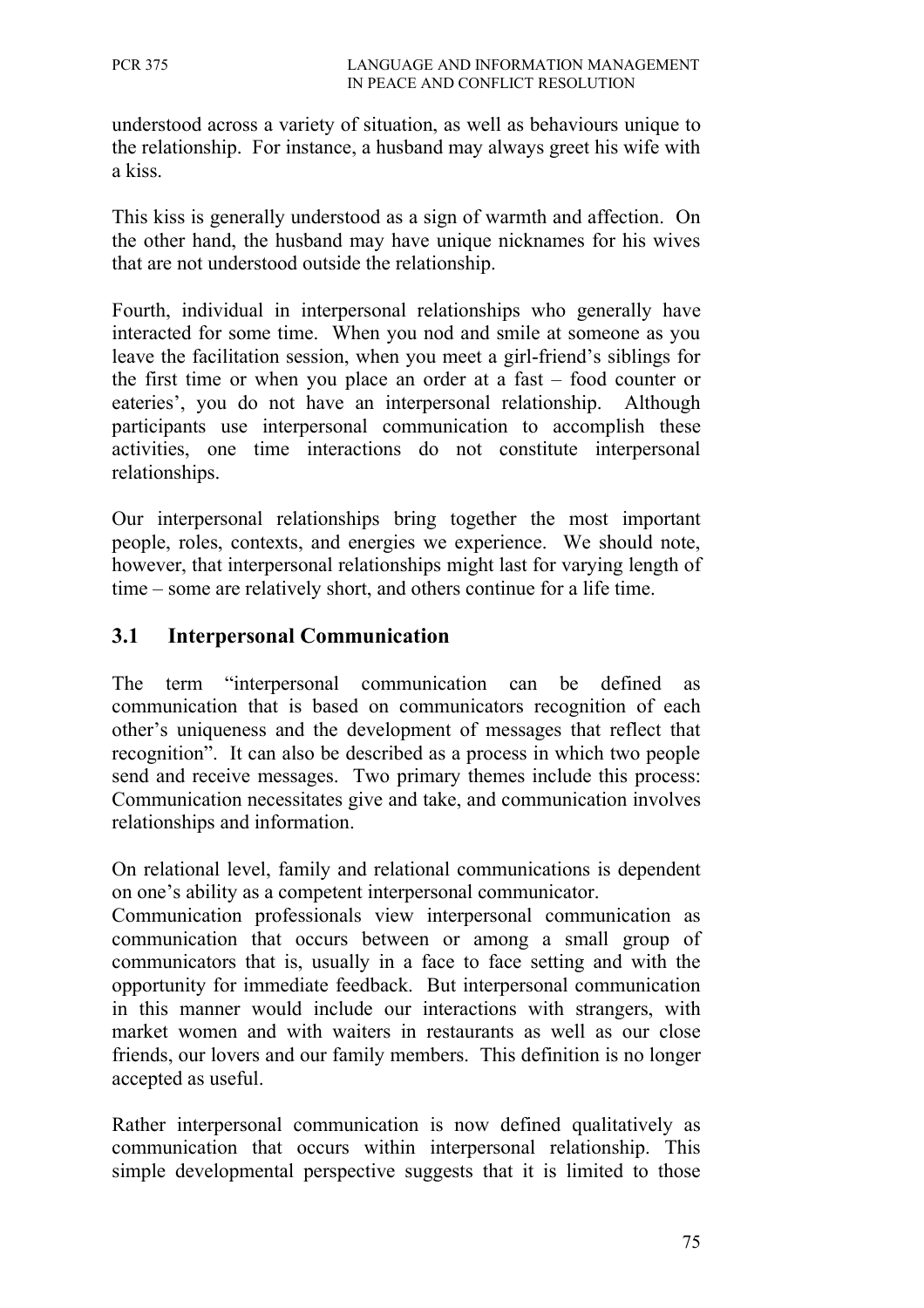situations in which we have knowledge of the personal characteristics, qualities or behaviours of the other person. The definition also suggest that when we make guesses about the outcomes of communication based on sociological or cultural information, we are communicating in a noninterpersonal way. When we make predictions based on more discriminating information about the other specific person, we are communicating interpersonally. When we communicate with others on the basis of general social interaction rules such as engaging in turn taking, making pleasantries and discussing non-personal matters, we are engaging in impersonal or non-personal matters, we are engaging in impersonal or non-personal communication. When we communicate with others based on some knowledge of their uniqueness as a person and a shared history, we are communicating interpersonally.

None of our interpersonal relationship is quite like any of our other interpersonal relationships. The friendship that you might have had with a senior secondary school friend is not the same as your new friendships in the university. Your relationship to your mother is not the same as your relationship to your father. Even if you have several intimate relationships with people, you will find that none of these is quite the same.

Several other features distinguish qualitative interpersonal communication from less personal exchanges. The first is:

**a. Uniqueness:** Whereas impersonal exchanges are governed by the kind of social rules we learn from parents, teachers and etiquette books, the way we communicate in a truly personal relationship is unlike our behavior with anyone else. In one relationship you might exchange good-natured insults, while in another you are careful never to offend your partner. Likewise, you might handle conflicts with one friend or family member by experiencing disagreements as soon as they arise, whereas the unwritten rule in another relationship is to withhold resentments until they build up and then clear the air periodically.

Communication scholar Julia Wood (2002) coined the term "rational culture" to describe people in close relationships who create their own unique ways of interacting.

**b. Irreplaceability**: A second characteristics of qualitatively interpersonal communication is irreplaceability. Because interpersonal relationships are unique, they can't be replaced. This explains why we usually feel so sad when a close friendship or love affair cools down. We know that no matter how many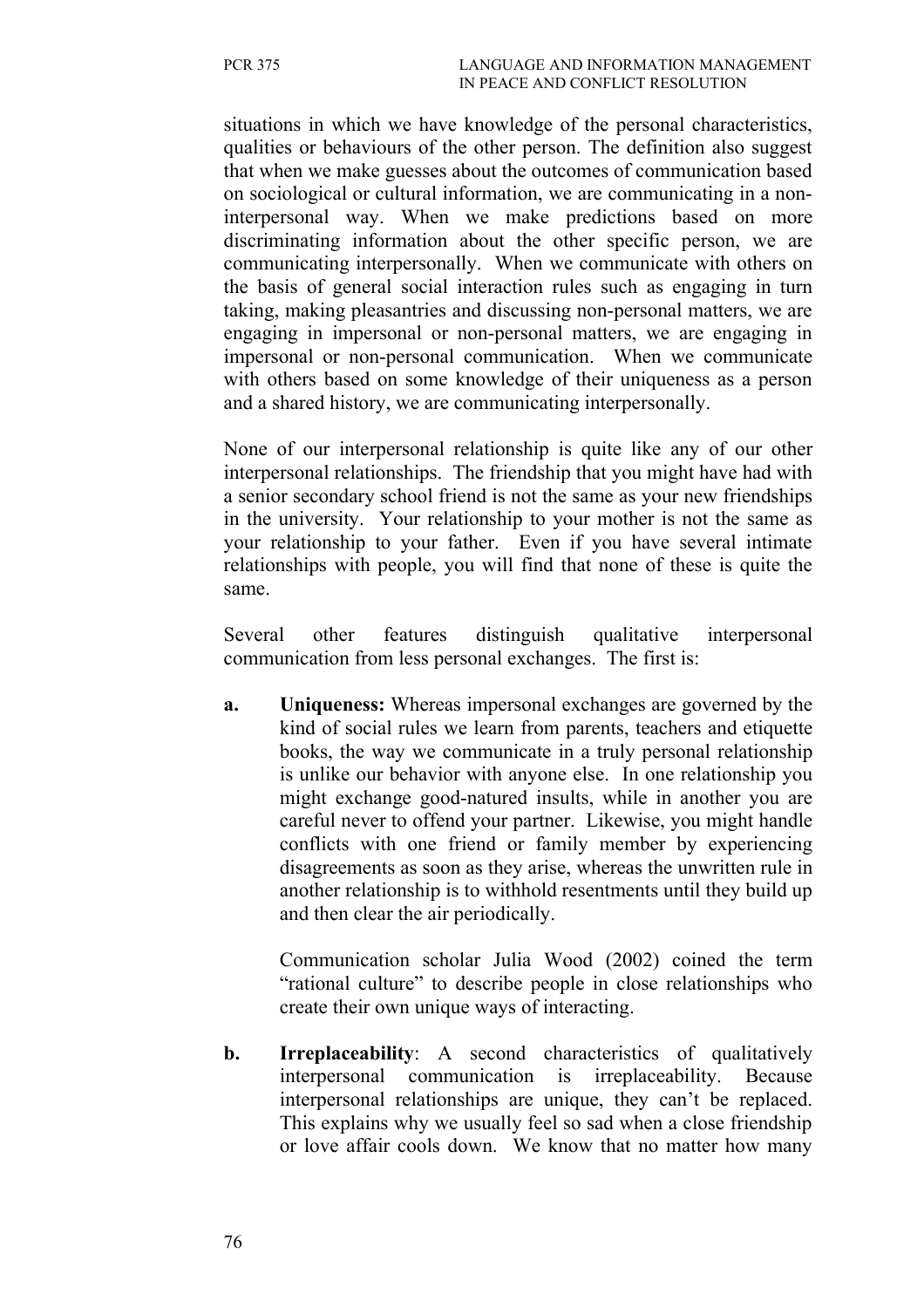other relationships fill our lives, none of them will even be quite like the one that just ended.

- **c. Interdependence** is a third characteristic of qualitatively interpersonal relationships. Here, the fate of the partners is connected. You might be able to brush off the anger, affection, excitement or depression of someone you are not involved with interpersonally, but in an interpersonal relationship the other's life affects you. Sometimes interdependence is a pleasure and at other times it is a burden. In either case, interdependence is a fact of life in qualitative interpersonal relationships.
- **d.** A fourth yardstick of interpersonal communication is disclosure of personal information. In interpersonal relationships we don't reveal much about ourselves, but in many interpersonal ones, communicators feel more comfortable sharing their thoughts and feelings. This does not mean that all interpersonal relationships are warm and caring, or that all self disclosure is positive. It is possible to reveal negative, personal information.

In impersonal communication we seek payoffs that have little to do with the people involved. You listen to professors in class or talk to potential buyers of your used items in order to reach goals that have little to do with developing personal relationships. By contrast, you spend time in qualitative interpersonal relationships with friends, lovers and others because of intrinsic rewards that come from your communication. It does not matter what you talk about i.e. developing the relationship is what's matters.

Because interpersonal communication is characterized by the qualities of uniqueness, irreplaceability, interdependence, disclosure and intrinsic rewards or value, it forms a small fraction of our interaction. The majority of our communication is relatively impersonal. We chat pleasantly with shopkeepers or fellow passengers on the bus, we discuss the weather or current events with most classmates or course mates and neighbors; we deal with co-workers and facilitators in a polite way, but considering the number of people with whom we communicate, interpersonal relationships are by far the minority.

### **3.2 Basic Concepts of Interpersonal Communication**

As you read about interpersonal communication you need to keep these in mind.

1. Communication takes place within a system. As we enter into communicative relationships with others, we set a pattern by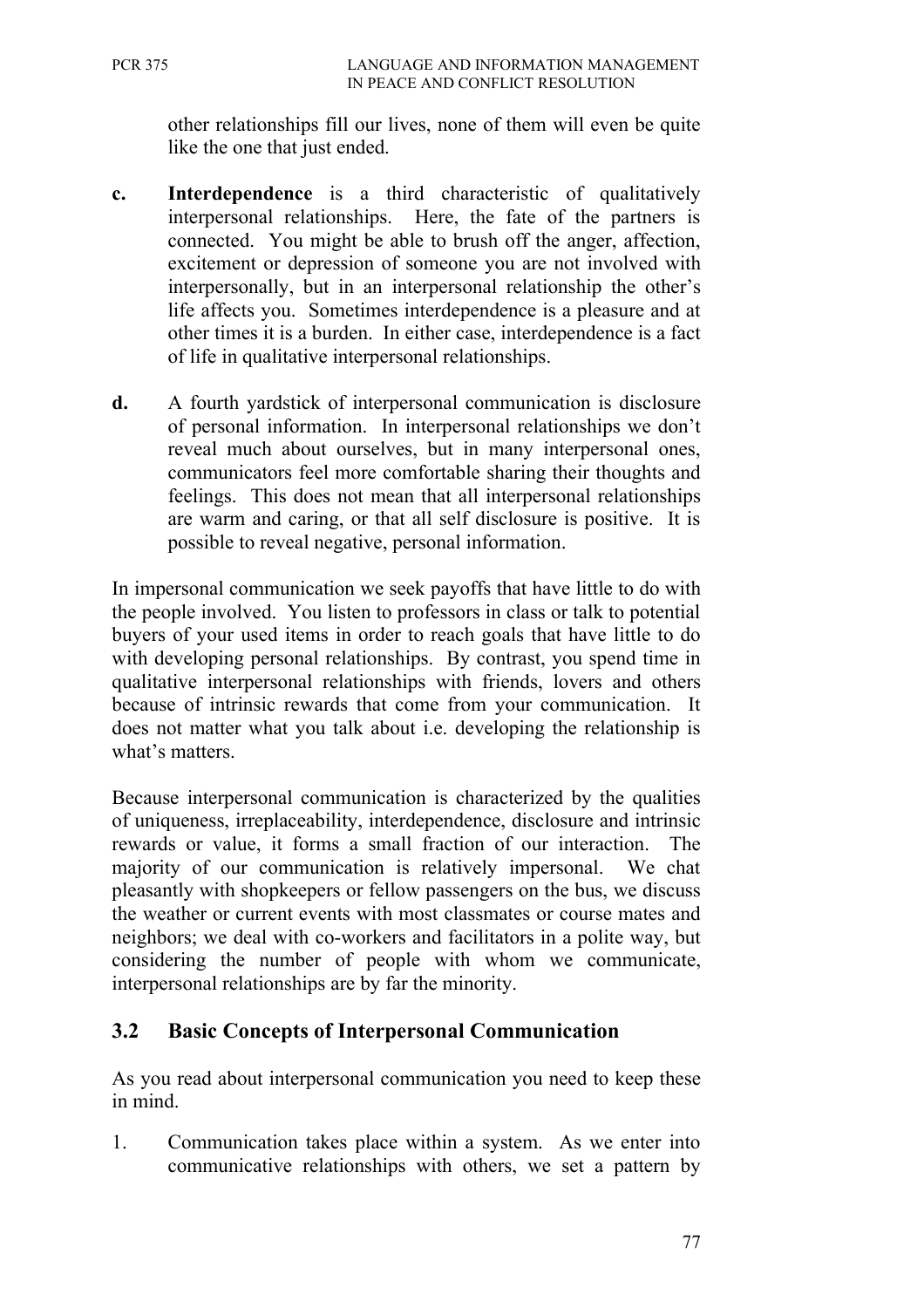which we will interact. For example, in a family, there are flow patterns of message sending and receiving: who speaks to whom, who controls the interactions, who has the power to praise and punish, who can encourage or stop the message flow. If you examine any relationship you are in you will recognize pattern by which communication flows.

A change in the system results in a change of the communication. If someone in the system changes role, there may be resistance to changing the system because this may also shift the power structure. If your friend likes being in control and you are proposing a change. Problems may arise. At the extreme, there also may be situations in which the system requires adjustment so that a person is forced to assume responsibility after having been dependent on someone else. Whatever happens in the communication system remains unchanged as long as the status is maintained.

- 2. We teach others how to treat us. The system in which communication takes place needs to be structured. Each person plays a role when a system is developing: if both people accept their roles, then those roles become part of the system. If it is rejected, then it does not become a system rule. Often we wonder why people treat us as they do. In many instances, it is because when they treat us in a particular way, we don't object therefore, it becomes the pattern. For example, habitual physical abusers at one point hit people, who do not object or feel that they lack power to defend themselves. Therefore, the next time the abuser got angry, he or she will repeat the action. The circle is set.
- 3. We communicate what and who we are. Every time we communicate we tell a great deal about ourselves. Our selection of words, the tone of our voice, and the gestures we use combine to give a picture of our values, like and dislikes and self perceptions. We give clues to our background by our pronunciation patterns and the attitudes we express. As receivers, we form conclusions about senders and react to these conclusions based on our own cultural background, experiences and beliefs.
- 4. Much of our interpersonal communication centers on our wanting others to act, think or feel as we do: in other words, much of it is an attempt at persuasion. In our interpersonal relations with parents, children and friends, we often attempt to alter or reinforce behaviour, exhibit compliance give advice, or elicit some type of action.
- 5. Meaning is in people, not in words. A word has a meaning only by virtue of the meaning people give to that word. In communicating with others, we must be aware of what a particular symbol mean to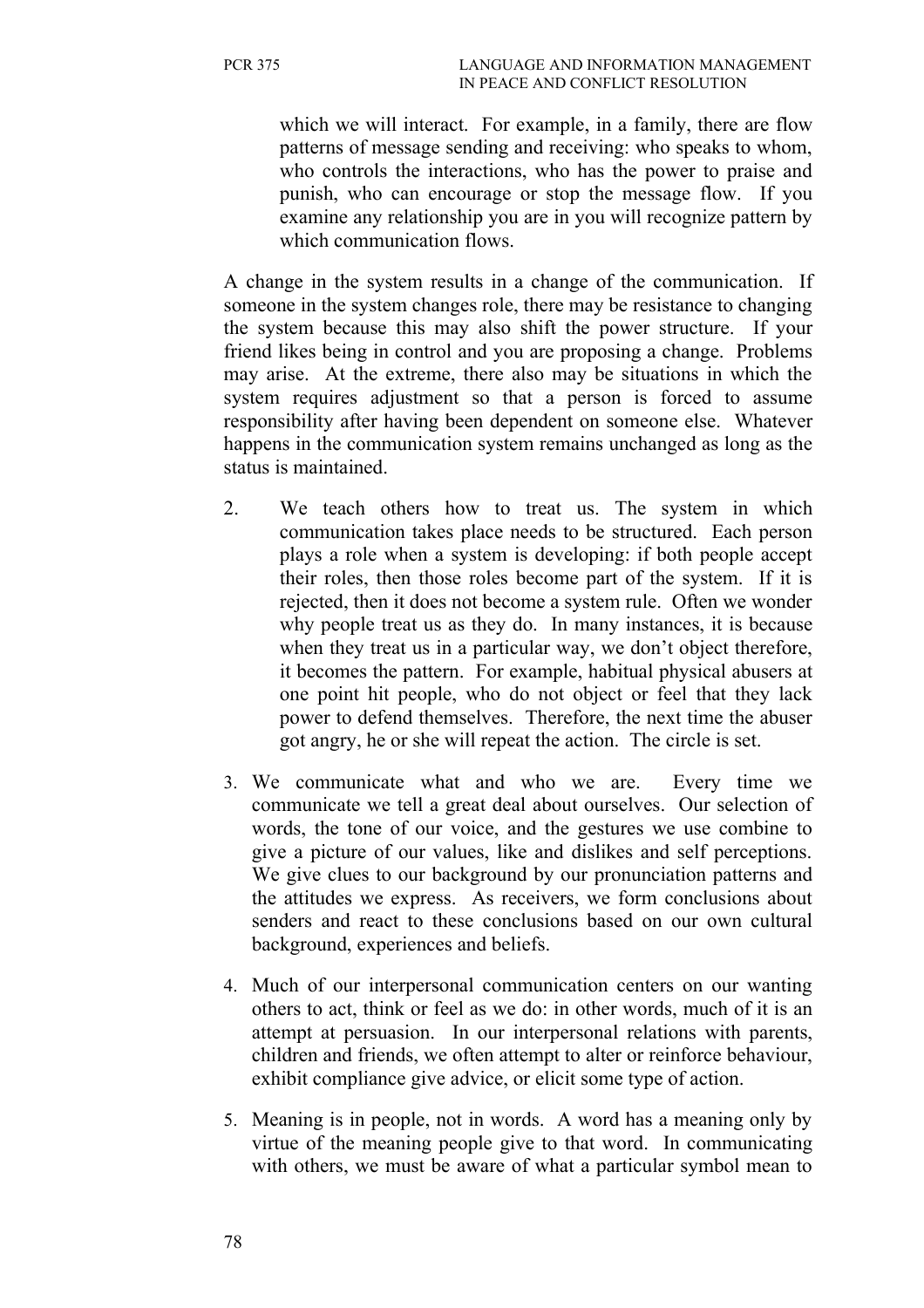us is not necessarily what it means to the other person. An individual hearing the word grass may think of the lawn. A drug counsellor probably thinks of marijuana. Unless some basis for understanding exists, ineffective communication may be the result. Thus, we must define terms and give examples, keeping our audience in mind and adjusting our messages accordingly.

- 6. We communicate even when not talking. Communication does not necessarily stop simply because people stop talking and listening. Suppose you do not answer a question your facilitator has asked. Or suppose you sit quietly at the dinner table instead of joining in the conversation. In these cases, you are still sending messages, although your lips are silent. Remember that much communicating is done below the verbal level. You may think that if you do not actively participate, you are not sending messages – but you are! In many instances, your body is communicating nonverbally and the very fact that you are not saying something may be interpreted as if you were telling the other person that you are not interested, do not care or you disagree with what is being said.
- 7. People react to our actions. We are constantly demonstrating the action – reaction principle. When we smile, others are likely to smile back; when we display anger, others tend to do the same. Try an experiment. The next time you walk down the street, smile as others come towards you. You probably will find that the people you pass smile back, often saying hello or as their action – reaction. Think back to the last time you had an argument. If you raised your voice, what did the other person do? No doubt that person also raised his or her voice – action – reaction.
- 8. We do what we do because in the end we expect to achieve happiness. When we choose to enter into communication, we do hoping to gain from the experience, but certainly to be in no worse psychological shape than when we entered. Consequently many people try to avoid any situation in which they feel they may get negative feedback or be unsuccessful in communicating their ideas.
- 9. We cannot always have the same understanding and feelings as others. As we communicate we must recognize that because of differences in cultures, the only areas we share are those in which we have a common experimental background. To illustrate this, let us assume that all our knowledge and experience is contained within one circle and that all the knowledge and experience of the person with whom we are communicating is contained within another circle. The only commonality  $-$  the only place when our ideas, concepts, beliefs, and vocabulary will overlap is where we have had similar exposure.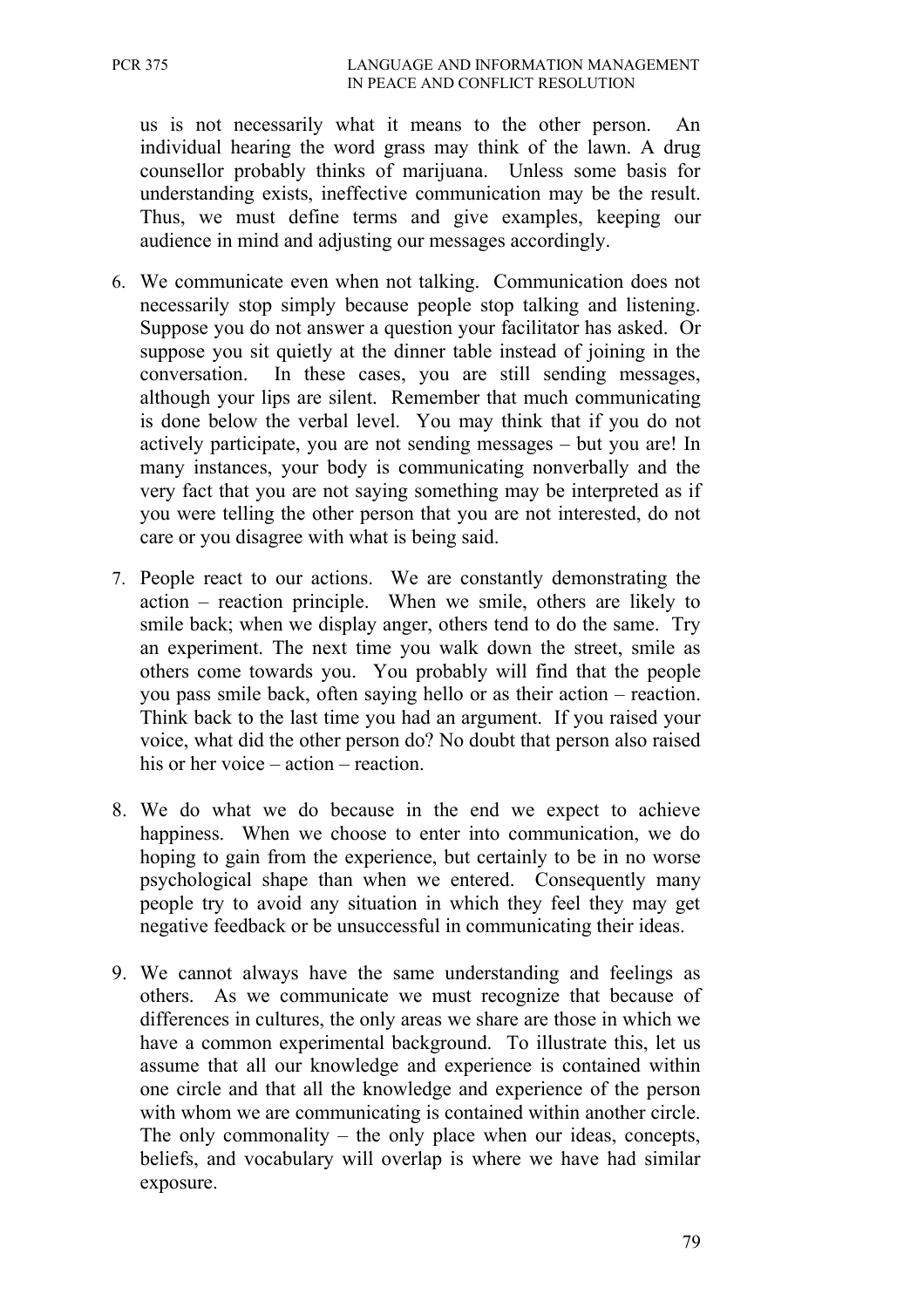## **4.0 CONCLUSION**

If you want a relationship to grow beyond superficiality, you must engage in self-disclosure. Self disclosure is the process of communicating oneself to another person, telling another who you are and what you are feeling. Much of the activities in interpersonal communication is about self disclosure and as a relationship develops and disclosure increases, they often get larger in such relationship.

#### **5.0 SUMMARY**

Interpersonal communication, or one to one communication, is necessary to function in any society. It helps you connect with others and develop empathy, and it contributes to your mental and physical health. All relationships begins with attraction. Although, the basis of attraction might vary greatly from one relationship to another, you probably are most attracted to people with whom you have similarities and frequent contact.

## **6.0 TUTOR-MARKED ASSIGNMENT**

- 1. What does interpersonal communication means to you?
- 2. How will you define interpersonal communication?
- 3. Explain some basic concepts of interpersonal communication that you have studied in this unit?

### **7.0 REFERENCES/FURTHER READINGS**

- Gamble, T.K and Gamble, M. (2002). *Communication Works*. New York: McGraw-Hill.
- Hybels, S and Weaver, R.L. (2001). *Communicating Effectively* 6<sup>th</sup> ed. New York: McGraw-Hill
- Roy, M.B. et al. (2004). *Communicating: A Social and Career Focus*. Boston: Houghton Mifthin Comp.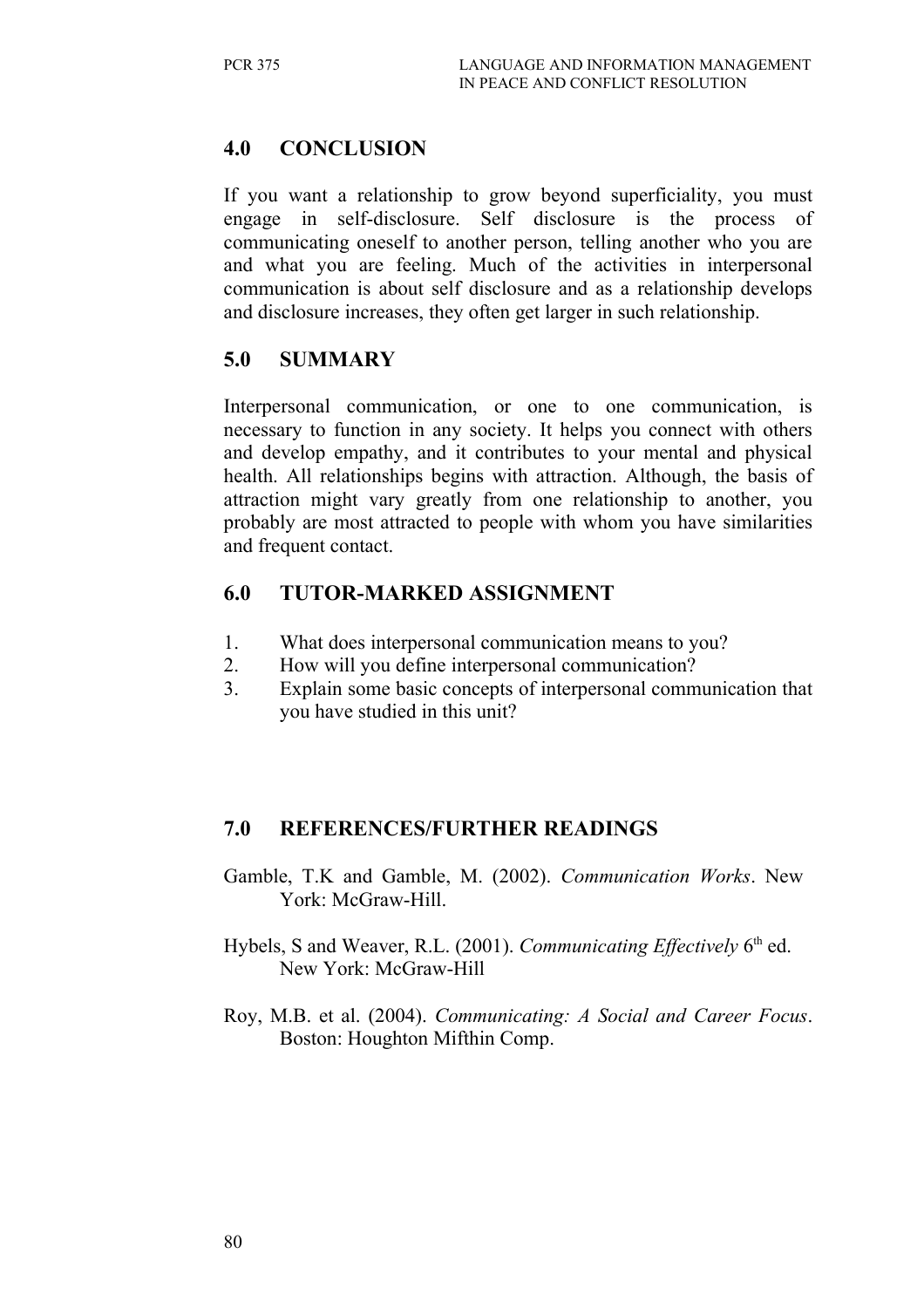### **UNIT 3 DEALING WITH CONFLICT COMMUNICATIVELY**

### **CONTENTS**

- 1.0 Introduction
- 2.0 Objectives
- 3.0 Main Content
	- 3.1 Internal Conflicts and Interpersonal Conflicts Resources, Goals and Power
	- 3.2 Avoiding Crises
	- 3.3 Productive Management
- 4.0 Conclusion
- 5.0 Summary
- 6.0 Tutor-Marked Assignment
- 7.0 References/Further Readings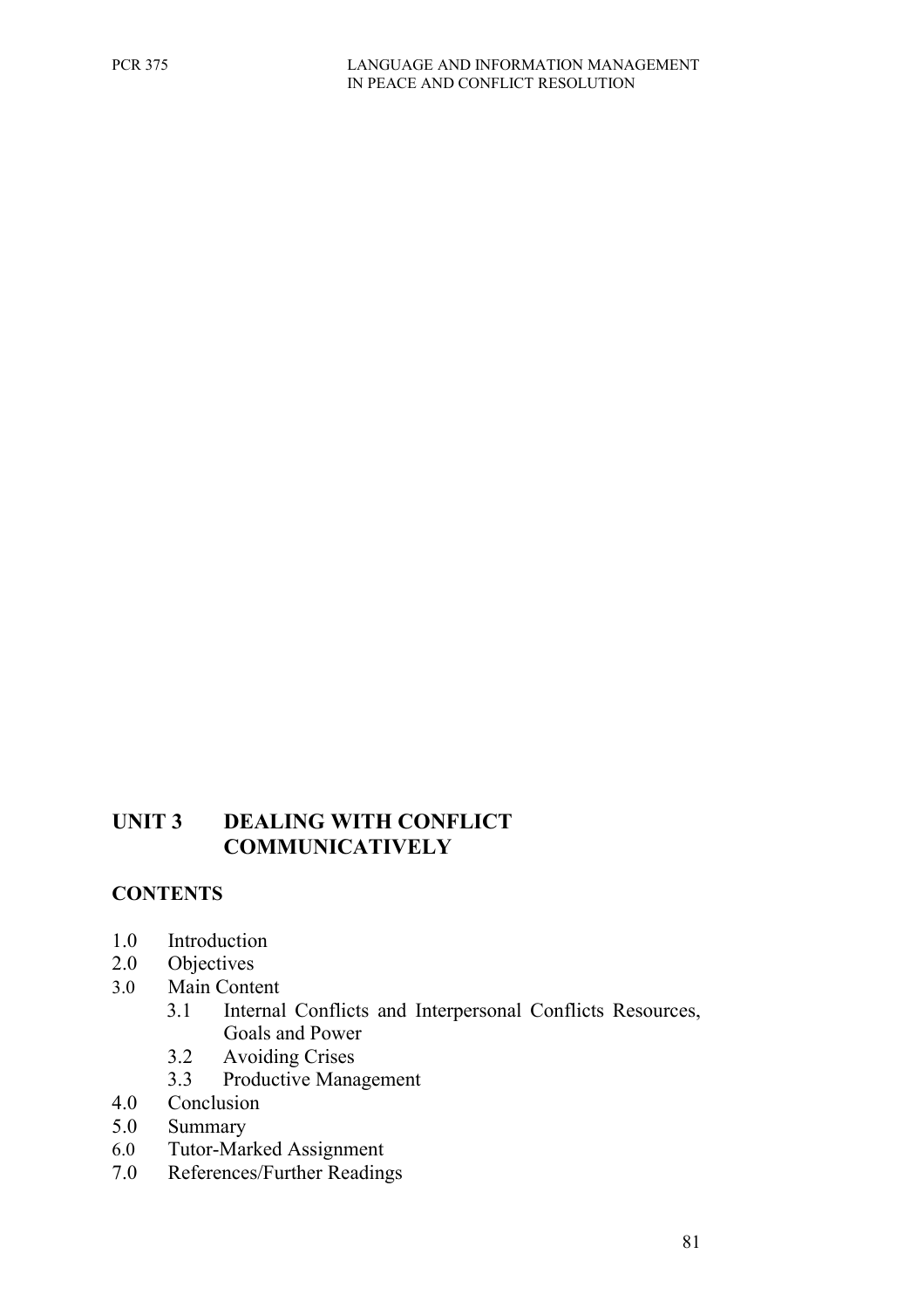# **1.0 INTRODUCTION**

Conflicts are part of the normal everyday communication. If you find yourself engaged in a lot of quarrels, this fact does not label you as an ineffective communicator and if you are asked to intervene in a conflict, do not assume that the conflict itself is undesirable. Rather, it may just be disturbing the peace or endangering life and social peace.

Misconception about conflict and how to deal with conflict communicatively is what this unit is all about.

## **2.0 OBJECTIVES**

At the end of this unit you should be able to:

- identify internal conflicts and interrelated views with interpersonal conflict
- identify the influence of resources, goals and power on conflict
- explain the techniques of crises avoidance.

# **3.0 MAIN CONTENT**

In order to deal effectively with any conflict situation you must understand conflict as a part of everyday human communication. The potential for conflict is a constant part of human affairs. People must make difficult decisions some of which affect the live of others, who may disagree with the decisions. Individuals also engaged in encounters with institutions. For instance, suppose last month's PHCN or Water Bill was N3, 000 and your call to either Water Works or PCHN office showed that they seriously expected you to pay this bill? In this case, you would enter into a conflict – not with another individual but with an arm of the government that is providing social services.

Most human being seems to think that conflicts should be quickly settled or avoided altogether. The fact is conflicts seem to be a pretty necessary part of living. There is for us all a time when we get ready to fight over issues we care about. Conflict is a natural and important part of communication. Properly managed, it can be productive. The job of effective conflict resolution expert should be to help conflict proceed in rational, orderly, and productive ways so as to stop noise and property destruction.

A second misconception that many people hold about conflicts is that they always result from poor communication. This is simply not true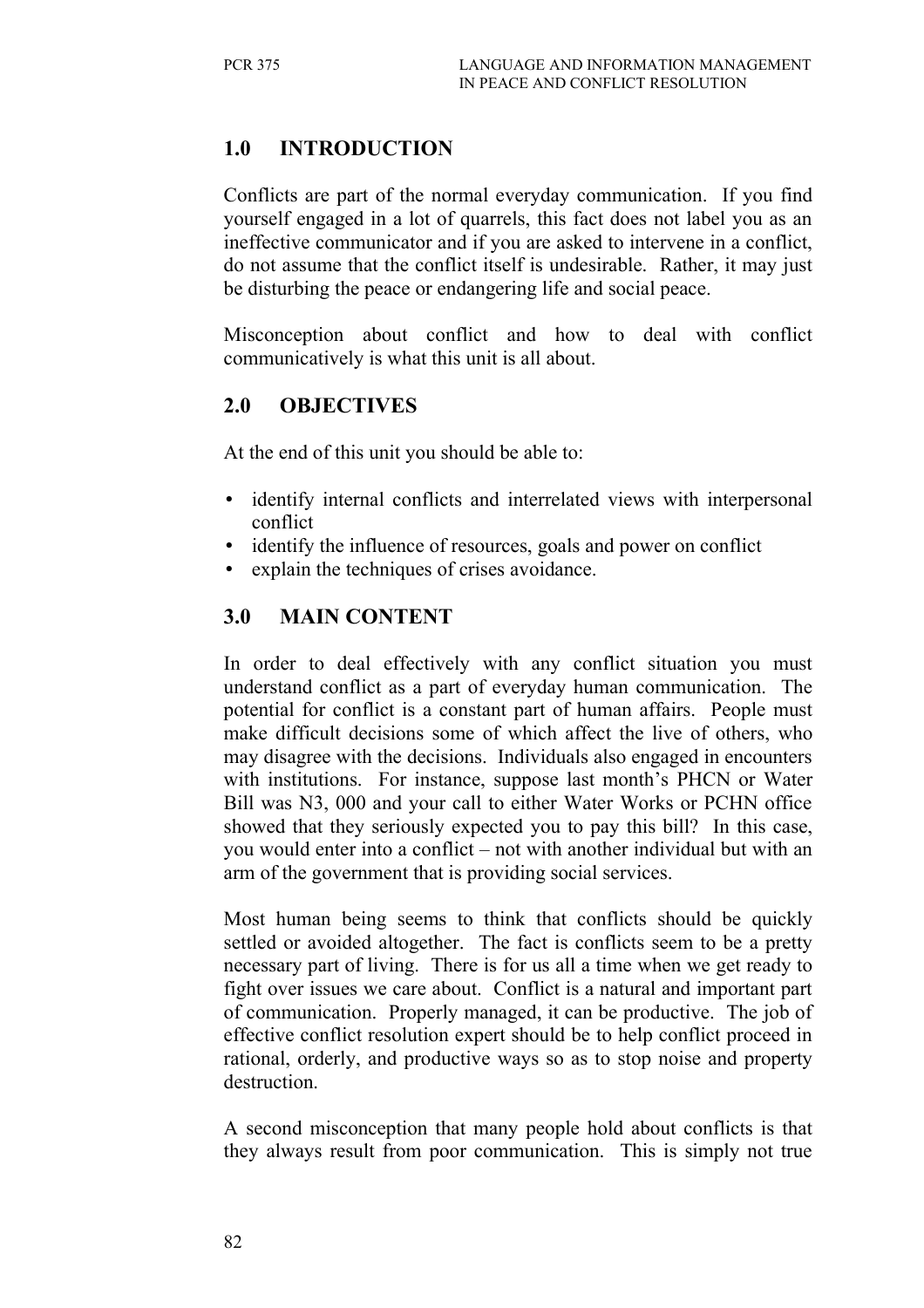the problem does not vanish because an outsider steps in and shows more orderly possibilities for dealing with the situation.

Sometimes, clear communication shows that a conflict cannot be resolved at all to the satisfaction of both parties. For instance, suppose that two people are considering marriage when the woman announces that she intends not to change her name after the wedding. The man not only disagrees but is angry to have the topic brought up. What are the possibilities in this situation? The woman can avoid the conflict by not bringing up the issue. That would prevent the fight but would not make things better, eventually if she resents the name she is bearing for the rest of her life. Another possibility is that the husband to be can give in, although it may gall him for the rest of his life whenever he thinks of being married to a woman who will not share his name. Another possibility is that they can break-up the relationship to avoid facing the issue. Or they can decide not to discuss it until later.

It is also worth discussing one final misconception about conflict: the notion that all conflicts can be settled successfully, with everyone going home happy. There seem to be many conflicts, such as the ones between police and crime that go on forever.

Do you know of any conflicts that have good outcome? Sporting events are examples of conflicts that are not harmful. When the conflict is over, there is no more game. And what about the conflict between labor unions and management? The battles get ugly, but the workers and managers alike are probably better off because the conflict occurs. Conflicts are normal. This unit focuses on better ways to deal with them. You also discover technique for your communication use or perhaps more importantly, you can help others find some of these methods, when you are called in to help settle a dispute.

### **3.1 Internal Versus Interpersonal Conflict**

Commonly, we think of conflict as a dispute between two people. Surely, these interpersonal conflicts are events we commonly see, and mediator or conflict expert are ordinarily called to settle such dispute between parties. But there are also many internal conflicts ranging within each individual in society. Internal conflicts are battles we fight now over how much attention you wish to pay to an aging parent, or how hard you wish to work at your studies or job, or which career choice to make or choose.

Interpersonal conflicts are more obvious than internal conflicts because interpersonal conflict is observable. Even if you were to ask an individual about his or her internal conflict, you might not get a straight answer. But internal conflicts are basic and important. Perhaps you can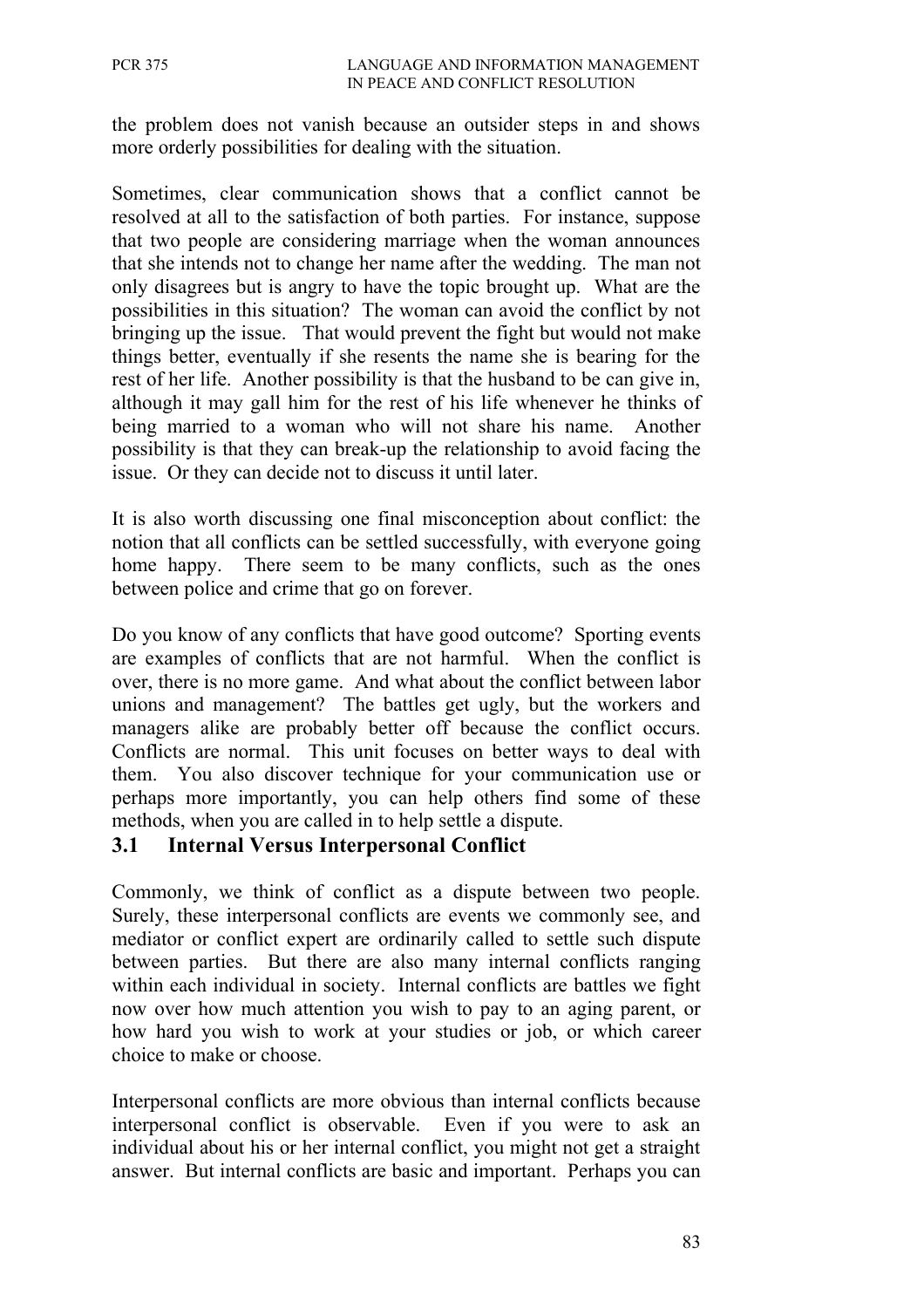recall situations from your childhood in which you had to choose between doing two things that both seemed fund. Perhaps you could either go for snacks with one group of friends or go playing football with another group but you could not do both. It is also likely that you learn to rationalize; to justify yourself that you had chosen the best thing to do. Rationalization is perhaps the most important form of internal conflict resolution.

Decision about what to do for fun does not require much thinking for most of us. But in bigger decisions, such as which institution to attend or which course to study or whether to marry – we sometime experience enough internal conflict to make us uncomfortable. Most of us prefer to think that we make such decisions rationally, evaluating our needs, considering all alternatives, and deciding the best course of action. Later we may feel guilty, or resentful, or exploited. These feelings can lead to interpersonal conflicts. When two people are having a quarrel, each is often having an internal quarrel. In order to deal with the interpersonal quarrel, it would be helpful to try to understand the internal ones. A person who is being defensive probably is engaged in an intense internal conflict. Commonly, this internal conflict has one of two sources, role conflict or value conflict.

Role Conflict is internal conflict over which kind of person we are. Each person in the world plays out multiple roles each day. You may be a mediator, a lawyer, a parent, a PTA vice president, or a marriage partner. Each of these facts represents one part we play in the drama of living. Usually this role playing causes little problem for being a good judge seems to go quite well with being a caring parent, for instance, your work as a judge get you into a position where you have to reprimand a child, for instance you may feel some internal conflict from your "parent" role that urges you to be more merciful.

Where roles come into conflict with each other, we ordinarily make priority decisions, taking the action we feel is best. The role that is acted out is in this way strengthened and other roles are allowed to "slide". Closely related to role conflict is value conflict. Value refers to items or behaviors of worth to you. Some things you may value are money, avoiding bad behavior, personal freedom, possessions, jobs with a lot of rewards, strong friendships. Values, like roles, may become sources of priority conflicts. Some individuals seek jobs that are secure and settle for less money or personal freedom in exchange. In order to work in law enforcement, a person may have to get-up early in the morning, encounter personal risk, and live on less money.

Value conflicts are often called into play by public or political issues, such as the issue of making city streets safe for transportation and various healthy, enjoyable activities i.e. Lagos Megacity Plan especially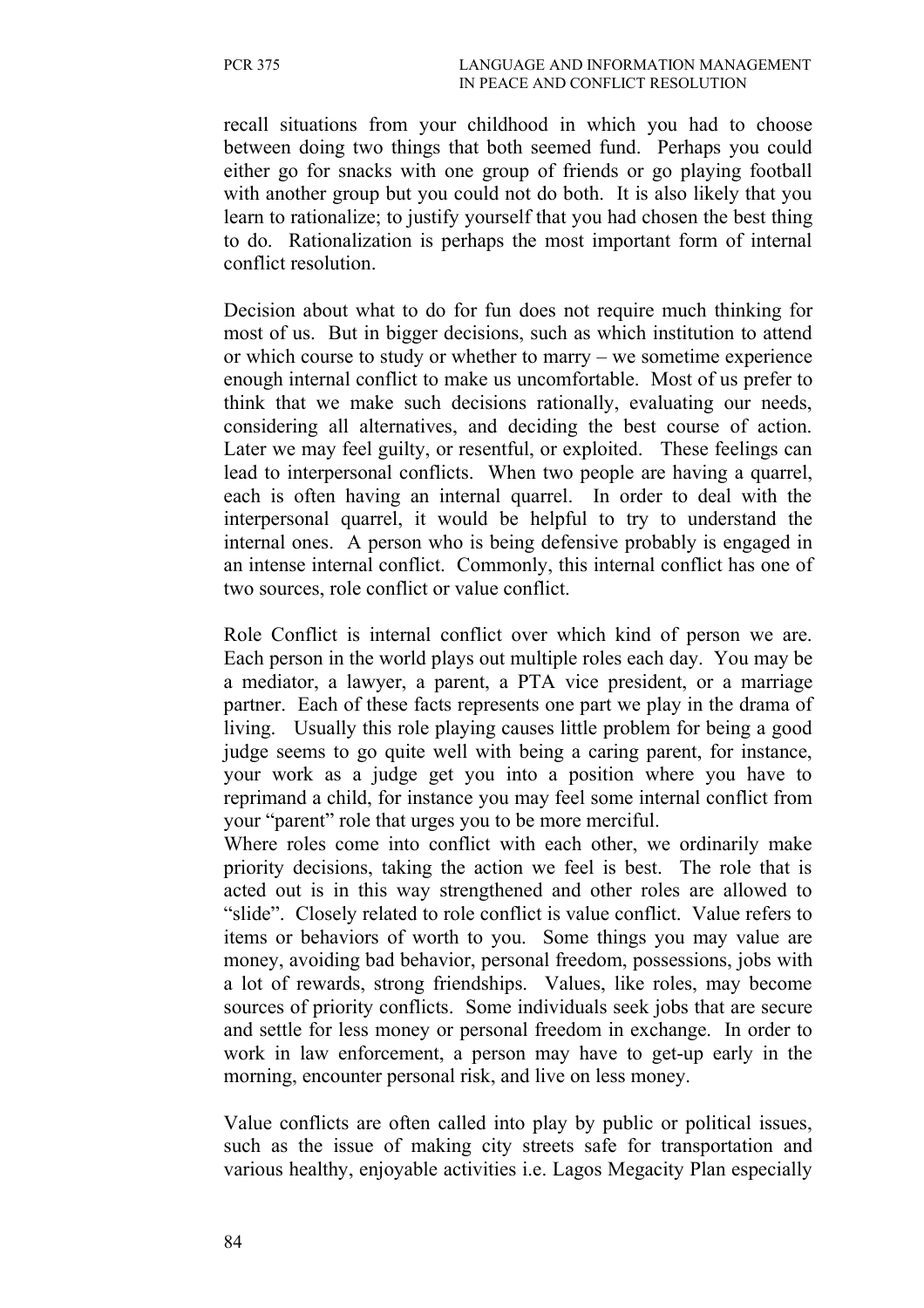after dark. One proposal for improving conditions is to punish all street criminals severely and to have officers patrol the streets to investigate anyone who looks suspicious. That kind of solution serves values associated with safe streets desires, to travel to be safe from fear, to protect private property. Unfortunately, it also sacrifices some important values concerned with fairness and justice. If there is extensive police harassment in the street, it focuses heavily on poor people and members of urban slam who use the street as the only available space/place to congregate. The value of fairness can come into conflict with the value of safety and property.

Value of conflicts, such as the one over Safe Street, is not easy to resolve. Many such conflicts cannot be resolved at all. The point of this example is to illustrate that not all important conflicts are between people. Some are between values that are really, internal to each of us.

### **3.2 Resources, Goals and Power**

All interpersonal conflicts are not alike. If you look back to conflicts that were resolved in ones favor or to conflict in which you did not do so well, you may realize that each situation is a whole new ball game.

There are three dimensions of any conflict that you can use as conflict expert to find out how to approach its resolution. These dimensions of conflict are resources, goals, and power.

Resources are what you are fighting over, the payoffs. Some conflicts are over scarce resources – things that not everyone can have. The outcome of a sporting event is the best example of a conflict over scarce resources. There may be two teams in any game, or dozens of individual players in a tournament, but there can be only one winner in any event. Winning is a scarce resources, if somebody is the winner in a sporting event, the scarce resource has been used up; nobody else can win.

Some conflict, however, are over plentiful resources. In such cases, it is possible for both parties to win. Many domestic quarrels are over things that can be treated as abundant resources – how much members of a family care about each other. For instance, if you love your mother a lot, it does not follow that you love your father any less. Some jealous persons treat care for anyone else as insult, but in actuality love is a plentiful resource.

If a conflict is over plentiful resources, you are in a situation in which more than one person can come out of the conflict with a satisfactory solution. In a domestic quarrel, either parties settle and live amicably or both lose. It is rarely a matter of scarce resources no matter how much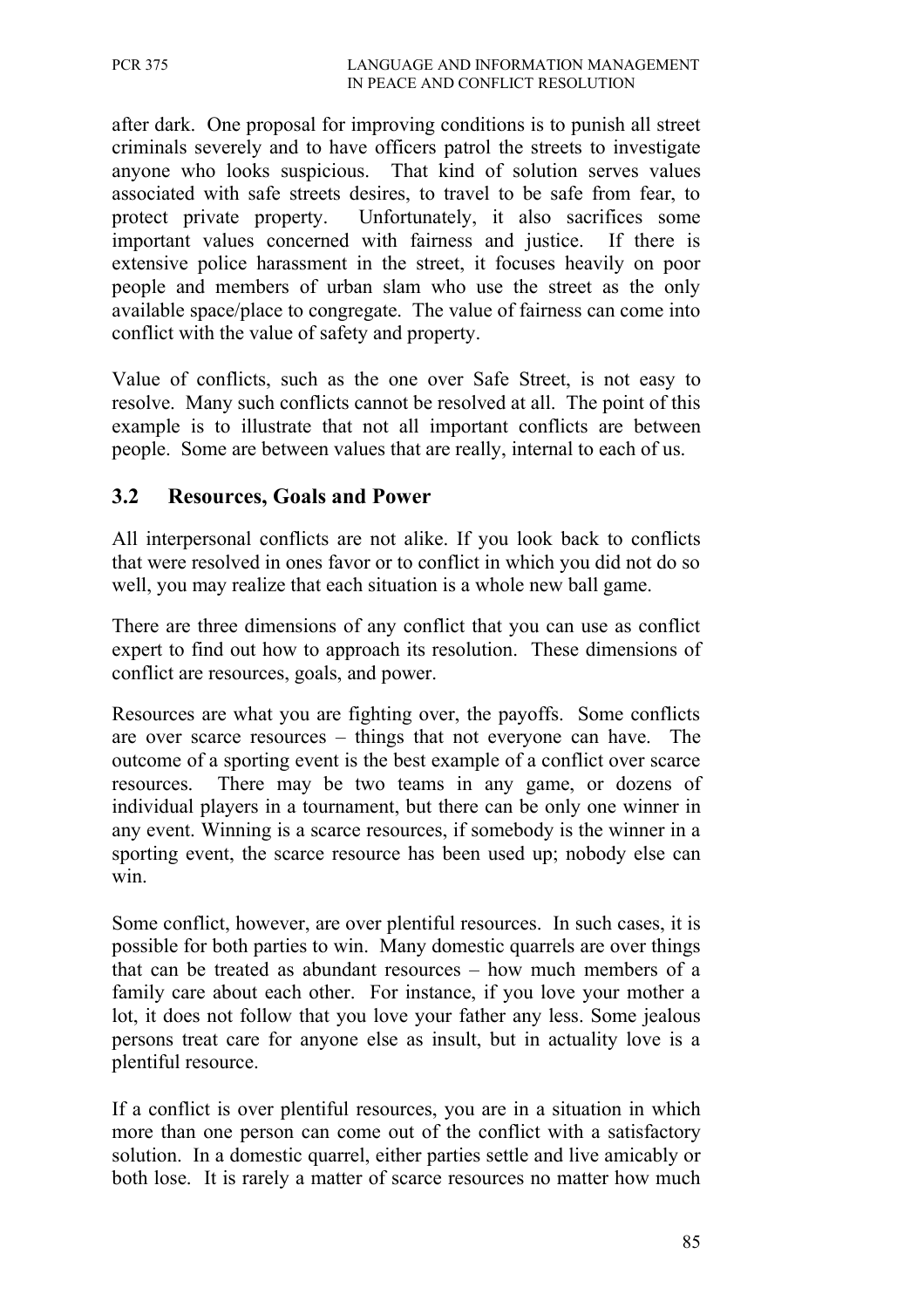the party may think they have to win. But such solutions become less likely if antagonists go all out to "win".

In sum, all conflicts are not alike, and many of the most devastating quarrels seem to be over scarce resources. Often conflict professionals find themselves in situations in which they can treat resources as plentiful thus increasing the number of "winners".

Goals that persons wish to achieve represent a second major dimension of conflicts. In some conflict situations, participants seek the same goals; in others, they seek different goals. It is often helpful for the goals of participants in every conflict to be clear to both parties. For example, if a married couple is quarrelling and considering divorce, one party to the discussion may either assume that the person has been playing falsely.

If it may seem that you would always want goals to be clear to the other party in a dispute. This, however, is not the case. If you bargain for or over the price of a used can, it is probably to your advantage not to tell the other person the highest price you would be willing to pay, since that destroys any bargaining advantage you have. Some bargaining strategies demand secrecy about goals.

A third and final characteristic of any conflict is the relative power of the participants. In some situations, the parties to a conflict are about equal in power; in others, one party clearly dominates the other.

When a mediator or conflict expert is confronted with an ongoing situation or scenario, it often takes quick thinking to avoid violence and also preserve safety. Thinking about resources, goal scarcity and power can provide ways for deciding the best courses of action. Some combinations of these three variables are presented below:

#### **Situation 1: Forcing**

- Power of parties unequal
- Goals unclear
- Resources scarce

If one party to a conflict has all the marbles, it is generally a pretty shout conflict that ends up satisfactorily for that person and unsatisfactorily for the other. This is called a forcing strategy. If power is unequal, the individuals with more power can have all they want and make the others go without.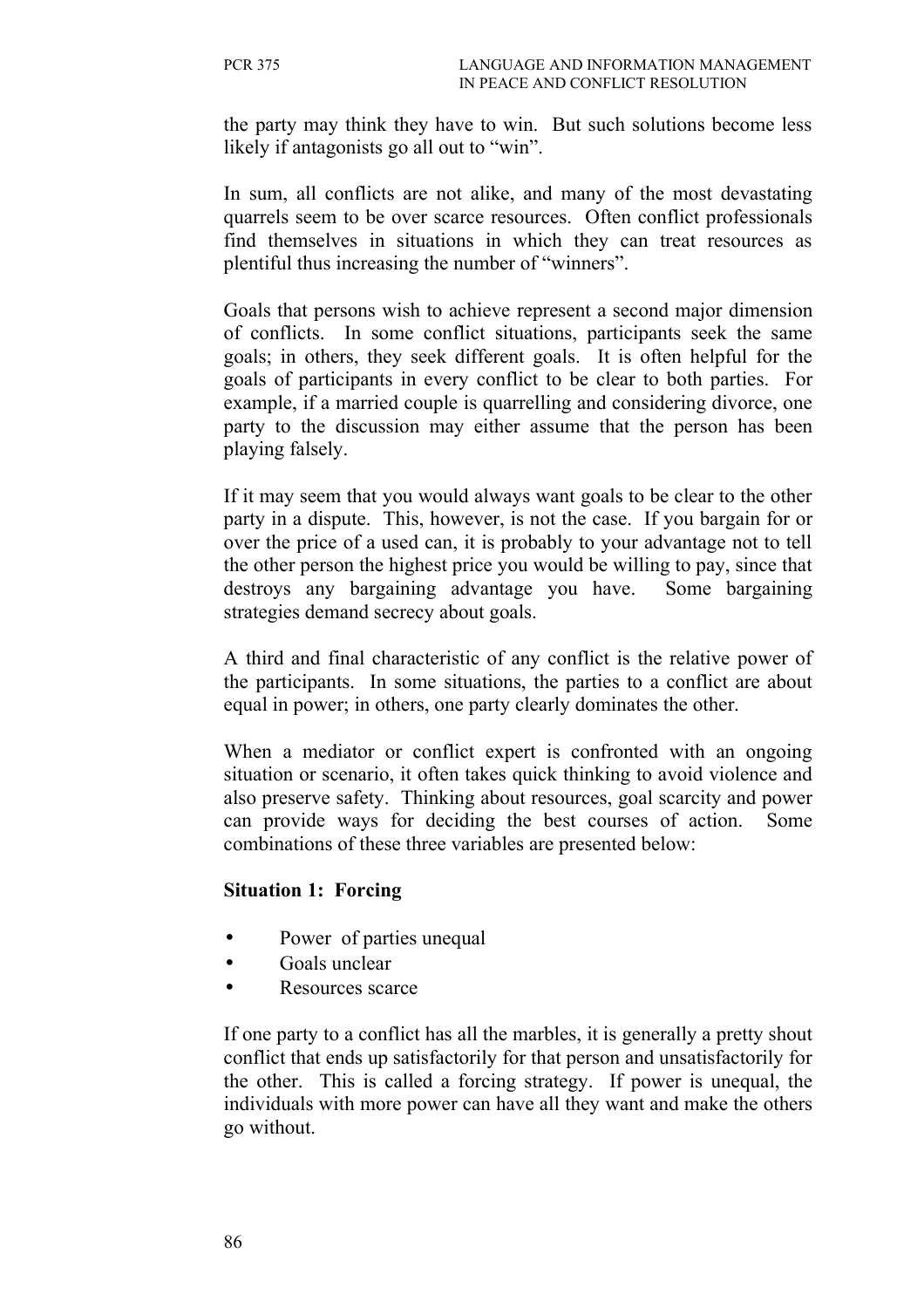The only defense, either strong or weak parties have in this situation is secrecy. If the other side knows your goal; it is assured they will try to keep you from attaining it.

Forcing situation can get pleasant. War between countries or rival street gangs usually assumes a forcing character. The parties test each other's strength, treating victory as scarce and guarding information from the enemy. Each side blames the other for the conflict.

#### **Situation 2: Compromise**

- Power of parties equal
- Goals unclear
- Resources scarce

The compromise situation is like the forcing situation except that neither antagonist is clearly able to overpower the other. Compromise strategies for settling conflicts are fairly well regarded by most people but if you look closely, you find that compromise actually creates a loselose situation. Both sides know there can be only one winner; both fear that if they make their goals clear, their bargaining power diminishes and they lose.

The prototype of a compromise situation can be found in ancient Israel. Two women came to King Solomon, each claiming that a child was hers. There seemed to be no way to tell which woman was lying. Solomon purposed a compromise to cut the child in half. Of course, Solomon's fabled wisdom lay not in offering the compromise but in the fact that he was only bluffing.

Take a more common situation. Two children see a newspaper outside on the front porch. They both ran to it and grab an end. Parties have equal power finally, they compromise and cut the paper in half, and both parties lose. The shortcoming of this compromise strategy is that neither side nor person actually explored the objective of the conflict. When compromise strategies are followed there emerges a tendency not to discuss their needs, they might have discovered that one of them wanted to read the sports page, and the other was interest only in the editorials. It would have been possible to treat the conflict as a potential win-win situation.

#### **Situation 3: Problem Solving**

- Power of parties equal
- Goals clarified
- Resources plentiful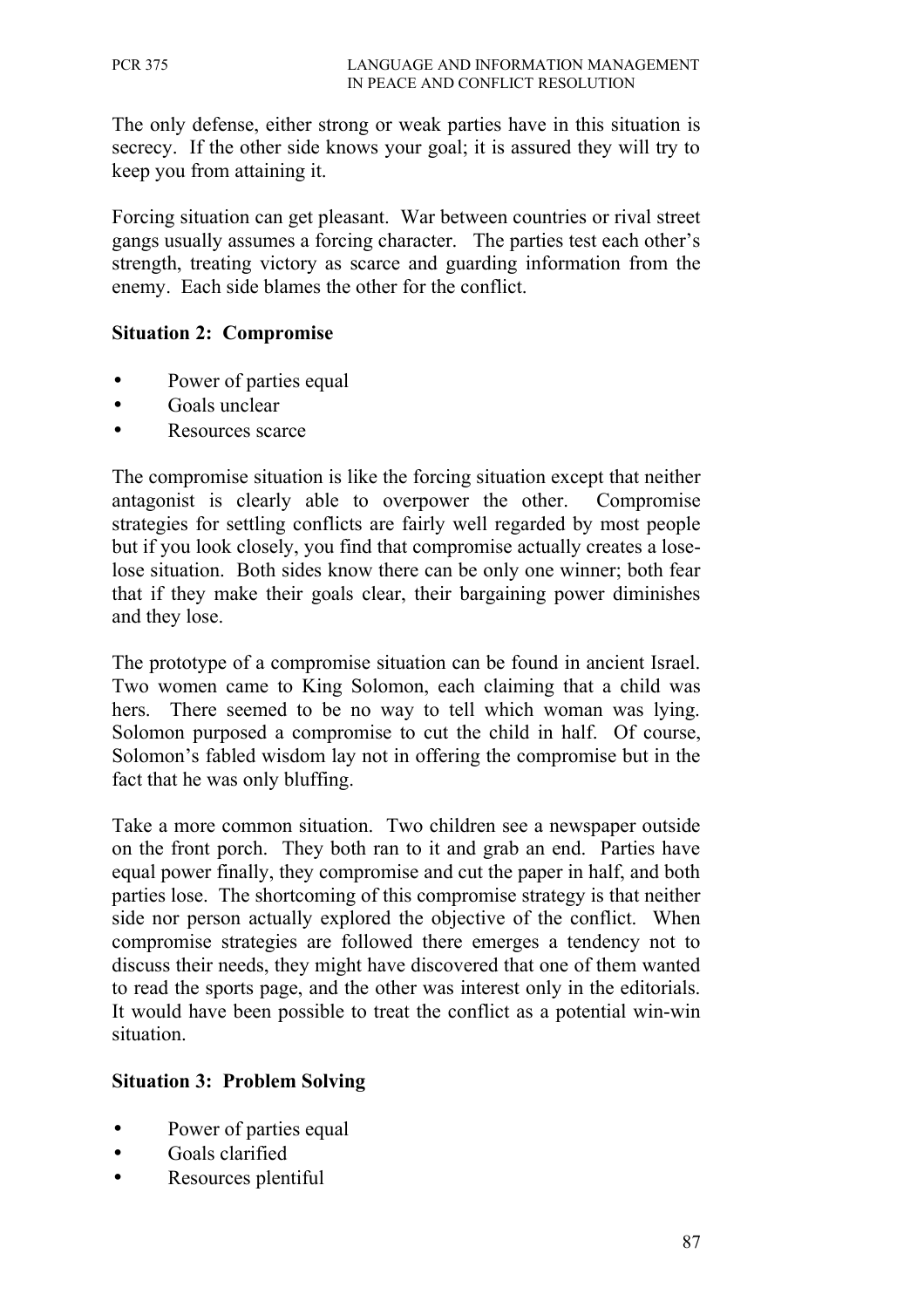Problem-solving situations are compromise situations in which the participants are willing to discuss their goals in good faith. If both describe what they absolutely must have, there are often enough goodies to go around and satisfy everyone.

Problem-solving techniques are used by many professional bargainers or negotiators to get out of problems created by win-loose situations. For example, suppose a strike is near, and union negotiators meet with management to work out a settlement.

The union representative presents a list of demands, and the management offers considerably less. At this point, one side can try to force the other to acquiesce, or the two sides can compromise.

Most commonly at this point, however, experts recommend moving toward a problem solving atmosphere by accepting the suggestion demands of each other or sides as good faith bases for discussion. Each demand or offer can be discussed individually in a rational atmosphere to find out how important it is, how much it would cost to actualize and how soon. By the time research on these tasks is completed, the bargainers on both sides are familiar with the reasoning behind the suggestions of the opposition. At this stage of negotiations, every effort is made to treat resources in the conflict as fairly plentiful and to be as clear as possible about goals. Many problems become less severe under such scrutiny, and solutions that satisfy everyone can be found.

The implication for mediator or conflict resolutor is to persuade parties to clarify their goals and to encourage a rational and sane forum for discussion. Of course, the mediator is not a counselor or a judge. Obviously one is not suggesting that a mediator will be able to solve a marital problems of a couple married for 20 years in 20 minute intervention, however, an intervention with tactic will prevent you from returning to these source conflicts time after an again.

### **3.3 Conflict Avoidance as Communication Strategy**

Avoidance is a style that is often characterized by non assertive, passive behavior. The person does not openly pursue his own concerns or those of the other person, but effectively goes weak; refusing to engage openly in the conflict. The avoider may sidestep the issue by changing the topic or simply withdrawing from dealing with the issue. Interestingly enough, just as the competitive style does not mean that you will get what you want. This is because you interdependent with the other party, avoidance as a style do not mean that the avoider will be ineffective. For instance, if a person is having a conflict with a large organization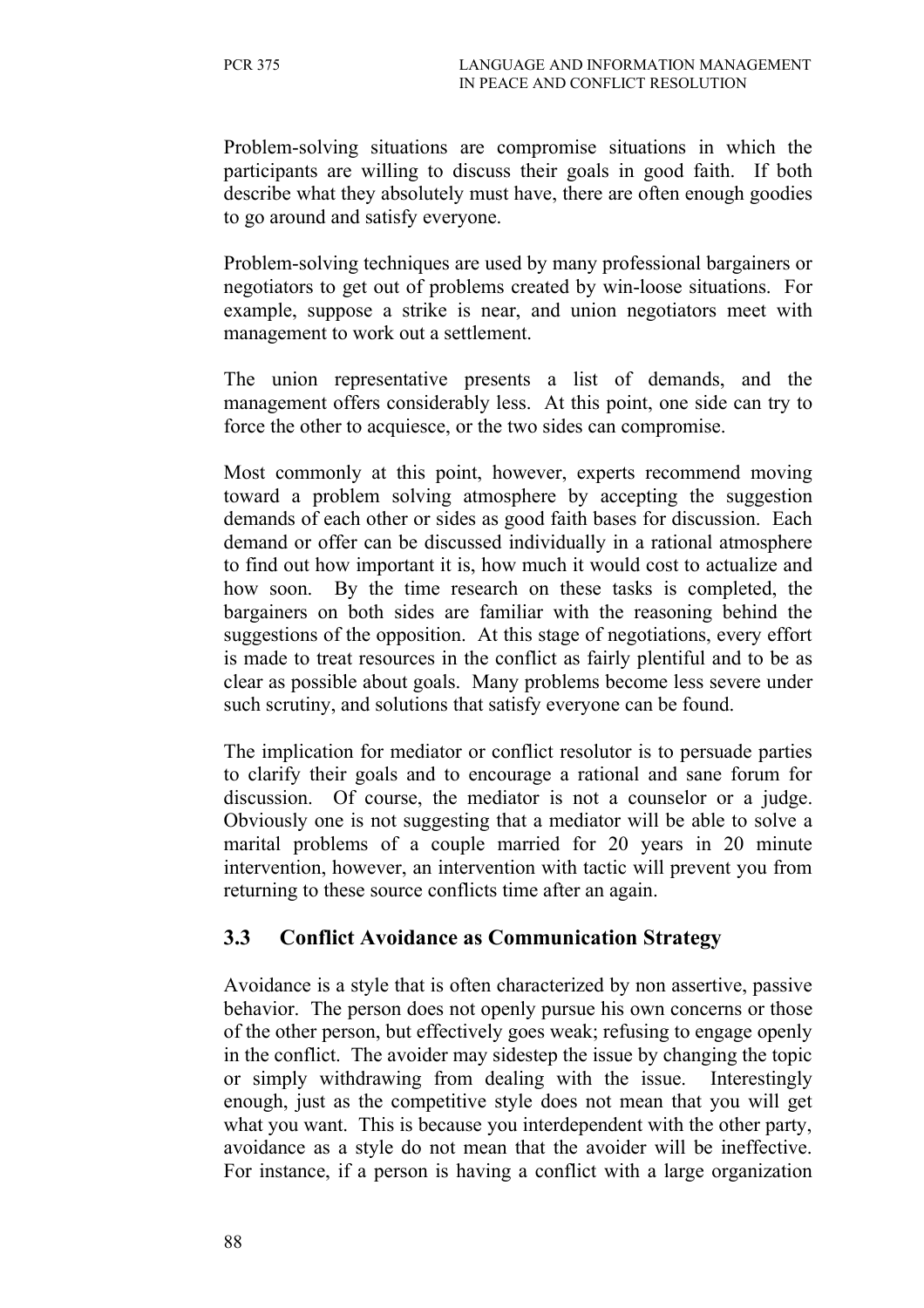that overcharged for some goods or services, the organization can enhance its position by not responding to correspondence on the matter. By pretending that the conflict does not exist, the high-power party is free from dealing with the lower-power party. Avoidance can serve similar functions in interpersonal conflicts as well if two roommates are both dating the same woman, they may refuse to discuss the subject openly, even if both of them are aware of the problem. Avoidance is a way of dealing with conflict by trying not to overtly recognize its existence or your part in its creation. Its or final example, in intimate relationships the style of avoidance is often involved on sensitive matters. If a couple is having some difficulty in dealing with each other's families, they may not feel free to discuss the problem. Avoiding a conflict, however, does not prevent it. Conflict occurs when parties have the perception of incompatible goals, regardless of the style they choose to use in responding to this perception.

The avoidance is just simply an alternative mode of conflict expression.

## **4.0 CONCLUSION**

People often react to conflict with particular style. They enact those styles that, to them, are reasonable choices. There are many possible styles one can use in conflict i.e. competition compromise, forcing and problem solving. The style relation will also involve other variables like power, goal and resources that the parties have at their disposal.

### **5.0 SUMMARY**

Conflict expert often find themselves involved as mediator of disputes and conflicts. Usually the issues are complex, at times using facts in communication management style help best as all round rule to follow. In addition, recall the following facts:

- 1. In every interpersonal conflict, each party to the conflict is also having internal conflicts over some of the issues. Don't be intimidated by strong statements; the antagonists probably do not feel as strongly a their words indicate.
- 2. if forcing strategies can be prevented and people can be steered towards clarifying each other's goals, many problems can be solved. Win-lose situations can be transformed into win-win situations through problem-solving strategies.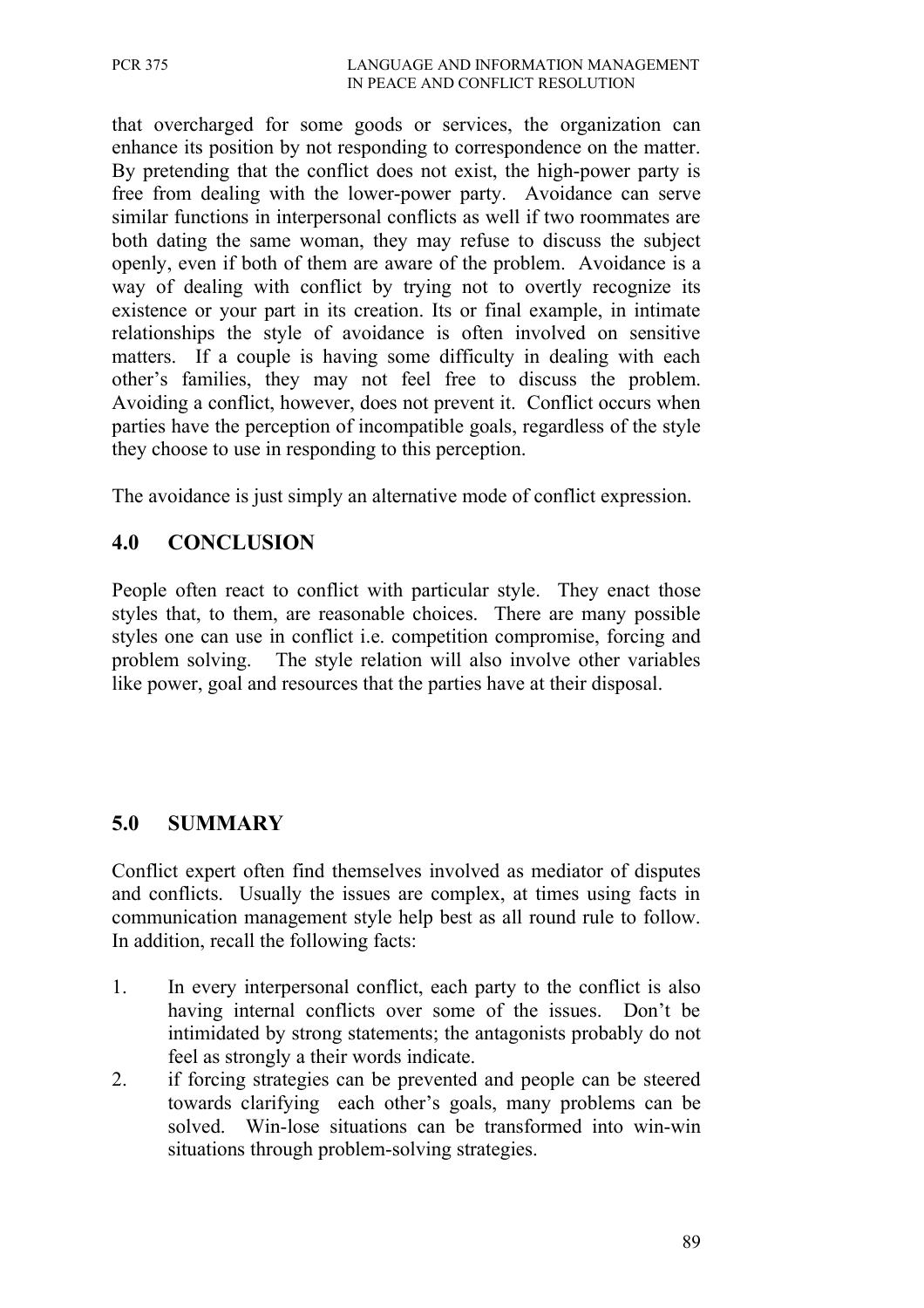### **6.0 TUTOR-MARKED ASSIGNMENT**

- 1. What are differences and similarities between intrapersonal and interpersonal conflict?
- 2. Identify the influence of the following on conflict, power, recourses and goals.

#### **7.0 REFERENCES/FURTHER READINGS**

- Gamble, T.K and Gamble, M. (2002). *Communication Works*. New York:
- Hocker, J. L and Wilmot, W. W. (1978). *Interpersonal Conflict*. Lowa: Web Publishers.
- Thomas Kilman (1972). *Resolving Conflict*. New Orleans: Ralple Publication Inc.

# **UNIT 4 CONTROLLED COMMUNICATION AND CONFLICT RESOLUTION**

#### **CONTENTS**

- 1.0 Introduction
- 2.0 Objectives
- 3.0 Main Content
	- 3.1 Assumptions of Control Communication
	- 3.2 Analysis of International Conflict
	- 3.3 Communication and International Conflict
- 4.0 Conclusion
- 5.0 Summary
- 6.0 Tutor-Marked Assignment
- 7.0 References/Further Readings.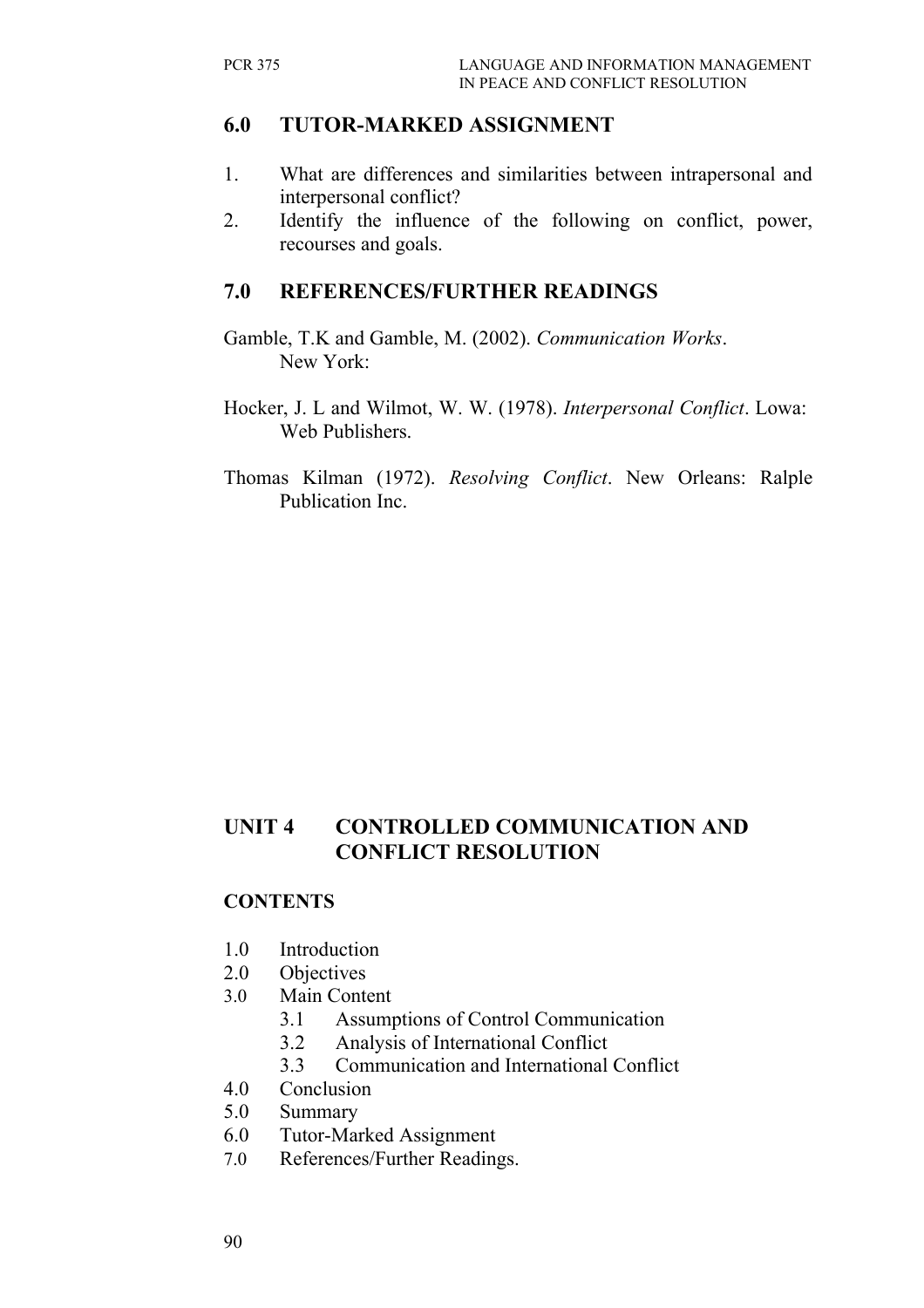# **1.0 INTRODUCTION**

The purpose of this unit is to explore procedure involved in controlled communication as an approach to conflict resolution. Also, the theoretical assumption upon which it was based especially with regard to the nature of international conflict and intergroup conflict within the state.

## **2.0 OBJECTIVES**

Upon completion of this unit, you should be able to:

- explain control communication
- identify and explain uses of control communication in international conflict.

# **3.0 MAIN CONTENT**

Controlled communication is primarily a social psychological device for altering the attitudes and perceptions of the representatives of states in conflict, so that on the basis of reduced hostility and tension they may be able to come together for serious and productive negotiations.

Controlled communication is designed not to resolve international conflict between warring parties but to provide a basis for conflict resolution by persuading states to re-perceive their conflict in a manner that will contribute to peaceful settlement. In this regard, controlled communication draws heavily on the insights of the social and behavioral sciences, especially psychology and sociology. These two disciplines are responsible for much knowledge of the dynamics of individual and inter group conflict. Alteration of perceptions and attitudes confirmed through the application of such knowledge may be usefully applied to the peaceful settlement of international conflicts and disputes.

While some scholars and conflict resolution may be skeptical of the contributions of the behavioral sciences to conflict resolution at the international level, Sydney Bailey has argued that 'however extravagant some of the claims of social and behavioral scientists may seem to those at home with more traditional approaches, it would be a pity to reject out of hand non-traditional studies, methods and techniques" – despite the fact that there are bound to be uncertainties and obscurities, and for some time to come research will necessarily tend to be speculative"..

It is in this spirit that a critical examination of controlled communication, an approach that relies upon the observations of the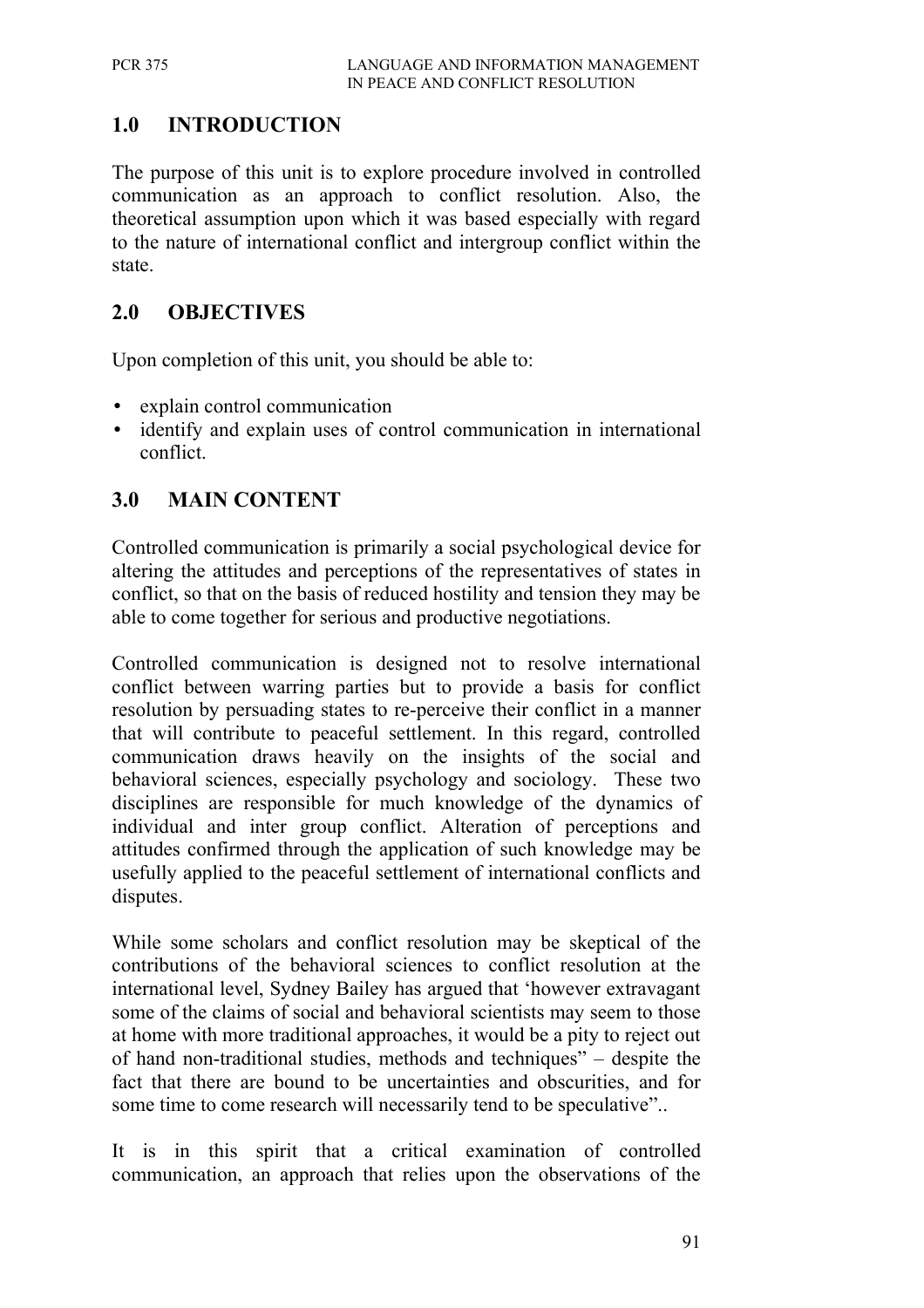behavioral scientists will be the concern of this discussion. The close relationship between controlled communication hypothesis and those derived from conflict resolution experiences within the nation-state was suggested by Burton when he asserted that of all the recent methods for the analysis of conflict such as gaining, simulation, and mathematical techniques, none permitted the social scientist "to analyze international conflict and its resolution by case-study methods in a clinical or controlled environment, which have proved so valuable in the analysis of individual and small group conflict". This implies that international conflict may be controlled or directed in a manner similar to the control or direction of conflict between individuals and groups within the state.

Control communication requires the skills of the professional who attempts to deal with problems of the individuals and to assist him in coping with his environment. While the professional does not deal with the parties in conflict as in the international system:- the experience of case work is relevant; it demonstrates the extent to which acts must be viewed as neither right nor wrong, legal or illegal, just or unjust, but as behavioral responses to a set of circumstances. Conflict behavior is thus predicted on difficulties which states encounter in adjusting to their environment, and not as a result of conflict of interest with other states.

The hope is that controlled communication will stimulate practical consequences in the eventual resolution of international disputes between parties exposed to controlled communication and also, for the knowledge it might provide about the analysis of international conflict and its resolution. According to Burton, -- controlled communication was inspired originally by the need to establish a means by which certain hypothesizes could be examined; and by the observation of the inadequacies of diplomatic procedures and of international institutions in resolving conflict. Traditional techniques of mediation and conciliation are also assumed inadequate because they involve varying degrees of coercive pressures imposed upon the parties to a dispute. Essential to meaningful conflict resolution among nation-states is a solution they reach voluntarily, rather than one imposed by third parties .A conflict is resolved as distinct from settled when the outcome is self supporting and for this to happen the new relationship must be negotiated freely, and be wholly acceptable to the parties involved.

The preceding definition of conflict resolution involves a distinction between resolution and settlement: settlement involves an externally imposed solution, while resolution comes about only through an agreement voluntarily negotiated by the parties. Usually, these terms are used interchangeably. Even if they are not, it is not appropriate to characterize the traditional procedures of peaceful settlement as coercive or to consider that coercion is absent in diplomatic negotiations;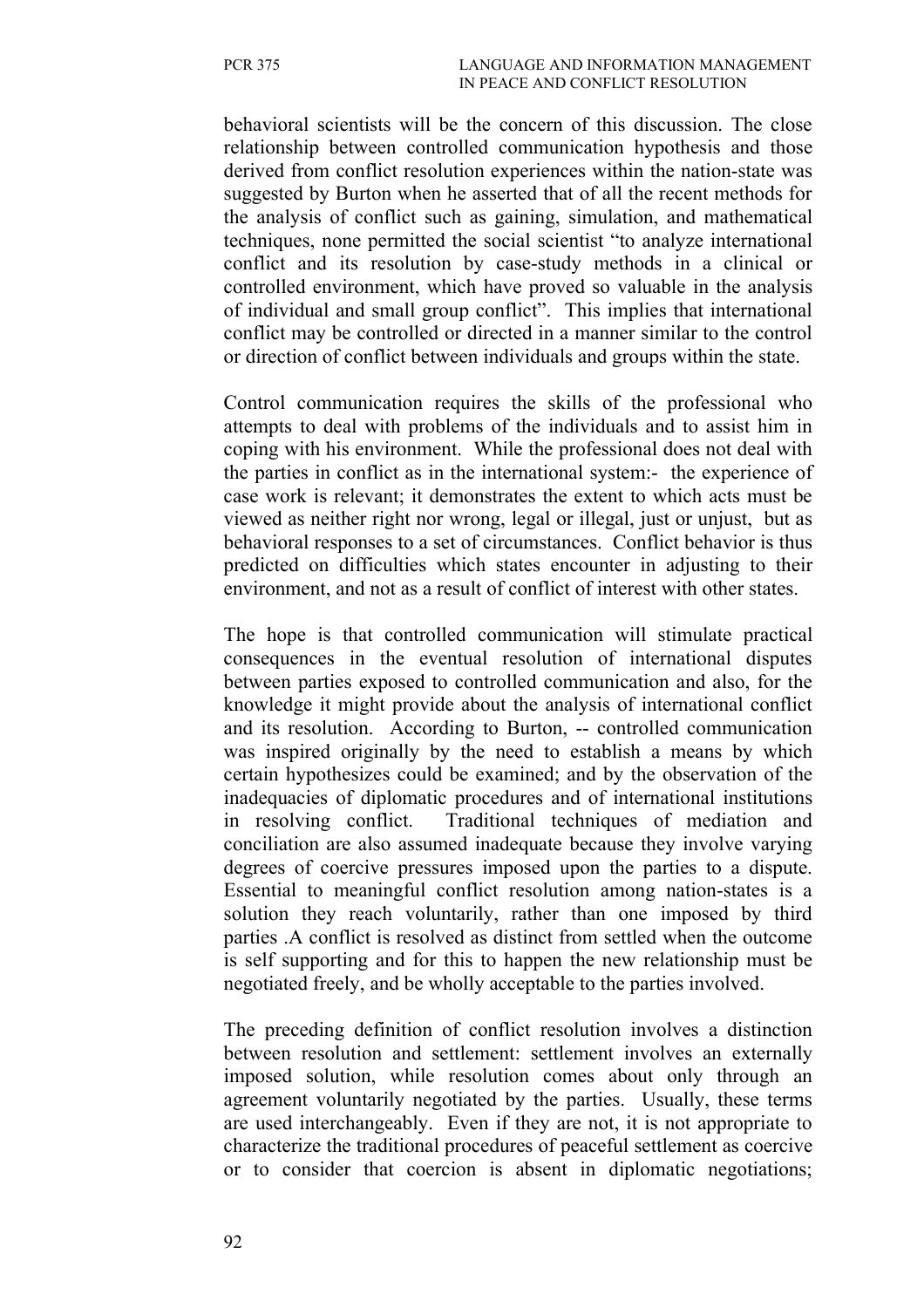mediation conciliation, arbitration, adjudication and international organization procedures all suffers from the common limitation of voluntarism that limits that efficacy in terms of the ultimate disposal of disputes and conflicts. This voluntarism takes two forms: The parties must voluntarily agree to submit their conflict to third party intervention whether political or legal; and, in all modes of conflict resolution except, arbitration and adjudication, proposals submitted by third parties require the consent of the states involved if they are to be binding. Further, while external pressures may be minimal in the event the parties decide to resolve their differences through diplomacy, both sides exert pressures in order to maximize their preferred solutions or outcomes. Actually, most serious conflicts involve both third party settlement attempts and bilateral diplomacy in order for resolution to the accomplished.

### **3.1 Assumptions of Controlled Communication**

The followings according to Burton are the basic assumptions of controlled communication in conflict resolutions:-

- 1. The first step in conflict resolution is to re-establish communication where it has been disrupted.
- 2. Communication between the disputants is controlled by third parties, while the analysis of conflict remains the responsibility of those in conflict, the intervention of third parties providing information on the nature of conflict is necessary in order that the disputants may gain an adequate understanding.
- 3. Academic participants in controlled communication operates primarily as case workers, guiding the disputants to an enhanced understanding of the nature of conflict and thus to a more accurate perspective of their own conflict.
- 4. Analysis and resolution of conflict cannot be separated. Analysis may suggest means of resolution and the success or failure of resolution procedures may illuminate analysis.
- 5. Controlled communication does not impose judgments nor seek accommodation or compromise. The parties are helped to stand back from their conflict, and to understand its origins and manifestations. Once each party is in a position to perceive the problem from the behavioral point of view of the other, communication is effectively controlled and tends to become constructive.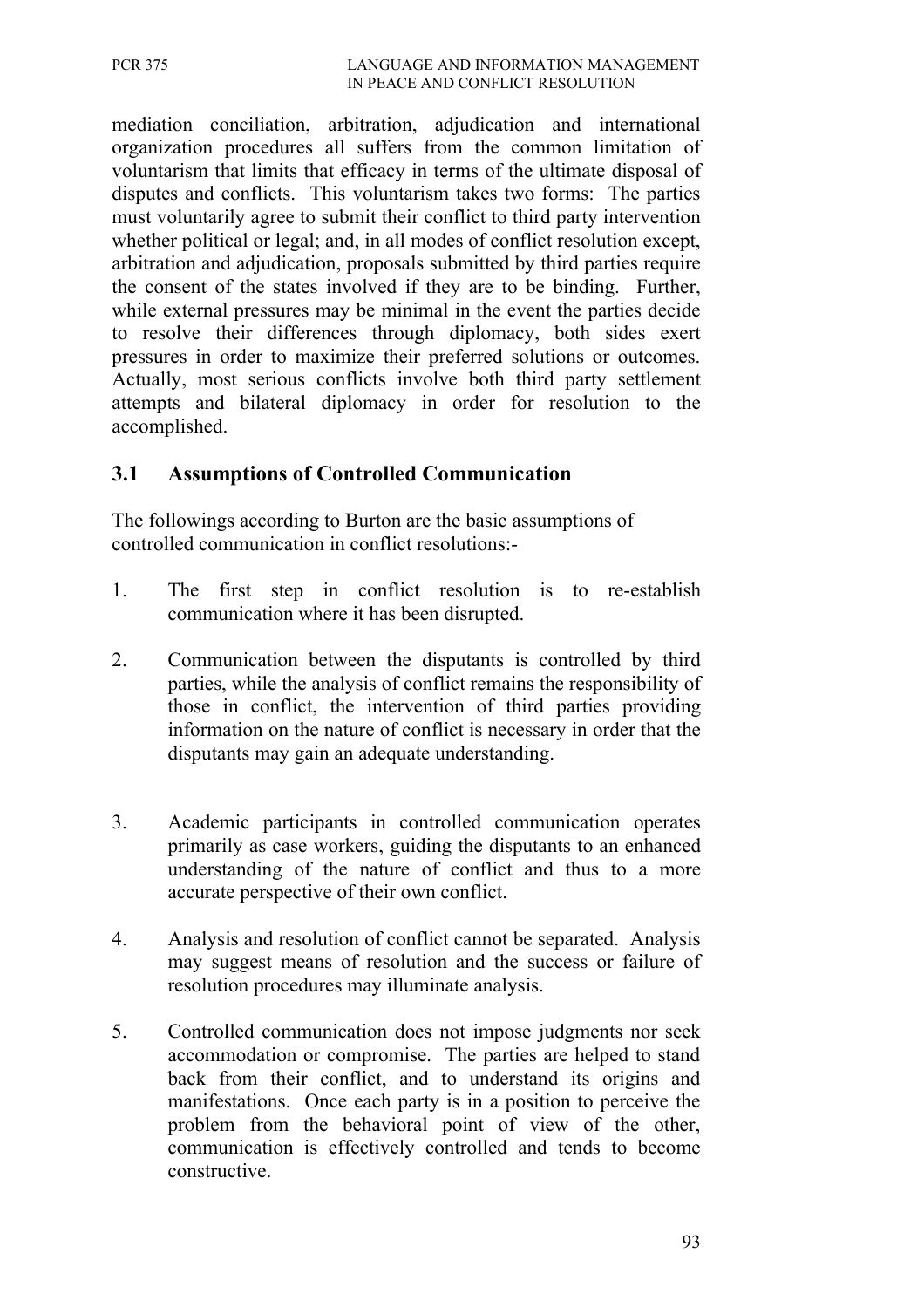- 6. Controlled communication assumes that the resolution of conflict is possible only where a non-zero sum outcome is achieved through a mutual enhancement of the values of each party.
- 7. The aim of controlled communication is the institutionalization of conflict resolution by one process or another. Once a basis for resolution is discovered, governmental decision maker can implement it.

#### **3.2 The Analysis of International Conflict**

Crucial to an analysis of controlled communication is an understanding of the theory of international conflict upon which it is based and on the basis of this theory, what controlled communication may achieve as a conflict resolution device. In this regard, the key assumption is that. Conflict of interests is subjective, and that experience and knowledge alter these components, thus, producing altered relationship. The components of conflict behaviour that may be altered through controlled communication consists of the external perceptions of decision-makers, their selection of foreign policy goals and their assessments of means of achieving goals in relationship to the cost of conflicts. If the subjective character of international conflict is not accepted, then controlled communication must also be rejected, then controlled communication must also be rejected; for if conflicts of interest are considered to be objective, the alteration of subjective perception and attitudes toward conflict may have little effect on conflict abatement. Controlled communication is designed to bring out these subjective elements in mutual discussions with the parties, inducing them to adopt alternate means to satisfy their goals in a non-coercive manner.

A third position on the nature of conflicts of interest among nation-states is also possible. According to this view, international conflict is the result of both subjective misperceptions and distortions; and objective clashes over concrete interests. Sydney Bailey (2000) for example, asserts that even if we allow for subjective misperceptions and their possible removal "there may still remain objective incompatibilities of goal between the parties.

While this view may appear more reasonable than the conception of international conflict as primarily subjective or objective, it is not free from difficulties.

Even if we accept the notion of a mix of subjective and objective elements in specific international conflict, sub-national factors than Burton, who implies that only deficiencies of organization and decisional process are at fault.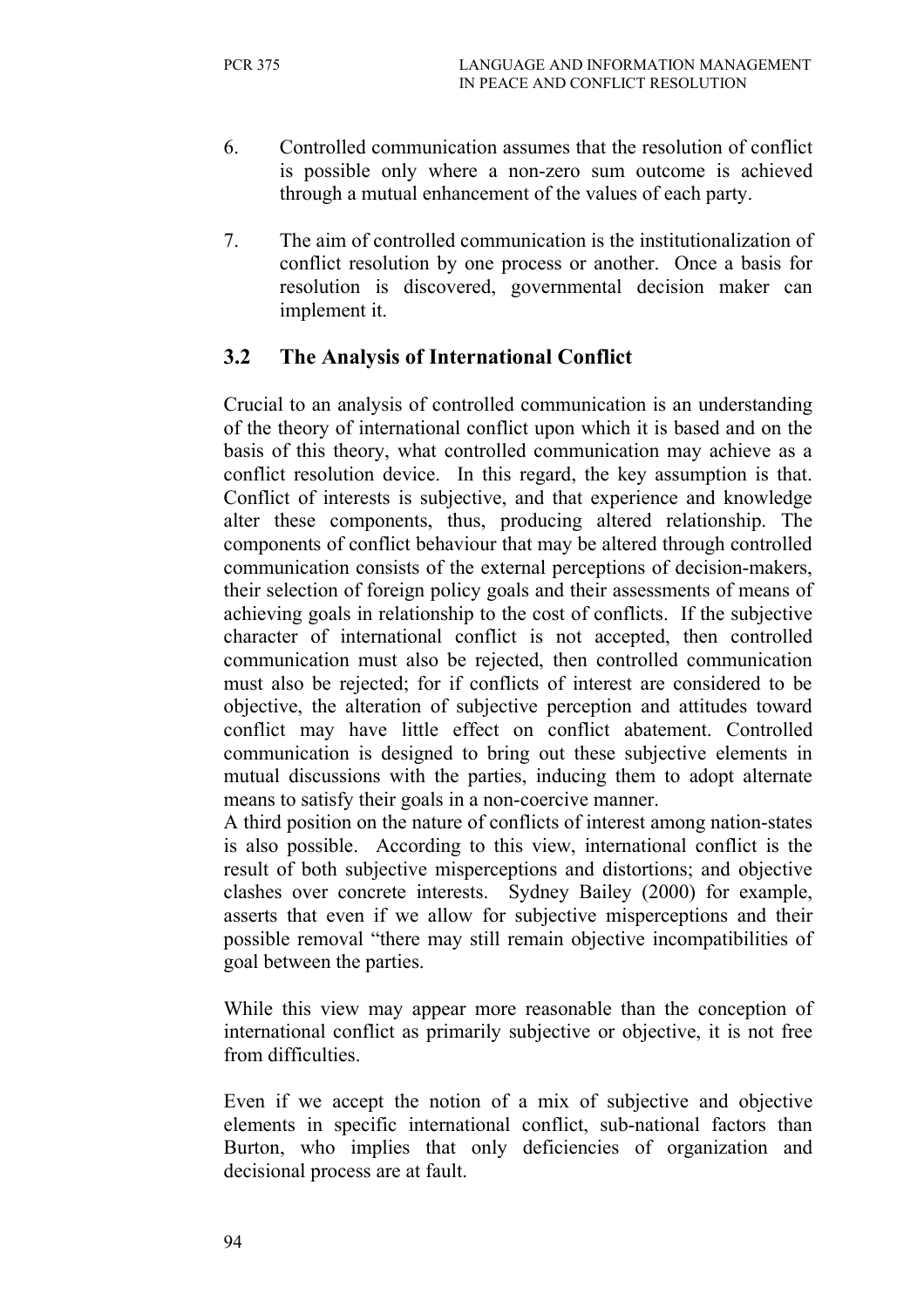### **3. Communication and International Conflict**

The preceding discussion has focused on the centrality of communication as a crucial factor in mitigating international conflict. The study has highlighted that conflict occurs as a result of ineffective communication and that its resolution, therefore must involve processes by which communication can be made to be effective. Or is it possible that this factor has been overstressed, and that consequently controlled communication as an approach to conflict resolution may be less significant than Burton has postulated?

It is to this question that a critical examination is approached.

While it is obviously desirable for state in violent conflict to maintain formal or informal communication to inhibit unnecessary escalation and as a means for eventual peaceful settlement, communication is at best a necessary but hardly a sufficient condition for conflict resolution. If inadequate communication were the principal cause of interstate conflict, then it would be a relatively simple matter to rectify. But the factors that precipitate conflict arise out of objective incompatibilities of interest, as well as subjective distortions and faulty images. An improvement of communication patterns may make states more aware of their differences. When this is the result, the approach of controlled communication may increase the risks of exacerbating conflict, not diminishing it. So even if foreign policy makers are eventually exposed to controlled communication both sides may perceive more accurately their states of mutual rivalry, rather than discover alternative means which remains the problem of empirically ascertaining their relative influence. Consequently, most students of international conflict than to gravitate to one extreme or the other. Political scientists tend to follows Hans Morgenthan, who defines international politics in terms of an irreconcilable struggle for power moderated only by the operation of the balance of power and the techniques of diplomacy. Psychologist and sociologists on the other hand, are likely to be drawn to John Burton's conception that stresses the subjective basis of international conflict.

In terms of the source of international conflict, Burton deduces that... international conflict is in reality a problem, not of international organization and repression of aggression, but of internal political organization within states. The seeds of conflict are probably not within the international system. They may be found within the decision making process of the states. This explanation is thus consistent with the view that conflict is subjective, emanating from the misperception and faulty images of decision-makers rather than arising out of the structure of the state system.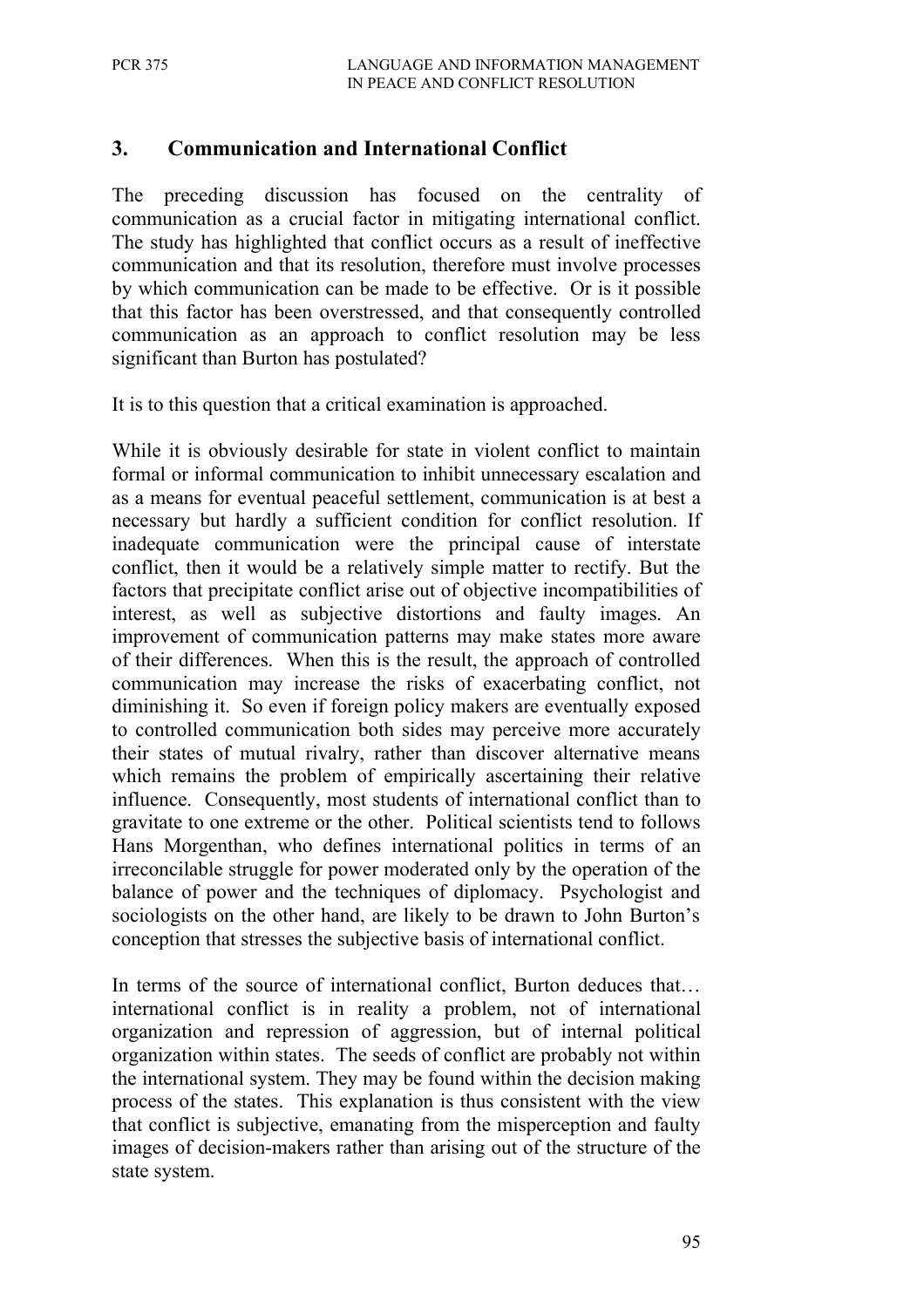Yet this conception of the nature of international conflict is inconsistent with the general systems theory perspective that guides most of the assumptions of controlled communications. Systems theorists, of whom Burton is a leading exponent, have largely analyzed international conflict at the macro rather than the micro level. In this respect, they view the causes of conflict in terms of the inadequacy of conflict controlling mechanisms in the international system in the form of either balance of power arrangements or international organizations; they assign secondary influence to the role of the state as a producer of conflict. Even if the minority of systems theorists who believe that the causes of conflict reside in the state rather than within the state system do so on the basis by which their goals may be attained and conflict terminated. In international relations, effective communication resolves disputes only where the parties have come to appreciate that their national interest will be better served by resolution rather than prolongation of conflict.

In the Korean War, for instance, lengthy communications in the form of negotiations were unavailing until both sides recognized that neither could win the war and both would have to accept a stalemate. In terms of resolution of conflict, Burton assumes that analysis will reveal after perceptions are corrected, that neither side may be required to compromise and that solutions will be found by which all gain but he is silent on how the alteration of perceptions will lead to such solutions.

The notion of compromise recording to Burton, between states in conflict is thereby ruled out. It is based on the false assumption that the outcome of compromise is in the form of a zero-sum game in which one party wins and one party loses. Yet the essence of compromise is precisely the opposite of bargaining which involves states of relatively equal power capacity/capacities. In such situations, the resolution of conflict approximates symmetrical compromise, whereby both parties agree to a settlement that mutually enhances their interests; so that they are both better off as a result. Both may have yield from their original negotiating positions, but both will gain by resolving their conflict as a non-zero sum outcome. It is unlikely that serious disputes can be settled without compromise. Because the predisposition of states engaged in conflict to misperceive render ordinary means of communication ineffective and nothing short of face-to-face discussion within a controlled framework is likely to be adequate.

#### **4.0 CONCLUSION**

Finally, controlled communication has been offered as a substitute for orthodox techniques of peaceful settlement because the parties involved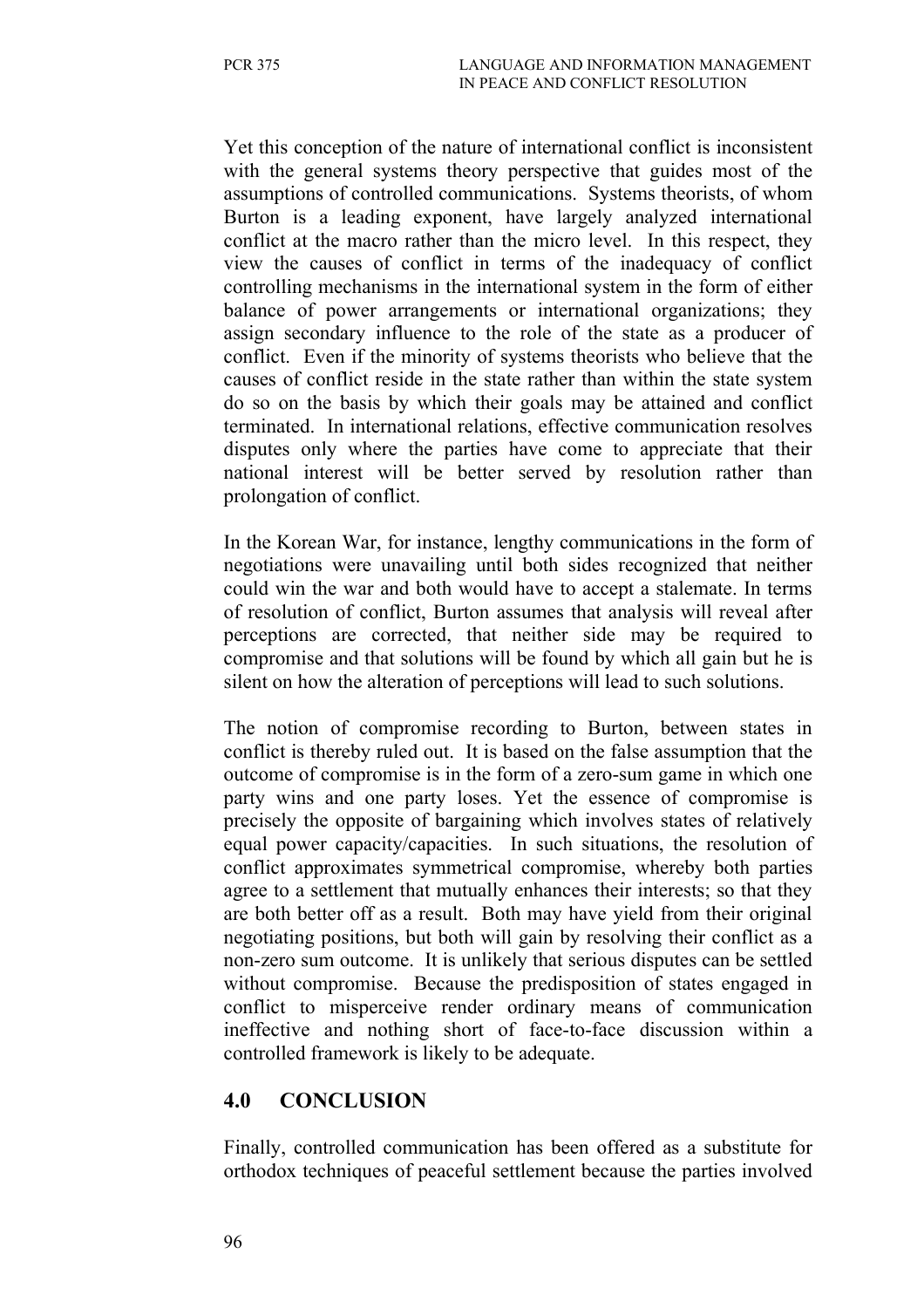were willing to cooperate in a new approach without necessarily risking having solutions imposed upon them. As suggested earlier, this view represents a misunderstanding of the traditional techniques of conflict resolution such as recommendatory they may involve varying degree of pressure but are entirely non-binding. Even the legal methods of arbitration and adjudication require the voluntary assert of states before binding awards and decisions may be imposed. Thus, the willingness of parties to participate in the controlled communication does not prove the irrelevance of more traditional techniques of conflict resolution.

#### **5.0 SUMMARY**

The development of the procedure of controlled communication by John Burton is an attempt to utilize insights and findings drawn from social case work for application to states in international conflict. It rest on the assumption that a new approach to the analysis and resolution of international conflict is needed, since traditional techniques have become obsolete and irrelevant to the needs of nations states.

On the basis of critical examination by experts, controlled communication has only been successful in altering attitudes and perceptions of subordinate governmental officials and has not been applied to key decision makers of states in conflict. It has not led to resolution of any international conflict. At best, controlled communication may be a useful device in supplementing preexisting conflict resolution procedures not in replacing them

#### **6.0 TUTOR-MARKED ASSIGNMENT**

- 1. What in your own understanding is controlled communication in conflict resolution?
- 2. Mention some assumptions of controlled communications?

#### **7.0 REFERENCES/FURTHER READINGS**

- Burton, J. (1969). *Conflict and Communication*. New York: Free Press Baileys (1970). *Peaceful Settlement of Disputes*. New York: UNITTA.
- Yalem, R. J. (1970). *Controlled Communication and Conflict Resolution. In Journal of Peace Research*, vol.8 no ¾. Pp263-272.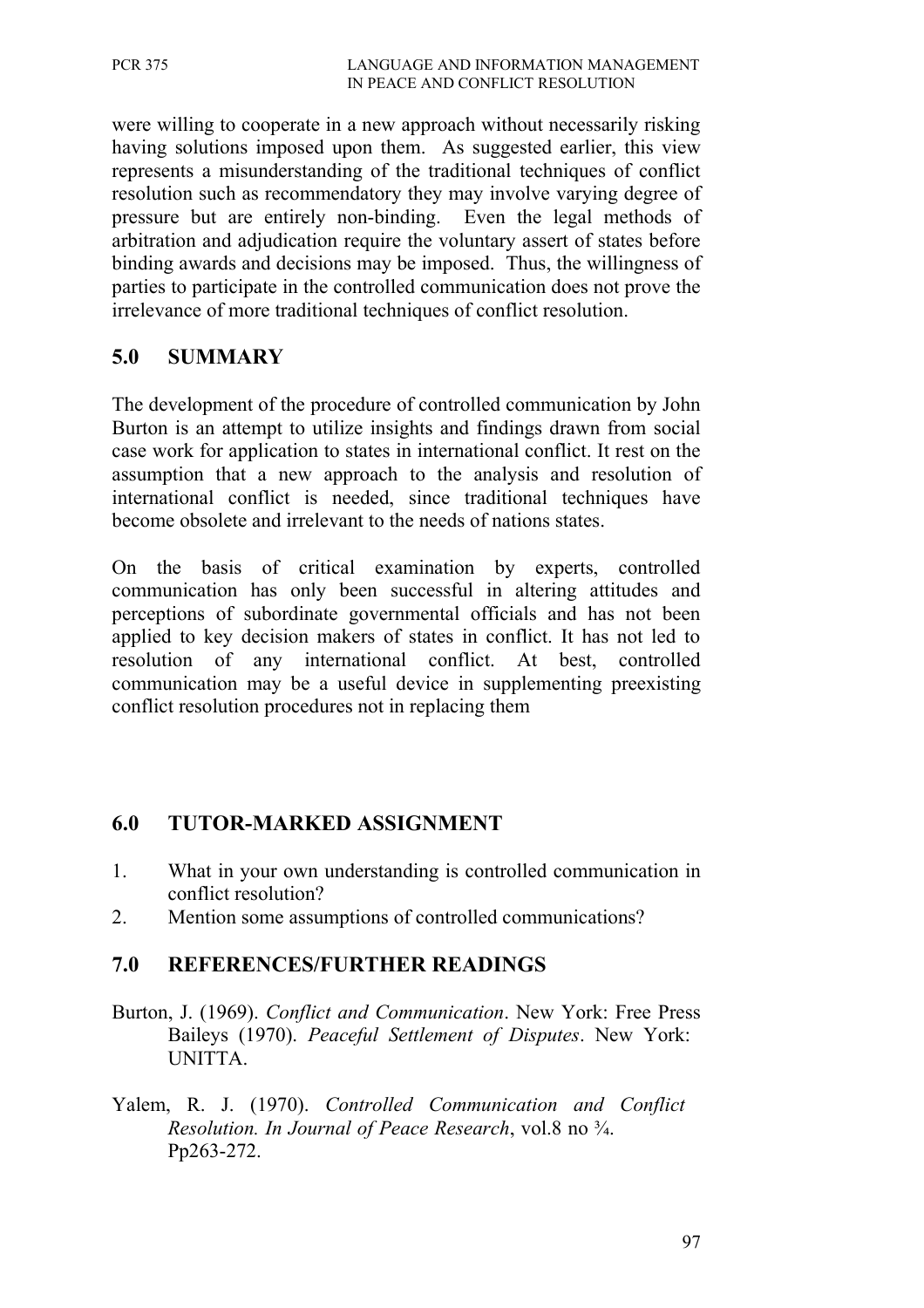#### **UNIT 5 PERCEPTION INFLUENCE IN RELATIONSHIP**

#### **CONTENTS**

- 1.0 Introduction
- 2.0 Objectives
- 3.0 Main Content
	- 3.1 Meaning of Perception
		- 3.2 Why Does Difference in Perception Occur
			- 3.2.1 Selection
			- 3.2.2 Organization
			- 3.2.3 Interpretation
			- 3.2.4 Negotiation
		- 3.3 Perception Checking
		- 3.3 Building Empathy
			- 3.3.1 Requirements for Empathy
- 4.0 Conclusion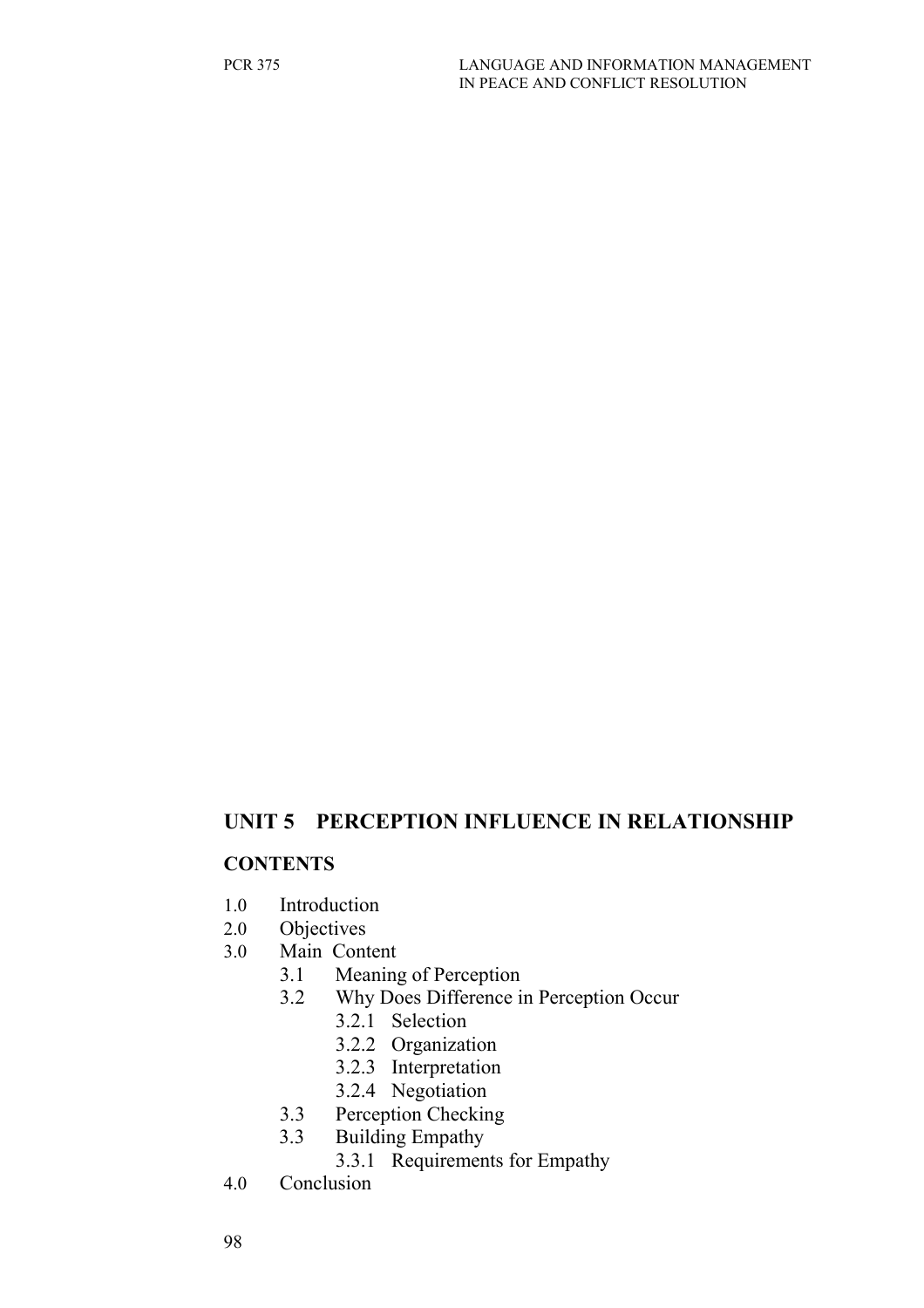- 5.0 Summary
- 6.0 Tutor-Marked Assignment
- 7.0 References/Further Readings

#### **1.0 INTRODUCTION**

In this unit we will focus on the perception, and how communication differences in perception affect events, others, and ourselves. Consequently, perception affects self concept, self-efficacy, our relationship with others and presentation of self. In turn, perception influences our experience and assessment of others and communication with them.

#### **2.0 OBJECTIVES**

At the end of this unit, you should be able to:

- describe factors that shape your perception of people and event
- use perception checking to clarify your understanding of another person point of view.

#### **3.0 MAIN CONTENT**

#### **3.1 Meaning of Perception**

The way you sense the world – the way you see, hear, smell touch, and taste – is subjective, uniquely your own. Nobody else sees the world the way you do and nobody experiences event exactly as you do. The uniqueness of human experience is based largely on differences in perception. Perception therefore is the process of becoming aware of objects and events from the sense (De Vito, 1986). Since our perceptions are unique, communication between and among people becomes complicated.

At time, experts tend to see perception as passive. Passive perception means that, like video recorders, people are simply stimuli. Today, perception is considered to be more active. Active perception means that your mind selects, organizes and interprets what you sense. So, each person is a different video camera, and each person aims the camera at different things; each person's lens is different; each person sees different colours; and each person's audio picks up different sounds. Perception is subjective in that you interpret what you sense; you make it your own, and you add to and subtract from what you see, hear, smell and touch. Subjective perception is your uniquely constructed meaning attributed to sense stimuli.

#### **3.2 Why Does Difference in Perception Occur?**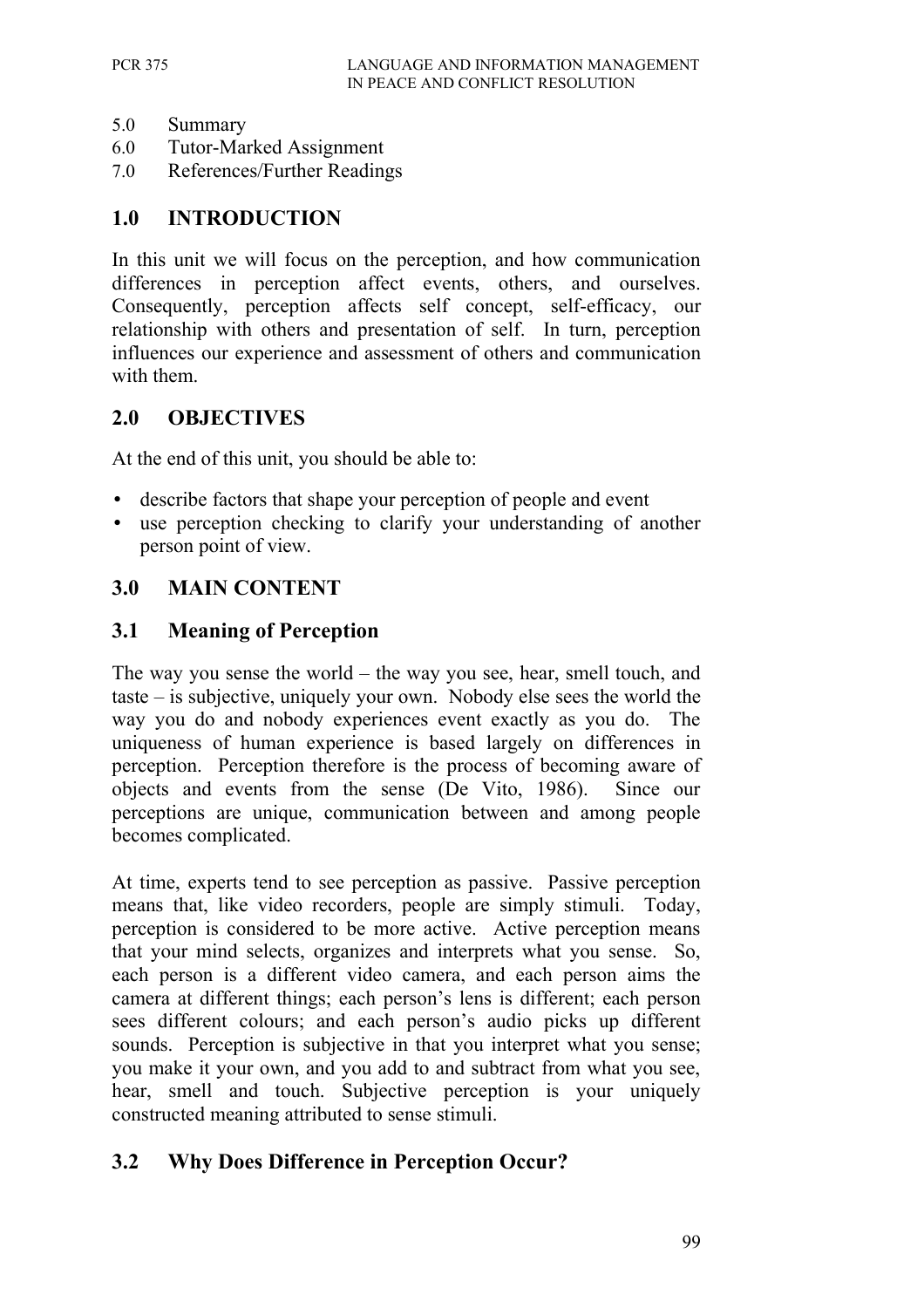Perception is subjective, active and creative. Difference in perception may be the result of physiological factors, people's past experiences and roles, their cultures and co-cultures, feelings and circumstances. Think of an event that recently occurred around you in which your perception of what happened might be quite different from the perception of others.

### **3.2.1 Selection**

Expert in communication psychology believe that we are often exposed to more input than we can possibly manage. The first step according the theorist in perception is the selection of which data we will attend to.

There are several factors that course us to notice some messages and ignore others. Stimuli that are intense often attract our attention. Something that is lower, larger, or brighter stands out. This explains why, other things being equal you are more likely to remember extremely tall or short people and why someone who laughs or talks loudly at an occasion or event attracts more attention than do more quiet guests. Expert believes that repetitions stimuli also attract attention.

Attention is also frequently related to contrast change in stimulation or better still, mechanizing people or things become less noticeable. This principle offer an explanation for why you will take consistently wonderful people for granted when you interact with them frequently. It is when they stop being so wonderful or go away that you appreciate them.

Motives also determine how you perceive people. For instance, someone on the look out for a romantic relationship will be especially aware of attractive potential partners, whereas the same person in an emergency might be oblivious to anyone but security personnel.

#### **3.2.2 Organization**

After selecting information from the environment, you will need to arrange it in some meaningful way in order to make sense of the world. We call this stage organization. The raw sense data you perceive can be organized in more than one way.

We do this by using perceptual schema, cognitive framework that allows us to give order to the information we have selected.

We use four stages or types of schema to classify others. As you read about each one, think about how you use it to organize your perceptions.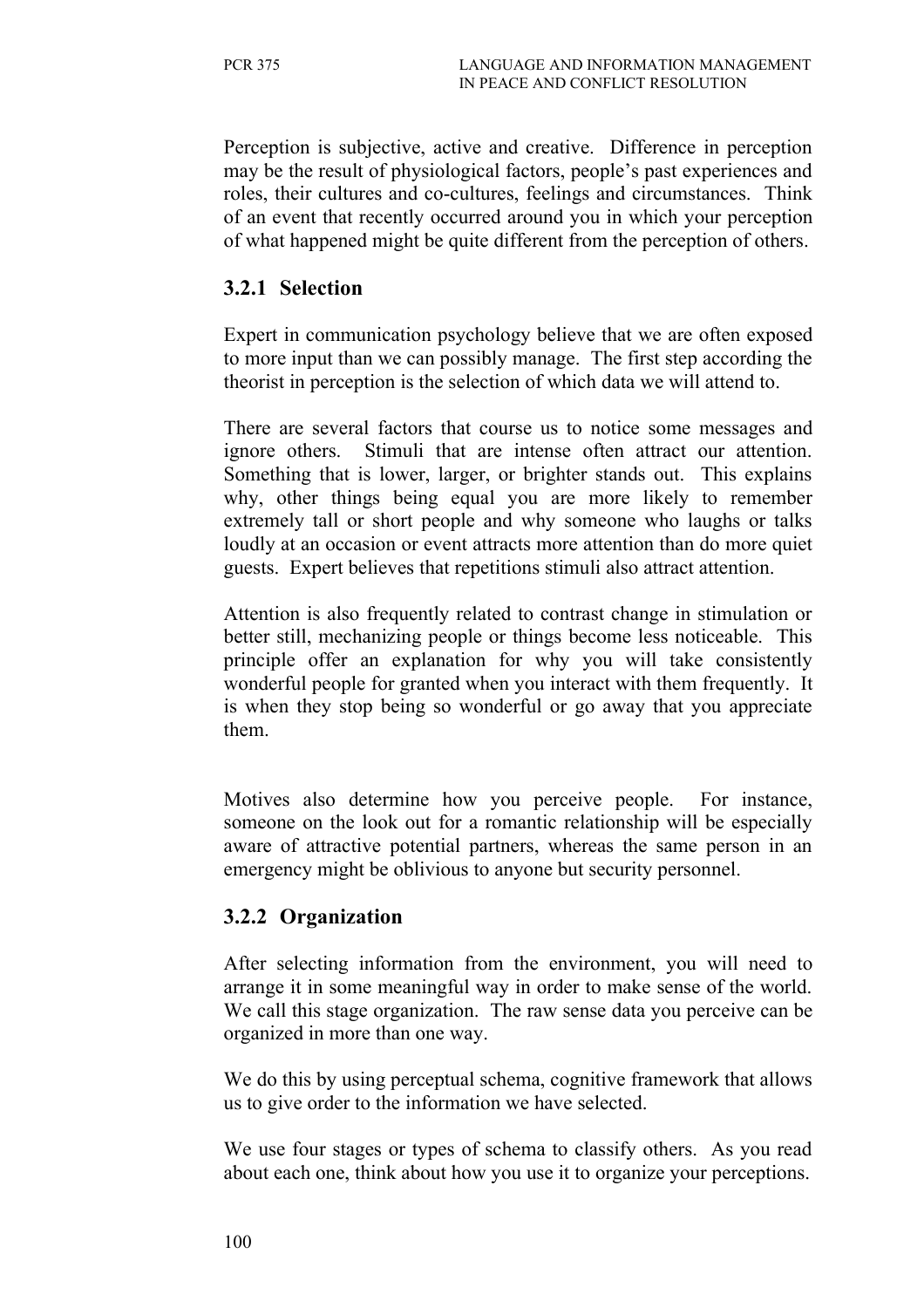Physical constructs classify people according to their appearance: beautiful or ugly, fat or thin, young or old, and so on.

- Role constructs use social position such as student, lover, wife.
- Interaction constructs focus on social behaviour, friendly, helpful, aloof and sarcastic, for example. The final organizing schema uses.
- Psychological constructs: generous, nervous, insecure and so on.

The kinds of constructs we use strongly affect the way we relate to others. For instance, boys between eight and eleven years old tend to categorize peers according to their achievements, what they like and dislike, and personality, whereas girls in the same age range tend to perceive them according to their background and family. What constructs do you use to classify people you encounter in your life? Consider how your relationships might change if you use different schema.

Once we have selected and organize scheme to classify people, we use that schema to make generalizations about members of the groups who fit our categories. For example, if you are especially aware of a person's sex, you might be alert to the differences between the way men and women behave or the way they are treated. If religion plays an important part of your life, you might think of members of your faith differently than do others. If ethnicity is an important issue to you, you probably tune into the differences between members of various ethnic groups. There's nothing wrong with generalizations as long as they are accurate. In fact, it would be impossible to get through life without them. But when generalization loses touch with reality, they lead to stereotyping – exaggerated beliefs associated with a categorizing system. Stereotypes may be based on Kernel truth, but they go beyond the facts at hand and make claims that usually have no valid basis.

Two characteristics distinguish stereotypes from reasonable generalizations. The first involves categorizing others on the basis of easily recognized but not necessarily significant characteristics. For example, perhaps the first thing you notice about a person is his or her skin colour – but that may not be nearly as significant as the person's intelligence or achievements. The second feature that characterized stereotypes are ascribing a set of characteristics to most or all members of a group. For example, you may unfairly assume that all men are insensitive to women's concerns.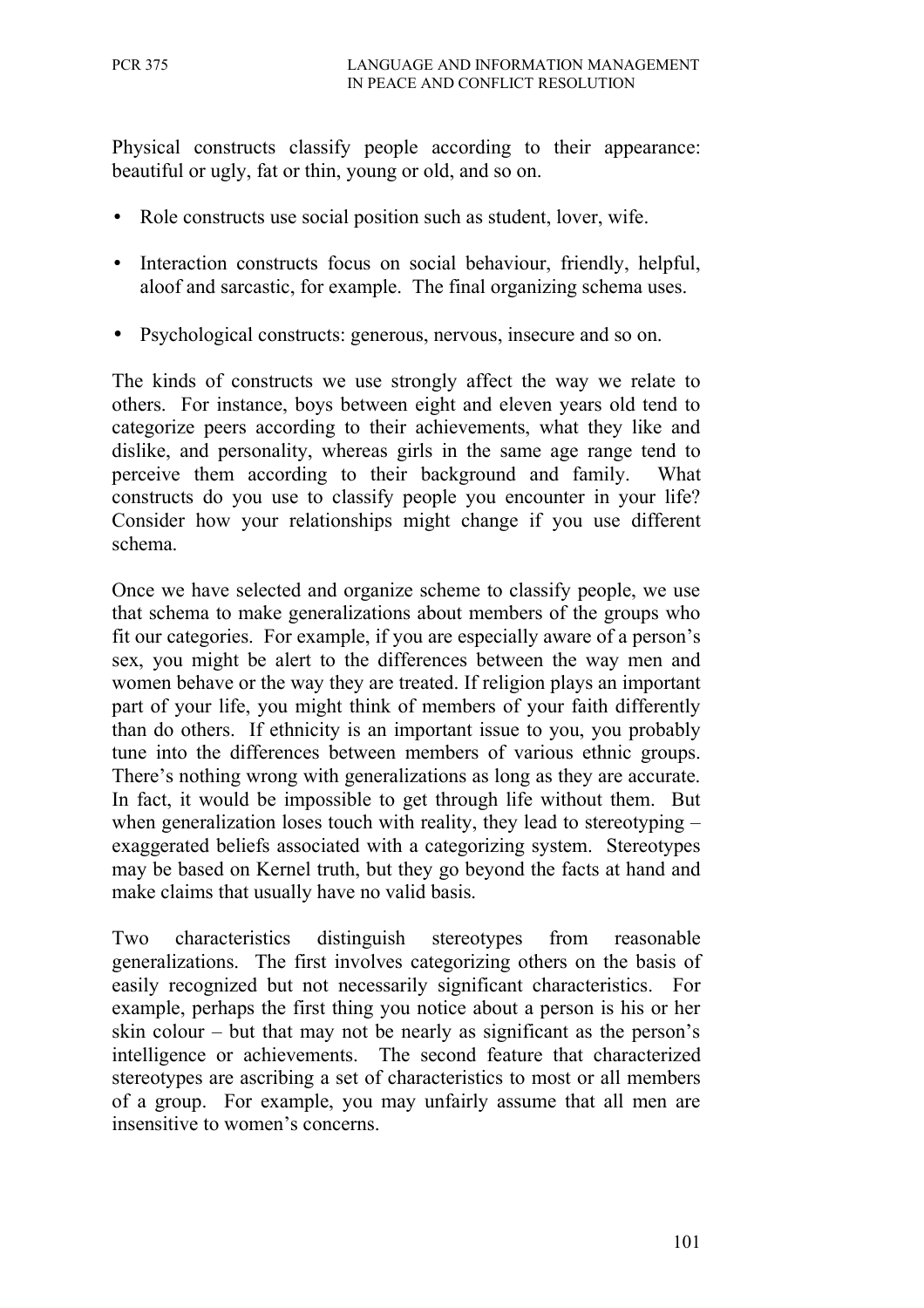Stereotypes can plague interracial communication. Study has shown that most ethnic groups in Nigeria have one stereotype or the other against each other.

By adulthood, we tend to engage in stereotyping frequently, effortlessly, and often unconsciously. Once we create and hold stereotypes, we seek out isolated behaviours that support our inaccurate beliefs. For example, men and women in conflict with each other often remember only behaviours of the opposite sex that fit their stereotypes. They then point to these behaviours – which might not be representative of how the other person typically behaves – as "evidence" to suit their stereotypical and inaccurate claims. "Look! There you go criticizing me again. Typical of women!

One way to avoid the kind of communication problems that come from excessive stereotyping is to "decategorize" others giving yourself a chance to treat people as individuals instead of assuming that they possess the same characteristics as every other member of the group to which you assign them.

Perceptual differences don't just involve the general categories we use to classify others. We organize specific communication transactions in different ways, and these differing organizational schemes can have a powerful effect on our relationships.

Communication theorists have used the term 'punctuation' to describe the determination focuses and effects in a series of interactions. You can begin to understand how punctuation operates by visualizing running quarrel between husband and wife. The husband accuses t he wife of being a nag. While she complains that he is withdrawing form her. Notice that the order in which each partner punctuates this cycle affects how the dispute looks. The husband begins by blaming the wife: "I withdraw because you nag." The wife organizes the situation differently, starting with the husband: "I nag because you withdraw". Once the cycles get rolling, it is impossible to say which accusation is accurate. The answer thus, depends on how the sequence is punctuated.

If you have seen two children argue about "who started it" you can understand haggling over causes and effects aren't likely to solve a conflict. In fact, the kind of finger pointing that goes along with assigning blame will probably make matters worse. Rather than argue about whose punctuation of an event is correct, its far more productive to recognize that a dispute can look different to each party and then move on to the more important question of "what can we do to make things better".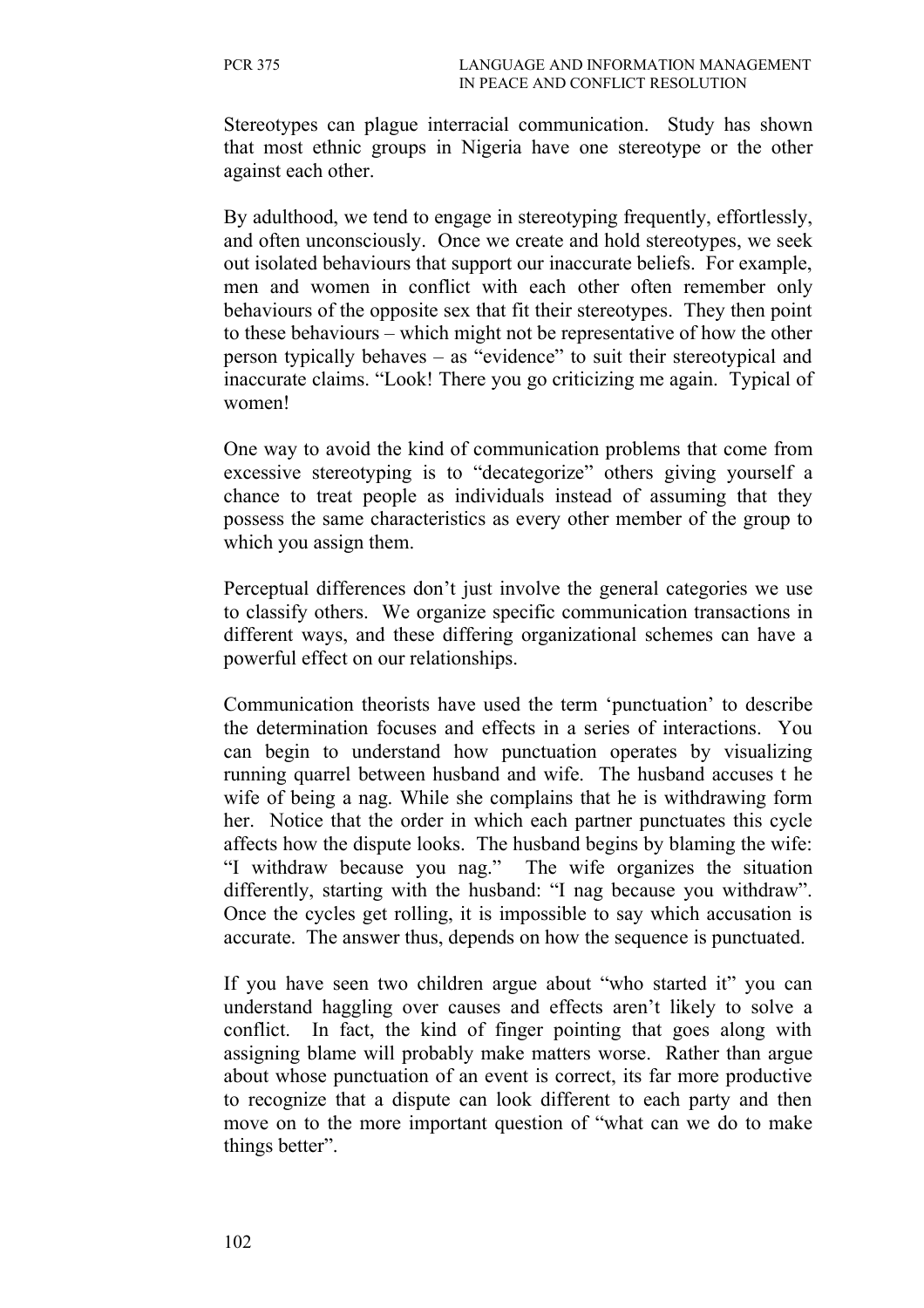# **3.2.3 Interpretation**

Once we have selected and organize our perceptions, we interpret them in a way that makes some sort of sense to us. Interpretation plays a role in virtually every interpersonal act. There are several factors that cause us to interpret a person's behaviour in one way or another.

The first is our degree of involvement with the person. For example, research suggests that we tend to view people with whom we have or seek a relationship more favorably than those whom we observe from a detached perspective.

Relational satisfaction is a second factor that influences our interpretation. The behaviour that seems positive when you are happy with a partner might seem completely different when the relationship is not satisfying for example, couples in unsatisfying relationships are more likely than satisfied partners to blame one another when things go wrong.

A third factor that influences interpretation is past experience. What meanings have similar events held? If, for instance, you have been gouged by landlords in the past, you might be skeptical about an apartment or property manager's assurances that careful house-keeping will ensure the refund of your clearing deposit. Assumptions about human behaviour can also influence interpretations. Do you assume that people are lazy, dislike work, avoid responsibility, and must be slave driven to do things, or do you believe people exercise self-direction and self-control, possess creativity, and seek responsibility! Imagine the differences in a boss who assumes workers fit the first description versus one who assumes they fit the second.

Knowledge of others affects the way we interpret their actions. For instance, if you know a friend has just been jilted by a lover or fired from a job, you will interpret his aloof behaviour differently than if you were unaware of what happened. If you know a lecturer is rude to all students, then you will not likely take his remarks personally.

#### **3.2.4 Negotiation**

The process by which communications influence each other's perceptions through communication is known as negotiation.

One way to explain negotiation is to view interpersonal communication as the exchange of stories. This stories is called narratives, virtually every interpersonal situation can be described by more than one narrative. These narratives often differ: children may say their parents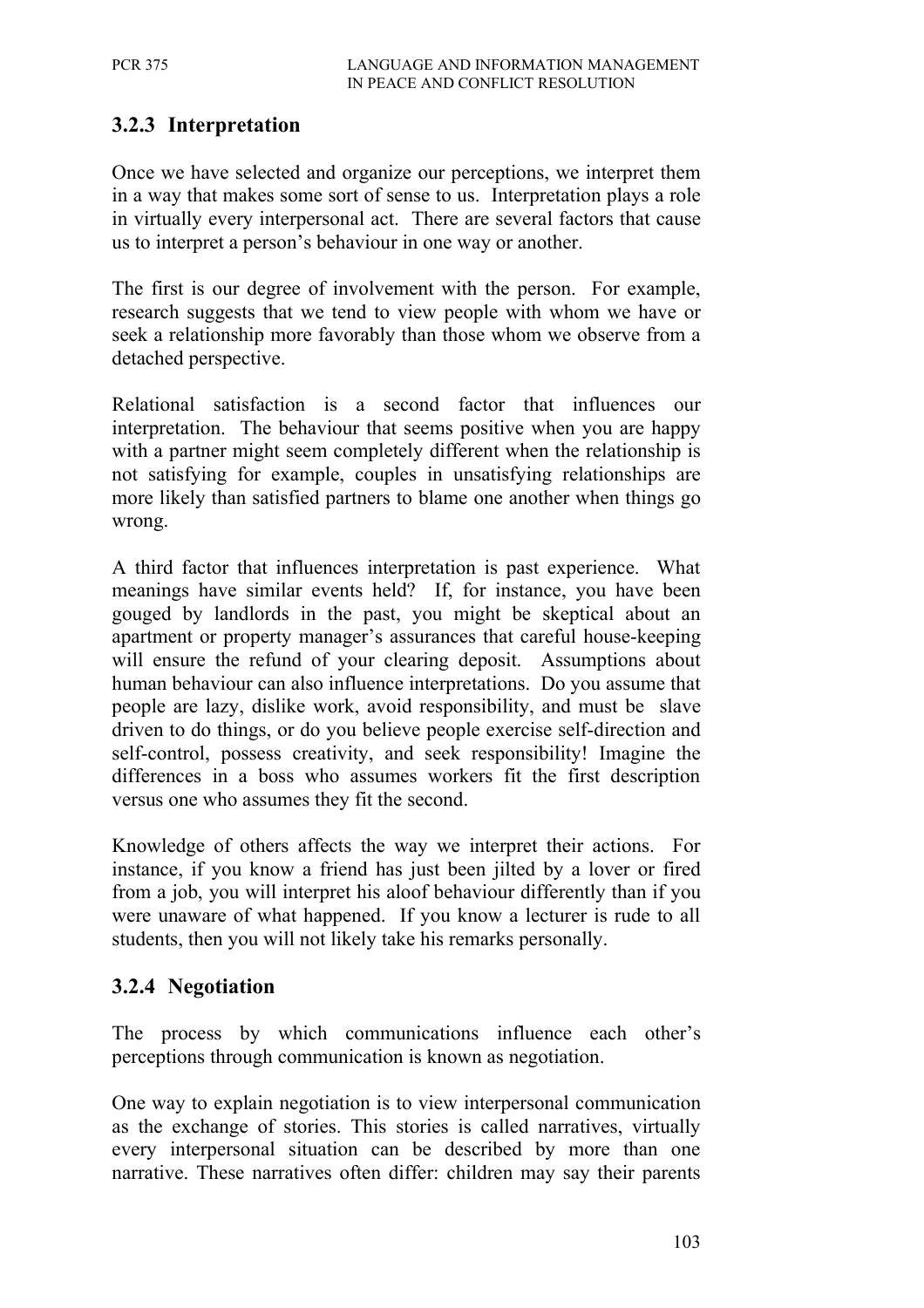are too controlling, while the parents talk about their children as irresponsible and naive. People who value cleanliness and sloppy, while those neighbours as dirty and sloppy, while those neighbors describe a concern for tidiness as obsessive. When our narratives clash with those of others, we can either hang on to our point of view and refuse to consider anyone else's or try to negotiate narrative that creates at least some common ground.

Consider an example of negotiating narratives in the world of work. Communication theorist studied the conversations of employees who talked with one another about the "differential treatment" their fellow workers had received from management about matter such as time off, pay, or work assignments. Although most of us like to think we make judgments about others on our own, the research shows that sense making is an interactive process. In other words, reality in the workplace and elsewhere is not "out there" rather, we create it with other through communication.

Shared narratives provide the best chance for smooth communication. For example, romantic partners who celebrated the successful struggles against relational obstacles are happier than those who do not have this shared appreciation. Likewise, couples that agree about the important turning points in their relationships are more satisfied than those who have different views of what incidents were most important.

# **3.3 Perception Checking**

So far, you can appreciate how difficult our perceptions of one another can be. It can be. It is easy to understand how those distorted perceptions can be. It is easy to understand how those distorted perceptions can interfere with our communication. What we need, are tools to improve the accuracy of our attributions and thereby preventing likelihood of conflict.

The skills of perception checking provide a better way to share your interpretations. A complete perception check has three parts:

- 1) A description of the behavior you noticed;
- 2) Two possible interpretations of the behavior
- 3) A request for clarification about how to interpret the behavior.

Perception checks for the above example would look like this;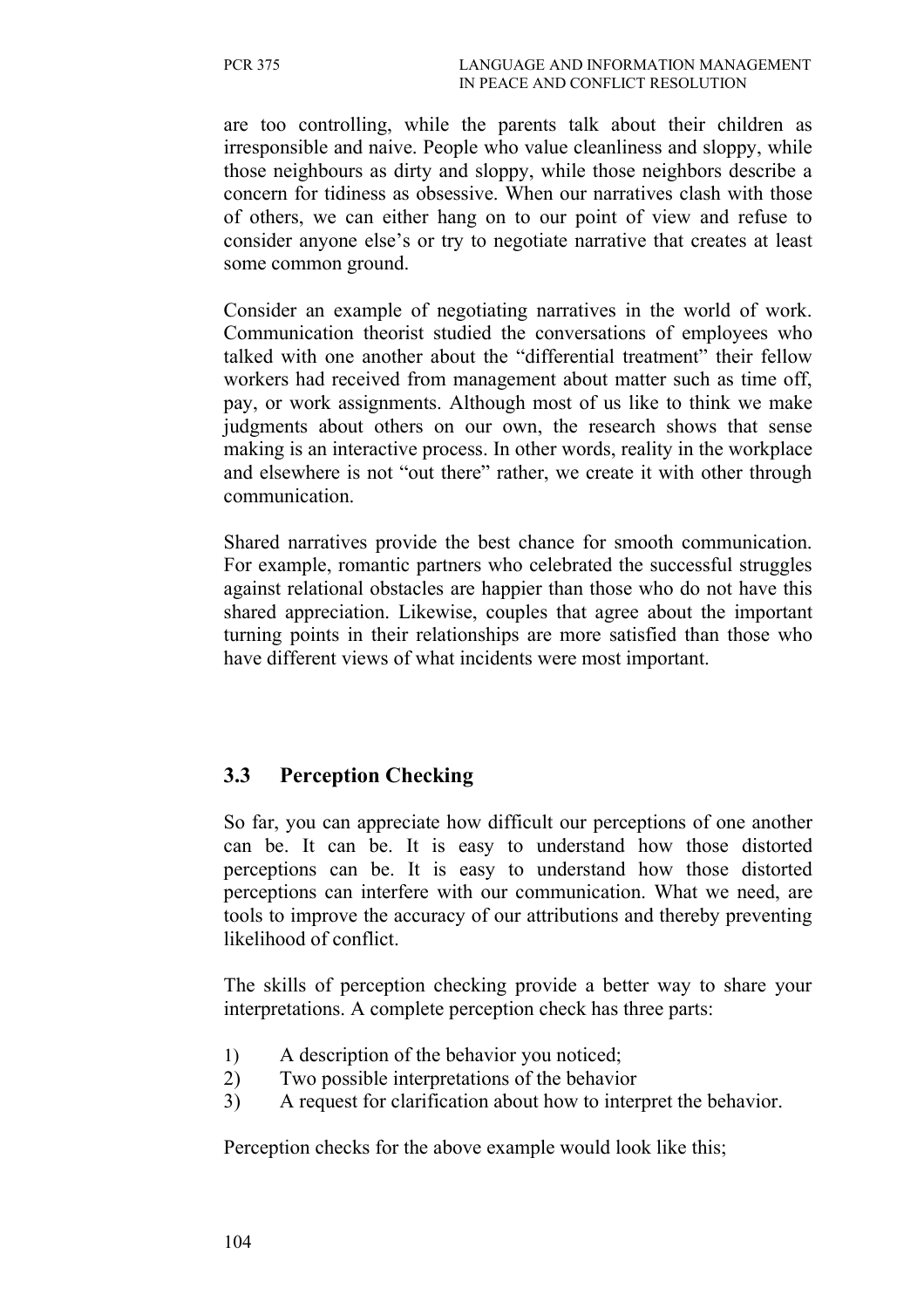"When you storm out of the room and slammed the door (behavior), I wasn't sure whether you were mad at me (first interpretation) or just in a hurry (second interpretation). How did you feel? (request for clarification)"

Perception checking is a tool to help us understand others accurately instead of assuming that our first interpretation is correct. Because its goal is mutual understanding, perception checking is a cooperative approach to communication. Besides leading to more accurate perceptions, it signals an attitude of respect and concern for the other person,

### **3.4 Building Empathy**

Perception checking can help you decode messages more accurately, but it does not provide enough information forms to claim that we fully understand another person. For example, parents whose perception checks reveal that their teenager's outlandish behavior grows from a desire to be accepted by others do not necessarily understand what it feels like to crave that acceptance.

What we need, then, to understand others more accurately or completely is empathy:- The ability to recreate another person's perspective the world from his or her point of view. Although, it is impossible to achieve total empathy, but with enough effort and skill, we can come closer to this goal.

Empathy has three dimensions:

**Perspective Taking** - The ability to take on the viewpoint of another person. This understanding requires a suspension of judgment so that for the moment you set aside your own opinion and take on those of the other person.

- Emotional contagion: This means that we experience the same feelings that others have. We know their fear, joy, sadness and so on.
- Concern for the welfare of others. Not only do we think and feel as others do, but we have a sincere interest in their well-being.

#### **3.4.1 Requirements for Empathy**

Empathy may be valuable, but it is not always easy to achieve. In fact, research shows that it is hard to empathize with people who are radically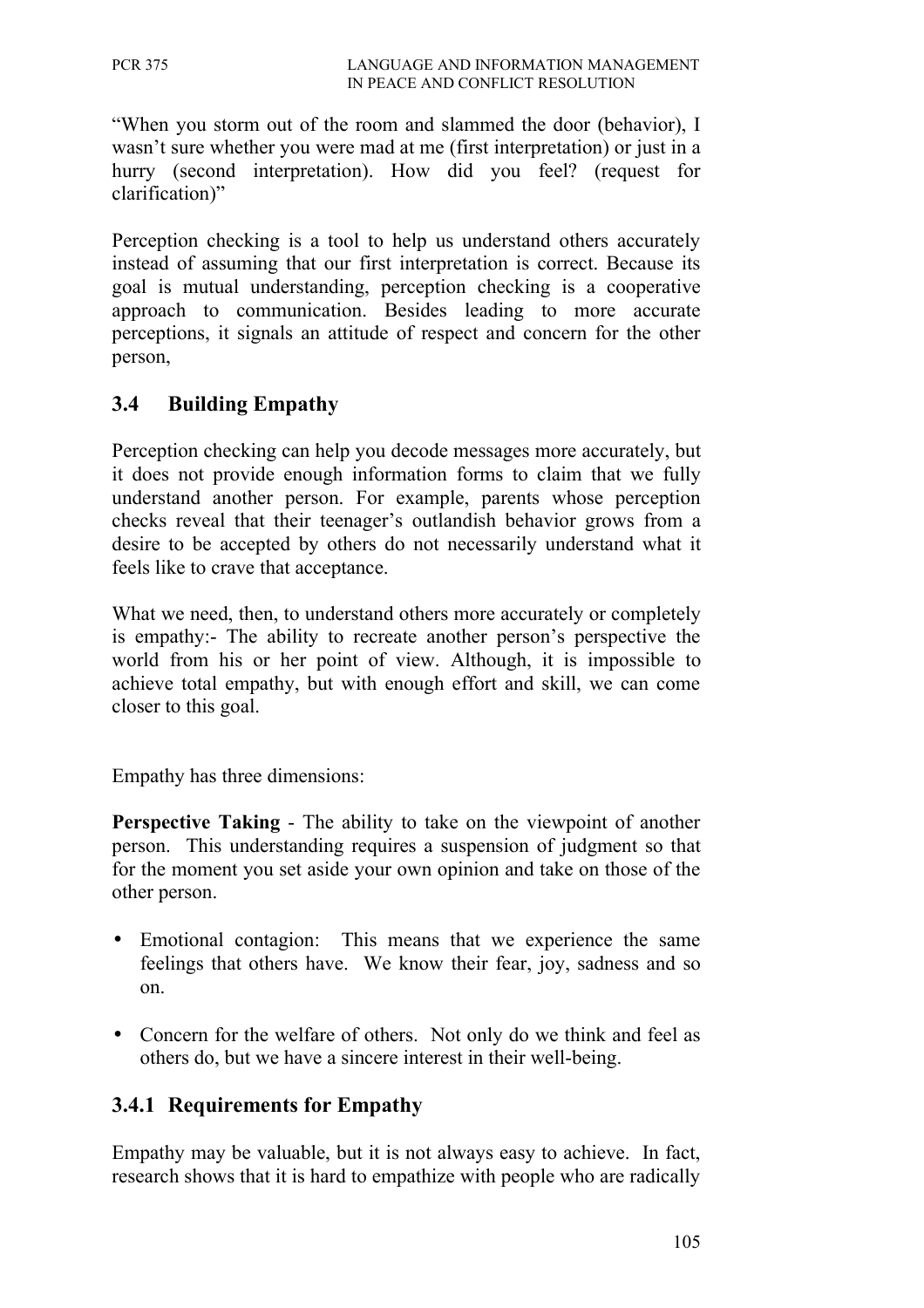different from us in age, sex, socio-economic status, intelligence and so forth.

To develop such perceptual leaps, you need to develop several skills and attitudes:

**Open-Mindedness** – One important characteristic of an empathic person is the ability and disposition to be open-minded i.e. to set aside for the moment your own beliefs, attitudes and values and to consider those of the other person. Being open-minded is often difficult because people confuse understanding another's position with accepting it. These are quite different matters. To understand why a friend disagrees with you, for example doesn't mean you have to give up your position and accept hers.

**Imagination** – You will also need enough imagination to be able to picture another person's background and thoughts. A happily married or single person needs imagination to empathize with the problems of a friend considering divorce. A young person needs it to empathize with parent facing retirement. A teacher needs it to understand the problems facing students, just as students cannot be empathic without trying to imagine how their lecturers feel.

**Commitment** – Because empathizing is often difficult a third necessary quality is a sincere desire to understand another person. Listening to unfamiliar, often confusing information takes time and isn't always fun. If you aim to be emphatic in your relationship with people, be willing to face the challenge. This is because, you will need a combinations of determination and skills.

#### **4.0 CONCLUSION**

Our perceptions are often affected by common perceptual tendencies. We are more likely to blame others than ourselves for misfortunes. We are influence by our expectations. We are also influenced by obvious stimuli, even if they are not the most important factors. We cling to first impressions, even if they are mistaken. We assume other are similar to us.

#### **5.0 SUMMARY**

Communication challenges arise because of differing perceptions. The process of interpersonal perception is a complex one, and a variety of factors causes each person's view of reality to vary. These factors involve four phases: selection, organization, interpretation, and negotiation.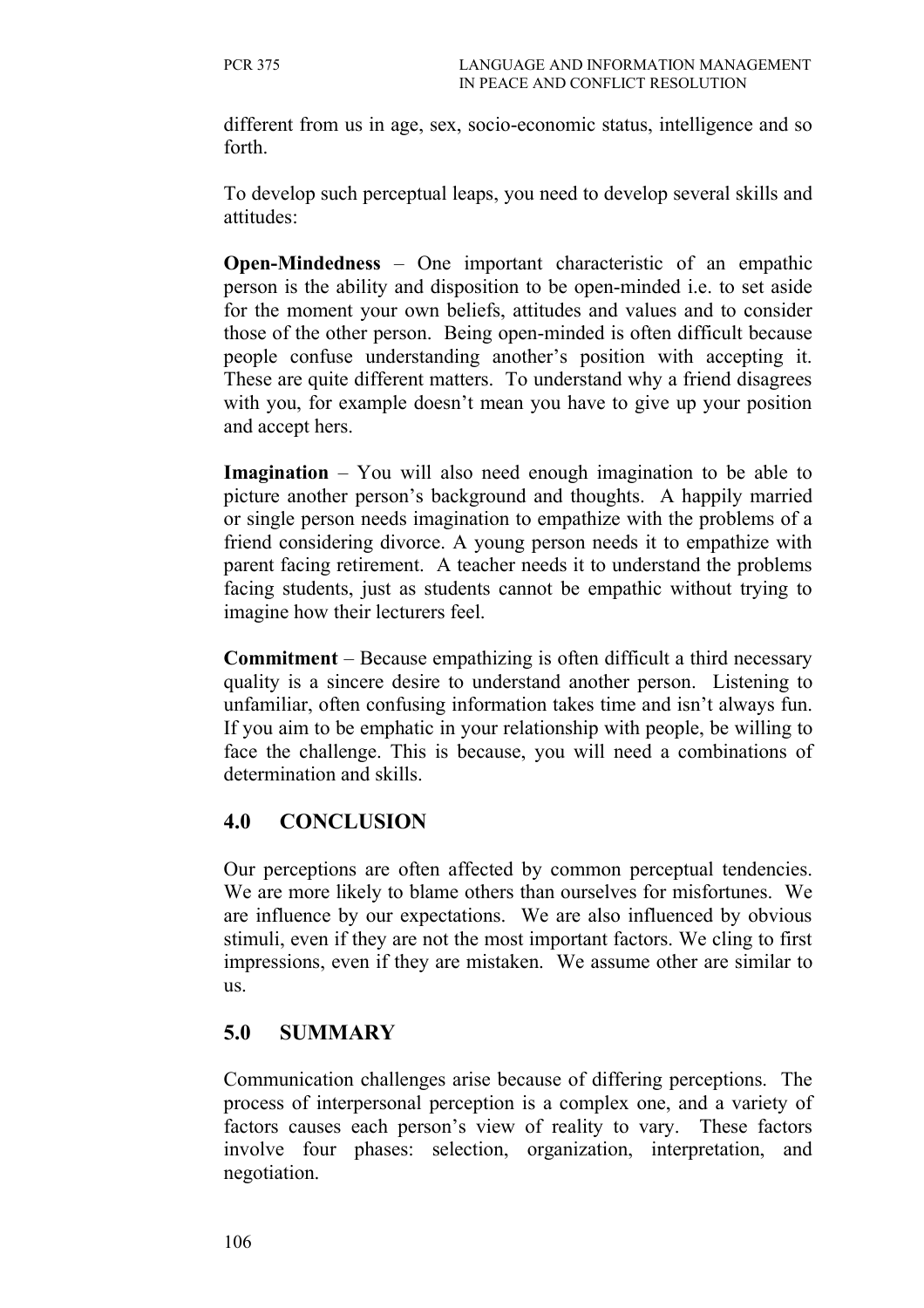One way to verify the accuracy of interpretations is through perception checking. Instead of jumping to conclusions, communicators who check their perceptions describe the behaviour they notice, offer two equally plausible interpretations, and ask for clarification from their partner or other party.

Empathy is the ability to experience the world from another person's perspective. There are three dimensions to empathy: perspective taking, emotional involvement and concern for the other person. And requirement for empathy include open-mindedness, imagination and commitment.

#### **6.0 TUTOR-MARKED ASSIGNMENT**

- 1. What is perception?
- 2. What are the factors that determine perception?
- 3. Perception checking is a difficult exercise how true is this statement with regards to this exercise?

# **7.0 REFERENCES/FURTHER READINGS**

- Berko, Roy M. and Wolfing, A. D. (2001). *Communicating: A Social and Career Focus.* Boston: Houghton Mifflin Comp.
- Adler, Roland, B. and Rosenfeld L.B. (2004). *Interplay: The Process of Interpersonal Communication*. New York: Oxford University Press.
- Hybel, Sandra and Weaver, R. L. (2001). *Communicating Effectively*. New York: McGraw Hill Company.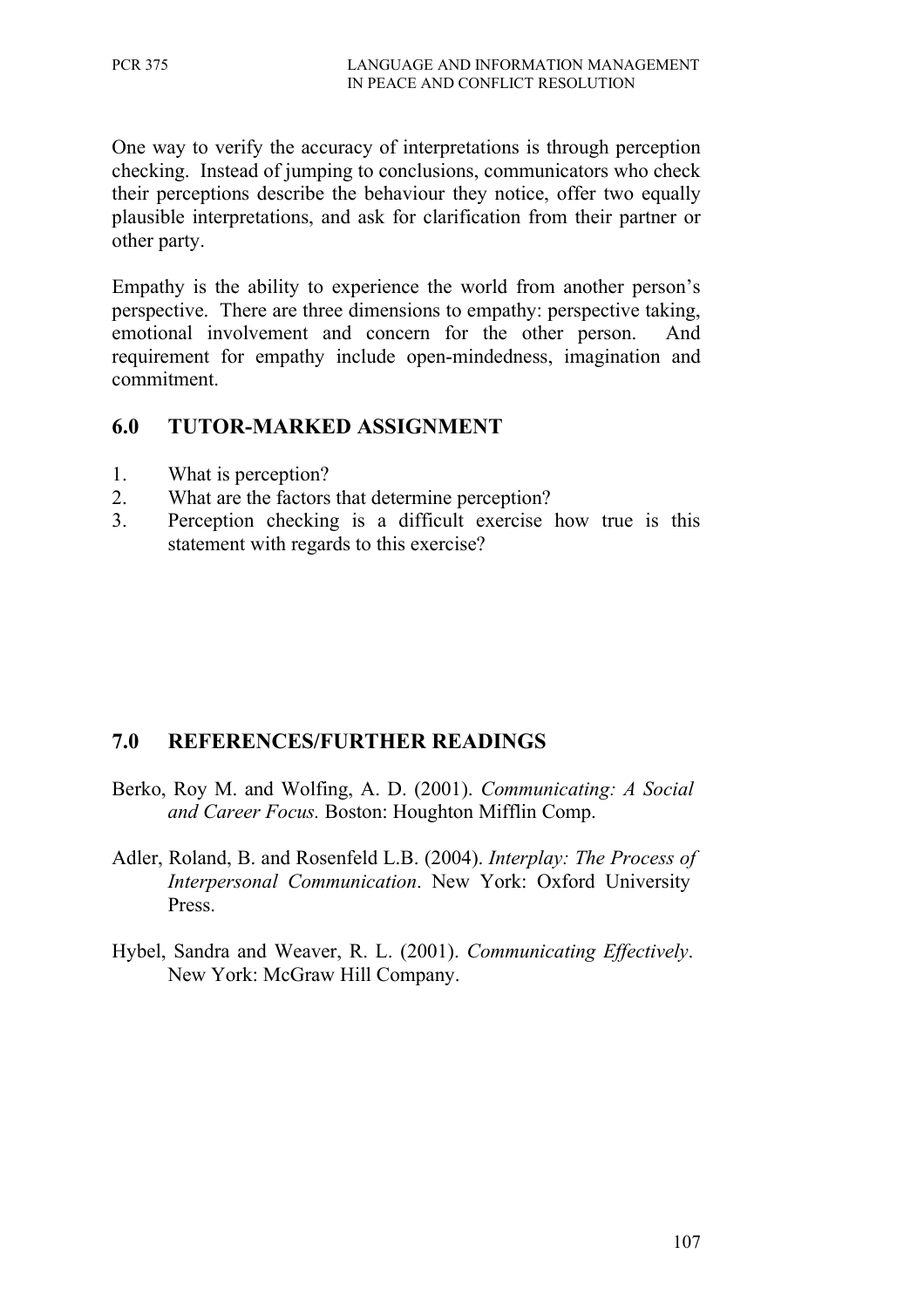#### **MODULE 4**

- Unit 1 Effective Communication
- Unit 2 Theories of Communication
- Unit 3 Listening
- Unit 4 Resolving Conflict through Listening
- Unit 5 Media Role in Peace and Conflict

#### **UNIT 1 EFFECTIVE COMMUNICAITON**

#### **CONTENTS**

- 1.0 Introduction
- 2.0 Objectives
- 3.0 Main Content
	- 3.1 Effective Communication
	- 3.2 Factors Affecting Communication 3.2.1 Clarity of Message
	- 3.3 Communication Media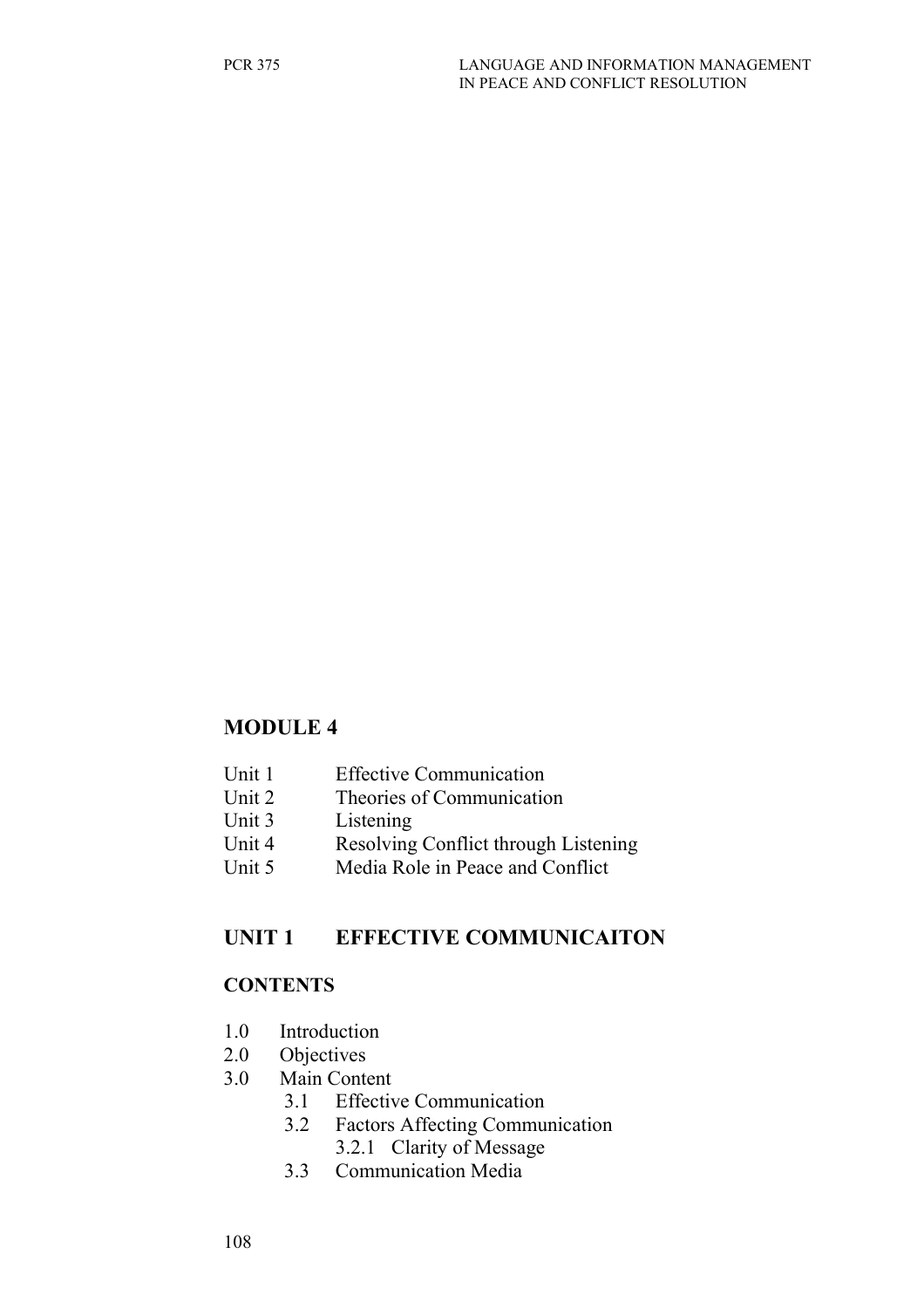#### 3.3.1 Inattentiveness and Absent Mindedness

- 4.0 Conclusion
- 5.0 Summary
- 6.0 Tutor-Marked Assignment
- 7.0 References/Further Readings

### **1.0 INTRODUCTION**

In the process of communication, the parties or group of people involved are transmitting knowledge and effecting desired changes in an individual, group of individuals, or the society as a whole. Consequently, every party in the act need skills that will ensure effective communication. Effective communication brings success and pleasure, changes the way other people act and behave, and helps in maintaining and improving relationships.

# **2.0 OBJECTIVES**

At the end of this unit, you should be able:

- explain what effective communication is
- discuss other factors that affect effective communication.

# **3.0 MAIN CONTENT**

#### **3.1 Effective Communication**

However, there are certain factors that are pre-conditions for effective communication. These factors are the basic requirements for effective communication:

Messages and ideas to be communicated must be concrete, that is, the message must be real and solid, and must not be in abstraction. Words and sentences selected must be appropriate and unambiguous. Technical language and jargon should be used only where appropriate, and there should be proper description of items or objects involved in the message. As a rule, the message must be real, and have clear meaning to the parties involved in the communicative acts.

#### **a. Correctness and Conciseness of Message**

Effective communication requires correctness and conciseness of message being transmitted. The parties must ensure that the message is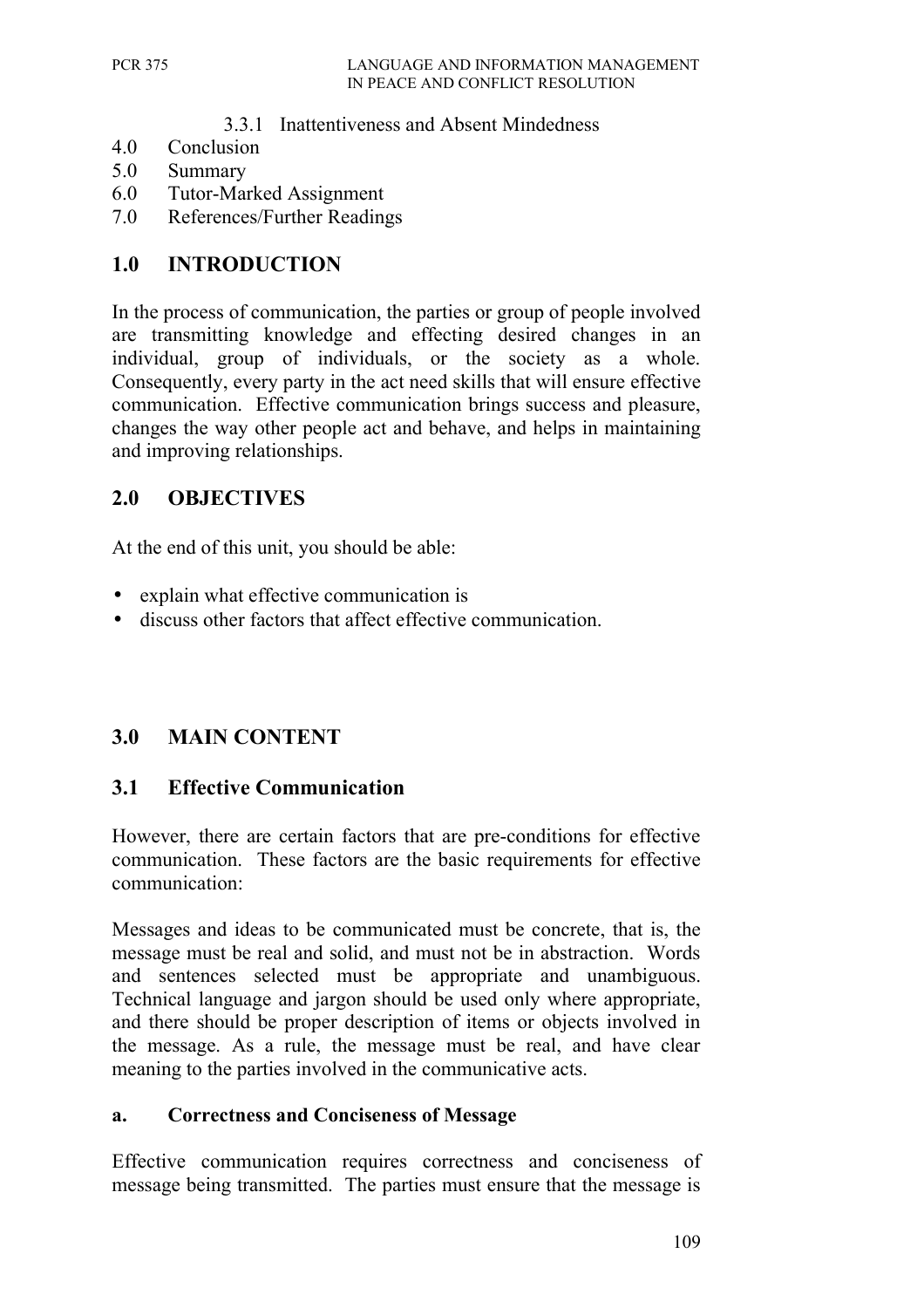correct and facts provided are accurate because a message with incorrect contents may not achieve its desire. It may lead to wrong actions and waste of time and resources. Also the message must be brief and straight to the points. Only words that have relevance to the message should be selected and unnecessary ones avoided.

#### **b. Brevity and Clarity**

Sender of the message must ensure brevity and clarity of his/her message to retrain desire result. Clarity of messages being communicated is very essential and as such, messages should be clear and devoid of meaningless, awkward and complex expressions. Technical jargons, legal maxims and rare words should be avoided as much as possible, and where they are necessary, they should be explained in the message. The need for all these in communication is to ensure that the recipient have the clear picture of the message as conceived by the sender.

#### **c. Courtesy and Consideration**

Ethics of communication require courtesy/politeness and respect for parties to a communicative act) and consideration (through and serious deliberation of subjects of the communication). These elements are essential to effective communication and closely related too. Sender – receiver in communication must be courteous, polite, patient, and attentive to each other.

Furthermore, necessary response or information should be provided during the communication in order to meet the needs for communication. Also, consideration should be given to peculiar needs and demands of different parties in the act, and the use of appropriate channel of communication. Both the sender and receiver of messages must be thoughtful, sensitive, responsive, and time conscious.

#### **d. Completeness**

Completeness of message of communication is crucial to effective communication. The message must be complete in all its requirements. Parties to the communication process must not mince words or be economical with truth. Written communication must be including the documents necessary as attachment, and that can make the message meaningful and complete to the receiver. In other forms of communication, participants must be prepared to provide detailed and complete message to their receiver.

#### **3.2 Factors Affecting Communication**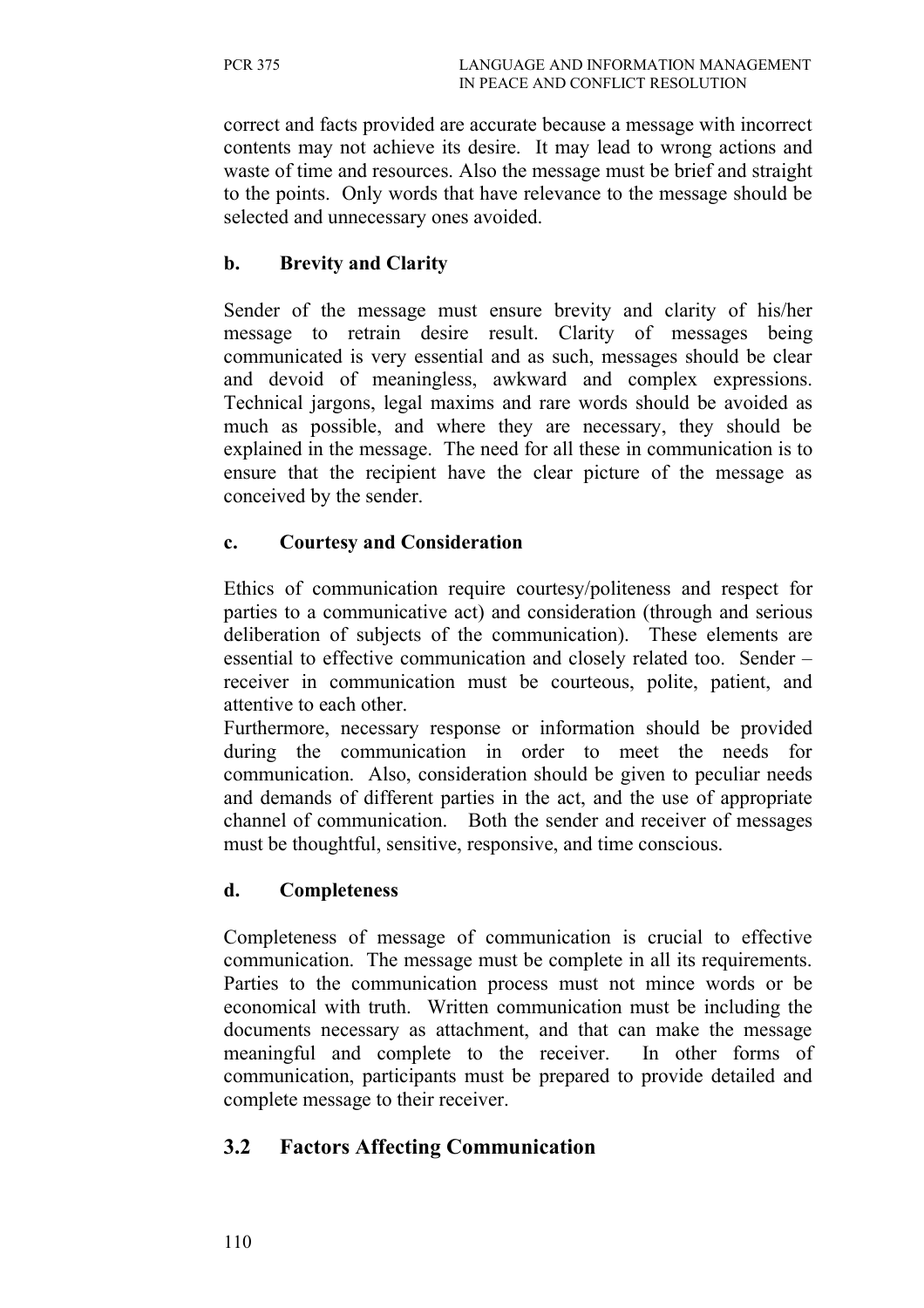The issues discussed above are basic requirement of effective communication. However, there are certain factors that constitute barriers to effective communication. They hinder effective dissemination and receipt of information. These factors are discussed below:

Language of communication and semantic stood by the parties to the act. The language must be kept simple, be of appropriate expressions and devoid of ambiguity. Mathematical and scientific languages or jargons must be avoided when the message is intended for individuals not familiar with the field. Such individuals are better addressed or communicated to in words.

#### **3.2.1 Clarity of Message**

Besides the need to use simple and appropriate language in communication, there is also need for clarity of message being sent. The message must have a focus, a dominant theme, and a direction. The extent to which these elements are present in a message determines its clarity and meaning that receivers can make of it. Euphemism and abstraction must be avoided completely in communication because such words may mean different things to different people and this affect effective communication.

# **3.3 Communication Media**

Appropriate communication channel is essential to effective communication, and it can affect the understanding of the message being sent. The message and the category of audience determine the media to be employed. If the message is less formal and meant for one or two persons; if the message is formal and meant for a small group of individuals, small group communication suffices etc. Inappropriate selection of medium will definitely affect communication. Also, if communication situation requires visuals, the use of visual resources is necessary. The physical and health conditions of the recipient of the message must be considered e.g. individuals with sight problems will appreciate audio message more than graphic ones etc.

#### **3.3.1 Inattentiveness and Absent Mindedness**

Inattentiveness referred to as the lack of concentration of a party to communication act, and absent mindedness refers to the recipient state of mind, or lack of interest in the issue being discussed. These two conditions can cause the misunderstanding of the messages sent. Noise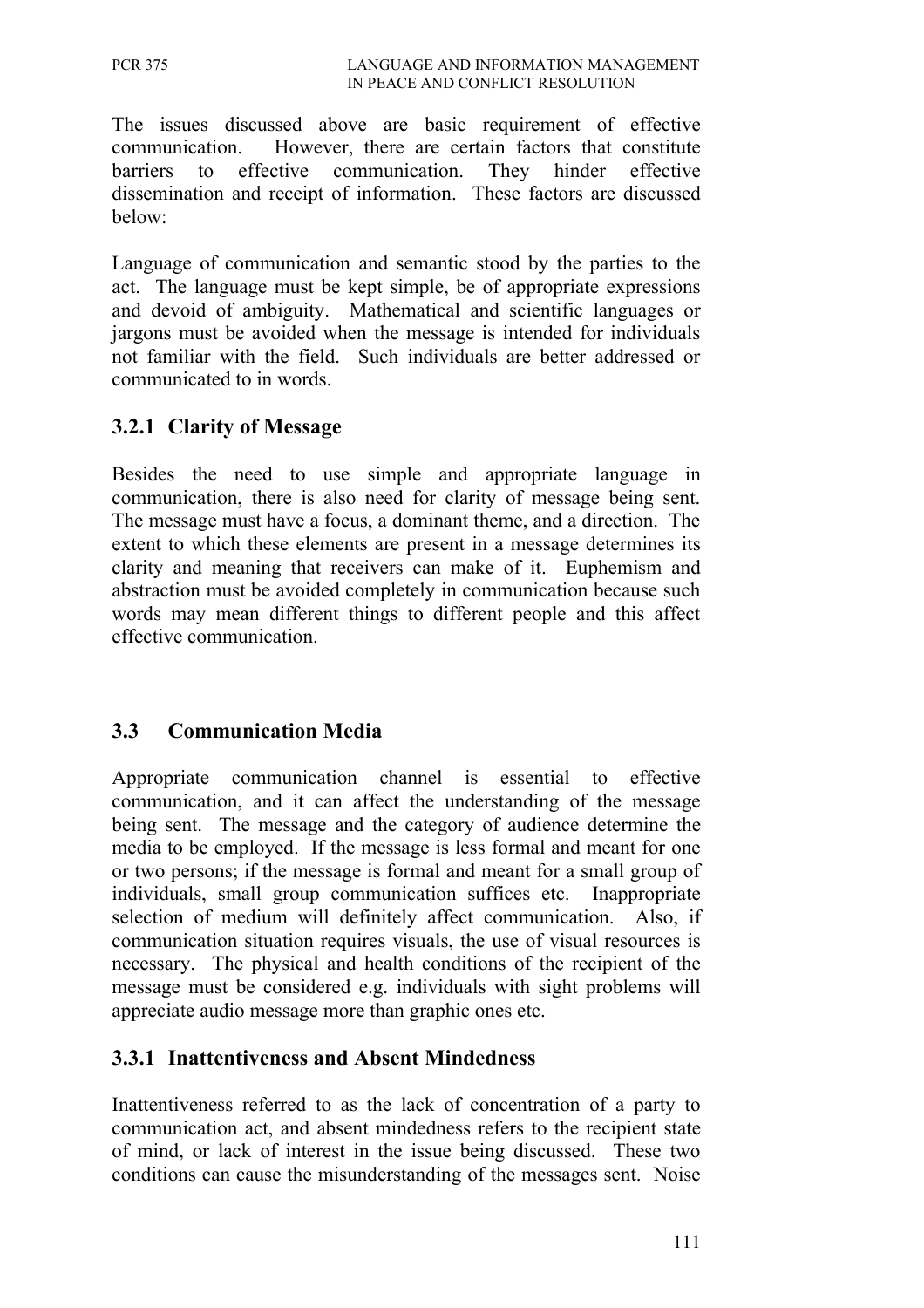around the communication channel can also constitute to recipient inattentiveness. This may cause distraction in audibility of the message, or may divert the attention of the recipient. Health and emotional factors also have to do with the recipients states of minds.

Other issues such as preconceptions and perceptions of views by individuals to communication, world view, perspective or individual's disposition to life, and stereotyping negatively affect communication. These issues adversely affect communication because preconceptions and perceptions of contents of a message may be wrong; individuals perspective of a message can exaggerated; and our fixed pattern of looking at issue may not be appropriate at all times.

### **4.0 CONCLUSION**

Every communication is a transaction, viewing communication as a transaction focuses on the people who are communicating and the changes that take place in them as they are communicating. Communication can be improved if you concentrate on several important areas that have been discussed in this unit. Find out what communication skills are important to. Discover the kinds of communication that are most difficult for you and work to improve them. Seek out people who will help you develop these skills and give you support and feedback, and set realistic time table for improvement.

#### **5.0 SUMMARY**

This unit dwells on effective communication. It describes effective communication as the one that achieve desired change or produced positive effects. Certain factors that can facilitate effective communication identified and discussed are:

- Concreteness of message
- Correctness and conciseness of messages
- Clarity of message
- Courtesy and consideration and
- Completeness of message.

Furthermore, the unit discussed certain barriers to effective communication. These barriers must be carefully handled in order to have effective communication. These barriers are:

- The language of communication and semantics
- Clarity of message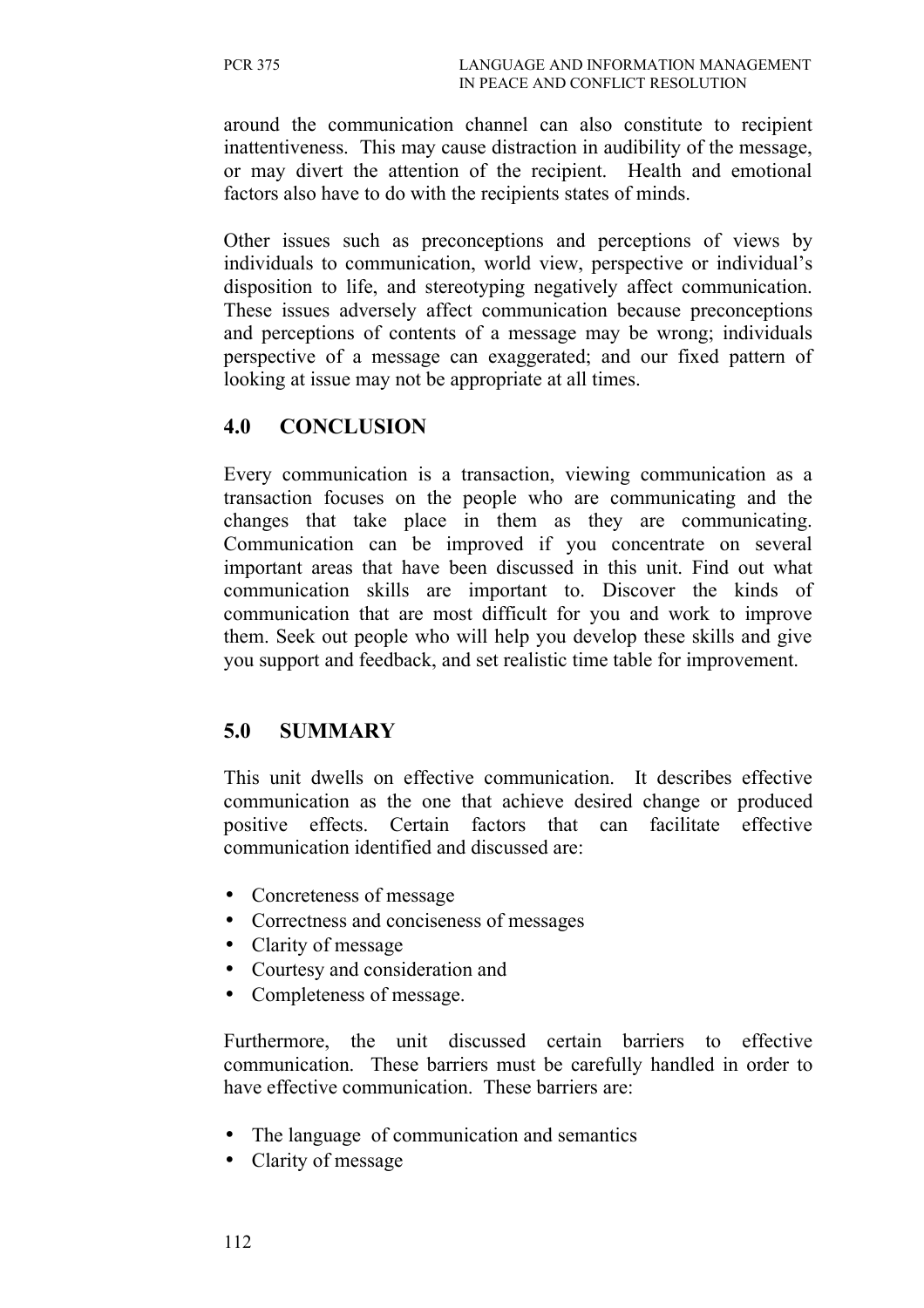- Communication media
- Inattentiveness and absent mindedness
- Other issues such as perception, preconception, and stereotyping.

#### **6.0 TUTOR-MARKED ASSIGNMENT**

Name and explain ways in which you can be an effective communicator.

#### **7.0 REFERENCES/FURTHER READINGS**

- Ajayi, Wale and Idakwo, Victor (1996). *Communication in English.* Ilaro: Limbs Press.
- Bovee, C. L. and Thill, J. V. (1989). *Business Communication Today*, 2<sup>nd</sup> ed. New York: McGraw-Hill Publishing Company.
- Ajala, V. O. (2001). *Public Relations: In Search of Professional Excellence*, 2<sup>nd</sup> ed. Ibadan: Maybest Publications.
- Encyclopaedia Britanica (Vol. 4). Chicago Encyclopaedia Britannica Inc. P. 1005.

#### **UNIT 2 THEORIES OF COMMUNICATION**

#### **CONTENTS**

- 1.0 Introduction
- 2.0 Objectives
- 3.0 Main Content
	- 3.1 Shannon and Weaver's Models, 1948
	- 3.2 Harold Lasswell's Model 1948
	- 3.3 Braddock's Extension of Lasswell's Model 1958
	- 3.4 Defleur's Pschodynamic Model, 1966
- 4.0 Conclusion
- 5.0 Summary
- 6.0 Tutor-Marked Assignment
- 7.0 References/Further Readings

#### **1.0 INTRODUCTION**

Theories of communication are represented in models by communication theorists. Models are graphical demonstration of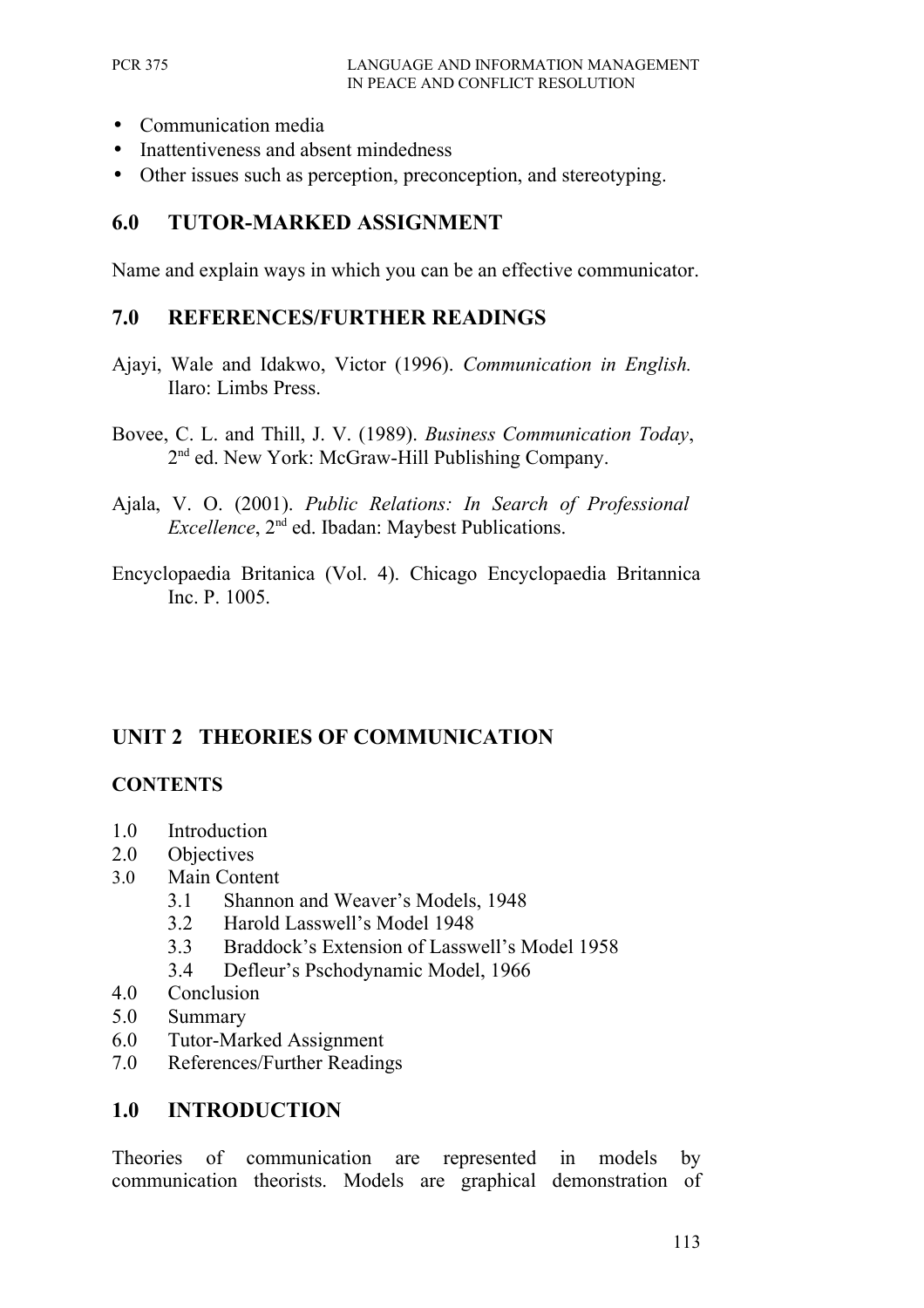concepts, theories and abstract thinking. Due to their graphical nature, they can be used for teaching aids and research purpose in peace and conflict studies. Models are used to relate the nature of the process involved in communication in order to ensure better understanding.

# **2.0 OBJECTIVES**

At the end of this unit, you should be able to:

- identify the theories of communication
- explain in logical terms the use of these various theories.

### **3.0 MAIN CONTENT**

#### **Some of these theories and models are:**

- Shannon and Weaver's model, 1948
- Harold Lasswell's model, 1948
- Braddock Extension of Harold Lasswell's model 1958
- D.M White's model, 1950
- New Comb's model, 1953
- Wesley and MacLean's model, 1957
- George Gerbner's model, 1956
- Jacobson's model 1958
- Defleur's model, 1966 e.t.c

In this unit, we shall pay particular attention to four of the above listed models.

#### **3.1 Shannon and Weaver's Models, 1948**

Shannon and Weaver are telecommunication engineers interested in offering a model that will explain the process of telecommunication, and at the same time enable the telecommunication engineers find solution to problems relating to information transmission. Shannon and Weaver developed a simple abstract model of communication. Since this model is abstract in nature, it is applicable to many situations, which contribute to its broad scope and power. They developed a model that presented communication process thus.

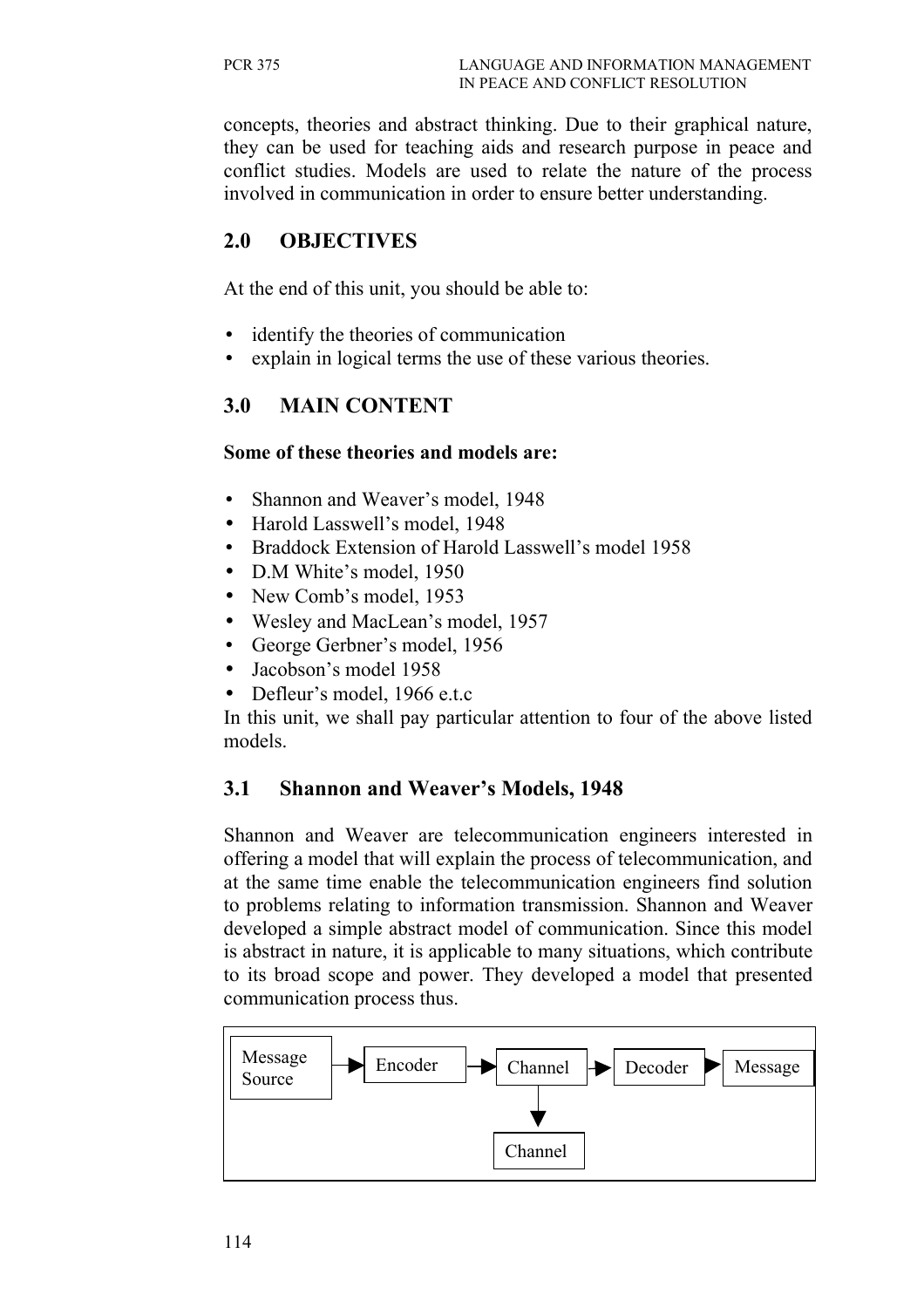#### **Shannon and Weaver Model**

Message source in the model is simply the entity that creates the message. Often the message source can be human, animal, computer, or some other inanimate object.

Encoder in the model; refers to the object that connects the message to the actual physical signals that are being sent. In the case of two individuals hearing telephone conversation, the actual speech produced by one person can be considered the messages, and the telephone mouthpiece and its associated electronics can be considered the encoder, which convert the speech into electrical signals that travel along the telephone network.

The channel refers to the medium that caries the message. This may be cables, the airwaves, in the case of radio and television transmission. The channel can also be letters, words sent through messages, telephone lines etc.

Noise is anything that interferes with the transmission of signals. Noise can be from people shouting and other interference where two or more people are conversing. In telecommunication, noise can be from faulty equipment, interference from other line etc. The effect of noise on the communication is that it could affect the transmitted signals so much that the received signals would have been altered. The model recognizes the possibility of noise getting into the process of communication. However, they recognized its occurrence only in the channel.

The decoder is the object that converts the signal as received into a form that the message receiver can comprehend. In the case of telephone, the decoder could be the earpiece and other electronic circuits. In the case of radio and television transmission, the decoders are the radio ad television set of the receiver.

The message receiver is the object that gets the message. The receiver could be a person, an animal, a computer set, satellite stations etc.

Shannon and Weaver's model is however characterized by the following shortcomings:

- Lack of feedback in the model. Without feedback there is no way a message sender can establish the success or failure of the message.
- The model's characterization of communication is monologic. It presents communication as of one way affairs, from the source to the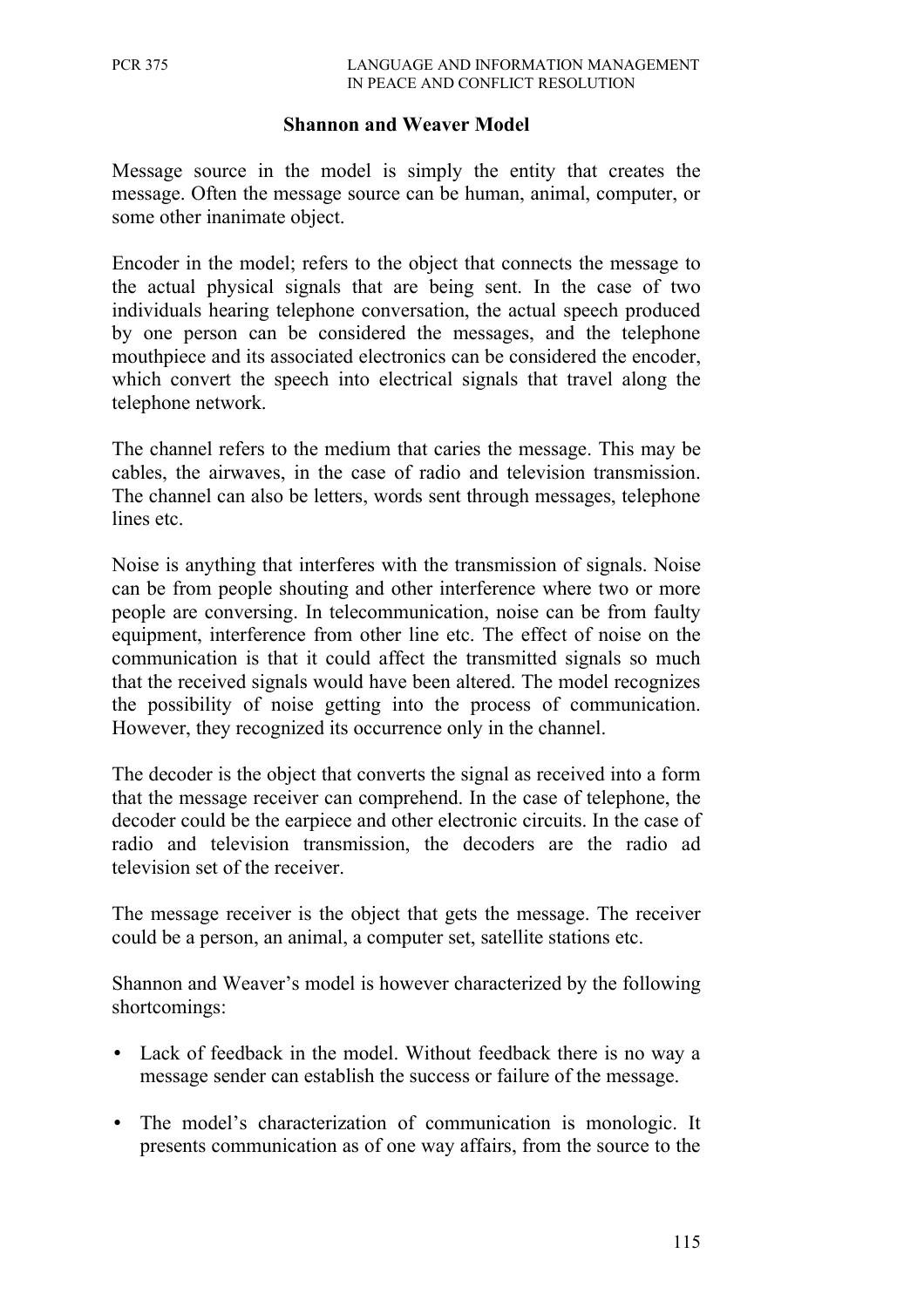receiver. Dialogic notions of communication consider communication as a two-way, sharing process.

• The model is linear in nature. This implies that "communication could be an end-stop and not open-ended process".

# **3.2 Harold Lasswell's Model 1948**

Harold Lasswell's verbal and Linear model presents an analytical means with which any Human communication can be analyzed. Lasswell described human communication process as the following elements-Who, says what, in which channels, to who, and with what effect. These elements are presented in diagrammatic form with questions that matched the various elements or stages of communication thus:



### **Harold Lasswell's Model**

Lasswell in this theory saw communication as a means of influencing the receivers, and a means to achieve attitudinal change, that is, an act undertaken to have a desired effect on the receiver. It is this are that linear, process-based formular has proved particularly useful. The flaw in this model is the absence of representation of feedback stage of communication.

# **3.3 Braddock's Extension of Lasswell's Model 1958**

Braddock improved upon Lasswell's model by adding two stage of communication to it. He made the additions to the original formula by virtue of two issues that were left out of Lasswell's model. The issues are: Circumstances surrounding the sending of message, and purpose of the message. These issues were added to Lasswell's theory to produce the Braddock's model. The model is presented below:

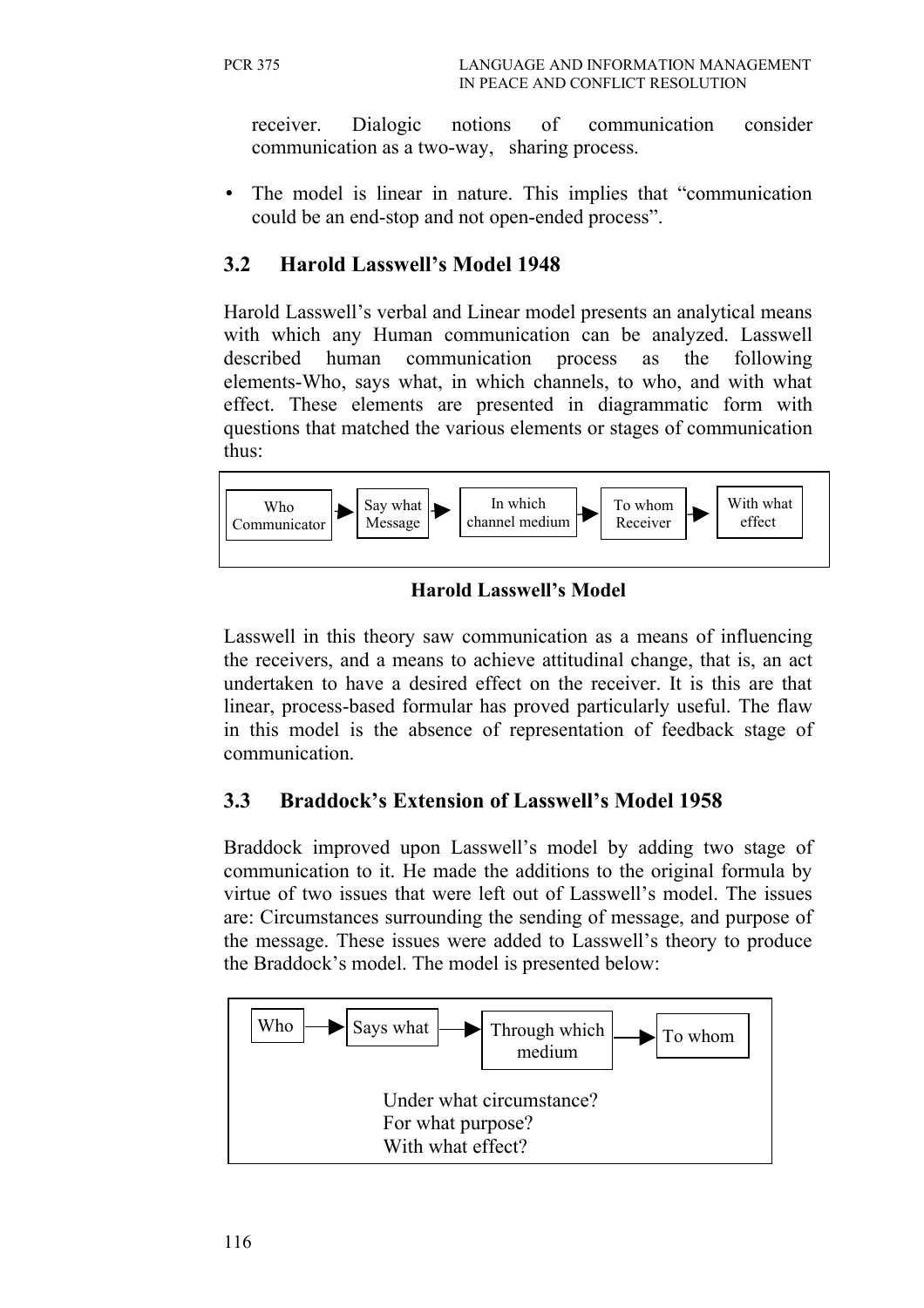#### **Braddock's Extension Model**

Braddock's model just like the Lasswell's model is attempting to improve upon, does not include feedback. However, this model is still relevant in analyzing communication process.

#### **3.4 Defleur's Psychodynamic Model, 1966**

This model is a modification of Shannon and Weaver's model. He postulates that receivers of messages respond to them not because of the persuasive power of the messages but due to their state of mind or because of predisposition within their psychological make-up. He consequently suggested that when individuals come in contact with messages meant to persuade them, / such messages are successful only when they match up with the psychological processes within those individuals. "It is the psychological predisposition wheel set in motion the behaviour of the individuals. These postulations are represented below:



Defleur's theory emphasizes that meaning is made into the information contents by the state of minds of the receivers. He further identified the fact that noise can affect communication at any stage of the communication process. This idea is represented diagrammatically bellow:

#### **Mass Medium Device**



#### **4.0 CONCLUSION**

A theory is a set of ideas which provides an explanation for something. Theory of communication is a set of ideas which provides explanations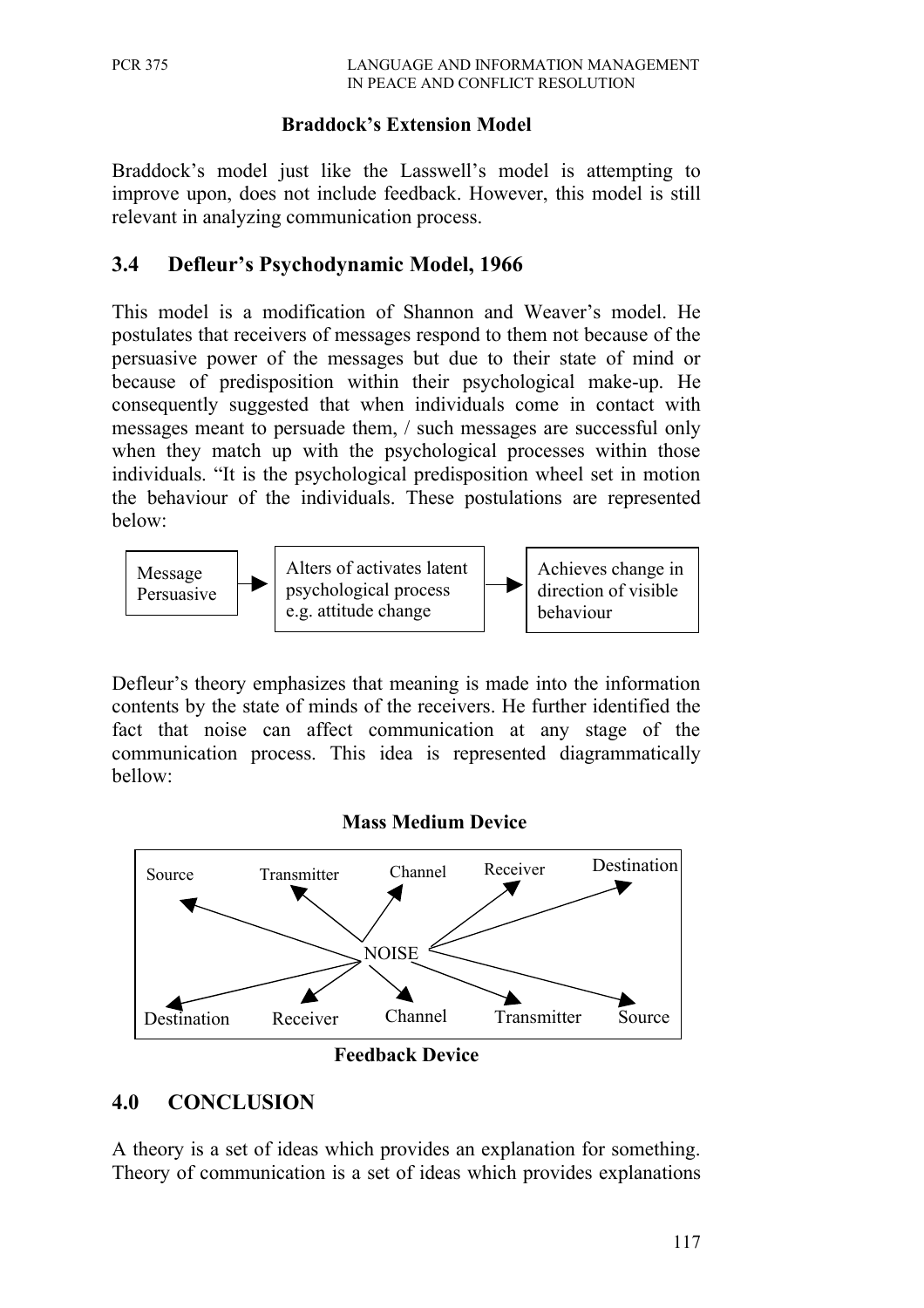on the relevance of communication for human society. Theories on communication are selective, as no one has succeeded in explaining everything. They are therefore selective in terms of their priorities and perspectives, and the issue they consider significant. As such, they provide a particular and partial view of reality. This explains the differentiation in the views of the theorists discussed in this unit. All of them present distinctive but related explanation of communication.

### **5.0 SUMMARY**

There are several theories and models on communication, each of them attempting to provide insight into communication. From the several theories, we probed into four of them. They are Shannon and Weaver's model, 1948; Harold Lasswell's model, 1948; Braddock Extension of Harold Lasswell's model, 1958; and Defleur Psychodynamic Model 1966.

Shannon and Weaver described communication as a process moving message source, Encoder, Channel, Decoder and message receiver. They identified the incidence of noise at the channel level only. The model failed to recognize the need for feedback.

Harold Lasswell's model is analytical. It attempts to analyse human communication through question. The questions are: Who (communicator), Say what (message), in which channel (medium), to whom (Receiver) with what effect (Effect).

The model also failed to provide for feedback like the Shannon and Weaver's model.

Braddock's model attempted to improve on Lasswell's model by adding two stages to the communication process identified by Lasswell. These stages boarder on circumstances surrounding the message, and purpose of the message. This model also failed to provide for feedback.

Defleur psychodynamic model viewed the success of communication on the state of mind of the receiver. He believed that success of any communication is dependent not on the will or power of the communicator but in psychological make-up of the receivers. The model recognized the interference of noise at any stage of the communication.

#### **6.0 TUTOR-MARKED ASSIGNMENT**

1. List and explain sources of communication theories that you have studied in this unit?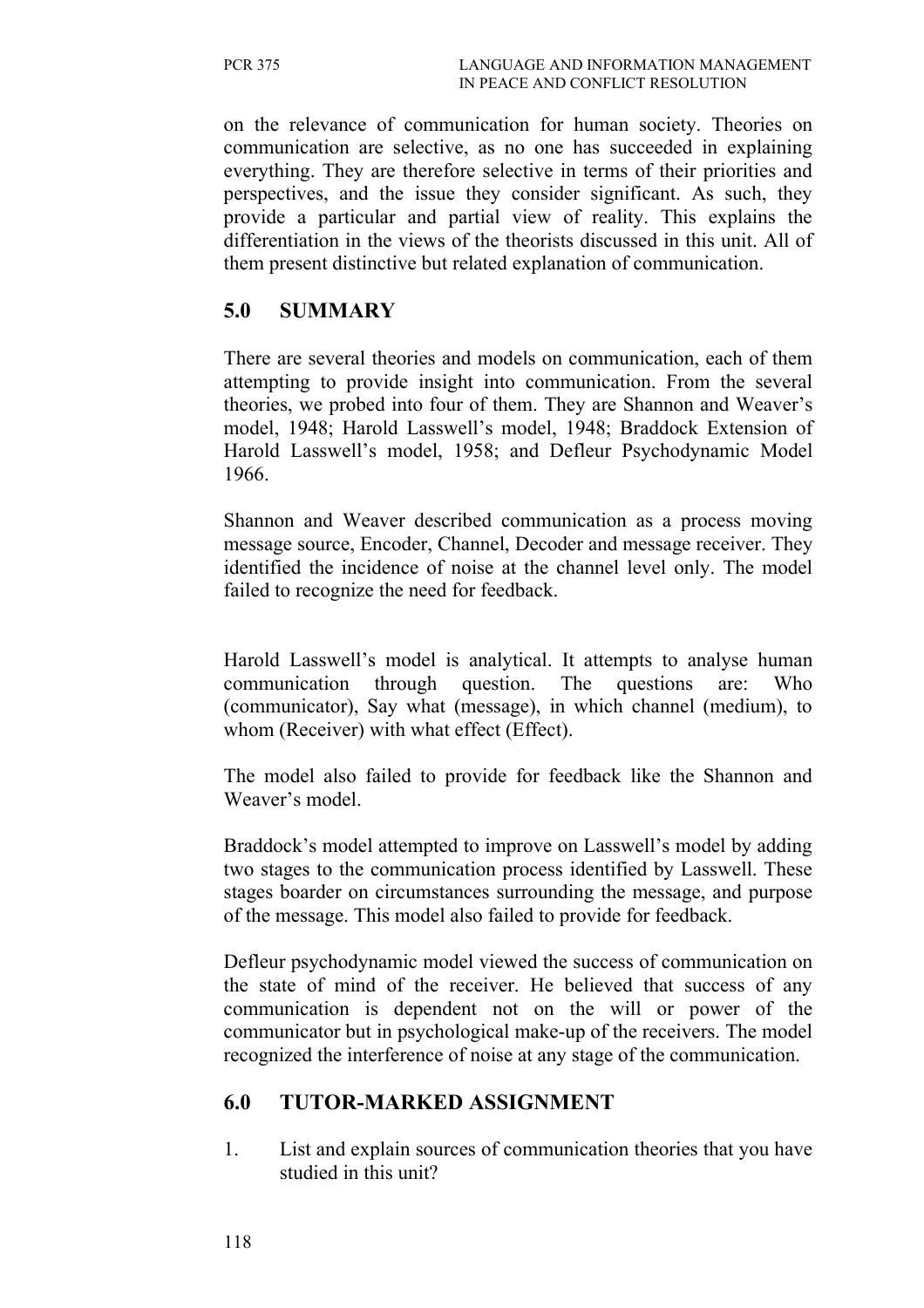2. What is the relationship between Shannon and Weaver's communication theory and Harold Lasswell's model of 1948?

### **7.0 REFERENCES/FURTHER READINGS**

Ajayi, W and Idakwo, V. (1996). *Communication in English.* Ilaro: Limbs Press.

Encyclopaedia Britannica on DVD, 2004.

- Sammie, M.B.A. (2000). *Business Communication and Use of English with Practical Persuasive Communicating Skills*. London: M & B Handbooks.
- Haralambos, M. and Heald, R.M. (2003). *Sociology: Theories and Perspectives.* Oxford: Oxford University Press.

# **UNIT 3 LISTENING**

#### **CONTENTS**

- 1.0 Introduction
- 2.0 Objectives
- 3.0 Main Content
	- 3.1 Hearing is not Listening
	- 3.2 Components of Listening
	- 3.3 Culture and Listening
- 4.0 Conclusion
- 5.0 Summary
- 6.0 Tutor-Marked Assignment
- 7.0 References/Further Readings

#### **1.0 INTRODUCTION**

Listening is the most important part of communication, if we do not hear what the other person or a party is communicating, we can not be active participant in the communication process and as such can not resolve conflict that must have ensued from such misunderstanding. Active listening means not only listening to what another person is saying but also to what is said by intonation and body language. Thus, the active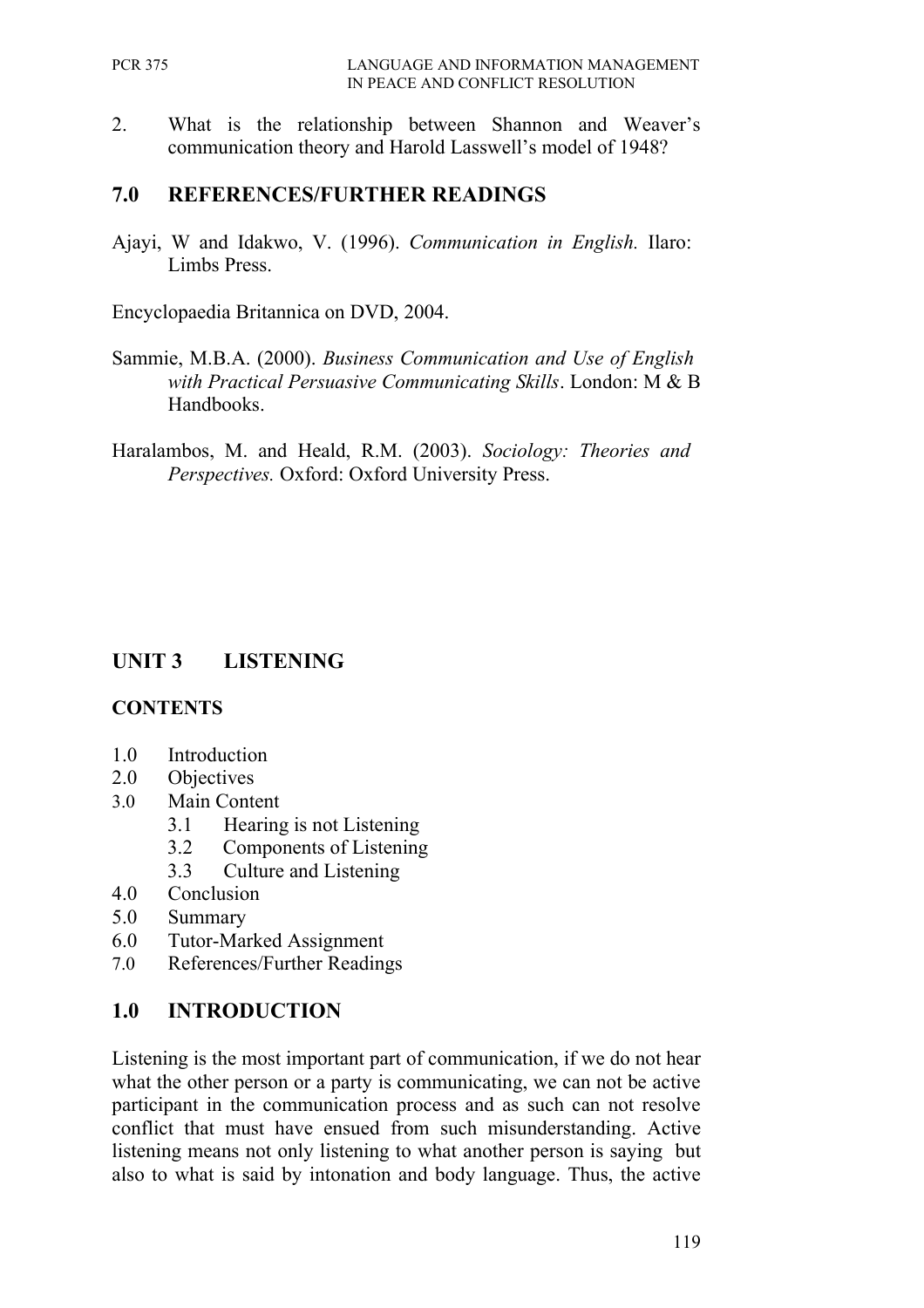listening process involves letting the speaker know that he or she has been heard.

# **2.0 OBJECTIVES**

At the end of this unit, you should be able to:

- describe the differences between hearing and listening
- explain what listening involves
- discuss cultural differences as they affect listening.

# **3.0 MAIN CONTENT**

### **3.1 Hearing is not Listening**

A lot of people confuse hearing and listening. In reality, they are two different things, the process we call hearing is purely a physical activity by which sound waves strike the eardrum and cause vibrations that are transmitted to the brain, while, listening occur when the brain reconstructs these electrochemical impulses into a representation of the original sound and then give them meaning. Listening may be referred to as the psychological process that allow us to attach meaning to the patterned of energy we hear. Your ears will pick up sound waves and transmit them to your brain whether you want them to or not.

However, listening is not so automatic. Many times we hear but do not listen. Sometimes we deliberately do not listen. Instead of paying attention to words or other sounds, we avoid them. We block irritating sounds, such as roar of nearby traffic.

We also stop listening when we find a subject unimportant or uninteresting. All the potential problems, which typically arise from differences in perception, come into play in the listening process.

A cocktail party effect will provide a good example of the difference between hearing and listening. At a cocktail party there are usually several conversations going on simultaneously in the same room or hall. Everyone present at the party is aware of these conversations in that they can be heard the other hand, we usually have to make a conscious effort to listen to any one of these conversations.

We are physically capable of changing all or most of the acoustic energy in the room into electrochemical energy. We are much less capable of attaching meaning to all these electrochemical impulses.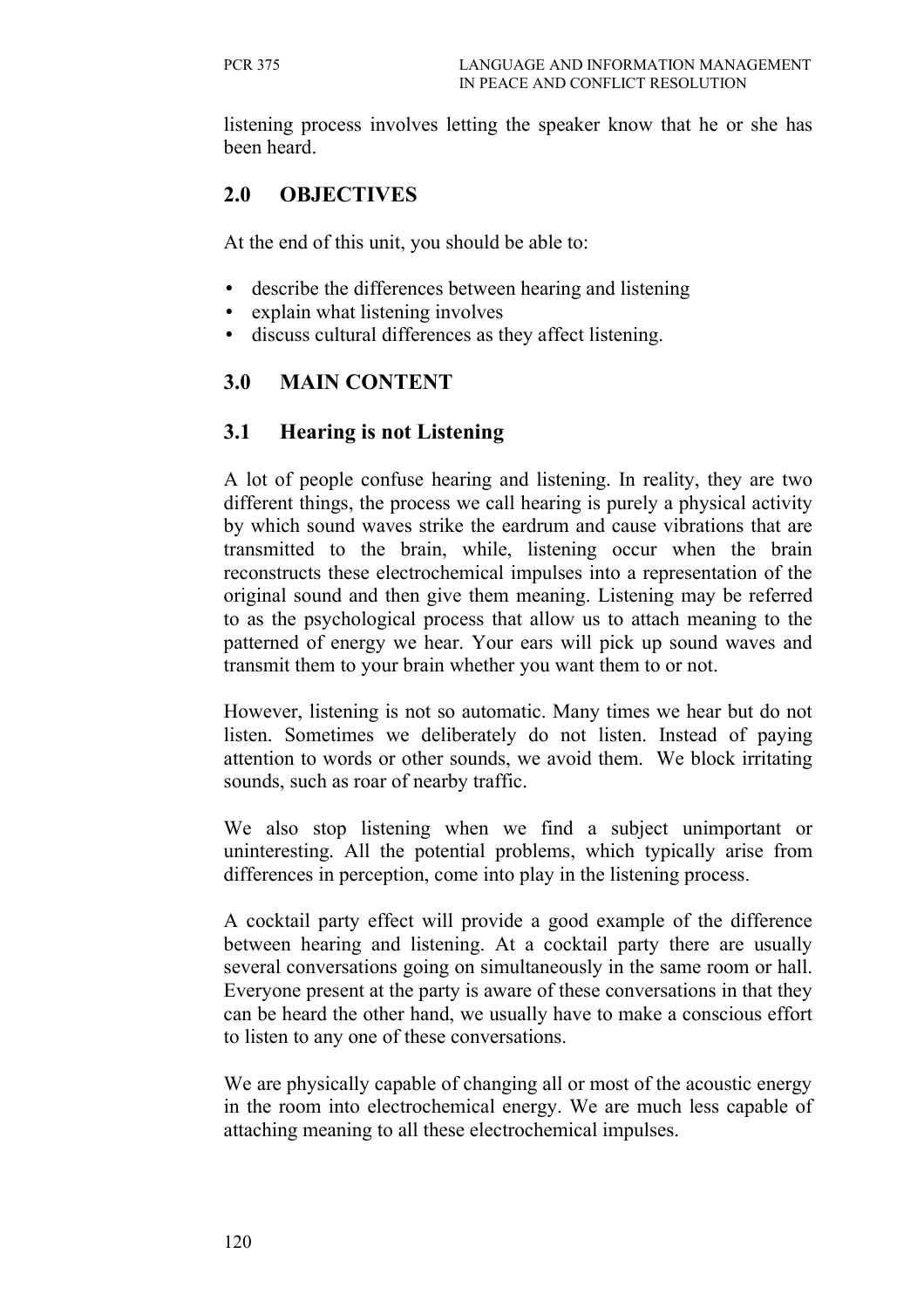There are also cases when we honestly believe we are listening whereas we are merely hearing. For example, recall times when you think you have "heard it all before". It's likely that in these situations you might claim you were listening when in fact you had closed your mental walls to new information.

You also may remember times when you were able to repeat on demand what a person just told you; like children do when their parents pause in the middle of a conversation and ask, "Are you listening? What did I just say?" the ability to repeat a statement does not guarantee understanding of course; it only means that listener has heard the message and can replay from short-term storage.

#### **3.2 Components of Listening**

By now you can begin to see that there is more to listening than sitting quietly while another person speaks. Listening consist of five separate elements, hearing, attending, understanding, remembering and responding.

**Hearing** is the physiological aspect of listening. It is the nonselective process of sound waves impinging on the ear. Hearing is the most fundamental part of listening. It can be diminished by physiological disorders, background noise, and auditory fatigue, a temporary loss of hearing caused by continuous exposure to the same tone or loudness. When you hear you also receive, when you listen to a message from a speaker, the message you receive are both verbal and non-verbal, these message consists of words and gestures, facial expressions and variations in volume and rate.

At the receiving stage, you note not only what is said (verbally and nonverbally) but also what is omitted. You received for instance, a summary of good deeds to your friend as well as the omission of all the broken promises.

The following are activities to pay attention to while receiving messages:

- Focus attention on the speaker's verbal and non-verbal messages, on what is said and what isn't said
- Avoid distractions in the environment
- Focus attention on the speaker or the party during conflict resolution workshop or session and not what you as listener will rather say next.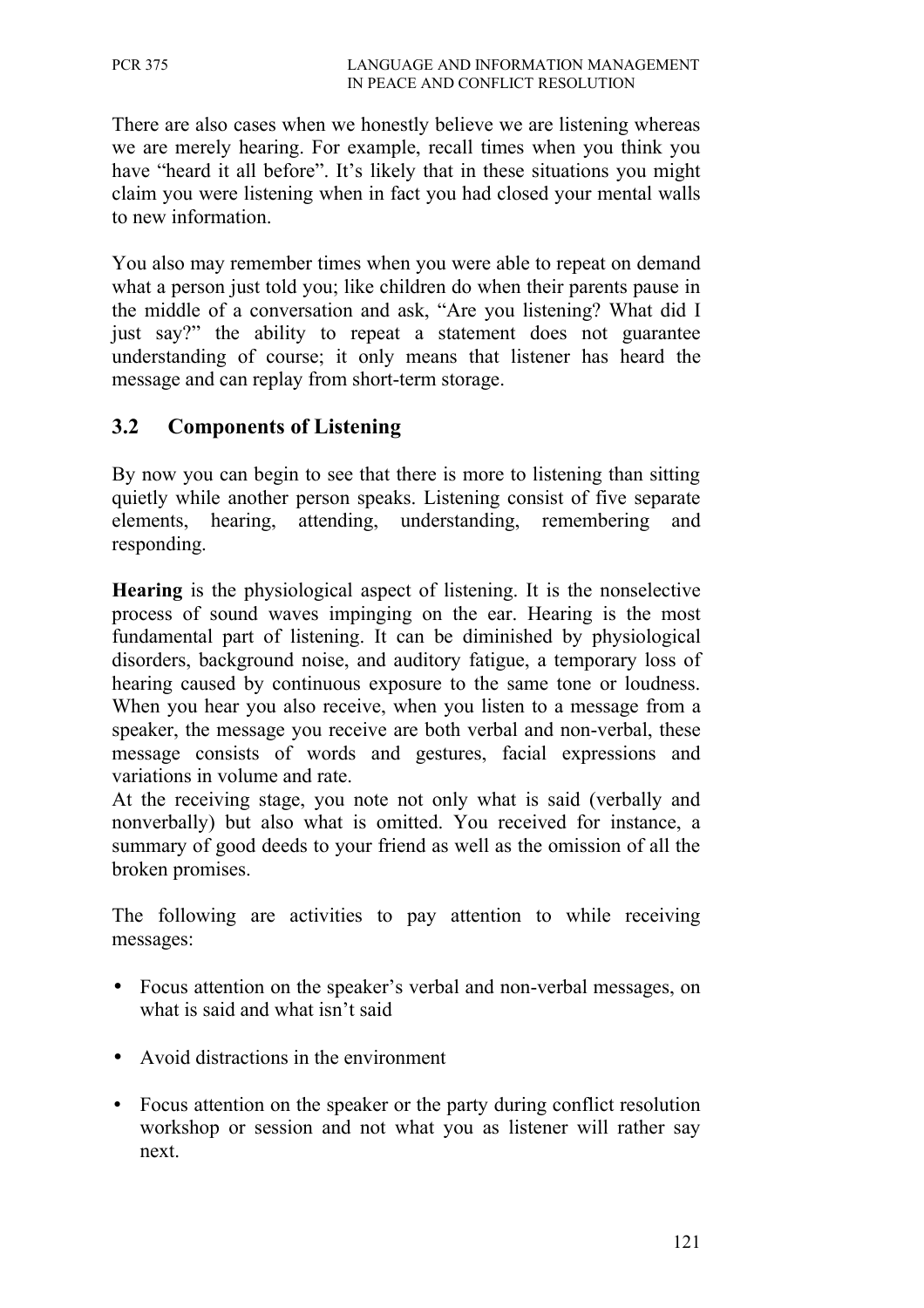• Maintain your role as listener and receptor of information and avoid interruption/interrupting.

#### **Understanding**

This is the stage at which you learn to pay attention to a message but note that, even close attention to a message doesn't guarantee that you will understand what is being said.

Understanding is composed of several elements; first, you must be aware of the syntactic and grammatical rules of the language in which the conversation or speech is made. But beyond this basic ability, understanding a message depends on several other factors.

One is your knowledge of the source of the message, such background will help you decide, for example, whether a friend's insulting remark is a joke or a serious attack. The context of a message also helps to you understand what is being said. A yawning response to your comments would probably have different meaning at midnight.

Finally, understanding often depends on the listener's mental abilities. Generally speaking, the ability to make sense of a message is closely related to the listener's intelligence. (Waldhart, 2005) relates successful understanding to factors that include verbal ability, intelligence, and motivation.

Timothy Plax (1979) found that the personality fronts of listeners also affect their ability to understand messages. People who are good at interpreting disorganized messages are especially secure, sensitive to others, and willing to understand the speaker.

Listeners successful at understanding disorganized speech proved to be more insightful and versatile in their thinking.

At this stage as listeners you should:

- relate the new information the speaker is giving to what you already know
- see the speaker's message from his point of view: avoid judging the message until you fully understand the speaker intent
- ask questions for clarification, if necessary ask for additional details or examples if needed
- rephrase (paraphrase) what the speaker ideas means to you or in your own words.

#### **Remembering**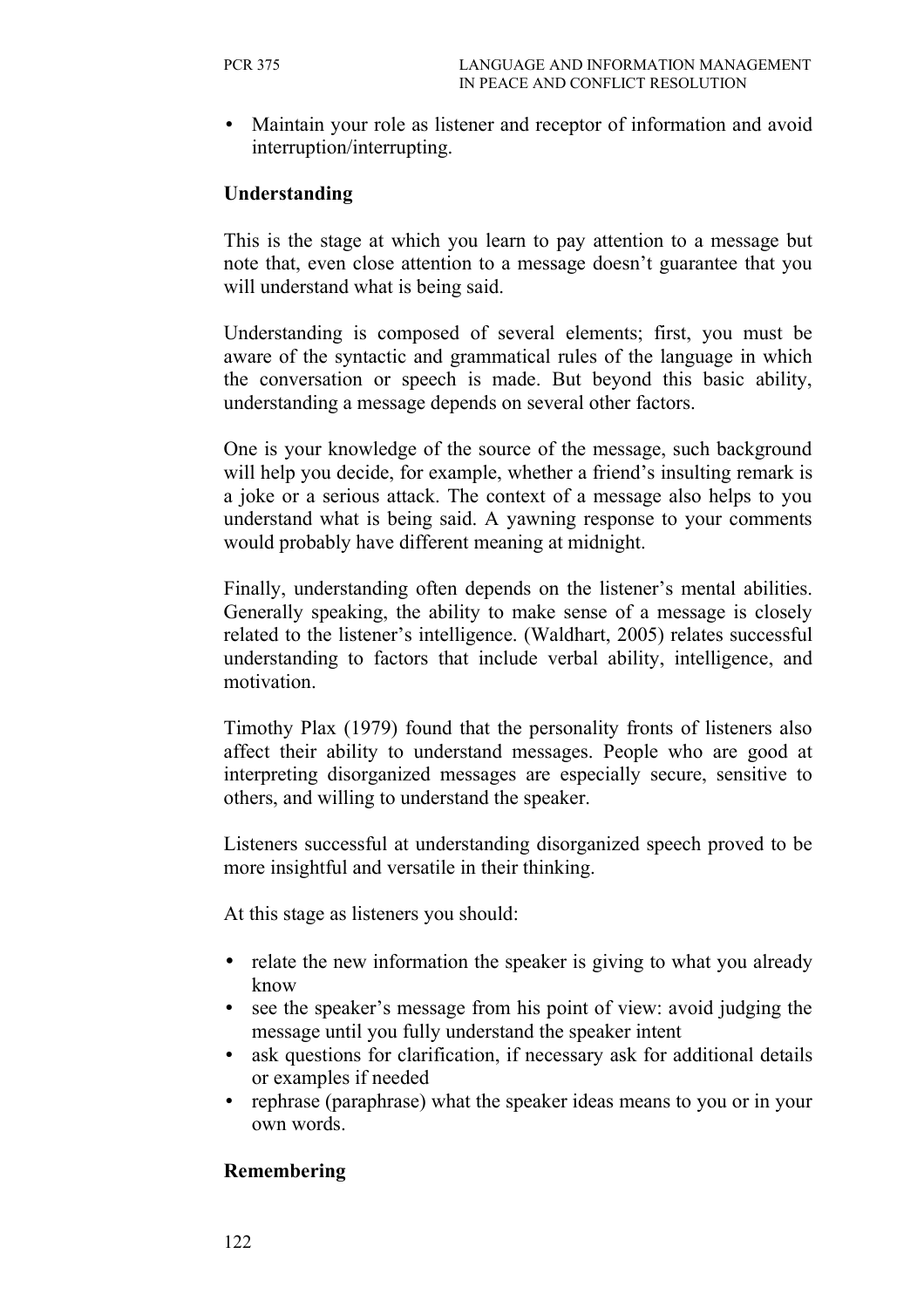The ability to recall information once we understand it, or remember is a function of several factors; the number of times the information is heard or repeated and whether the information may be "rehearsed" or not. In a small group of public speaking situation or conflict resolution workshop, you can augment your memory by taking down notes or tape recording the messages. In most interpersonal communication situations, however, note taking is inappropriate, although you often write down a GSM or telephone number, or an appointment or directions.

For instance, when Kunle says he is planning to get married, the effective listener remembers this and will later ask for the wedding date proper. When Chidi says his mother is ill, the effective listener remembers this and enquires about her health at a latter meeting.

What you remember way not actually be what was said but what you think (or remember) was said. Memory for speech is not reproductive; you do not simply reproduce in your memory what the speaker said. Rather, memory is reconstructive; you actually reconstruct the messages you hear into a system that make sense to you.

Early research on listening revealed that people remember only about half of what they hear immediately after hearing it (Baker; 1971) they forget half even if they work hard at listening.

The high rate of forgetfulness isn't as depressing as it might seem. While most people recall very few details o their conversations, they do retain an overall impression about the speaker, especially in important relationships.

Fisher and Adams (1994) posited that "the more intense, intimate, trust, and committed a relationship is the more we pay attention to what others are saying". Thus, high recall is one characteristic of healthy interpersonal relationships.

The following are activities of an effective listener at remembering:

- Identify the central ideas and the major support advanced.
- Summarize the message in a more easily retained form, but be careful not to ignore crucial details or qualification of the presenter.
- Repeat norms of and key concepts to yourself or if or when appropriate, aloud.

**Evaluating** consists of judging the messages in some way. At times you may try to evaluate the speaker's underlying intentions or motives. Often this evaluation process goes on without awareness. For instance a friend tells you that he is up for a promotion and he is really excited about it. You may then try to judge his intention; he wants you to use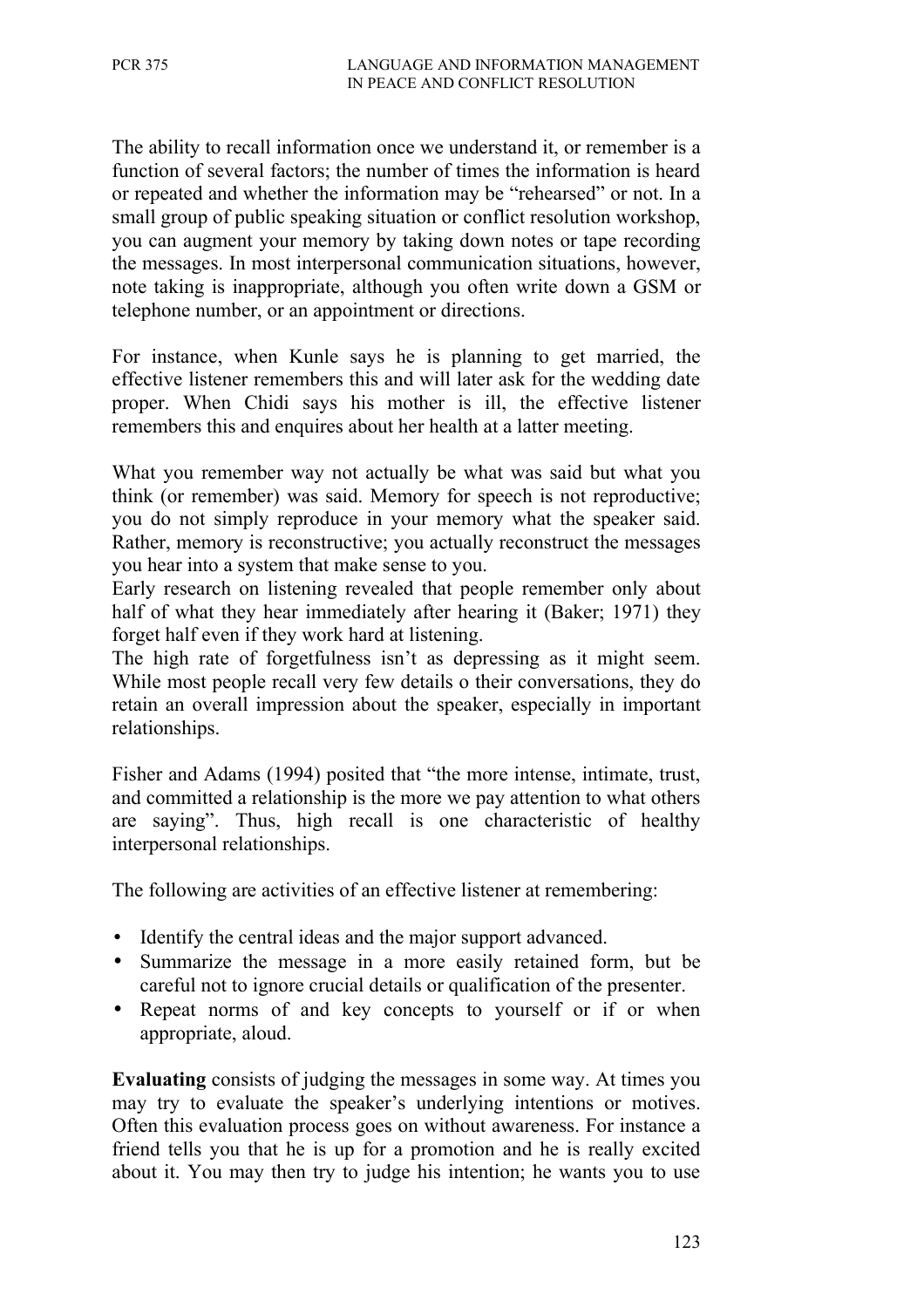your influence with some members of promotion committee or he is preoccupied with the promotion and tell everyone, he is looking for compliment.

In other situations, your evaluation is more in the nature of critical analysis.

Generally, in evaluating what you listen to, try to:

- Resist evaluation until you fully understand the speaker's point of view.
- Assume that the speaker is a person of good will, and give the speaker the benefit of doubt by asking for clarification on position to which you feel you might object.
- Distinguish facts from inferences, opinion and personal bias, interpretations by the speaker.
- Identify any biases, self-interests, or prejudices that may lead the speaker to slant unfairly what is presented.

**Responding:** All the steps that have been discussed so far are internal activities. A final part of listening process involves responding to a message that is giving observable feedback to the speaker. This occurs in two phases (1) responses you make while the speaker is talking and (2) responses you make after the speaker has stopped talking.

These two responses are the feedback information that you send back to the speaker. This information tells the speaker how you feel and what you think about his or her messages. Good listeners showed that they were attentive by non-verbal behaviors such as keeping eye contact and reacting with appropriate facial expressions.

Listeners' verbal behaviors for example, answering questions and exchanging ideas also demonstrate their attention. It is easy at times to imagine how other responses would signal less effective listening i.e. a slumped posture, bored expression and yawning all point to the fact that the listener is more tuned to the speaker.

Other responses include what non-verbal researchers call backchanneling ones, such as "I see" "Oh yes" "yes" "uh" – huh" and similarly signals that let the speaker know you are listening.

Responses made after the speaker has stopped talking are generally more elaborate and might in most cases include expressing empathy ("I know how you must feel") asking for clarification ("so you mean that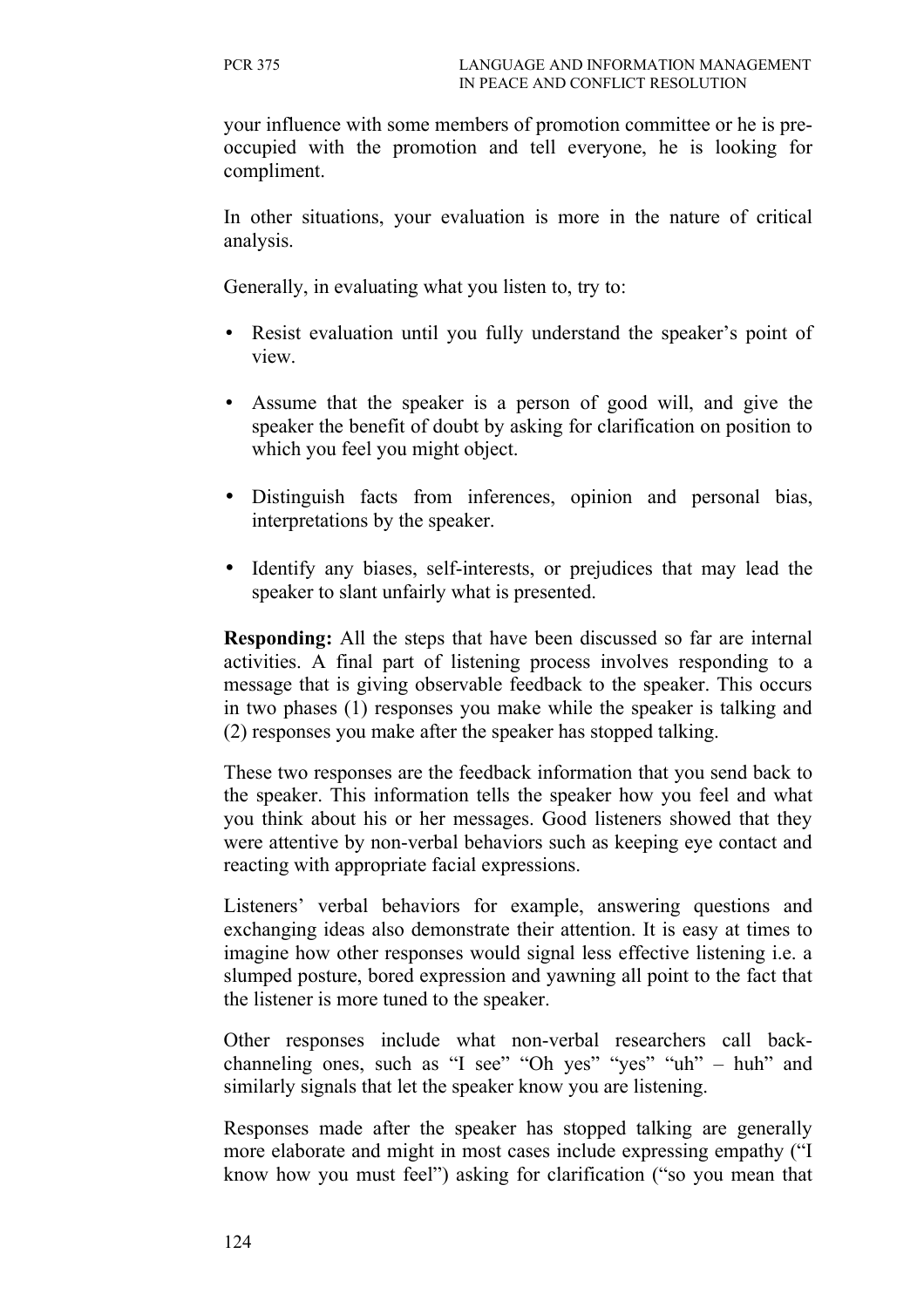this new project plan is to replace the old one?") challenging ("I think your evidence is weak here") and agreeing ("you are absolute right on this; I'll support your proposal") while responding try to:

- Be supportive of the speaker throughout the speaker's speech by using and varying your back-channeling ; using only one backchanneling for example, saying "uh-huh" throughout will make it appear that you are not listening but are in automatic pilot.
- Express support for the speaker in your final responses
- Be honest, the speaker has a right to expect honest responses, even if they express disagreement
- Own your responses; state your thoughts and feelings as your own, and use I messages (for instance, I think the new… rather than everyone will…).
- Don't equate (as we often do) responding to another's feelings with solving the person problems. It is usually more productive to view your task in more limited terms; to encourage the person to express and perhaps to clarify his or her feelings and to provide a supportive atmosphere.

### **3.3 Culture and Listening**

Cultural differences concerning language, non-verbal communication, style, story versus evidence, credibility and feedback are issues and ideas of many cultural factors that influences listening.

Speech and language: when a speaker and listener speak the same language, they are likely to speak with different meaning and accents. Every speaker speaks an idiolect: a unique variation of the language i.e. Oyo, Ijebu and Ijesha Yoruba. Speaker of this same language will, at the very least, have different meaning for the same terms because they have had different experiences.

Speaker and listeners who have different native languages and who may have learned English as a second language will have even greater differences in meaning. Translations are never precise and never fully capture the meaning in other language. Your meaning for "house" in a culture in which everyone lived in their own house with lots of land around it is going to be very different from someone who learn the word living in a neighborhood of high-rise tenements. Although you will each hear the same word, the meanings you'll each create will be drastically different. In adjusting your listening especially when in an intercultural setting-understand that the speaker's meaning may be different form yours even though you are each speaking the same language. Can you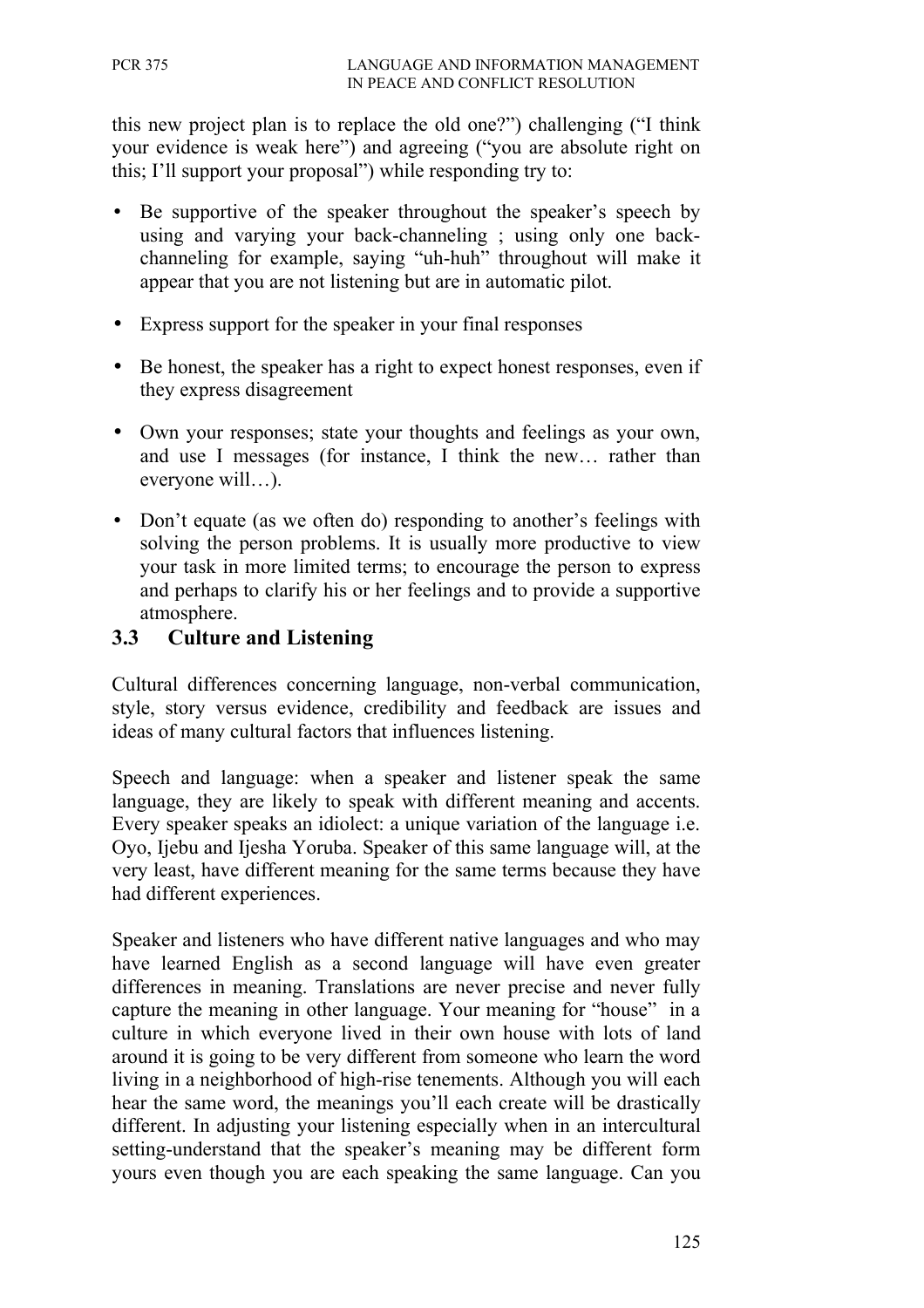compare somebody form Victoria Island and Ajegunle in Lagos meaning of the word "house". It is evidence that meaning and understanding of this word to them will differ.

**Differences in Non-Verbal Behaviour:** Speakers from different cultures have different display rules, cultural rules that govern which non-verbal behaviours are appropriate and those inappropriate in a public setting. As you listen to another person, you also "listen" to their non verbal cues. If these are drastically different from what you expect on the basis of the verbal message, you may see them as a kind of interference or perhaps as contradictory message, also, different cultures may give very different meanings to the same nonverbal gesture.

**Direct and Indirect Styles:** Some culture for example favour direct speech in communication: they advice us to "say what you mean and mean what you say". Many Asian cultures on the other hand, favour indirect speech: they emphasize politeness and maintain a positive public image rather than absolute truth. Listen carefully to persons with different style of directness, consider the possibility that the meanings the speaker wishes to communicate with indirectness may be very different from meanings you would communicate with directness.

**Credibility:** What makes a speaker credible or believable will vary from one culture to another. In some cultures, people may claim that competence is the most important factor in choosing a member to be included in a negotiating team for peace. In other cultures, the most important factor might be the goodness or morality of the negotiator or mediator. People perceive the credibility of the various media very differently for instance, member of a repressive society in a military regime where the government controls the output of media outlets. The overall output of such media houses whether electronic or print will be viewed with little or no credibility. After all, the listener would reason that, television news is simply what the government wants the people to believe.

**Feedback:** Some cultures give very direct and at times honest feedback. Speakers from these cultures expect the feedback to be an honest reflection of what their listeners are feeling. In other cultures in Asia or Oceania countries; it is more important to be positive, so speakers from these cultures may respond with compliments even though when they don't feel it.

#### **4.0 CONCLUSION**

Listening is both more frequent and less emphasized than speaking. Despite its' relative invisibility, listening is at least as important as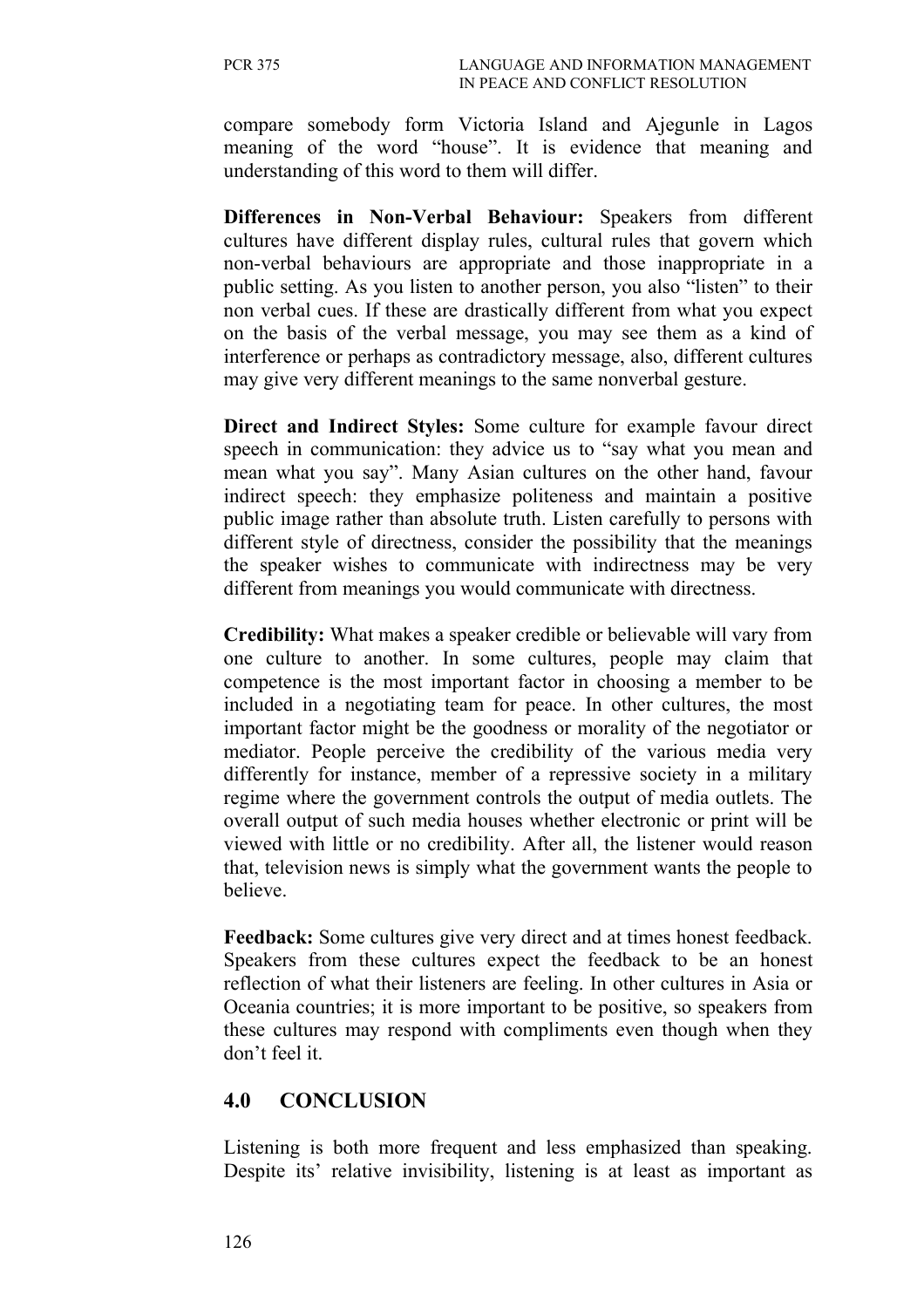speaking. Research shows that good listening is vital for both personal and interpersonal relationship. There are a variety of reasons why we listen to others. At the most basic level, we listen to understand and retain information. Perhaps more importantly, we listen to build and maintain our interpersonal relationship.

### **5.0 SUMMARY**

Most people understanding of listening suffer form several misconceptions, which one needs to correct. Listening, at least listening effectively is quite different from merely heaving a message. Skillful listening is not easy and requires much effort and talent. Listening consists of several components; hearing, attending, understanding, remembering and responding. Culture also plays a vital role in our listening perception.

### **6.0 TUTOR-MARKED ASSIGNMENT**

- 1. What makes listening an effective exercise than hearing?
- 2. How will you explain the components of listening in your facilitation session?
- 3. Are there similarities between culture and listening?

### **7.0 REFERENCES/FURTHER READINGS**

- Adler, Ronald B., Lawrence B.R. and Russell, F. P. (2004). *Interplay: the Process of Interpersonal Communication*. New York.
- Hocker, J. L and Wilmot, W. W. (1978). *Interpersonal Conflict*. Lowa: Web Publishers.
- Gundersen, D. F and Hopper, R. (1984). *Communication and Law Enforcement*. New York: University Press of America.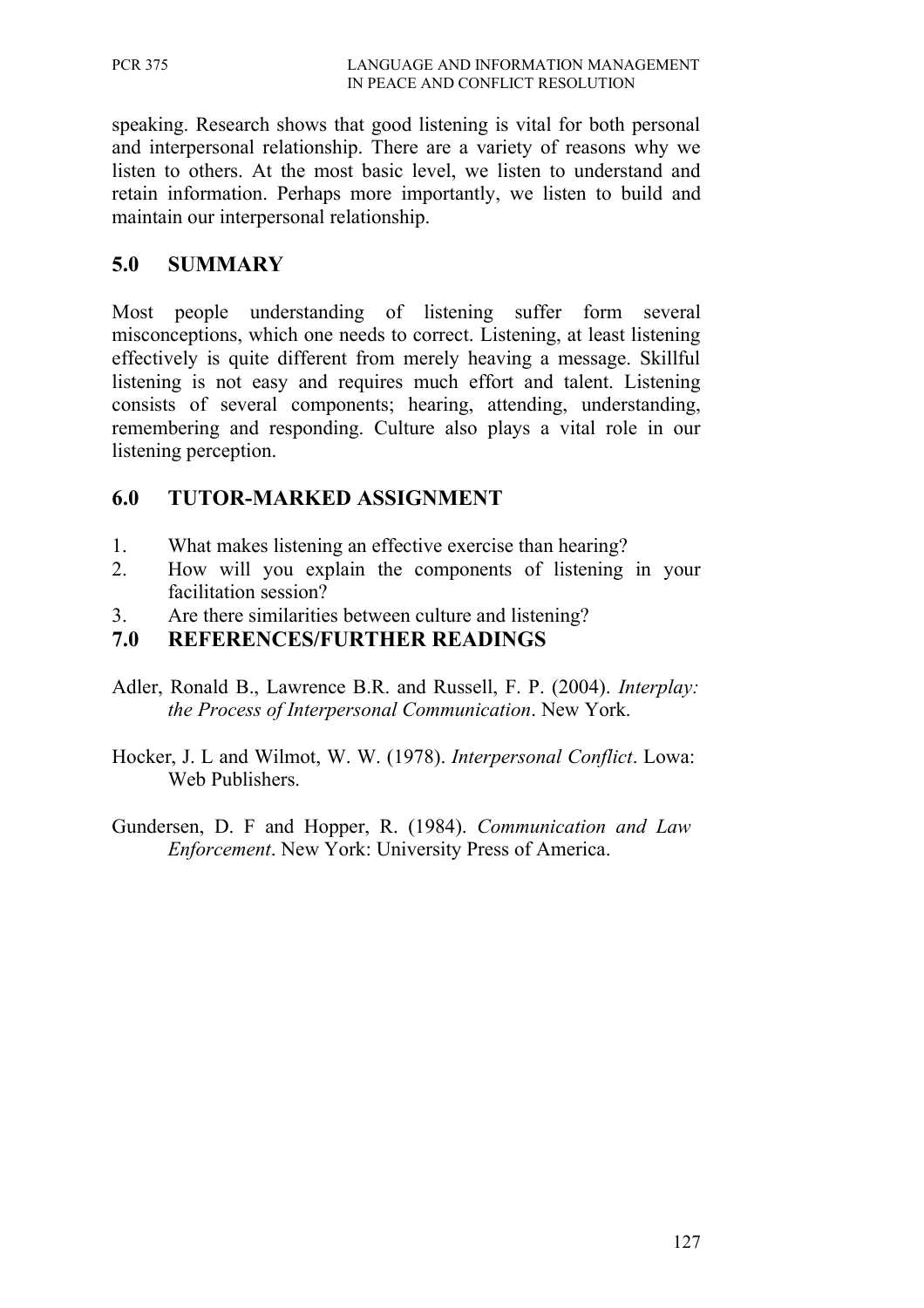### **UNIT 4 RESOLVING CONFLICT THROUGH LISTENING**

#### **CONTENTS**

- 1.0 Introduction
- 2.0 Objectives
- 3.0 Main Content
	- 3.1 Importance of Listening in Conflict
	- 3.2 Some Listening Interpretations
	- 3.3 Principles of Listening in Conflict Resolution
- 4.0 Conclusion
- 5.0 Summary
- 6.0 Tutor-Marked Assignment
- 7.0 References/Further Readings

# **1.0 INTRODUCTION**

Failing to listen well is a major source of conflict beyond the obvious reasons. Not listening can also convey an impression of hostility, bias or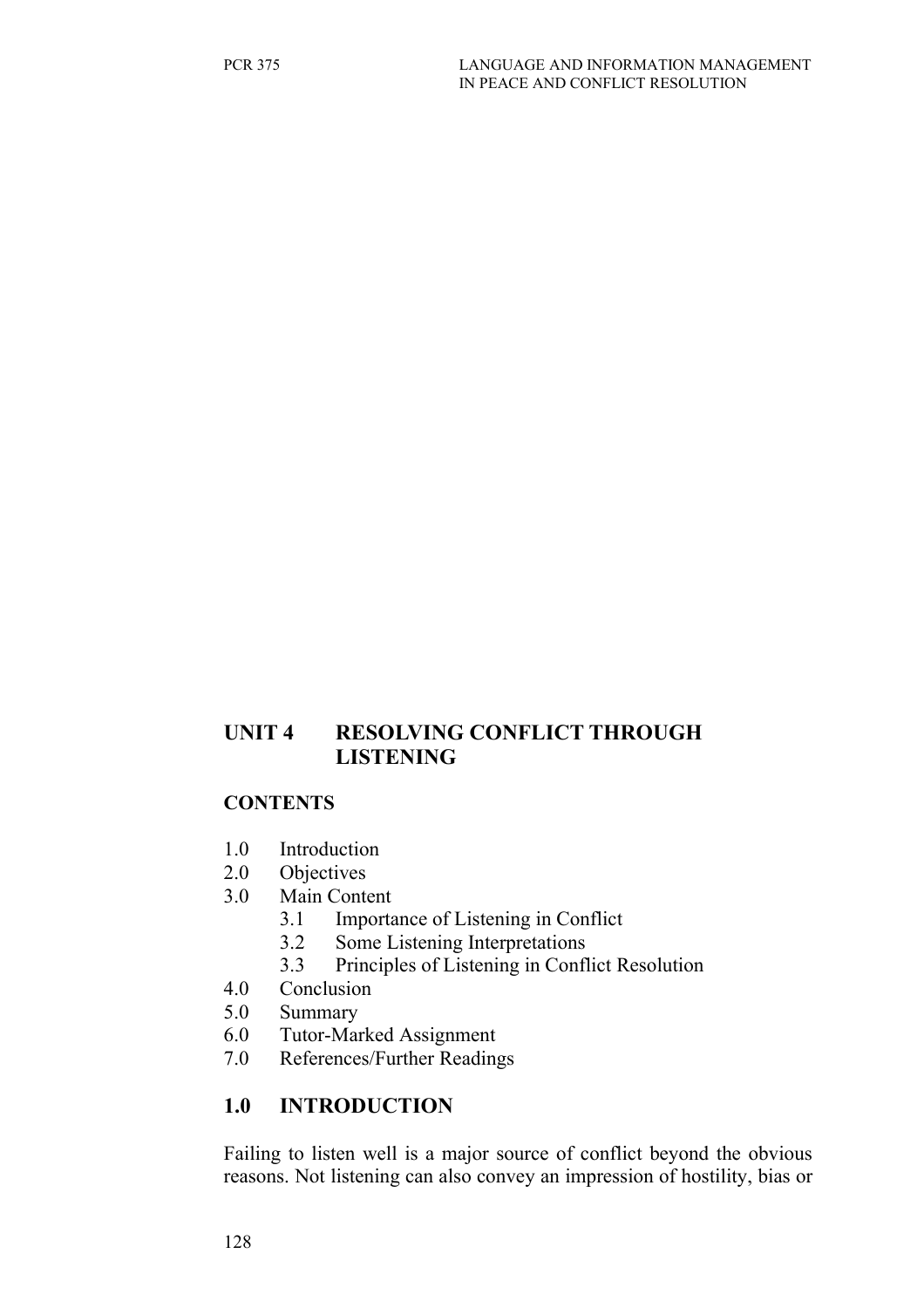critical judgment of the person who is speaking. Frowns, restlessness, and gestures of impatience can show a lack of interest, disregard, or empathy for the person speaking. That doesn't make the speaker feel too good and can create a real strain in the relationship but it may be entirely unintended.

## **2.0 OBJECTIVES**

At the end of this unit you should be able to:

- explain the relevance of listening in conflict resolution
- discuss conflicting situations through effective listening.

## **3.0 MAIN CONTENT**

#### **3.1 The Nature of Listening in Peace and Conflict**

If you can make another person feel really listened to, acknowledged, and understood, you'll minimize your chances of conflict and ill feeling. You will also profit from whatever information he or she is trying to say. This doesn't mean you have to agree with everything the person is saying. But the person need to feel heard and his or her communication accepted. It is the same principle as allowing an angry person to vent his or her anger or feelings on you listen receptively. In this case you need to pay more attention and involve yourself fully.

The ideal thing is to listen with empathy. You need to show that you accept what the person is saying without judgment. You need to show that you at least understand how he or she might see things from his or her point of view, even if you don't see things that same way.

Although, it can be hard to adopt this approach, especially in the middle of an upsetting conflict. But if you can concentrate on active listening, you will find that this approach can do wonders for resolving the conflict. It will help to calm the other person if that person is agitated and upset. It will pave the way for a clearer discussion of the conflict. And it will make you a better communicator in most of your interpersonal conflict or encounter.

According to communications experts, it is important to listen for two things when you listen attentively.

First is listening for content – what is actually being said. But second, and very important, is listening for feelings. In a conflict situation, a lot of feelings can be buried under the outward message you are hearing. It is essential to bring those feelings out, if you hope for a satisfying,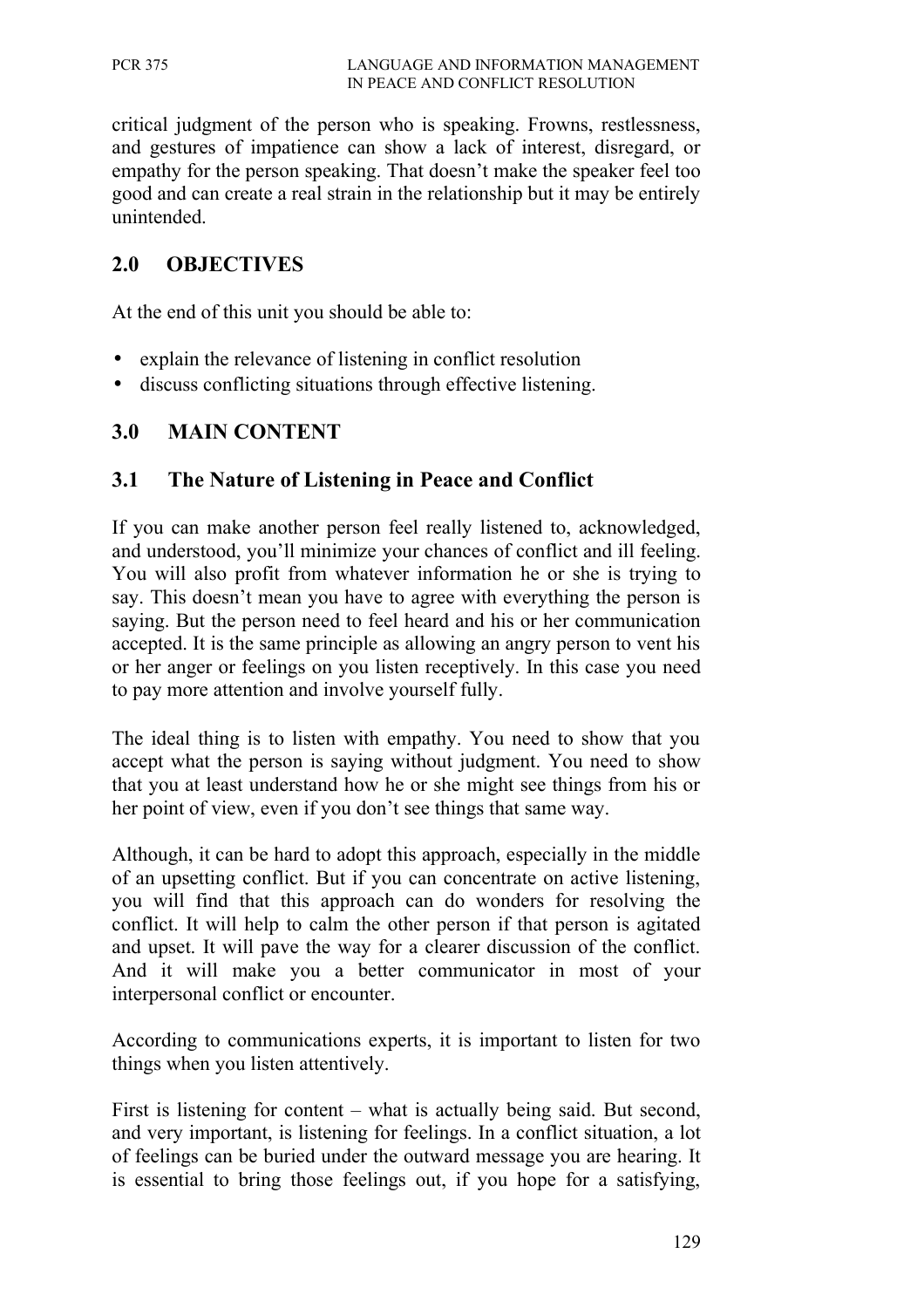lasting resolution. Otherwise unexpressed hostilities can foster, such as in the case of spouse who finally says "fine, fine, do that" just to end an argument. Yet, he or she is still seething underneath. The external argument may be over, but the internal conflict is still going on, and it will heat up again.

If you are in a situation where someone has these underlying negative feelings, chances are you will sense anger and resentment when it is contained in the person's voice. You may want to overlook those perceptions to maintain an outward calm. But the best approach is to acknowledge those feelings, so you sense. You might even refer to these unvocalized feelings so you can work on truly clearing the air-one way to do this is to say something to suggest what you think the other person may be feelings underneath, such as: "I sense that.... "or" it sounds like… Then, add your interpretation, "you may be feeling….." This way, by gently suggesting what you perceive (not by trying to impose your interpretation on the other person with a comment like; "you must be feeling"), the other person knows you are just checking, not presuming, and can sense your concern to resolve the problem or conflict, not just get it out of the way. Then, he or she can let you know if you are correct about these unresolved feelings, and he or she will feel heard and understood. Once true feelings are out in the open, or consciously set aside after being expressed, you are more likely to achieve a mutual, more deeply satisfying resolution.

## **3.2 Some Listening Interpretation**

The following chart illustrates how you might go about interpreting and responding to the meaning you sense from what someone says:

| What<br>the<br>person | What                                                                                                                                             | you think   What you might say                                                                                                                    |
|-----------------------|--------------------------------------------------------------------------------------------------------------------------------------------------|---------------------------------------------------------------------------------------------------------------------------------------------------|
| says                  | he/she means or feels                                                                                                                            | to bring out real                                                                                                                                 |
|                       |                                                                                                                                                  | meaning or feeling                                                                                                                                |
| "Do what you want"    | want to do, but, I don't<br>feel like you care<br>about what I think. I<br>feel like you are going about this?"<br>to do it your way<br>anyway". | "I don't like what you   'I feel like you may<br>not really want this.<br>What do you really<br>want, and can we talk                             |
| "I don't care'        | frustrated. You aren't annoyed<br>saying"                                                                                                        | "I do care, but I feel   But you do seem to be<br>by what<br>listening to what I am $\vert$ happened and I am<br>concerned about how<br>you feel. |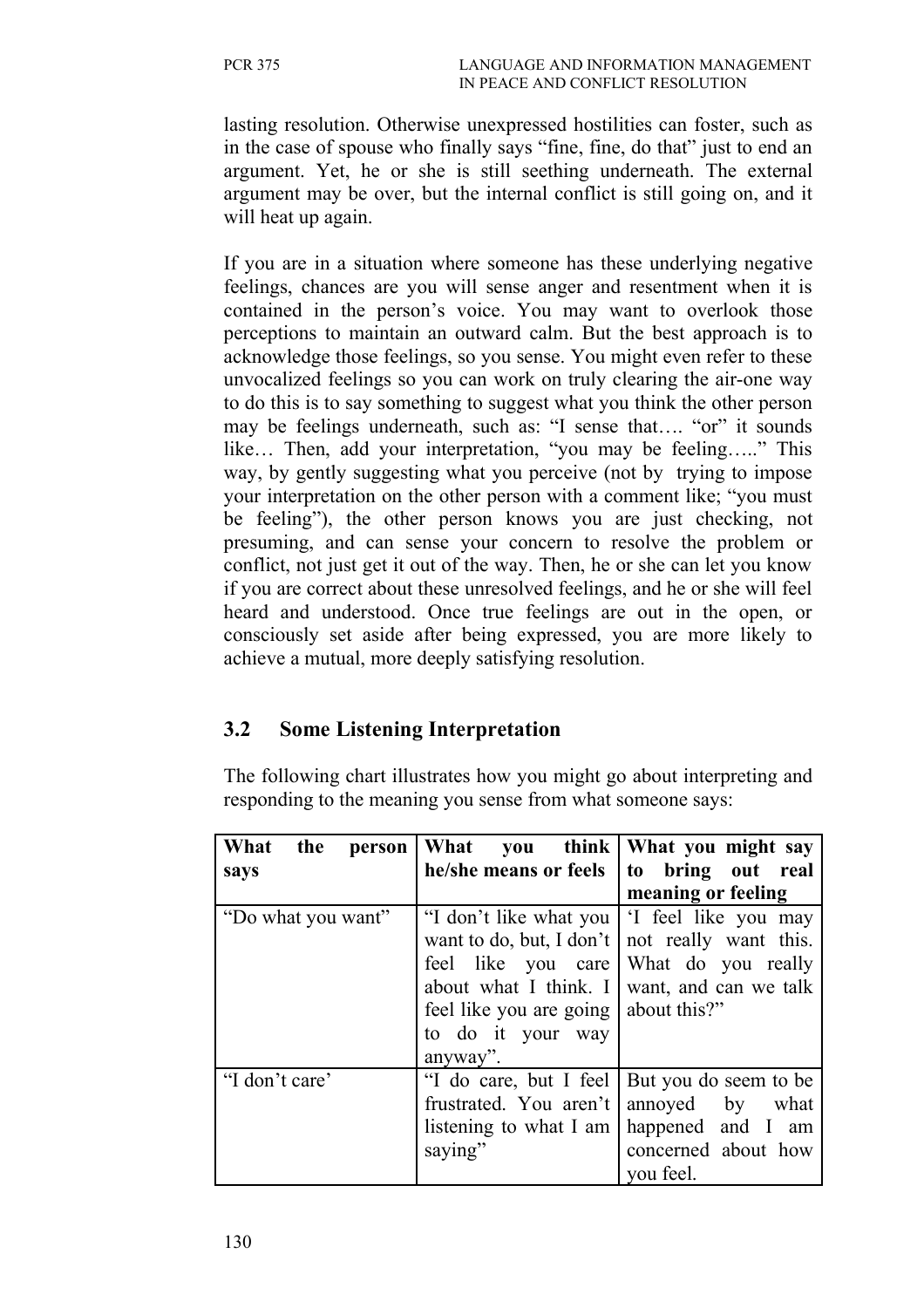| "Have it your way"  | $\Gamma$ m<br>struggle with you                                                                                                                                                                                                        | to tired to   But I'd like to be sure<br>I have your input and<br>anymore, do what you   agreement too. What<br>want, but don't like it.   would you like to see<br>happen, so we can<br>both get what we<br>want?" |
|---------------------|----------------------------------------------------------------------------------------------------------------------------------------------------------------------------------------------------------------------------------------|---------------------------------------------------------------------------------------------------------------------------------------------------------------------------------------------------------------------|
| angry tone to voice | Five, "or any other "It's not fine, and I'm   But it sounds like it<br>words of apparent really very angry with<br>approval, that are vou. I feel like I'm<br>spoken in a relevant or   being pushed around.   really feel about this? | really isn't fine for<br>you. What do you<br>I'd really like to<br>know".                                                                                                                                           |

# **3.3 Principles of Listening in Conflict Resolution**

- a Listen with empathy
- b Focus on the issues
- c Show positive regard and respect for the other person
- d Listen attentively without judgment
- e Reflect back on what you think you heard to show the other
	- person you're listening.
- f Clarify what you don't understand or are unsure about.
- g Encourage further discussion.
- **a. Listen with Empathy:** Regardless of how wronged or hostile you may feel, disengage yourself from your own feelings, and listen with an open, receptive mind. Try to put yourself in the place of the other person. Picture how the situation looks from his or her perspective. Imagine how you and your responses sound from the other's point of view.
- **b. Focus on the Issues:** Don't let yourself get side tracked by responding to the person's personality. Remind yourself to listen to what the person is saying about the particular issue involved in the dispute. If the conversation strays, you can ask questions to get the conversation back on track.
- **c. Show Positive Regard and Respect for the Other Person:** Whatever the person says, reminds yourself that you will show respect for each other. Acknowledge his or her anger or frustration. Get the discussion in back on the issue by saying something like: "It sounds like this situation is really upsetting to you. What would you like to do about it?" You might also remind the person about the need to deal with each other with respect by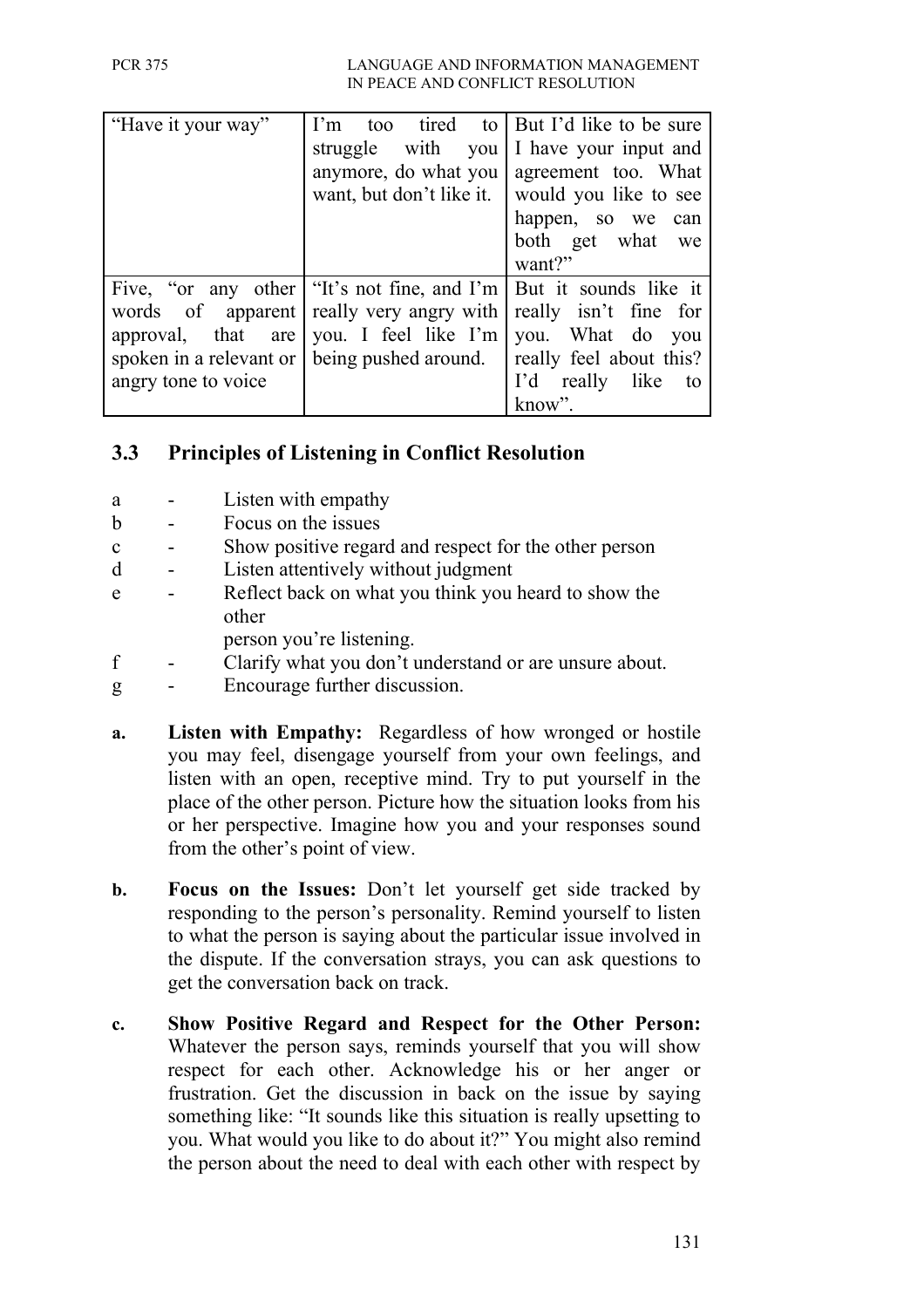saying something like "I know you've angry, but let's try not to call each other names, and let's work on solving this problem". In other words, take the high ground as you listen to try to keep emotions under control. Then, as soon as you can, get, talk to dealing constructively with the problem.

- **d. Listen Attentively without Judgment:** It is the best way to get to other person to say what he or she really thinks, and let out any feelings that might be getting or standing in the way of working out the problem. It also allows the other person to "blow of steam" one way to do this is simply to rod from time to time. You can offer occasional responses like "un, huh" or comments like; "Then what happened?" or "How did you feel?" such gestures and questions show that you're paying attention. They also help create an open, non-judgment environment where the other person feels free to express what he or she really thinks. Ideally, by modeling attentive, non-judgmental listening yourself you 'u' be able to encourage someone else to do the same. That will go a long way toward creating the receptive environment you need to come up with a productive solution to a conflict.
- **e. Reflect on what you think you heard to show the other person you are really listening:** You can do this by using your own words to repeat important points the other person is making. You might also reflect back on what you think the other person is feeling. The idea is to be a kind of mirror to the other person to show you are really listening and understanding. Yet, you're not just parroting back the words. You are paraphrasing what the person said, and you are presenting your perception of the persons' feeling. This clarifies the person's message in your mind – and ensures you are not mis-hearing, because you give the other person a chance to correct you if you have heard anything wrong.

In paraphrasing, you might begin by saying something like "Let me see if I understand what you just said", or "Am I correct in thinking that you're saying…? Then, you restate what you just heard in other words. If you are reflecting the other person's feelings, you might say something like, you sound/angry, upset, confused….) about (identify the situation)". Be careful not to sound too definite or sure of yourself in reading feelings ("You are confused). To do so is to lay your own assumptions or perception on the other person. Rather, say "You seem…. About… "A sympathetic, interpretive comment can be particularly useful when someone seems very upset.

• Clarify what you don't understand or unsure about: This is an important point for effective listening. The key here is to get more information if there are facts you don't understand or if you are not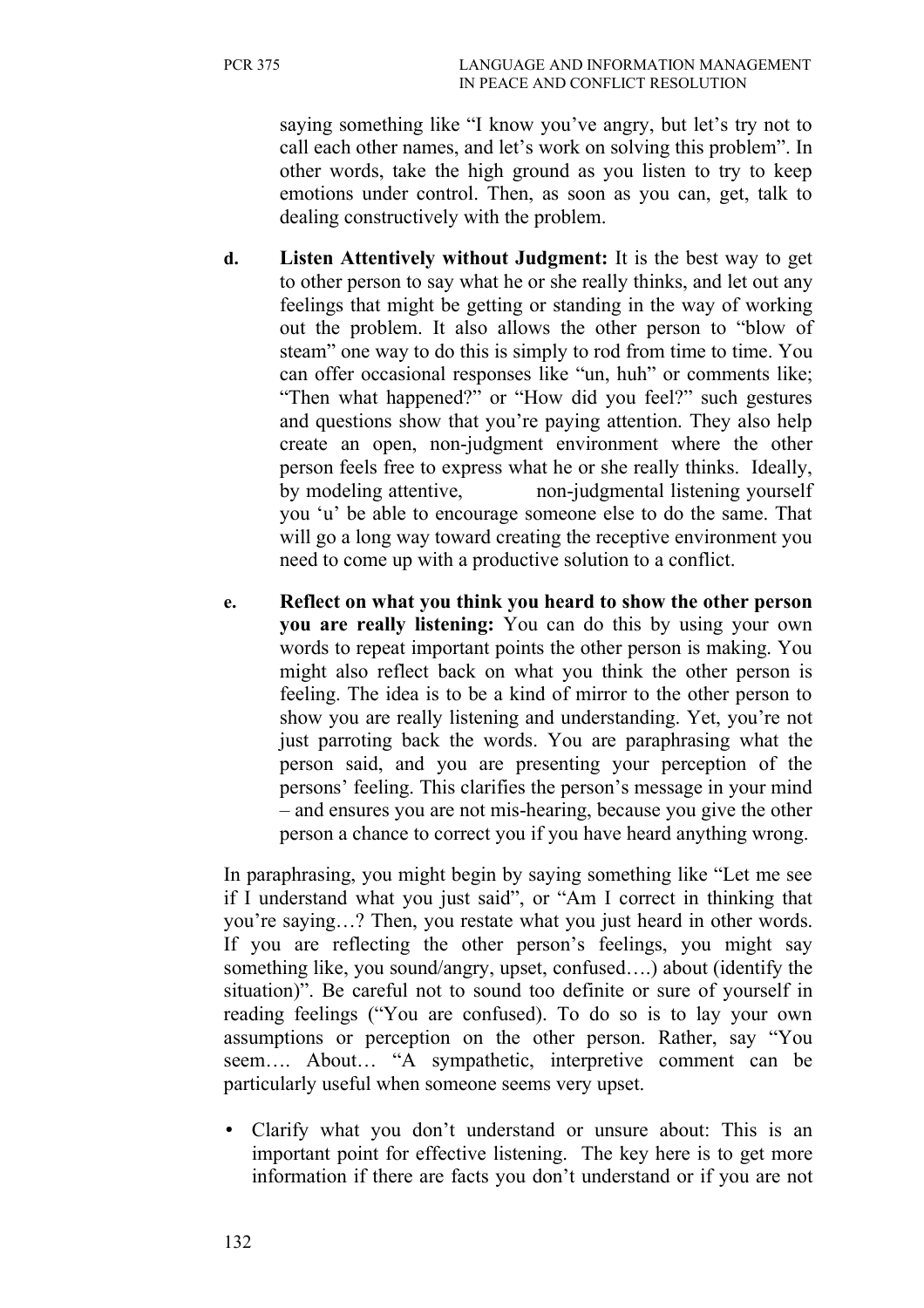sure about what the other person really mean or feel. This principle may sound obvious, but often people go on in conversations without filling in these gaps. Then miss-understandings can build and build. For instance, say things like: "Do you mean that (Fill in what you think is meant)? Are you feeling (upset, angry, discouraged)?" "Could you explain a little more about what you say happened?"

• Encourage further discussion. If you feel the other person hasn't fully explained the situation, his point of view, or his feelings, you may encourage the person to say a little bit more. A good way to do this with open ended comments. You might say something like: "could you say more about this?" tell me more about it" how did you feel when ….? Or "Can you tell me why this is so important to you?" when you ask such things, be sure to express your question in a neutral way to encourage the person to open up. You want to avoid a challenging tone. Implying that you are questioning the person's reasons for feeling or responding in a certain way. This approach is apt to put the person on the defensive. The idea is to pave the way for more discussion in both your question and your tone.

Non verbal listening responses like smile also encourage the other person to continue talking i.e. smile when you can, lean towards the speaker, nod, eye content all are indication and signs that you're listening. Note, the ultimate goals are to show you hear and understand the other person and care about what he or she is saying.

## **4.0 CONCLUSION**

Remember, the goal is to show you hear and understand the other person, and care about what he or she is saying. It might feel uncomfortable or insincere at first to repeatedly express what you are hearing and understanding. But you will find that with practice this approach comes naturally. And if you take it seriously, you will find that your increased concern for the other person and his or her satisfaction becomes genuine.

## **5.0 SUMMARY**

This unit has exposed you to the act of listening well. You do so with interest and concern and respect. You want to show empathy, and to indicate that the speaker is being heard and understood. Also, you are to listen attentively without interruption or judgment. From time to time reflect back on what you heard to show the other person you are following the conversation.

## **6.0 TUTOR-MARKED ASSIGNMENT**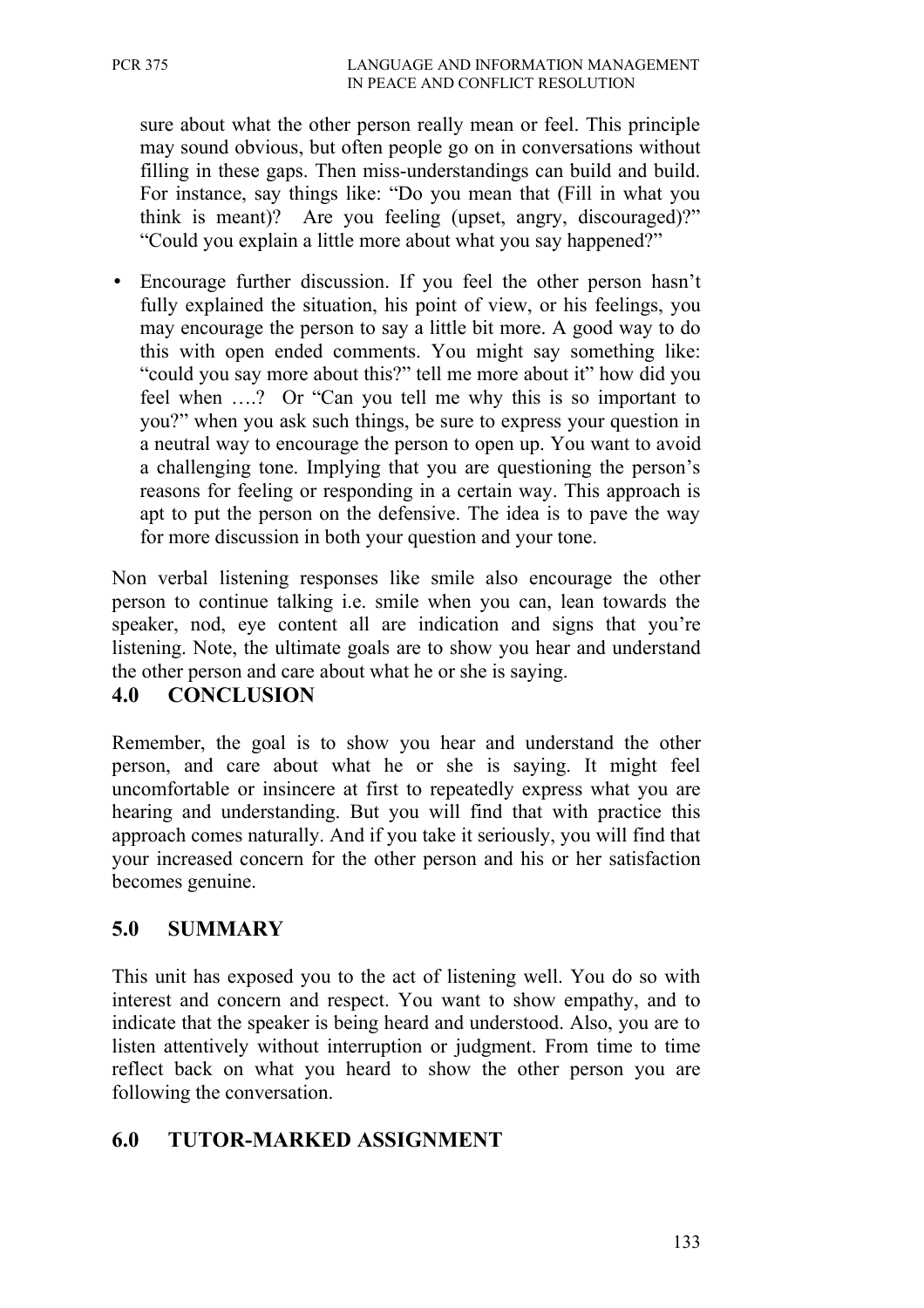- 1. How relevant do you think listening can be in conflict situation?
- 2. What are the principles of listening in conflict resolutions?

#### **7.0 REFERENCES/FURTHER READINGS**

- Adler, Ronald B, Lawrence, B.R and Russell, F.P. (2004). Interplay: The Process of Interpersonal Communication, New York.
- Hocker, J. L. and Wilmot, W. W. (1978). Interpersonal Conflict. Lowa: Web Publishers.
- Gundersen, D. F and Hopper, R. (1984). *Communication and Law Enforcement.* New York: University Press of America.

# **UNIT 5 MEDIA ROLE IN PEACE AND CONFLICT**

#### **CONTENTS**

- 1.0 Introduction
- 2.0 Objectives
- 3.0 Main Content
	- 3.1 Significance of Mass Communication
		- 3.1.1 Advantage of Mass Media
		- 3.1.2 Disadvantage of Mass Media
	- 3.2 Theories of Journalism in Peace and Conflict
	- 3.3 Media Roles in Preventing and Moderating Conflict
- 4.0 Conclusion
- 5.0 Summary
- 6.0 Tutor-Marked Assignment
- 7.0 References/Further Readings

## **1.0 INTRODUCTION**

Mass media involves an array of institutions and individuals who differ in purpose, scope, method, and cultural context. Mass media will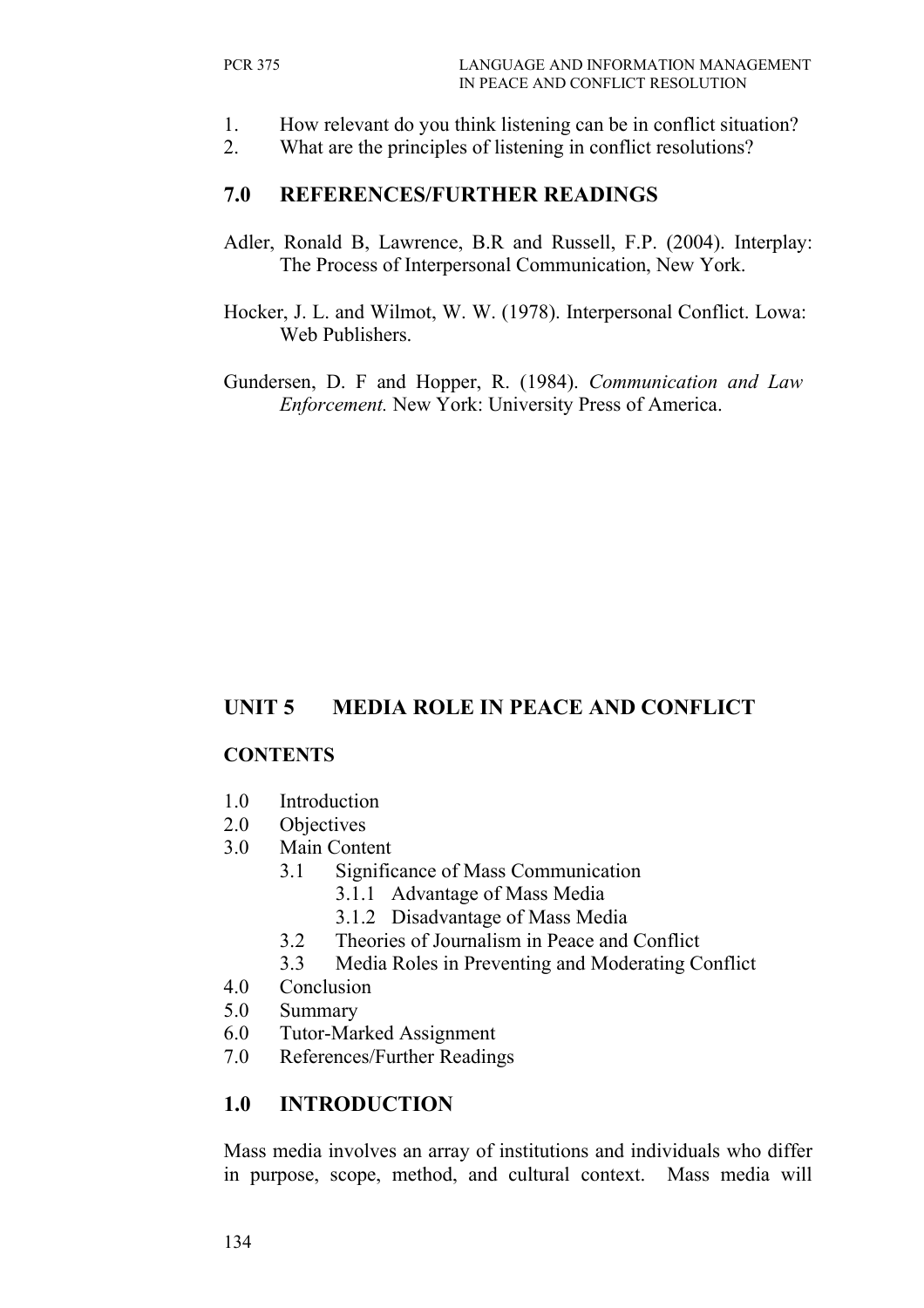include all forms of information communicated to a large group of people, from a hand made sign to an international news network.

There is no standard for how large the audiences need to be before communication becomes "mass" communication. There are also no constraints on the type of information being presented or telecast. A film advertisement and a U. N. or African Union resolution are all examples of mass media.

The mass media are sources of information and news such as newspapers, magazines, radio and television, that reach and influence a large number of people.

Charles Wright in Aina (2003), defined Mass Communication in three characteristics.

- (a) It is directed towards relatively large heterogeneous, and anonymous audiences (the masses who have varied background and do not know one another).
- (b) Messages are transmitted publicly, often timed to reach the audience simultaneously, and are transient in character.
- (c) The communicator is, or operates within, a complex organization requiring huge capital.

Because, media is such a broad term, it will be helpful to focus attention on a limited definition of the term. In general usage, Mass media has been taken to refer to only "the group of corporate entities, publishers, journalists, and others who constitute the communications industry and profession".

This definition includes the entertainment and news entities. Another common term, especially in talking about coverage is 'news media'.

News media include only the news industry. It is often used interchangeably with "the press" or the group of people who write and report the news.

Distinction between users and entertainment can be at times be fuzzy, but news is technically facts and interpretation of facts, including editorial opinions, expressed by journalism professionals where facts are included, how these facts are reported, how much interpretation is given and how much space or time is devoted to a news events is determined by journalist and management and will depend on a variety of factors ranging from the "editorial judgment" of the reporters and editors, to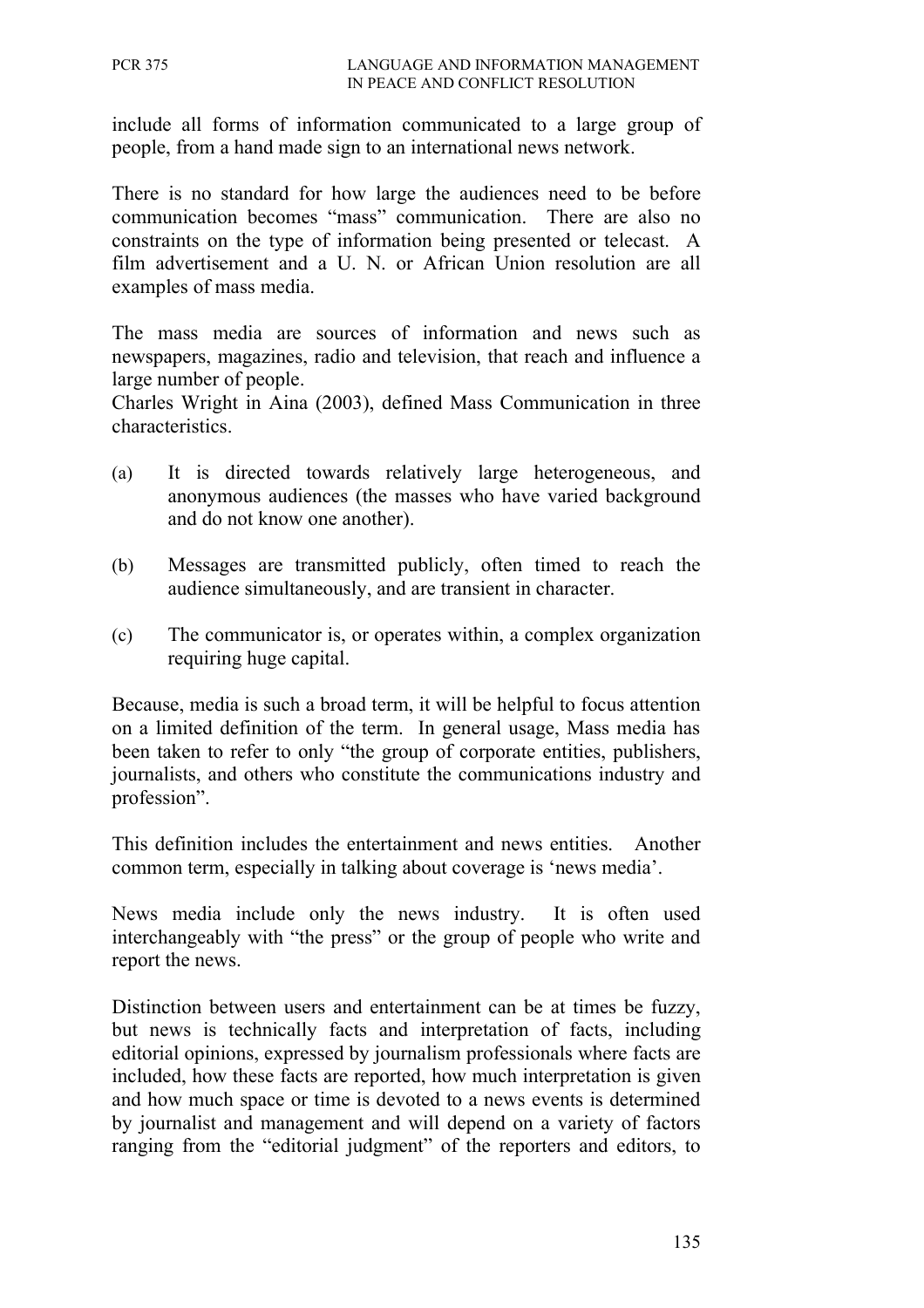other news events competing for the same time or space to corporate policies that reflect management biases or 'house style'.

## **2.0 OBJECTIVES**

At the end of this unit, you should be able to:

- define mass media
- discuss theories of journalism in peace and conflict
- explain media roles in preventing and moderating conflict.

## **3.0 MAIN CONTENT**

#### **3.1 Significance of Mass Communication**

Mass communicated media is found everywhere i.e. television in your living room, the newspaper on vendor's table, the radio in the car or in office, the computer at work, and fliers in the mailbox are just a few of the media channels daily delivering advertisements news, opinions, music and other forms of mass communication.

Because media are so prevalent in our environment, they have powerful impact on how these populations view the world. Nearly all news in the Nigeria media comes from a major network (NTA Network Services) or newspapers. It is only the most local and personal events that are experience first-hand. Events in the larger community, the state, the country, and the rest of the world are experienced through the eyes of a journalist.

The media do not only report the news, they also create the news by deciding what to report. The "top story" of the day has to be picked from about one in five (20 percent) of local and (17 percent) of national reporters say they have faced criticism or pressure from their bosses after production or writing a piece that was seen as damaging to their company's financial interests".

The drive to increase advertising revenue has led many local news to measure out world events and news in seconds to accommodate longer weather and sport reports.

Apart from control exercised by media owner, there are also government controls and self censorship. Even the U. S constitution that guarantees freedom of the press. Yet one still find an evidence of some control over the media, particularly in times of war or crisis. In many other countries around the world like in Africa, especially emerging nations and dictatorships, governments impose tight restrictions on journalists,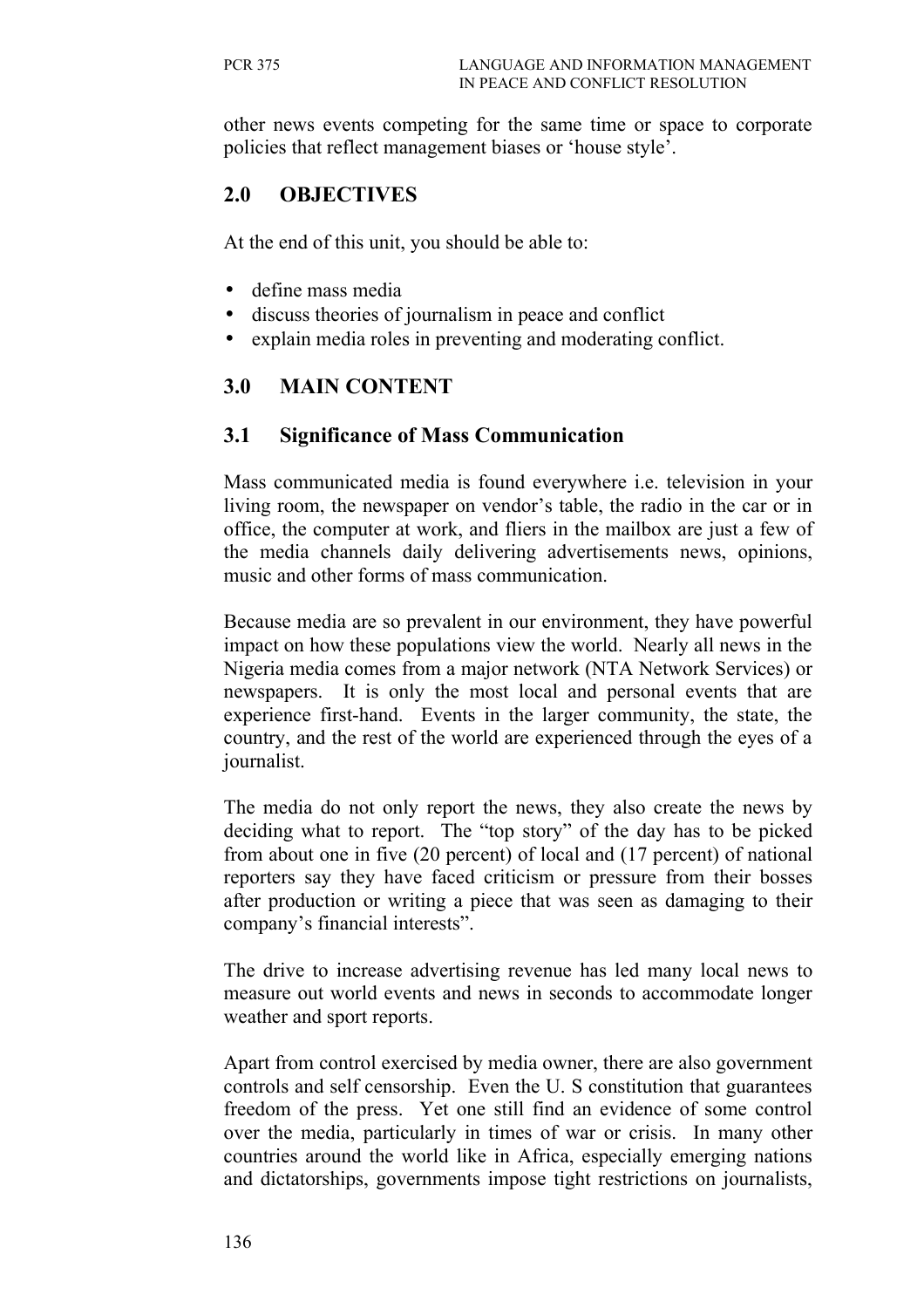including penalties ranging from fines to imprisonment and execution. In these environments, rigorous self-censorship is necessary for survival.

## **3.1.1 Advantage of Mass Media**

Without the media it would virtually be impossible to know events beyond one's immediate environment. The further one goes outside of one's circle of friends and family, the more time consuming and expensive it becomes to get information. Very few, if any communication one find individuals with resources to say independently informed of world events. With the news however, all one has to do is turn one a television or buy a newspaper or visit a vendor's table or turn to the internet. Even when such news are biased or limited, it is a sum picture of what is happening around the world.

The more sources one is able to compare the more accurate the picture that can be put together. In addition to the media conglomerates, there are also a range of independent news outlets, though they have a much smaller audience. Some of these provide an alternatives view of events and often strive to publish stories that cannot be found in the mainstream media i.e. soft sell magazine like Encomium, City People, Alaroye, P. M. News, etc. Technological advances in many industrialized (primarily western) countries make it possible to read papers and watch broadcasts from around the globe. While language skills can be a barrier, it is possible to live in the U. S and watch Arab-language broadcasts from the Middle East or to get on the internet and read scores of Chinese newspapers. Having access to these alternative voices limits the power of monopolies over information.

Another important benefit of mass media is that information can be relayed quickly in times of crisis. Tornado and hurricane announcement can give large populations advance warning and allow them to take precautions and more out of harm's way. In a country suffering war, a radio broadcast outlining where the latest fighting is can alert people to areas to avoid. In quieter times, the media can publish other useful announcements, from traffic reports to how to avoid getting HIV.

The news media also allow elected and other officials to communicate with their constituents. Frequently, the delegates at a negotiation will find they understand each other much better over the course of their discussions, but that understanding will not reach the larger populations they represent without a concerted communications effort. If constituents are not aware of these new understandings (and subsequent compromises) during the course of negotiations, they will almost certainly feel cheated when a final agreement falls far short of their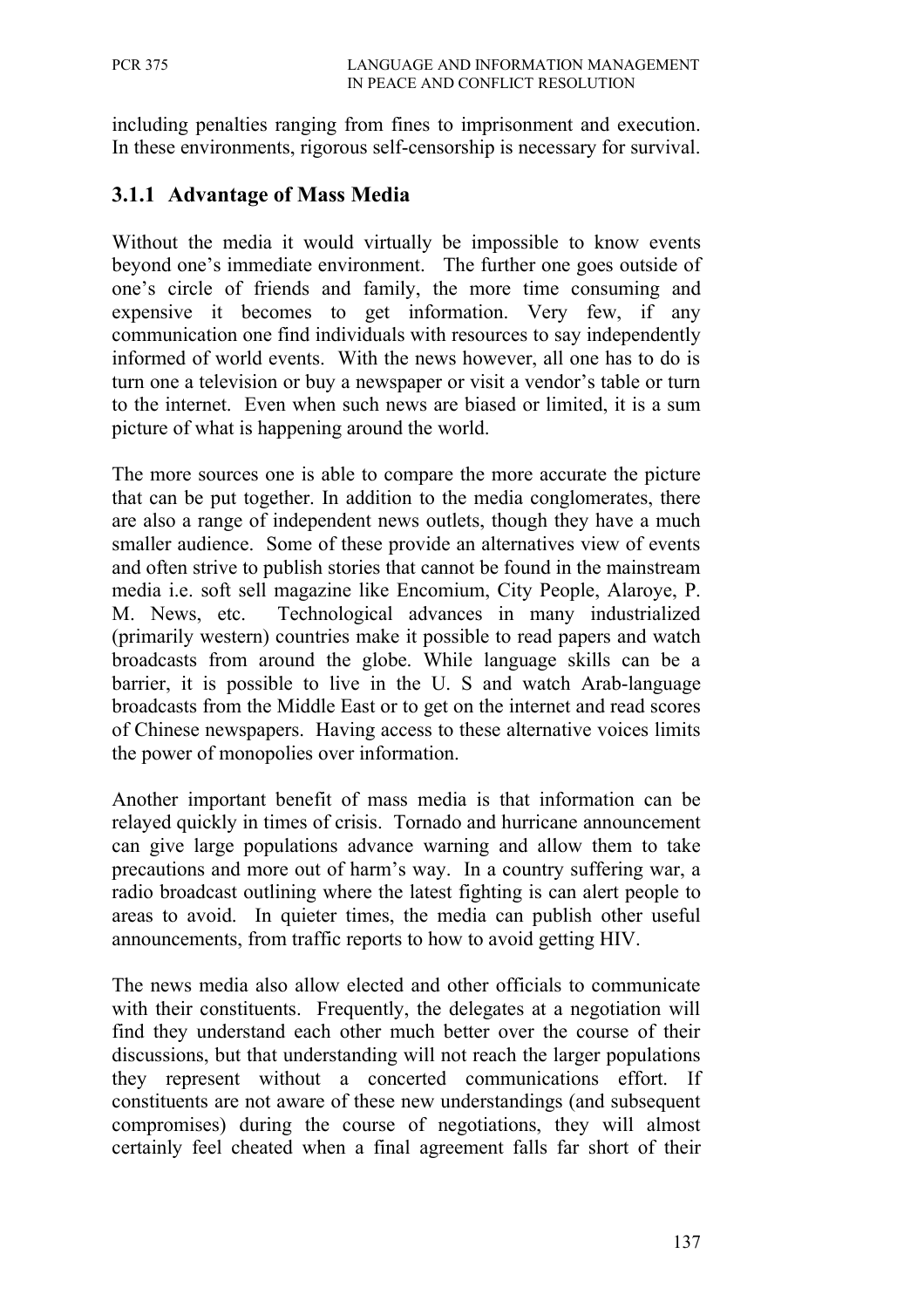expectations. To achieve ratification, delegates must justify the agreement by discussing it with and explaining it to their constituents.

Millions of thins that happened that particular day. After an event or something is deemed, newsworthy, there are decisions on how much time or spare to give it, whom to interview. What pictures to use, and how to frame it. These decisions are often the prerogative of editors, but seldom discussed is how the biases and interests of management will impact these determinations. All of these decisions will add up to the audiences view of the world, and those who influence the decisions influence the audience.

The media, therefore, have enormous importance/significance to conflict resolution because they are the primary and frequently only source of information regarding conflicts. If a situation doesn't make the news, it simply does not 'exist' for most people. When peaceful options, such as negotiation and other collaborative problem-solving techniques are not covered or the successes are not reported, they become invisible and are not likely to be considered or even understood as possible options in the management of conflict.

## **3.1.2 Disadvantage of Mass Media**

News media thrive on conflict. The lead story for most news programmers is typically the most recent and extreme crime or disaster i.e. Armed robbers invade Bodija Market! Or flood Wreck Havoc in Lagos. Such news or conflict attracts viewers, listeners and readers to the media; the greater the conflict the greater the audience, and large audiences are imperative to the financial success of media outlets.

Therefore, it is often in the media's interest to not only to report conflict, but also to play it up, making it seem more intense than it really is.

On going conflict-resolution processes such as mediation is not dramatic and are often difficult to understand and report, especially since the proceedings are almost always closed to the media.

Thus, conflict resolution stories are easily pushed and throughout the entire process and the media is often used for this purpose.

## **3.2 Theories of Journalism in Media and Conflict**

The discussion of media and conflict eventually leads to the purpose and responsibilities of journalists. Most western audience expects objectivity of its new reports while, most citizens take this for granted, objective reporting has not been the historical norm. This concept has often been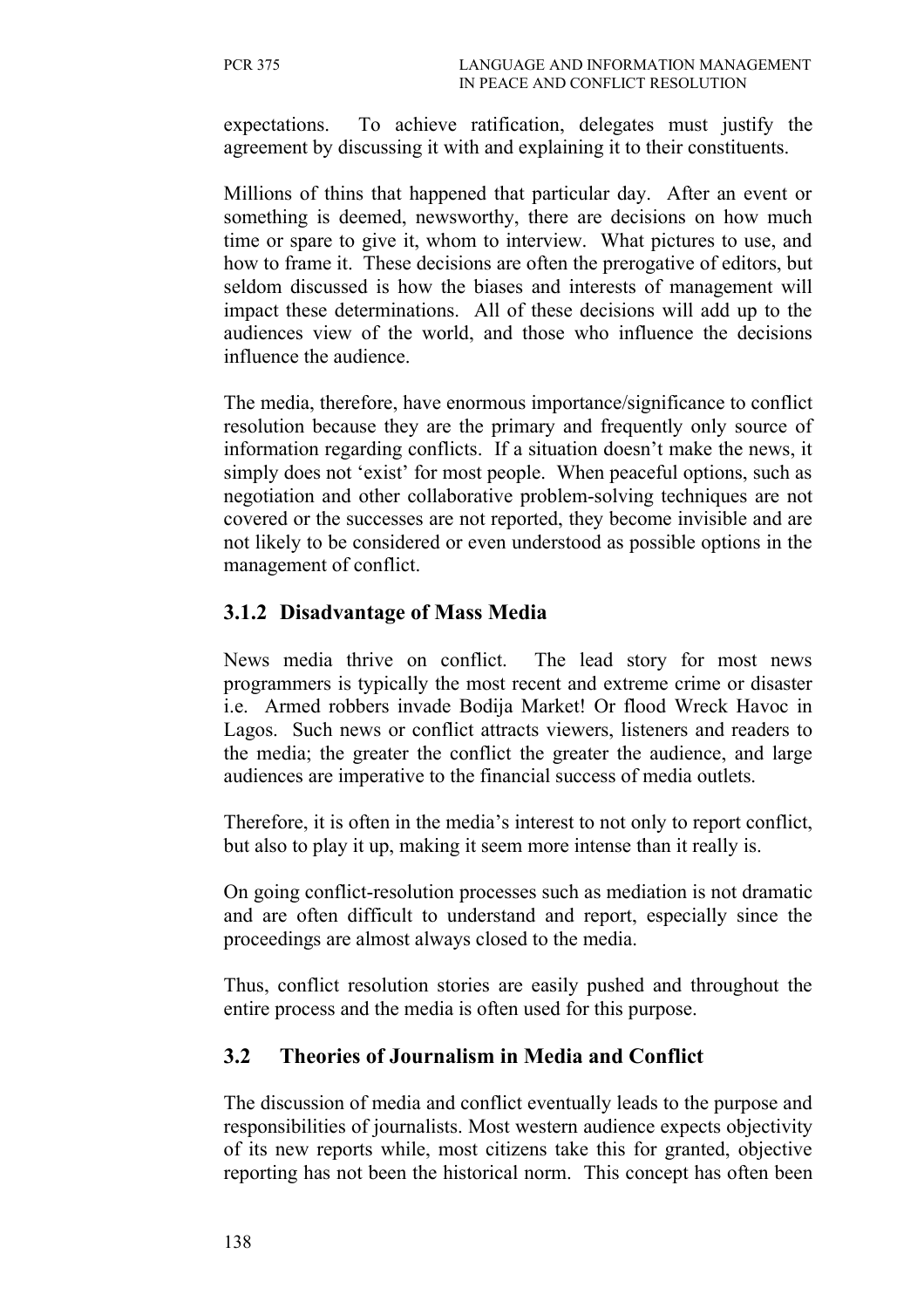the focus of debate. As Susan Caruthers states "News can never be valued free", from nobody's point of view. It is a sentiment voice by numerous journalism professionals and teachers.

Deciding what the news is requires a value-judgment. In question news media there is a consensus that news is something unusual which departs from everybody life and is quantifiable for example; the outbreak of war is news, but any fighting thereafter, might not be. As the war continues, it's newsworthiness depends on whether the news agency's home troops are involved, whether the troops of close allies are involved, how many casualties are reported, how photogenic the victims are, whether reporters have access to the fighting and information about it, and what other stores occur at the same time. News consists of events, not processes. This bias can result in news reports where events seem to have no context.

In response to the drawbacks of "objective journalism", some journalists have begun advocating for alternative models, such as "peace" journalism" and "public journalism". Peace journalism advocates the belief that journalists should use the power of the media to help resolve conflict rather than report it from a distance. Its detractors argue that "once a journalist has set himself the goal of stopping or influencing wars, it is a shout step to accepting that any means to achieving that end are justified.

Public journalism seeks to explore issues affecting a community and stay with those issues long enough to give the community enough information to understand the conflict and get involved. This, however, often requires a long term commitment by journalist and news media to follow a story over the course of the conflict. If the story is of continuing high importance to the readers – such as a war that involves local troops, such coverage is common. If the story is not deemed continuously 'newsworthy', however, it takes a committed journalist to continue to write about it.

## **3.3 Media Roles in Preventing and Moderating Conflict**

According to Ted Robert Gurr, who has done the most ambitious data gathering, "every form of ethno political conflict has increased dramatically since 1950's. Violent communal protests and open rebellion are both four times what they were a half centuries ago, social violence, in other words, is now more likely to occur than at any other time in human history, and to be devastating in its consequences when it does so".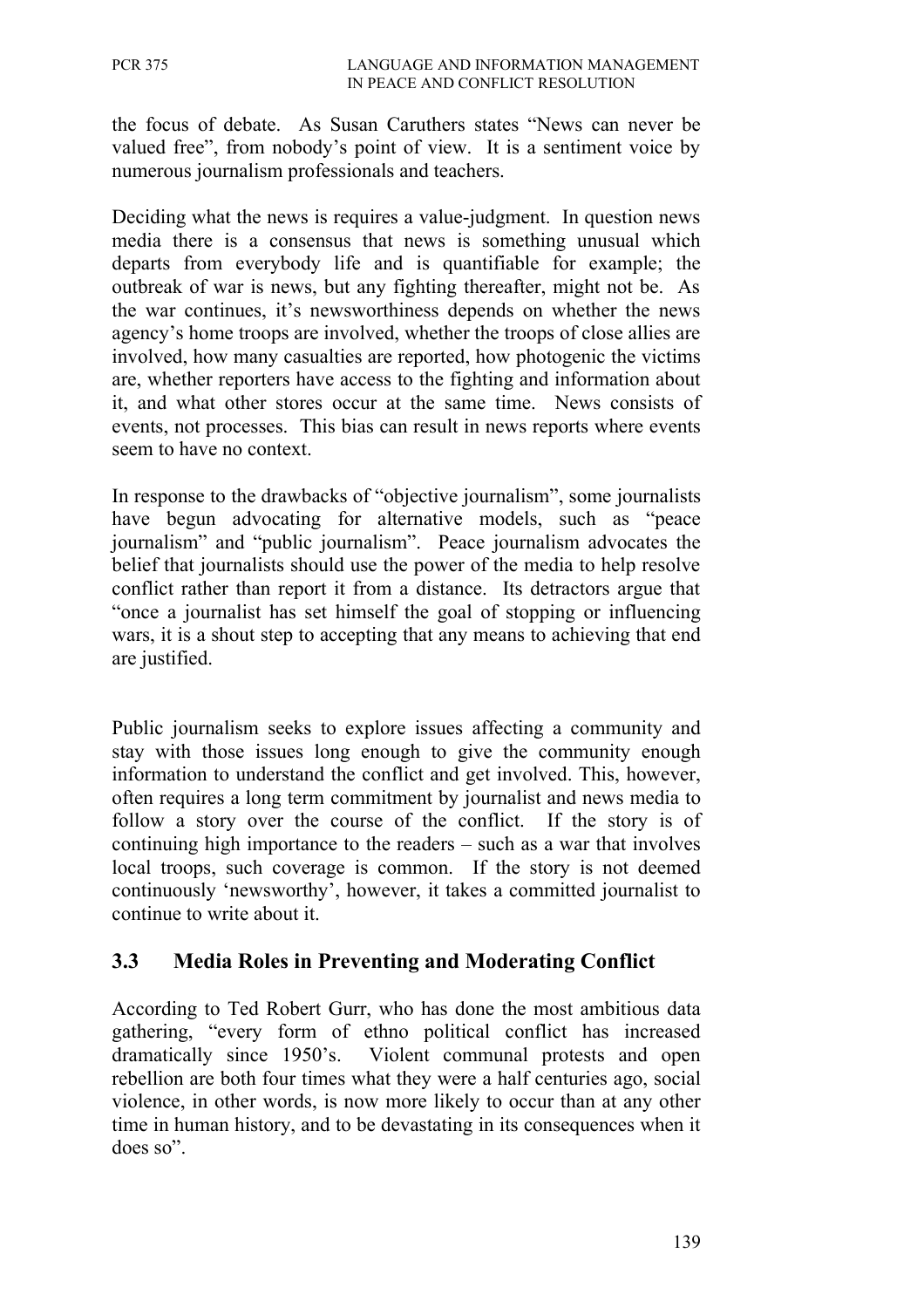With this in mind and for real politic, humanitarian, and moral reasons, one cannot avoid to ask what more can be done in common interest to reduce and prevent such conflict and the suffering that attends it. With this proposition, few would disagree. But why invoke the media in this context? Because it is clear that taken together, mass media technologies, institutions professionals, norms and practices constitute one of the fundamental forces now shaping the lives of individuals and the fate of people and nations and as a result, this constitute a major human resource whose potential to help prevent and moderate social violence begs to be discussed, evaluated and where appropriately mobilized.

The following are forms of media activities at moderating and preventing conflict at local, national according to United State Institute of Peace.

The media could

- Promote and help enforce national or international norms regarding human rights, the conduct of war, the treatments of minorities, or other issues.
- Relay negotiating signals between parties that have no formal communication or require another way to signal.
- Focus the attention of the international community on developing conflict, and by doing so bring pressure on the parties to revolve if or on the international community to intervene.
- Establish the transparency of one conflict party to another
- Engage in conflict building measures
- Support international peacekeeping operation in countries where they are active and in countries contributing military contingents.
- Educate parties and communities involved in conflict, thereby changing the information environments of disputes which is critical to the conflict resolution process.
- Identify the underlying interests of each party to a conflict for the other
- Prevent the circulation of rumors and counteract them when they surface.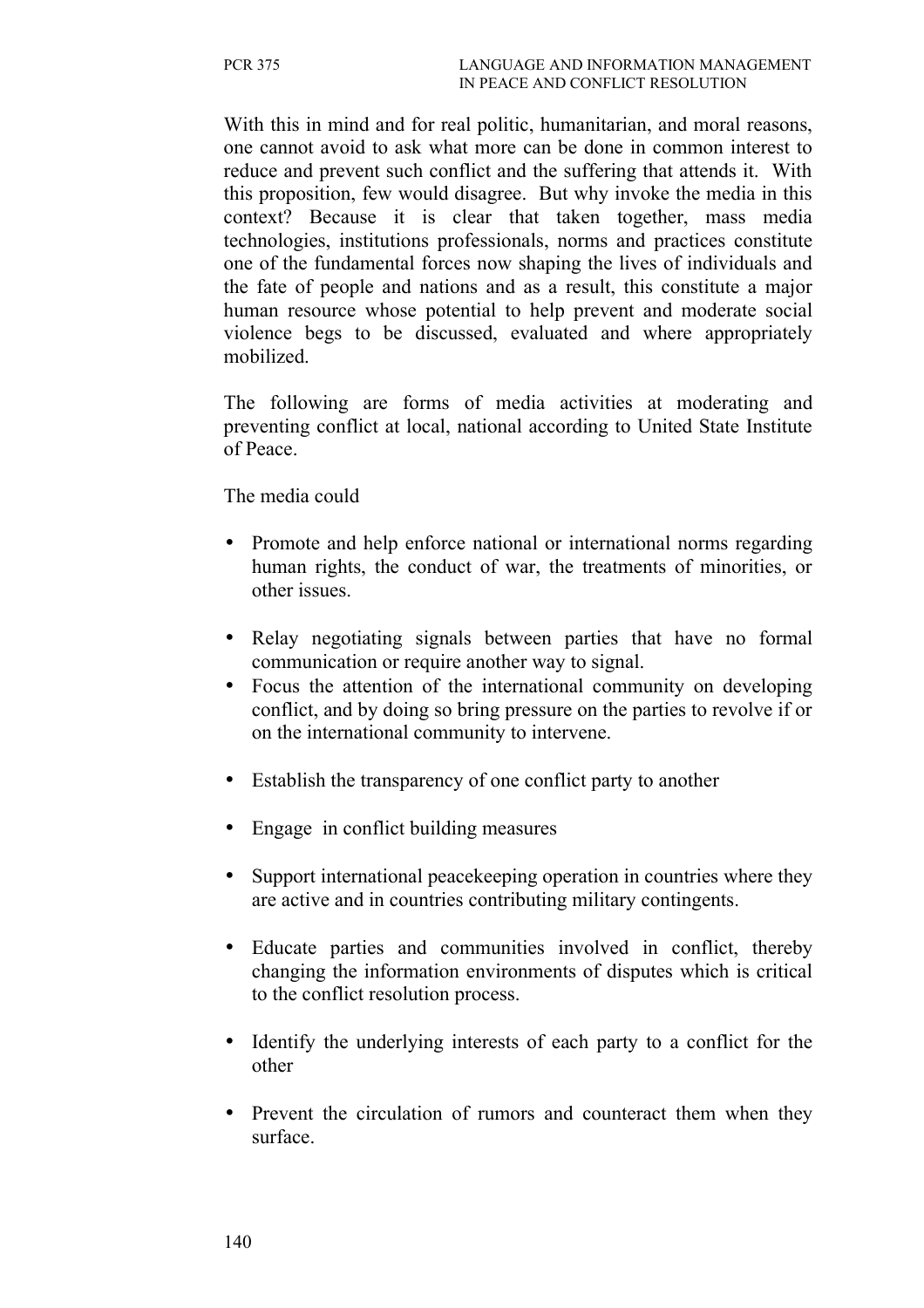- Identify the care value of disputants, something that is often critical to helping them understanding their own priorities and those of their opposite number.
- Identify and explain underlying material and psychological needs of parties to a conflict, clarifying the structural issues that are perceived to be at stake.
- Frame the issues involved in the conflict in such a ay that become more susceptible to management.
- Identify resources that may be available to help resolve conflicts, or to mobilize outside assistance in doing so.
- Establish networks to circulate information concerning conflict prevention and management activities that have been successful elsewhere
- Publicize what should be public and privatize what is best left private in any negotiating process, although the definitions in each case are likely to be highly contested and should not be taken for granted.
- Encourage balance of power among unequal parties where the claims of parties are not equal just, strengthen the hand of the party with the more compelling moral.
- Enable parties to formulated and articulate proposed solution by serving as a non-antagonistic interlocutor
- Provide early warning of impending conflicts
- Signal the importance of accords that end conflicts by historicizing them as important public occasions in order to embed the solution process in shared social memories.

These are partial account of potential media roles. A fuller account would describe a complex set of activities undertaken by a great variety of factors operating from institutional bases in independent, multilateral, and governmental institutions in conflict situations of great diversity. This will of course require the combined efforts of media professionals, diplomats, conflict resolution experts and diverse protagonists.

# **4.0 CONCLUSION**